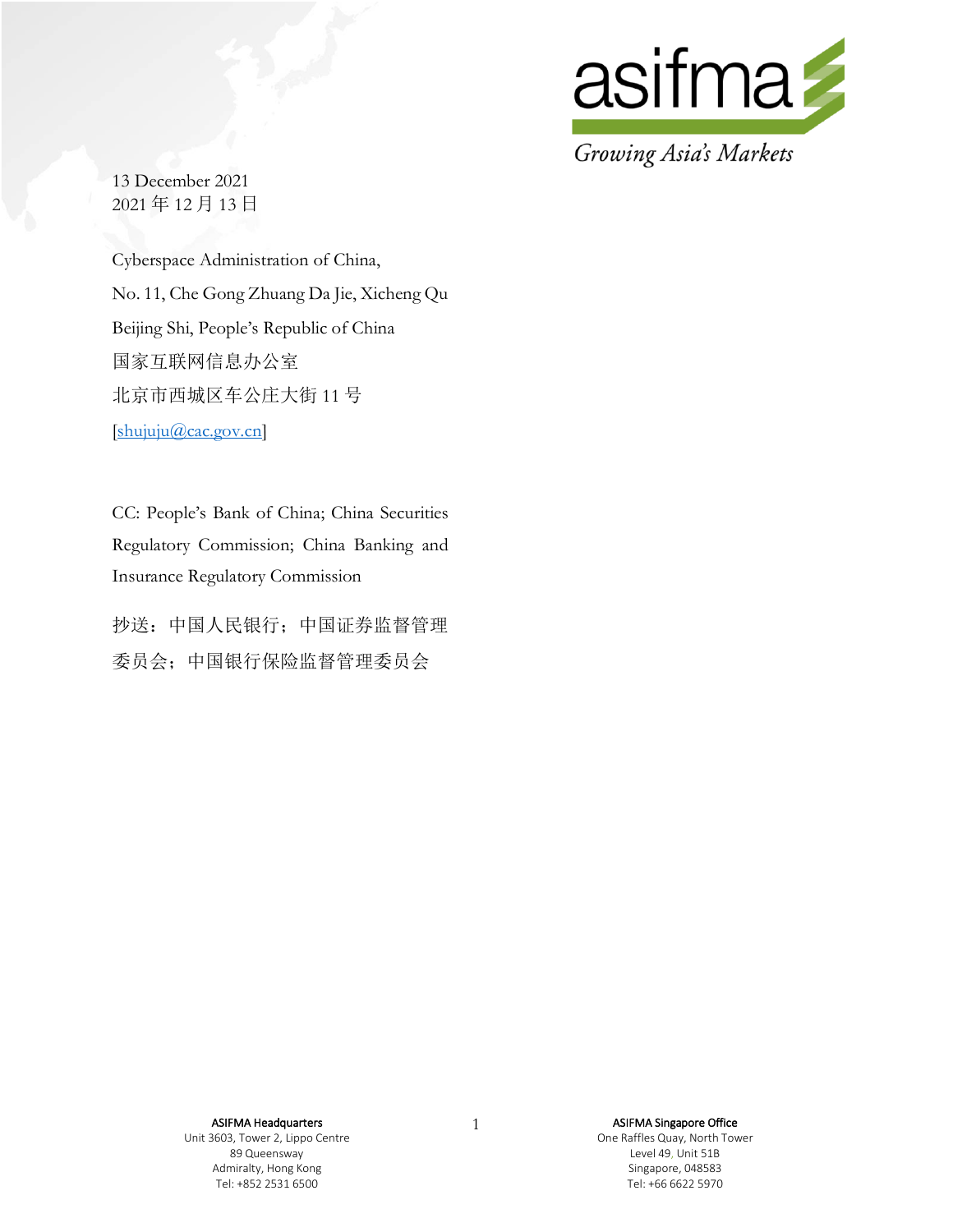

Dear Sir/Madam: 尊敬的先生/女士:

# **RE: The Consultation Draft of the Network Data Security Management Regulations** 关于:《网络数据安全管理条例(征求意见稿)》

The Asia Securities Industry & Financial Markets Association ("ASIFMA")<sup>1</sup> welcomes the opportunity provided by the Cyberspace Administration of China (the "**CAC**") to submit comments and suggestions on the draft Network Data Security Management Regulations (《网络数据安全管 理条例》) (the "**Regulations**")<sup>2</sup>.

亚洲证券业和金融市场协会("**ASIFMA**"、"本协会"或"我们")很荣幸有机会就国家互联 网信息办公室("贵办公室")发布的《网络数据安全管理条例(征求意见稿)》("本条 例")提出意见和建议。

We respectfully set out here our queries and views on the draft Regulations for consideration by the CAC. In general, we have sought further clarifications on the draft which we believe may be open to different interpretations in the current form and have provided certain comments from a practical and industry perspective for your information and review. We have also provided our recommendations of certain articles of the Regulations. Unless otherwise specified, articles mentioned in this letter refer to the articles in the draft Regulations.

我们谨此列出我们对本条例草案的疑问及观点,供贵办公室考虑。总体而言,我们对我们 认为现行草案中可能产生不同解释的内容寻求进一步澄清,并且从实践以及行业角度提供 部分建议,供贵办公室考虑及审阅。我们同时也就本条例特定条款提供了我们的建议。除 非另有说明,本函中提及的条款系指本条例草案中的条款。

<sup>1</sup> ASIFMA is an independent, regional trade association with over 150 member firms comprising a diverse range of leading financial institutions from both the buy and sell side, including banks, asset managers, law firms and market infrastructure service providers. Through the [GFMA](http://www.gfma.org/) alliance wit[h SIFMA](http://www.sifma.org/) in the United States an[d AFME](http://www.afme.eu/) in Europe, ASIFMA provides insights on global best practices and standards to benefit the region. The mission of ASIFMA is to promote the development of liquid, deep and broad capital markets in Asia, which is fundamental to the region's economic growth. ASIFMA drive consensus, advocate solutions and effect change around key issues through the collective strength and clarity of one industry voice. The initiatives of ASIFMA include consultations with regulators and exchanges, development of uniform industry standards, advocacy for enhanced markets through policy papers, and lowering the cost of doing business in the region.

ASIFMA 是一个独立的区域性行业协会,会员基础广泛,由银行、资产管理公司、律师事务所和市场基建服务供应商等 150 多家来自买方和卖方市场的领先金融机构和专业机构组成。ASIFMA 通过全球金融市场协会(GFMA)与美国的证 券业与金融市场协会(SIFMA)及欧洲的金融市场协会(AFME)形成联盟,共同提供全球最佳行业实践及标准,为区 域发展作贡献。ASIFMA 的使命是促进在亚洲建立发展一个流动性强并具有深度和广度的资本市场,这对于支持亚洲地 区的经济增长是十分关键的。ASIFMA 通过汇聚集体力量和统一行业发声,围国绕关键问题推动形成共识、提出解决方案 建议并促成变革。ASIFMA 采取的努力包括与监管机构和交易所进行磋商、制定统一的行业标准、通过政策文件推动改 善市场,并降低在地区内开展业务的成本。

<sup>2</sup> http://www.cac.gov.cn/2021-11/14/c\_1638501991577898.htm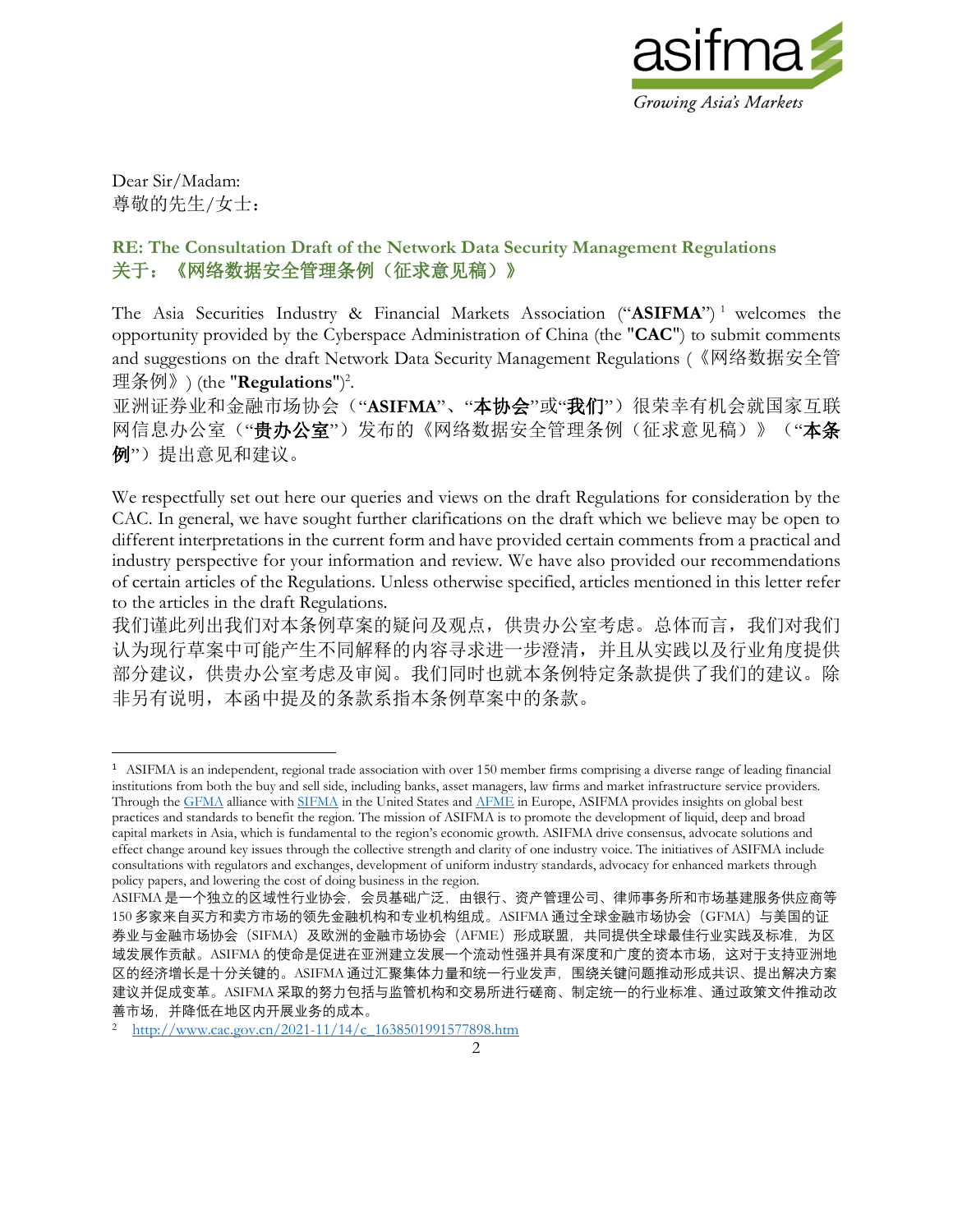

Our comments and recommendations are structured as follows: (a) Section 1 contains the general and overarching comments to the Regulations; and (b) Section 2 contains the key comments to the Regulations and specific suggestion on certain articles.

我们的意见及建议将分成两部分: (1) 第 1 节包括对本条例的一般及整体意见; 以及(2) 第 2 节包括对本条例的关键意见以及对于特定条款的具体建议。

#### **1. General and Overarching Comments** 一般及整体意见

# **1.1 To Align with the PIPL, the DSL and the CSL** 与《个人信息保护法》、《数据安全法》以及《网络安全法》保持一致

The Regulations are implementing regulations issued under the umbrella of the Cybersecurity Law ("**CSL**"), the Data Security Law ("**DSL**") and the Personal Information Protection Law ("**PIPL**", together with the CSL and DSL, the "**Laws**"). However, we note that the Regulations broaden and make more onerous the requirements under the Laws in certain significant respects. The examples include without limitation:

本条例系基于《网络安全法》、《数据安全法》以及《个人信息保护法》(与《网络安全 法》及《数据安全法》合称为"数据法律")所制定的实施条例。但是,我们注意到本条例 在特定重要方面扩大了数据法律的要求且使其更加复杂,包括但不限于:

- (a) Article 2 of the Regulations expands the scope of extra-territorial application; and 本条例第 2 条扩大了域外适用效力; 以及
- (b) Article 33 of the Regulations requires regulatory approval for sharing or trading of important data or outsourcing the processing of important data, which is a brand new approval that does not have sufficient legal support under the three Laws. 本条例第33条要求共享或交易重要数据或委托处理重要数据的,需要获得监管同意, 这是一项全新的同意要求,且在三部数据法律中没有足够的法律支持。

We believe the data security requirements under the Regulations should studiously follow the scope and data security framework laid down in these three Laws and should not expand the scope of or deviate from the general framework. We would respectfully suggest that the requirements under the Regulations should be consistent with those set out in the relevant Laws.

我们相信,本条例项下的数据安全要求应当严格遵循通过三部数据法律所确立的范围以及 数据安全框架,且不应当扩展其适用范围或偏离基本框架。我们谨此建议本条例项下的要 求应当与相关数据法律项下的要求保持一致。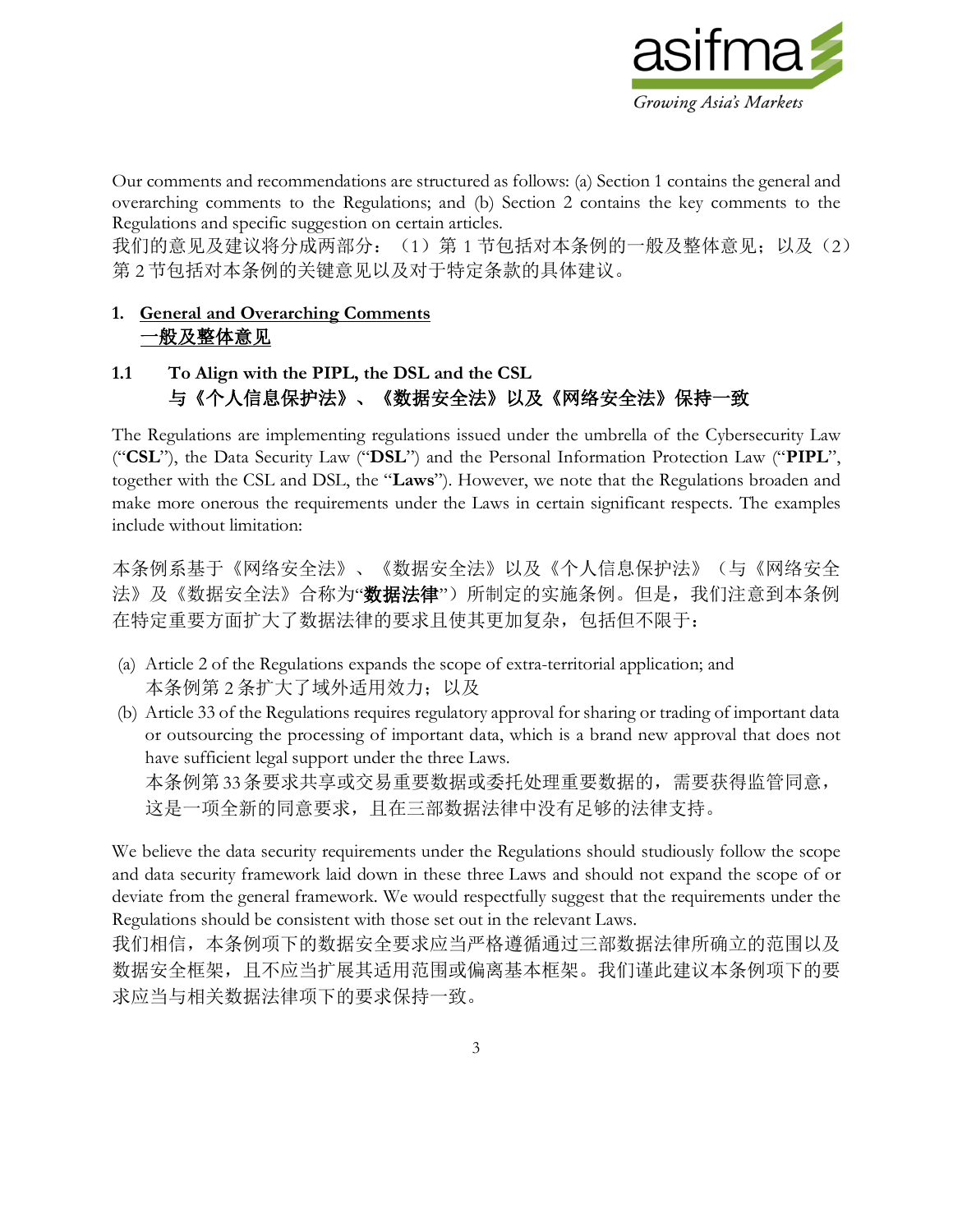

#### **1.2 To Avoid the Ambiguity in the Regulations** 避免本条例中的歧义

We note that certain terminologies used in the Regulations do not align with that used under the Laws and other existing measures and standards. Overlapping and indistinct terms, and inconsistent use of undefined terms might cause ambiguity. We respectfully suggest that the CAC should clarify such definitions and their relationships, the examples of which include: 我们注意到,本条例中使用的特定术语未与数据法律、其他现有规定及标准中使用的术语

保持一致。重叠或不清晰的概念,以及对未定义词汇不一致的使用将可能导致歧义。我们 谨此建议贵办公室应当澄清该等定义及其关系,例如:

- (1) what is the relationship between "personal information ("**PI**")" and "data" or "important data" (please also refer to Section 2.2); "个人信息"与"数据"或"重要数据"关系(亦请参考第 2.2 节);
- (2) the terms "general data", "important data" or "core data" used in Article 5 and the relationship/differences among these terminologies; and 本条例第 5 条所使用的"一般数据"、"重要数据"或"核心数据"的定义及其关系/不同; 以及
- (3) the scenarios triggering CAC-led security assessment is not consistent with the consultation draft of the Measures for the Security Assessment of Data Outbound Transfer (the "**Data Outbound Transfer Consultation Paper**") and are more aligned with the DSL, CSL and the PIPL. We seek confirmation that the scenarios triggering CAC-led security assessment are no more than what are prescribed in the draft Regulations. However, it is still not clear how the 1 million individual threshold would be determined, which is mentioned several times in the Regulations. We recommend that the amount is based on a specified period of time (e.g. 6 months or 1 year). We would also like to recommend CAC consider our separate response paper in relation to the Data Outbound Transfer Consultation Paper submitted to CAC in this regard.

本条例项下触发贵办公室组织的安全评估的情形与《数据出境安全评估办法(征求意 见稿)》("《数据出境征求意见稿》")中规定的情形不一致,但更符合《数据安全 法》、《网络安全法》以及《个人信息保护法》。我们特此向贵办公室确认,触发该 等安全评估的情形将不会多于本条例草案中所列明的情形。此外,一百万个人的数量 门槛将如何被认定亦尚不明确,该等门槛在本条例中被反复提及。我们建议该门槛应 当是基于特定时间段(例如 6 个月或 1 年)。我们也建议贵办公室考虑我们就《数据 出境征求意见稿》所另行向贵办公室呈递的意见函件。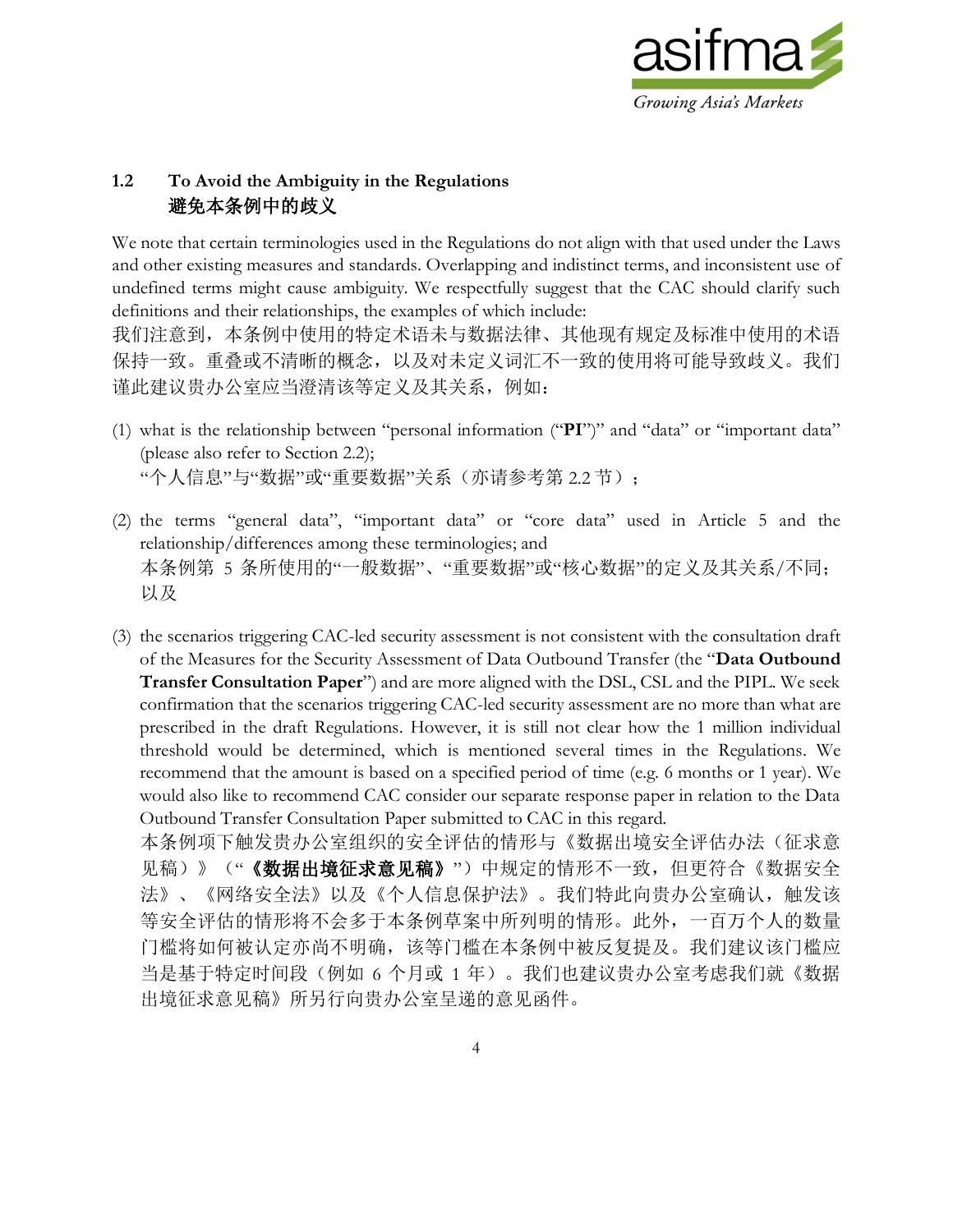

# **1.3 To Align and Coordinate with the Sectoral Regulators** 与行业主管机构保持一致并协调

Take the financial industry as an example. The Regulations should take into consideration of financial institutions' existing obligations under various applicable laws (e.g. anti-money laundering and incident reporting) and align with sectoral rules. We recommend a streamlined regulatory framework where financial regulators are responsible for the sector-wide data security rules and interacting with financial institutions. Financial regulators should further coordinate with the CAC on data security matters.

以金融行业为例。本条例应当考虑金融机构在不同适用法律项下现有的义务(例如反洗钱 及事件报告),并且与该等行业规则协调。我们建议采用更简洁的监管框架,在该等框架 之下,金融监管部门将负责行业内的数据安全规定以及与金融机构沟通。金融监管机构应 当进一步与贵办公室就数据安全事务进行协调。

# **2. Key Comments to the Regulations and Specific Suggestions on Certain Articles** 对本条例的关键意见以及对特定条款的具体建议

We respectfully set out our specific suggestions in the appendix, and in particular, we would like to highlight some key comments that are of great concern from our members. 我们在附件中谨此列出我们的具体建议,我们同时希望特别强调我们会员特别关注的关键 意见。

# **2.1 Scope of Application – Extra-territorial Effect (Article 2)** 适用范围 **–** 域外效力(第 **2** 条)

The Regulations broaden the application of the Laws beyond the Laws' original scope, as well as introduce new terminologies not found in the Laws themselves. For example, Article 2 of the Regulations:

本条例在数据法律原有适用范围基础上,扩大了对数据法律的适用,同时也引入了在数据 法律中未出现的新术语。例如,本条例第2条:

(a) specifies that the scope of the Regulations to be processing of "personal and organizational data" within and outside of the PRC. However, currently (aside from national security impacting processing) the Laws only apply extra-territorially in relation to processing of PI which relates to individuals within the PRC and it's not clear how the Regulations would operate alongside the Laws if the Regulations do not have the effect of expanding the effect of the DSL and CSL to apply to data processors located outside of the PRC; and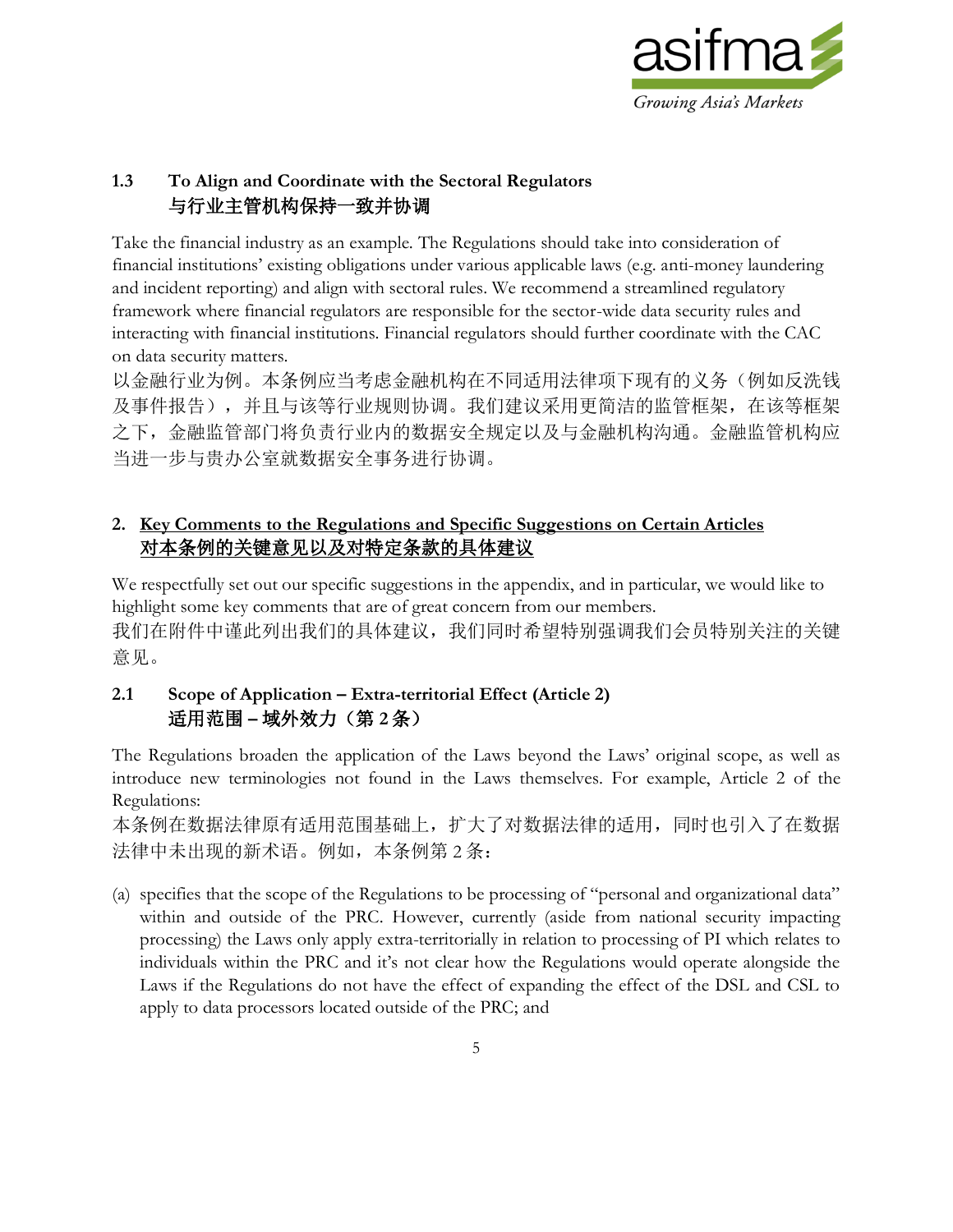

明确本条例的适用范围为在中国境内外处理"个人和组织数据"。但是,目前除了影响 国家安全的处理活动,数据法律仅在处理中国境内自然人的个人信息时,会触发域外 效力。如果本条例不具有扩大《数据安全法》和《网络安全法》效力并使其适用于位 于中国境外的数据处理者的效力,本条例如何与数据法律一起被落实的方式尚不清楚; 以及

(b) introduces four general extra-territoriality triggers – these four triggers expand beyond the reach of the existing PIPL extra-territoriality triggers and they both now apply not only in relation to individuals but also to 'organizations' and introduce a wholly new trigger for extra-territorial reach not found in the original Laws – namely, the processing of important data that relates to the PRC outside of the PRC.

介绍了触发域外效力的四种情形 – 该等四种情形超出了现有《个人信息保护法》的域 外效力触发情形,并且现在他们不仅适用于个人,也同时适用于"组织",此外引入了 较原数据法律而言全新的触发情形 – 也就是,在中国境外处理涉及境内的重要数据。

If Article 2 is adopted in its current state, these Regulations would be inconsistent with and broader than the original Laws that they seek to implement/clarify. In addition, Article 2 would potentially cause the Regulations (and by extension, the Laws) to apply extraterritorially irrespective of whether the processing entity has onshore establishments and/or operations or not.

如果第 2 条以现有形式正式发布,本条例拟实施或澄清之内容将会与原数据法律不符且较 之更广。此外,第 2 条将可能导致本条例(随之而来的,数据法律)在域外适用而无论处 理主体是否在境内有实体或运营。

One further effect of this would be a need to ensure that offshore businesses and operations serving the PRC not only comply with the laws of their respective jurisdictions but also comply with the PRC data laws as if they were entities set up within the territory of the PRC. This will very likely lead to a conflict of obligations and a higher regulatory bar to be crossed prior to providing products or services into the PRC. Ultimately, this is likely to generally discourage global businesses from offering products and services into the PRC to the detriment of Chinese businesses and consumers.

一个深层次的影响可能是,服务中国但是位于境外的业务或运营主体需要确保不仅符合他 们各自司法辖区的法律,同时也需要符合中国的数据相关法律,如同他们是在中国境内设 立的实体。这将非常可能导致义务的冲突和在向中国提供产品或服务之前,更高的监管壁 垒。最终,这将可能很大程度上阻碍国际业务实体向中国提供产品或服务,而这将最终有 损于中国商业活动以及消费者。

We therefore respectively suggest that the CAC should align the scope of the Regulations to be consistent with the original scope of the Laws and the CAC should also consider the extra-territorial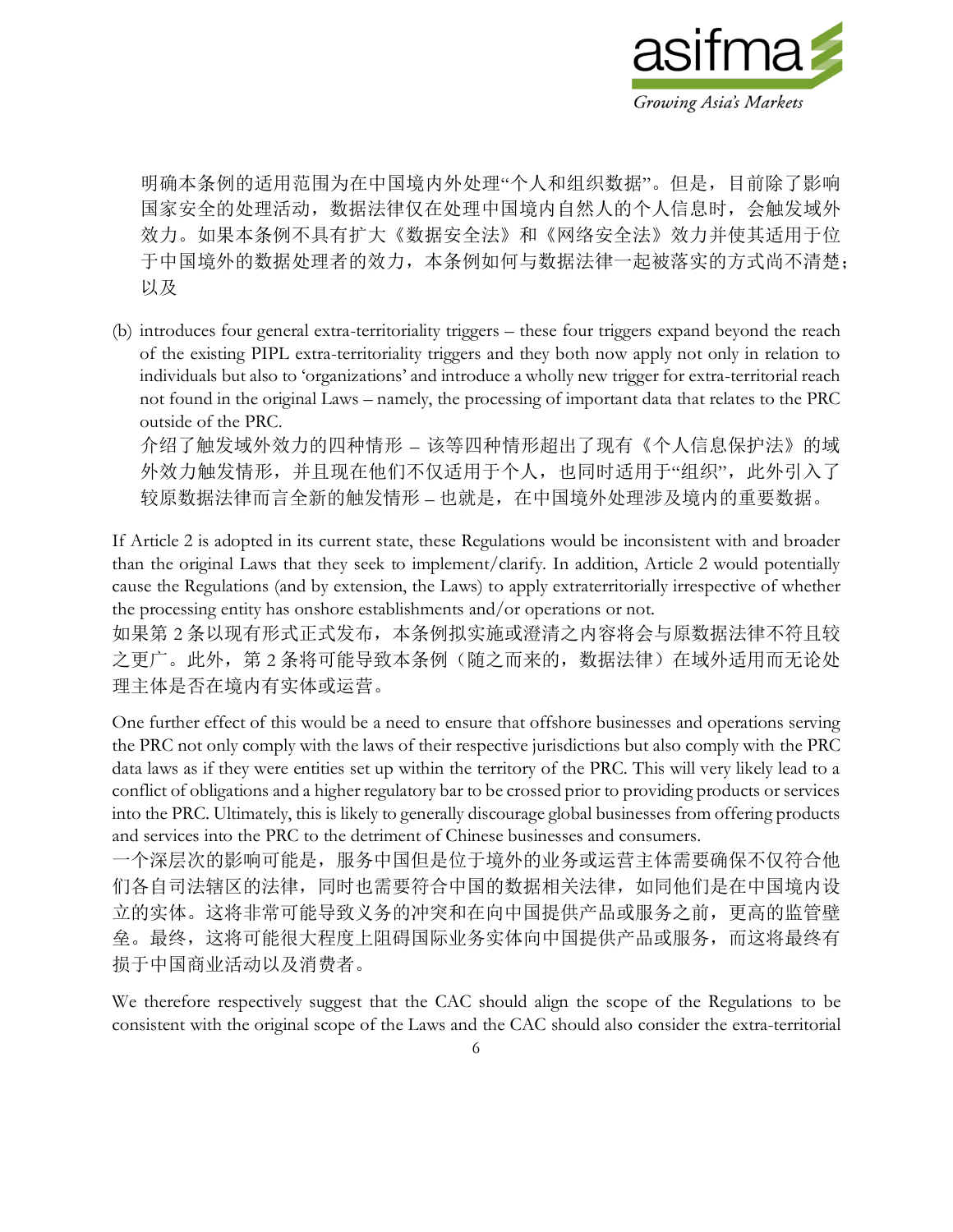

application of other similar legislation globally, for example the General Data Protection Regulation (the "**GDPR**"). Please refer to Appendix for our detailed recommendation on how Article 2 can be amended for consistency with the Laws.

因此,我们谨此建议贵办公室应当将本条例的适用范围与数据法律的原适用范围保持一致, 贵办公室也应考虑其他类似国际立法项下的域外适用规定,例如《通用数据保护条例》

("**GDPR**")。就我们对第 2 条应当如何调整以保证与数据法律一致的具体建议,请参考 附件。

**2.2 Regulation of Protection of PI vs Important Data vs Critical Information Infrastructure ("CII") (Article 9 and Article 26)** 关于个人信息 **vs** 重要数据 **vs** 关键信息基础设施(**"CII"**)的规定(第 **9** 条及第 **26** 条)

The Regulations do not seem to draw clear lines between different concepts, which include: 本条例并未在不同概念之间进行明确区分,包括:

- (a) according to Article 9 of the Regulations, the system processing important data shall meet the requirements of both Multi-level Protection Scheme ("**MLPS**") Level 3 and CII; and 根据本条例第 9 条,处理重要信息的系统应当同时满足三级以上网络安全等级保护 ("等保要求")和 CII 安全保护要求; 以及
- (b) according to Article 26 of the Regulations, data processors that process PI of more than one million individuals will be subject to regulation under Chapter 4 (Security of Important Data) of the Regulations, which applies to "Important Data". 根据本条例第 26 条,处理一百万人以上个人信息的数据处理者将需遵循适用于重要数 据的本条例第四章(重要数据安全)的规定。

We believe that such requirements may potentially be significantly onerous and burdensome on the regulator and the data processors, given the expected number of participants that would satisfy such requirements and therefore be subject to the Regulations. In particular, our members are of the view that:

我们相信,考虑到可能符合该等要求而被要求适用本条例相关规定的参与主体的数量可能 非常庞大,该等要求可能对监管机构及数据处理者而言极度复杂及任务繁重。尤其是,我 们的会员认为: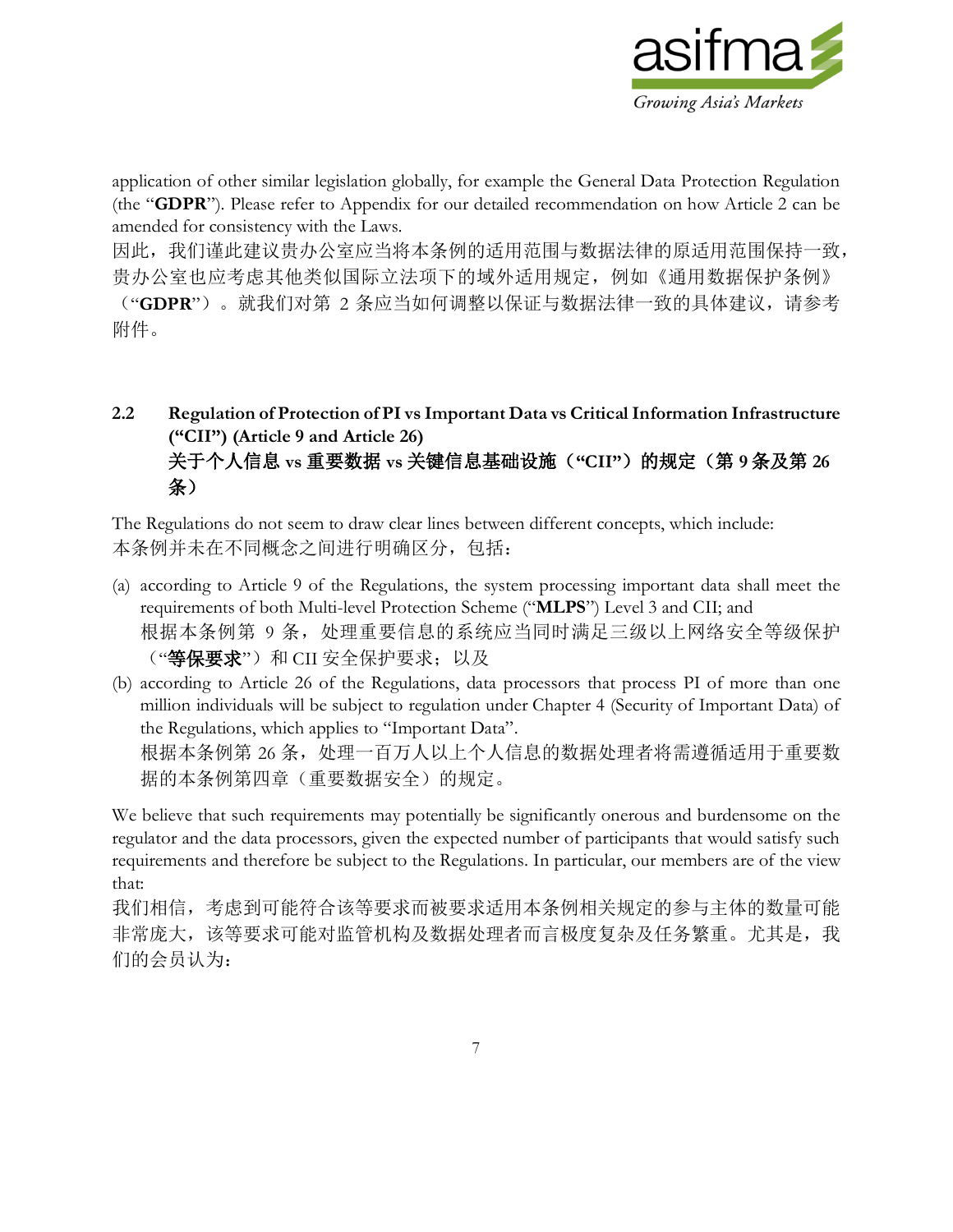

- (a) the criteria and process for MLPS classification and CII designation and protection are established in separate rules respectively and it lacks legal basis to require systems processing important data to meet both MLPS level 3 and CII requirements; and 等保要求分级的标准和流程,以及 CII 的认定和保护系通过不同的规定分别建立。如 果要求处理重要信息的系统应当同时满足三级以上等保要求和 CII 安全保护要求, 缺 乏法律基础;以及
- (b) the requirements under Chapter 4 of the Regulations which are designed to ensure the security of important data may not be as relevant in the context of the processing of large amounts of PI (which is represented by the 1 million individual requirement). Internationally, PI protection is for reasons such as privacy and personal interests protection and has no connection with national security. Grouping PI with national security data is not compatible with global norms or the spirit in multi-lateral agreements such as CPTPP, RCEP and DEPA. Our members note that data processors are already required to carry out data security assessment every year while the PI processors are already under the requirements of performing a PI protection impact assessment according to Articles 55 of the PIPL.

本条例第四章项下的要求系出于确保重要信息的安全的目的所设计,该等出发点可能 与处理大量个人信息(系指超过一百万人的要求)的情形不相关。在国际上,个人信 息保护系出于隐私保护、个人利益保护等原因,但与国家安全并无关系。将个人信息 与国家安全数据打包的做法与国际惯例存在出入,也与多边协议(例如 CPTPP、 RCEP 以及 DEPA)的精神违背。我们的成员注意到, 数据处理者已经被要求每年开 展数据安全评估,而个人信息处理者也已被《个人信息保护法》第 55 条要求开展个人 信息保护影响评估。

Besides, it remains unclear to us with respect to the relationship between PI and important data. We note that the consultation draft of Information Security Technology - Guidelines for Identifying Important Data ("**Important Data Guidelines**") issued by the Standardization Administration of China in September this year explicitly points out that important data does not include PI, while statistical or derivative data that is generated based on massive PI may fall within the scope of important data. We suggest the CAC clarify in the Regulations that whether there will be overlaps between PI and important data and if the answer is yes, provide more guidance to data processors on how to properly discharge their obligations.

此外,我们尚不清楚个人信息与重要数据之间的关系。我们注意到,全国信息安全标准化 技术委员会于今年9月发布的《信息安全技术 重要数据识别指南(征求意见稿)("《重 要数据指南》")明确指出,重要数据不包括个人数据,但是基于海量个人信息产生的统 计数据、衍生数据可能落入重要数据的范畴。我们建议贵办公室澄清,在本条例中是否可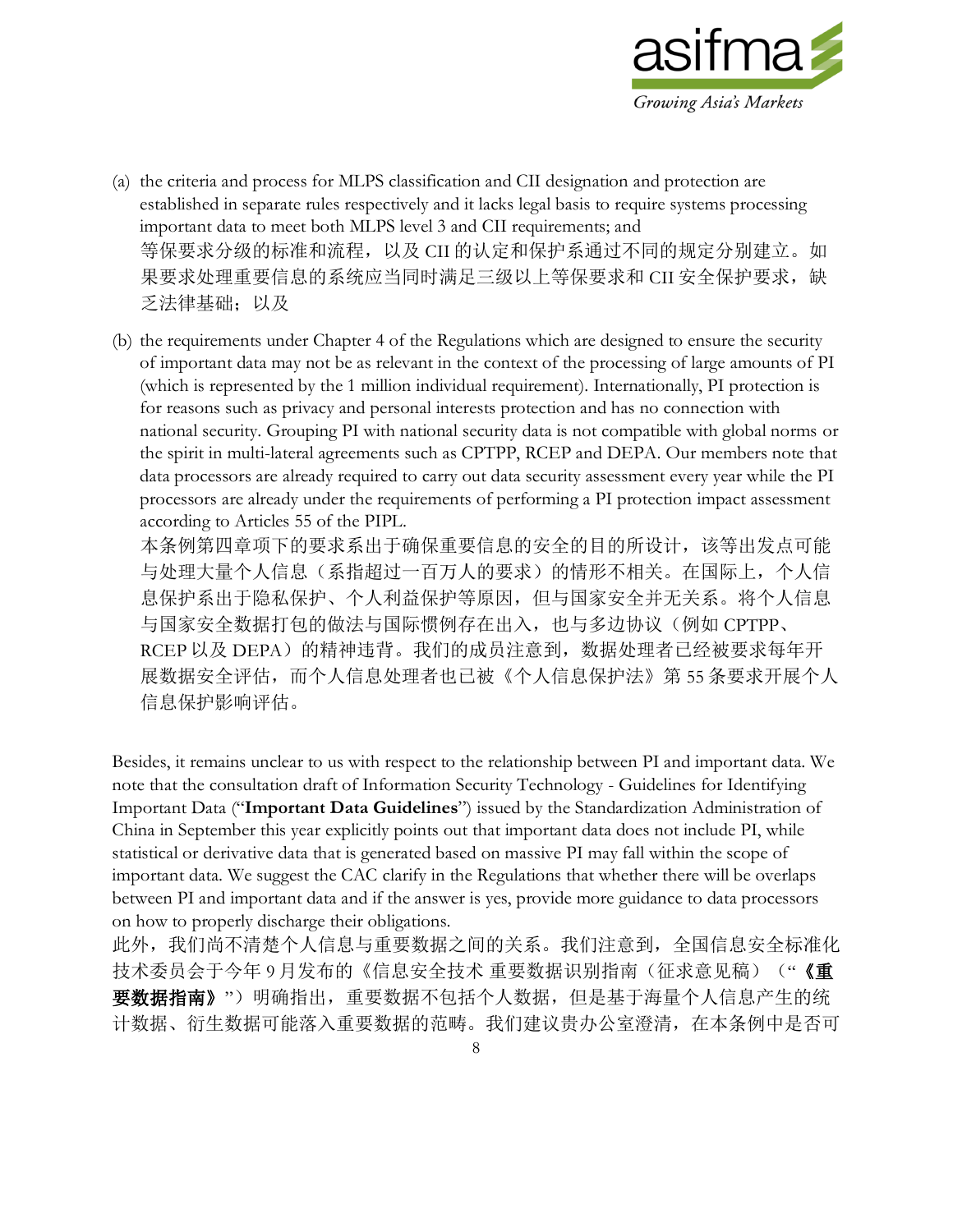

能存在个人信息与重要数据重叠的情况;如是,就数据处理者如何合理履行其义务提供更 多指导。

# **2.3 Definition and Ground for Separate Consent (Article 21 and Article 73(8))** 单独同意的定义及依据(第 **21** 条及第 **73** 条第(八)项)

The definition of separate consent set out in Article 73(8) of the Regulations provides that consent needs to be obtained for "each PI" processed by the data processor. This could potentially mean that each separate piece of information obtained from an individual (e.g. name, address, contact number) would require a separate consent, which we do not believe to be the intention. If a separate consent were to be required for each PI, this would potentially be extremely administratively burdensome. We would therefore suggest that clarificatory amendments be made to the definition to provide that a single separate consent for the processing of such information would be sufficient.

本条例第 73 条第(八) 列明了单独同意的定义,指出数据处理者应就处理的"每项个人信 息"取得同意。这将意味着,从自然人处获得的每个单独的个人信息(例如姓名、地址、 联系方式)都会被要求获得单独同意,但我们理解这应该不是监管的意图。如果每项个人 信息都需要获得单独同意,这可能导致在管理上极其繁琐。因此,我们建议对定义进行澄 清性质的调整,以明确为处理该等信息,一次性单独同意即可满足要求。

Besides, Article 21 of the Regulations provides, among other things, that separate consents shall be obtained from individuals for processing of sensitive personal information. We would appreciate if CAC could confirm that the separate consent requirement for processing of PI is only required if the lawful processing of such PI would be based on consent. In circumstances where the data processor would be relying on other grounds for such processing (e.g. those under Article 13 of the PIPL, e.g. for entering into or performance of an agreement), it would not be necessary to obtain such separate consent. We believe this is the view represented by Article 21 of the Regulations if reading in conjunction with Articles 13 and 14 of the PIPL, but would appreciate CAC's confirmation on this. 此外,本条例第 21 条明确,除其他事项之外,在处理自然人的敏感个人信息时应获得单 独同意。我们希望贵办公室可以确认,个人信息处理的单独同意要求仅在同意构成处理该 等个人信息的合法前提时适用。如果数据处理者系依赖于其他原因处理个人信息(例如根 据《个人信息保护法》第 13 条所列明的其他原因, 例如订立或履行合同), 并不需要获 得该等单独同意。如果同时参考《个人信息保护法》第13条及第14条,我们认为这一观 点也在本条例第 21 条得到印证,但我们希望贵办公室可以就这一点进行确认。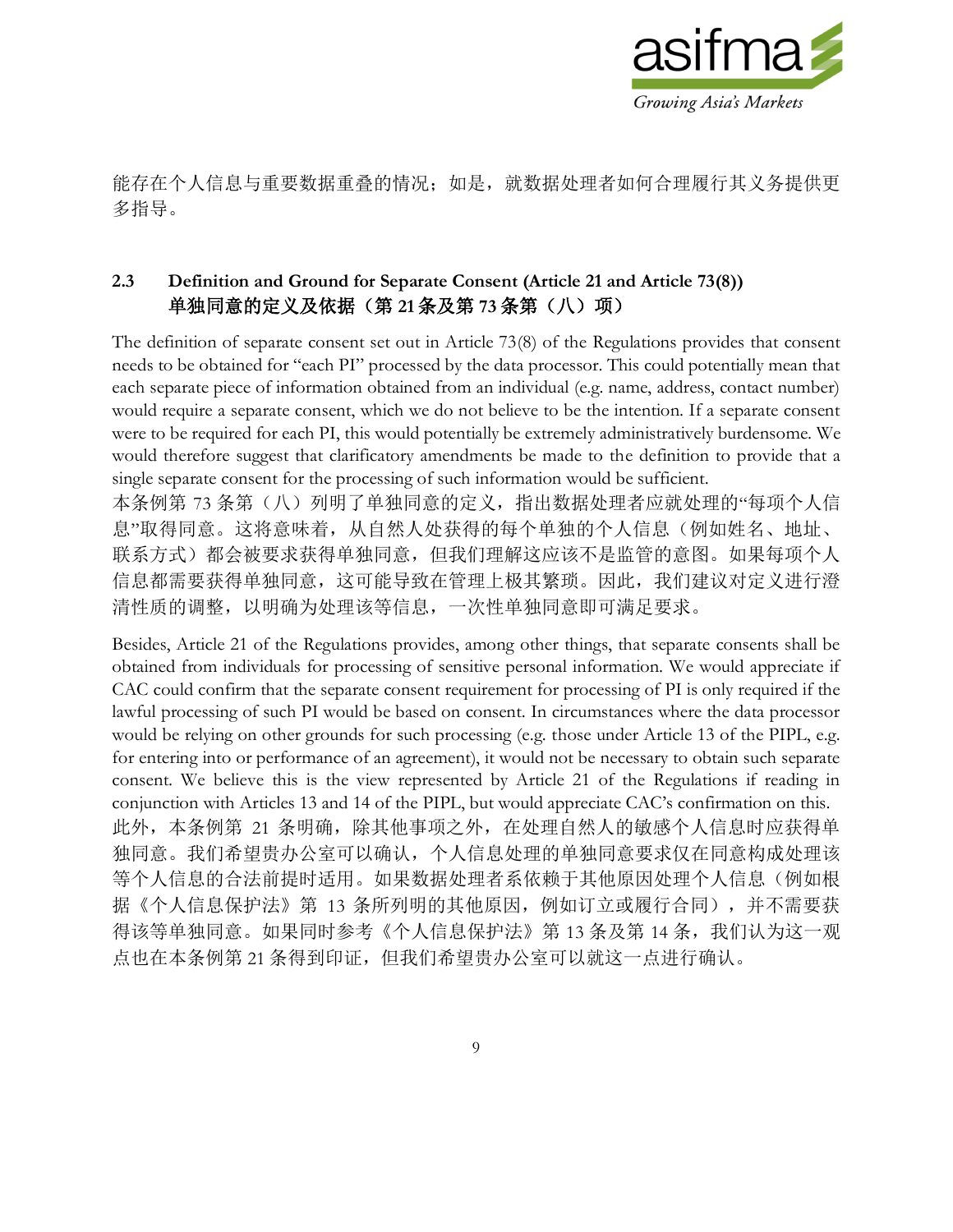

#### **2.4 Identification of Important Data and Related Regulation (Article 73(3))** 重要数据识别及其监管(第 **73** 条第(三)项)

We note that Article 73(3) provides a non-exclusive list on what would constitute "important data" for the purposes of the Regulations, which is helpful in providing additional colour. We hope that greater clarity could be provided to organizations across different industries and the public regarding the timing, scope and attributes of sectoral regulators' forthcoming important data catalogues, as the inclusion of certain types of data in these documents will have significant implications for businesses and their partners. Additionally, we believe the definition for "important data" should reference the draft CAC Data Security Management Measures in 2019 to exclude enterprise production management and internal business operations data.

我们注意到第 73 条第(三)项列明了,为本条例之目的,可能被认定为"重要数据"的非 穷尽式清单,该等清单在提供更多信息方面确实非常有帮助。我们希望,贵办公室可以向 不同行业及社会上组织就行业主管机构即将颁布的重要数据目录的时点、范围以及特征提 供更多澄清,因为在该等目录中加入特定数据类型将会对业务以及合作方产生重大影响。 此外,我们相信"重要数据"的定义将会参考贵办公室在 2019 年颁布的《数据安全管理办 法(征求意见稿)》,即将企业生产经营和内部管理信息排除在重要数据之外。

#### **2.5 Outbound Data Transfer (Article 35 and Article 39)** 数据出境(第 **35** 条及第 **39** 条)

The Regulations expand the PIPL cross-border requirements to all forms of data, which lacks sufficient legal basis under the Laws. Besides, the Regulations also set out the obligations of data processors when providing data outside the territory of the PRC, including, to sign a contract to supervise the use of data by data recipients, to bear liability if the outbound data transfer causes damage to the legitimate rights and interests of individuals or organizations or the public interest, which are not equitable and fair from our members' perspective.

本条例扩大了《个人信息保护法》项下关于跨境的要求,而使得该等要求适用于所有类型 的数据,该等扩展缺乏数据法律项下足够的法律依据。此外,本条例也列明了数据处理者 在向中国境外提供数据时应当履行的义务,包括签署合同以对数据接收方的数据使用行为 进行监督,在数据出境导致个人或组织的合法权益或公共利益受到损害时承担相应的责任。 我们的成员认为,该等义务存在不合理、不公平的问题。

We would also like to recommend CAC consider our separate response paper in relation to the Data Outbound Transfer Consultation Paper submitted to CAC on 28 November 2021. Separately, we would appreciate it if the CAC could confirm that the scenarios triggering CAC-led security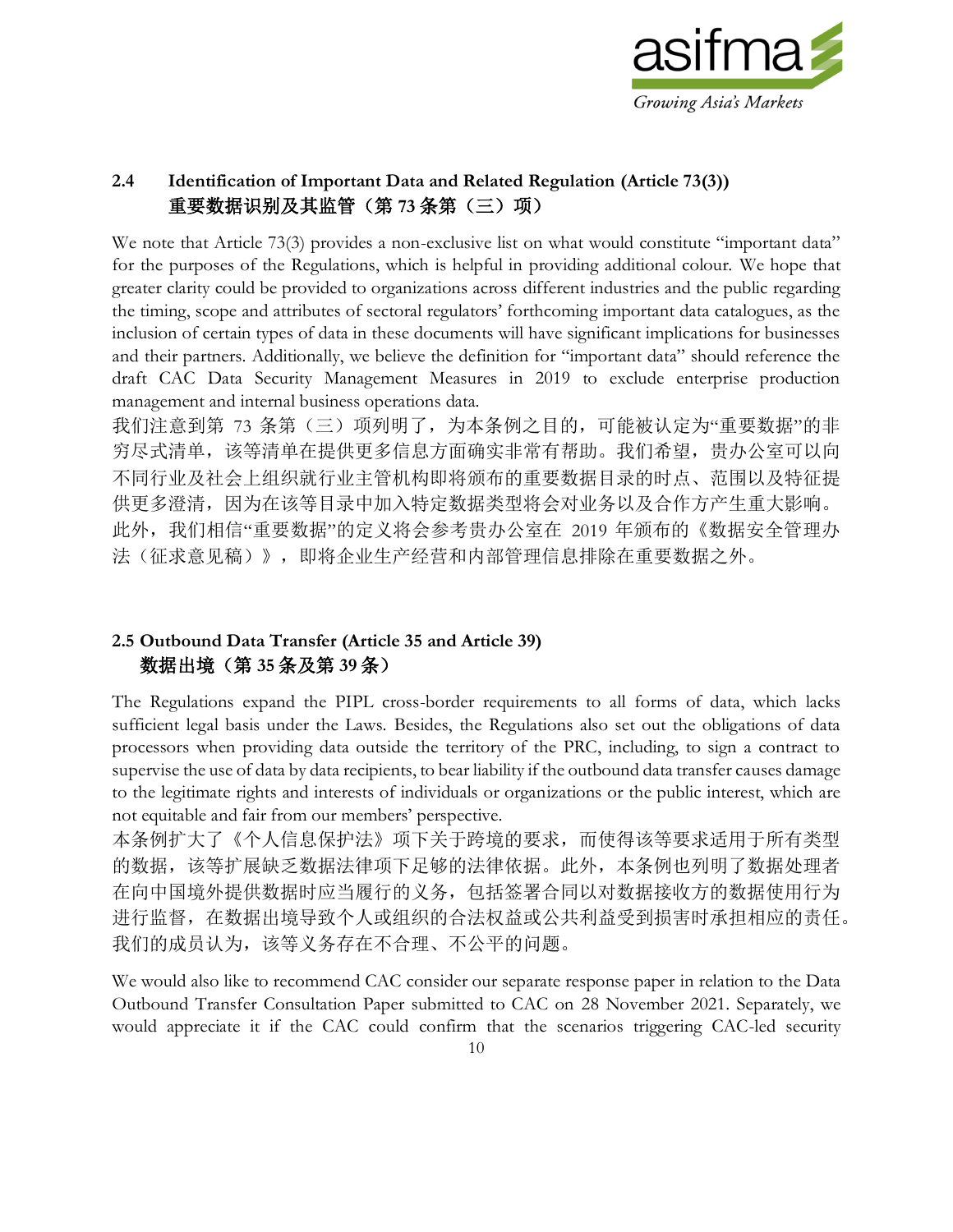

assessment for cross-border transfer of data are not beyond the ones described in Article 37 of the draft Regulations and align the approaches and requirements for CAC-led security assessment between the Regulations and the Data Outbound Transfer Consultation. For our detailed recommendations to the Regulations, please refer to the Appendix.

我们也建议贵办公室考虑我们于 2021 年 11 月 28 日就《数据出境征求意见稿》所另行准备 的意见函件。此外,我们希望贵办公室可以确认,触发贵办公室组织实施的安全评估的数 据出境情形将不会超过本条例草案第 37 条所载明的情形。此外,就贵办公室组织实施的 安全评估的方式及要求,贵办公室将会在本条例以及《数据出境征求意见稿》之间保持一 致。就我们对本条例具体的建议,请见附件。

#### **2.6 Grace Period** 宽限期

International financial institutions usually need time to fully assess the legal and regulatory implications and take actions to comply with the relevant regulatory requirements. Most of our members would also need to go through internal authorisation and approval procedures for new data policies to take into effect. Therefore, we suggest the CAC consider providing a grace period before enforcing strict compliance with the relevant requirements. We would suggest that a period of two years would be in line with the grace periods provided for similar requirements globally, for example the GDPR.

跨国金融机构通常需要一定时间对法律和监管影响进行全面评估,并采取响应行动以遵守 相关监管要求。我们的大多数成员还需要通过内部授权和批准程序使得新的数据政策生 效。因此,我们建议贵办公室在要求严格遵守有关规定之前,考虑提供宽限期。我们将建 议采用两年的期限,这与国际通行的类似规定保持一致,例如 GDPR。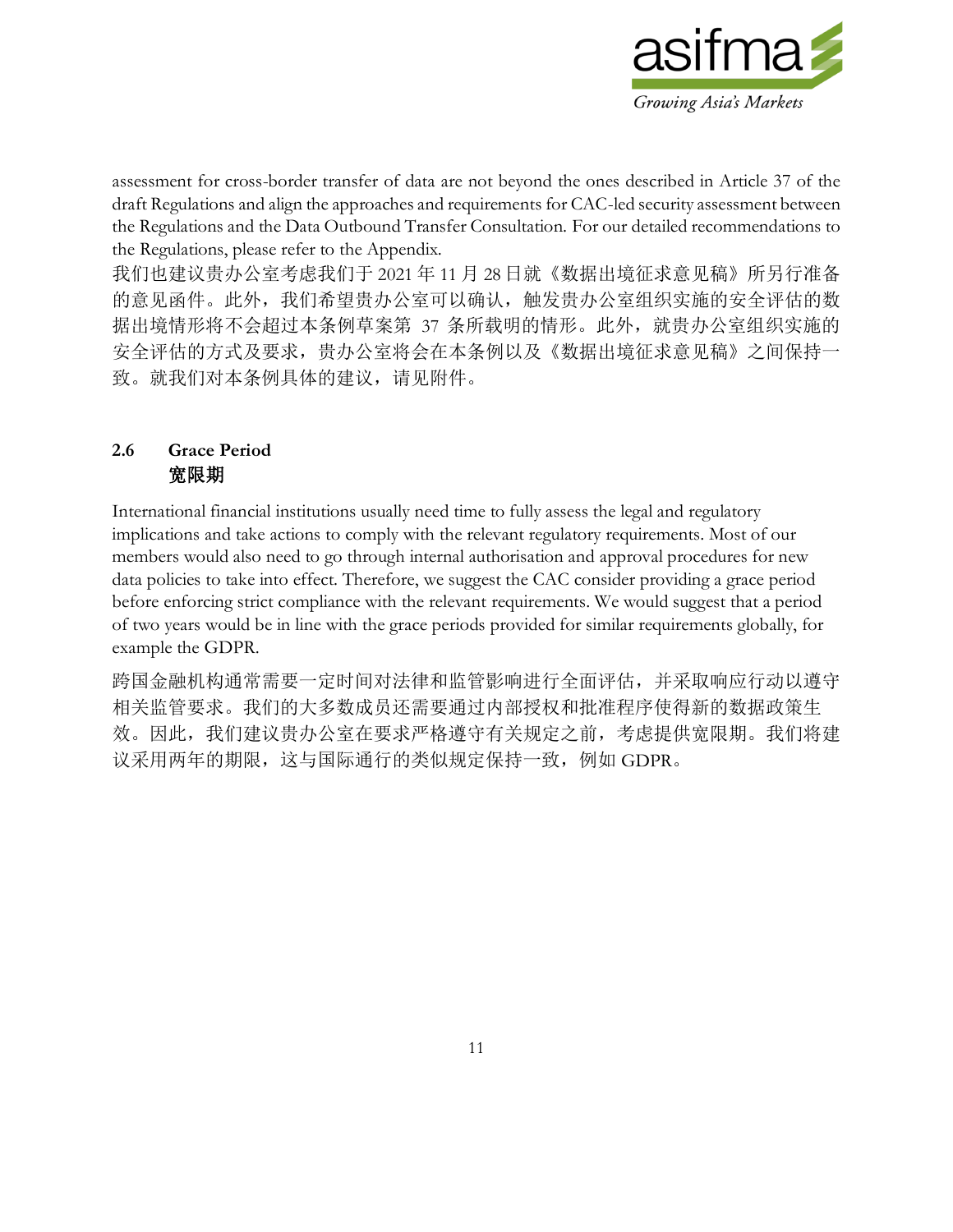

ASIFMA greatly appreciates the CAC's consideration of the points and questions raised in this letter and would be pleased to discuss them in greater detail. If you have any questions, please contact Matthew Chan, Head of Public Policy and Sustainable Finance at  $\frac{\text{mchan}(a)_{33} + \text{mason}(a)}{a_{33} + a_{33} + a_{33}}$  2531 6560. This submission was prepared by member PRC law firm Fangda Partners, ASIFMA and its members.

ASIFMA 非常感谢贵办公室考虑本函提出的观点和问题,并很乐意对此进行更详细的讨论。 如果您有任何问题,请联系公共政策和可持续财务部门总监 Matthew Chan (电子邮箱: [mchan@asifma.org](mailto:mchan@asifma.org);电话:+852 2531 6560)。本函由上海市方达律师事务所、ASIFMA 以 及其成员共同撰写。

Faithfully, 顺颂时祺!

Matthew Chan Head of Public Policy and Sustainable Finance, Asia Pacific Asia Securities Industry & Financial Markets Association 亚洲证券业和金融市场协会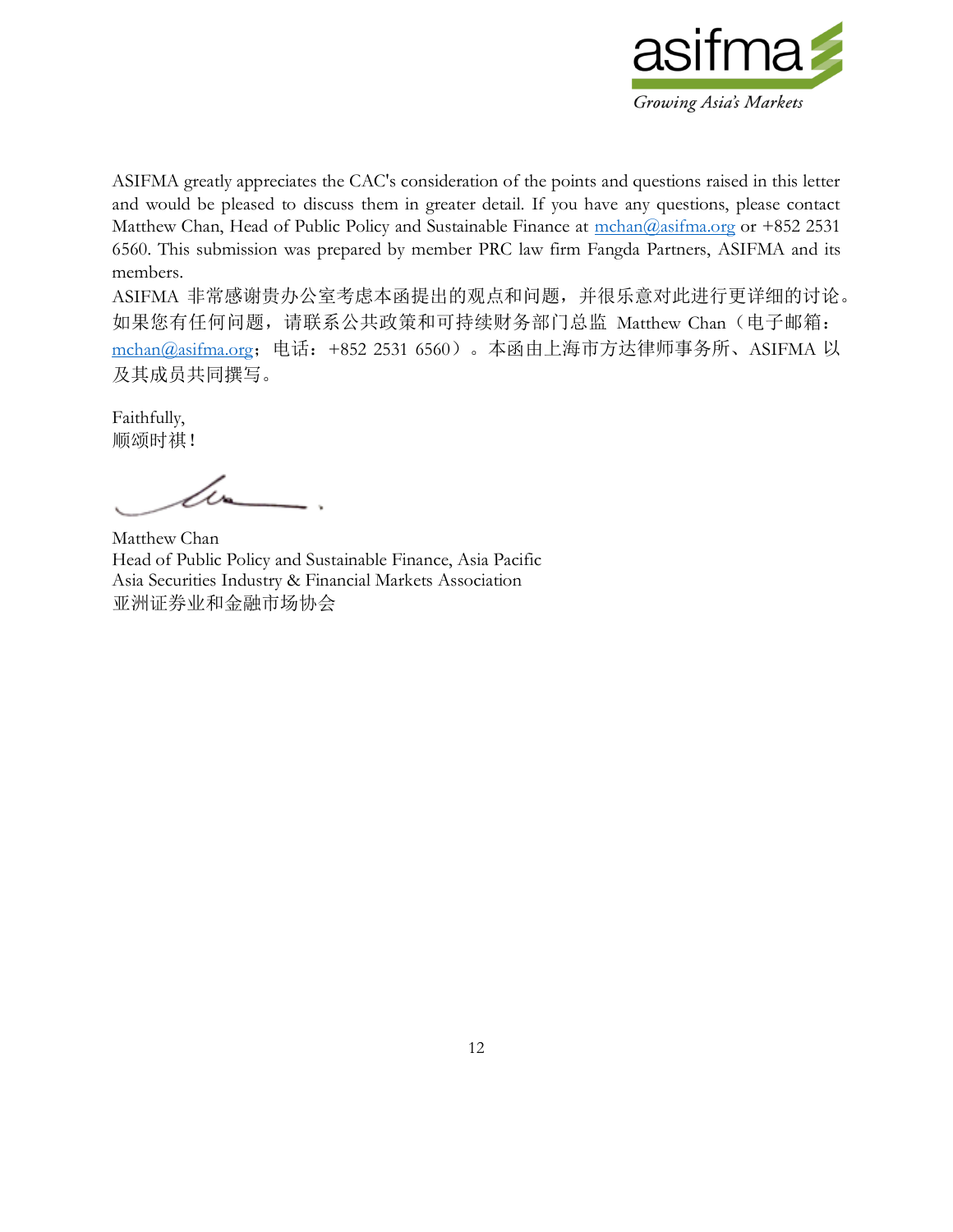

# **Appendix – Specific Suggestions on Certain Articles** 附件 **–** 特定条款的具体建议

| <b>Article</b>                                                                                                                                                                                                                                                                                                                                                                                                                                                                                                         | Comments                                                                                                                                                                                                                                                                                                                                                                                                   | Recommendation                                                                                                                                                                                                                                                                                                                                                                                                                  |
|------------------------------------------------------------------------------------------------------------------------------------------------------------------------------------------------------------------------------------------------------------------------------------------------------------------------------------------------------------------------------------------------------------------------------------------------------------------------------------------------------------------------|------------------------------------------------------------------------------------------------------------------------------------------------------------------------------------------------------------------------------------------------------------------------------------------------------------------------------------------------------------------------------------------------------------|---------------------------------------------------------------------------------------------------------------------------------------------------------------------------------------------------------------------------------------------------------------------------------------------------------------------------------------------------------------------------------------------------------------------------------|
| 条款                                                                                                                                                                                                                                                                                                                                                                                                                                                                                                                     | 意见                                                                                                                                                                                                                                                                                                                                                                                                         | 建议                                                                                                                                                                                                                                                                                                                                                                                                                              |
| These Regulations apply to<br><b>Article 2</b><br>the use of networks to conduct data<br>processing activities and the supervision and<br>management of network data security within<br>the territory of the People's Republic of<br>China.<br>在中华人民共和国境内利<br>第二条<br>用网络开展数据处理活动, 以及网络数<br>据安全的监督管理,适用本条例。<br>These Regulations shall apply to the<br>processing of the data of individuals and<br>organizations in the People's Republic of<br>China undertaken overseas under any of the<br>following circumstances: | As mentioned in Section 2.1, Article 2<br>expands the scope of extra-territorial<br>application beyond the scope of the original<br>Laws in the following manner:<br>如正文第 2.1 节所述, 第 2 条在数据法<br>律的基础上扩大了域外适用效力,<br>如:<br>(1) the scope to be processing of "personal"<br>and organizational data" within and<br>outside of the PRC, which lacks legal<br>basis; and<br>该条规定适用范围为在中国境内外<br>处理"个人和组织数据", 缺少法 | We recommend that the Article 2 follow the<br>scope laid down in the PIPL, scale back to<br>covering only PI and remove bullet (3). We<br>suggest changing Article 2 to the following<br>to be consistent with the PIPL:<br>我们建议第 2 条遵循《个人信息保护<br>法》规定的适用范围, 将适用情形缩小<br>到个人信息,并且删去第二款第(三)<br>项。为此, 我们建议对第2条作出如下<br>修改,使其与《个人信息保护法》的规<br>定一致:<br>"Article 2<br>These Regulations apply to<br>the use of networks to conduct data |
| 在中华人民共和国境外处理中华人民共<br>和国境内个人和组织数据的活动, 有下<br>列情形之一的, 适用本条例:                                                                                                                                                                                                                                                                                                                                                                                                                                                              | 律依据;<br>(2) four general triggers introduced in the<br>Regulations, one of which also covers                                                                                                                                                                                                                                                                                                               | processing activities and the supervision and<br>management of network data security within<br>the territory of the People's Republic of<br>China.                                                                                                                                                                                                                                                                              |
|                                                                                                                                                                                                                                                                                                                                                                                                                                                                                                                        | the processing of important data.                                                                                                                                                                                                                                                                                                                                                                          |                                                                                                                                                                                                                                                                                                                                                                                                                                 |

For internal use only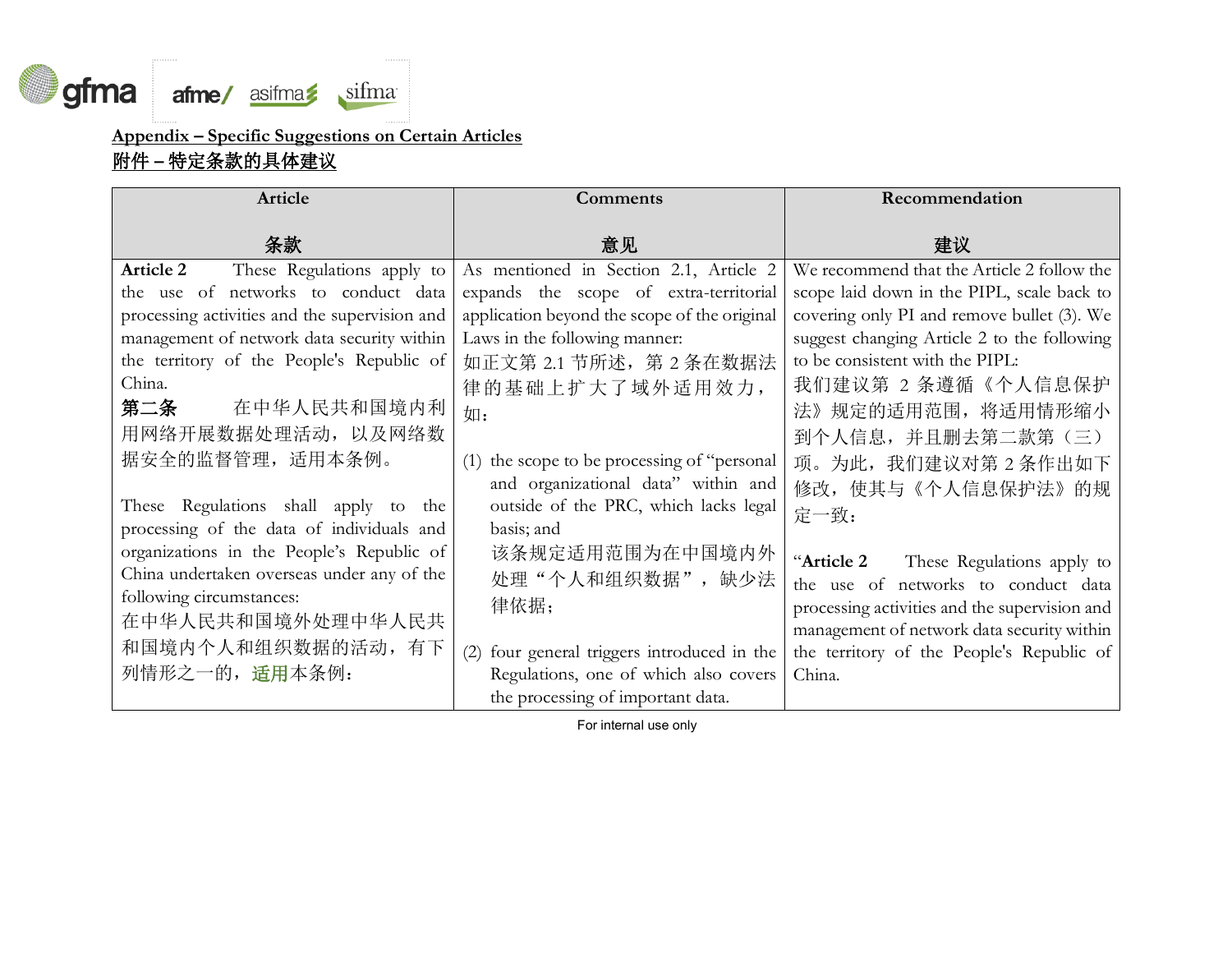

|                                               | Growing Tistus Indiacus                      |                                               |
|-----------------------------------------------|----------------------------------------------|-----------------------------------------------|
| Article                                       | <b>Comments</b>                              | Recommendation                                |
|                                               |                                              |                                               |
| 条款                                            | 意见                                           | 建议                                            |
| (1) for the purpose of providing products or  | 该条规定的触发域外适用效力的四                              | 第二条<br>在中华人民共和国境内利                            |
| services within the territory;                | 种情形包括"涉及境内重要数据的                              | 用网络开展数据处理活动, 以及网络数                            |
| (一)以向境内提供产品或者服务为目                             | 处理"。                                         | 据安全的监督管理,适用本条例。                               |
| 的;                                            |                                              |                                               |
|                                               | Such expansion may catch numerous            | These regulations shall also apply to the     |
| (2) analyze and evaluate the behaviors of     | offshore entities to comply with the         | processing of the personal information of     |
| individuals or organizations within the       | Regulations, which is not reasonable and     | natural persons data of individuals and       |
| territory;                                    | feasible.                                    | organizations within the People's Republic    |
| (二)分析、评估境内个人、组织的行                             | 这种扩大可能会导致大量境外机构需                             | of China that is undertaken outside the       |
| 为;                                            | 要遵守本条例, 这可能是不合理也不                            | People's Republic of China if such activities |
|                                               | 实际的。                                         | are:                                          |
| (3) involving the processing of important     |                                              | 在中华人民共和国境外处理中华人民共                             |
| data within the territory; or                 | Besides, we suggest CAC take into            | 和国境内自然人的个人信息和组织数据                             |
| (三)涉及境内重要数据处理;                                | consideration of the fact that intra-group   | 的活动, 有下列情形之一的, 适用本条                           |
|                                               | collaboration (including without limitation  | 例:                                            |
| (4) other circumstances stipulated by laws or | the human resources management) is very      |                                               |
| administrative regulations.                   | common and important for international       | (1) for the purpose of providing products or  |
| (四)法律、行政法规规定的其他情                              | financial institutions. If the intra-group   | services to natural persons within the        |
| 形。                                            | transfers in the course of ordinary business | territory;                                    |
|                                               | caught by the Regulations, the<br>1S         | (一)以向境内自然人提供产品或者服                             |
| These Regulations do not apply to the data    | implications might be tremendous, making     | 务为目的;                                         |
| processing activities that natural persons    | it too burdensome and less efficient for the |                                               |
| conduct for their personal or family affairs. | operation. Therefore, we suggest CAC         |                                               |

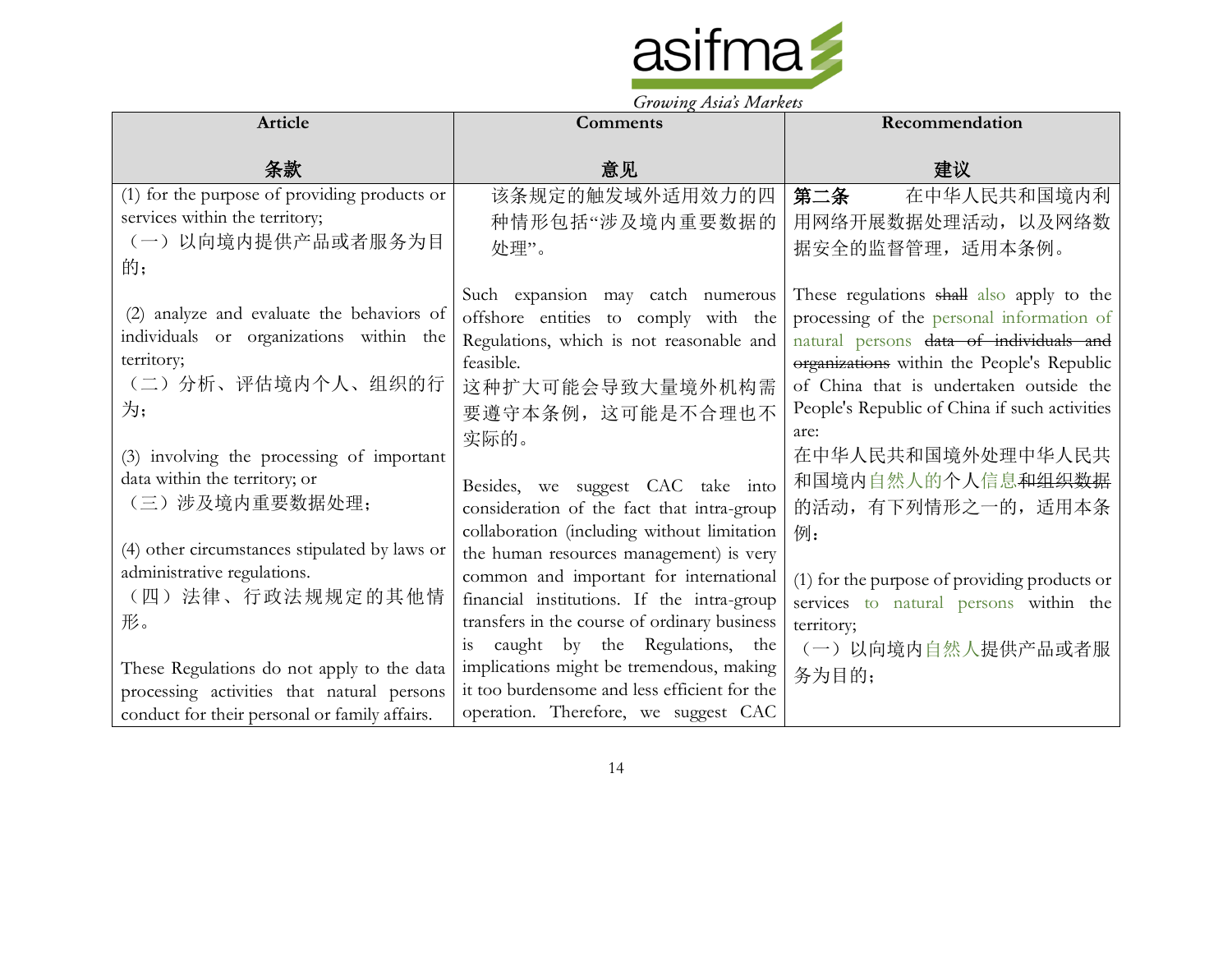

| Article                           | $\sigma$ , $\sigma$ $\sigma$ $\mu$ <sub><math>\chi</math></sub> $\tau$ $\sigma$ $\sigma$ $\sigma$ $\tau$ $\sigma$ $\sigma$ $\sigma$ $\sigma$ $\sigma$ $\sigma$<br>Comments                                                        | Recommendation                                                                                                                                                                                                                                                                                                                                                                                                                                                                                               |
|-----------------------------------|-----------------------------------------------------------------------------------------------------------------------------------------------------------------------------------------------------------------------------------|--------------------------------------------------------------------------------------------------------------------------------------------------------------------------------------------------------------------------------------------------------------------------------------------------------------------------------------------------------------------------------------------------------------------------------------------------------------------------------------------------------------|
|                                   |                                                                                                                                                                                                                                   |                                                                                                                                                                                                                                                                                                                                                                                                                                                                                                              |
| 条款                                | 意见                                                                                                                                                                                                                                | 建议                                                                                                                                                                                                                                                                                                                                                                                                                                                                                                           |
| 自然人因个人或者家庭事务开展数据处<br>理活动, 不适用本条例。 | provide exceptions for such scenario in<br>Article 2.<br>此外, 我们建议贵办公室考虑, 集团<br>协同(包括但不限于人力资源管理)<br>对于国际金融机构而言是非常普遍且<br>重要的。若本条例适用于正常商业经<br>营过程中的集团内数据传输,其影响<br>将是巨大的,会对企业经营带来过重<br>的负担并降低效率。因此,我们建议<br>贵办公室可以在第2条中豁免对此类情<br>形的适用。 | (2) conducted to analyze and evaluate the<br>behaviors of natural persons individuals or<br>organizations within the territory; or<br>(二) 分析、评估境内自然人 <del>个人、组</del><br>织的行为;或<br>$(3)$ involving the processing of important<br>data within the territory; or<br>(三)涉及境内重要数据处理;<br>$(43)$ in any of the other circumstances<br>stipulated by laws and administrative<br>regulations<br>(四三)法律、行政法规规定的其他情<br>形。…"<br>We also suggest CAC provide exception for<br>intra-group transfer in ordinary course of |
|                                   |                                                                                                                                                                                                                                   | of international<br>business<br>financial<br>institutions.<br>此外, 我们希望贵办公室可以对跨国金                                                                                                                                                                                                                                                                                                                                                                                                                             |
|                                   |                                                                                                                                                                                                                                   | 融机构正常业务经营中发生的集团内数<br>据传输行为提供豁免。                                                                                                                                                                                                                                                                                                                                                                                                                                                                              |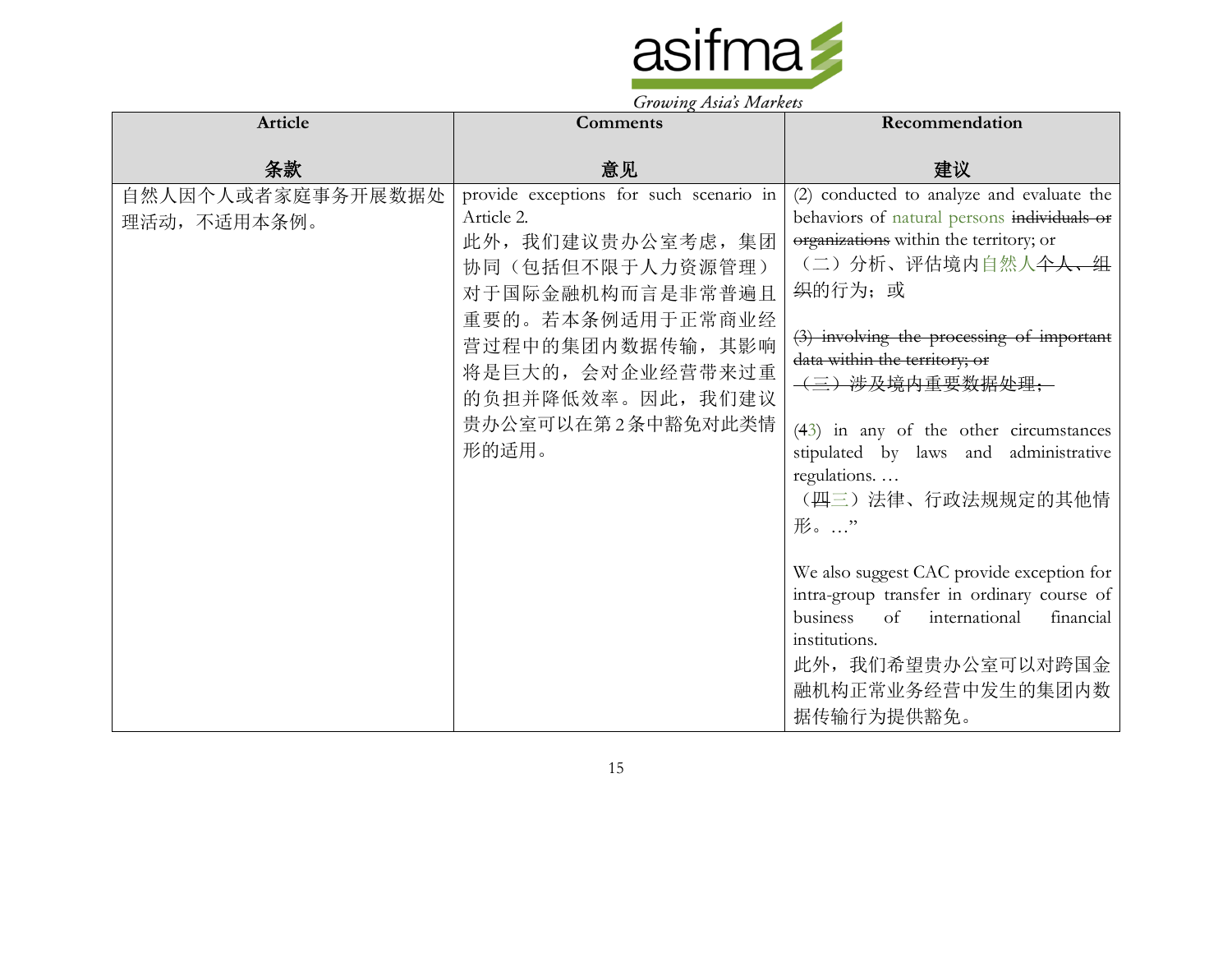

| Article                                                                                   | $1.0\omega$ ing $1.5\omega$ s 1.1 $\omega$ , $\omega$ is | Recommendation                                  |
|-------------------------------------------------------------------------------------------|----------------------------------------------------------|-------------------------------------------------|
|                                                                                           | <b>Comments</b>                                          |                                                 |
| 条款                                                                                        | 意见                                                       | 建议                                              |
| The State is to establish a<br>Article 5                                                  | The Regulations serve as implementation                  | We recommend removing the type of               |
| classified and graded data protection system.                                             | measures for the Laws, and should                        | "general data" since it is not specified in the |
| According to data's impact on and                                                         | studiously follow the scope and data                     | Laws. If it is not acceptable, we recommend     |
| importance to national security, public                                                   | security framework laid down in the three                | clarifying that general data are the network    |
| interests or the legal rights or interests of                                             | laws and not expand scope and deviate from               | data other than important data or core data.    |
| individuals or organizations, data is classified                                          | the general framework.                                   | Besides, the Regulations and other              |
| into general data, important data and core                                                | 本条例作为数据法律的实施条例,<br>应                                     | implementation rules to be issued in the        |
| data, and different protection measures are                                               | 当严格遵循数据法律规定的范围和数                                         | future (if any) shall not introduce additional  |
| taken for different levels of data.                                                       | 据安全保护框架, 不应扩大适用范围                                        | obligations surrounding such general data       |
| 国家建立数据分类分级保<br>第五条                                                                        | 或偏离该等框架。                                                 | except for those minimum requirements in        |
| 护制度。按照数据对国家安全、公共利                                                                         |                                                          | relation to data protection.                    |
| 益或者个人、组织合法权益的影响和重                                                                         | We support the promotion of sound data                   | 我们建议删除"一般数据"这一未被数据                              |
| 要程度, 将数据分为一般数据、重要数                                                                        | governance<br>practices<br>where<br>data                 | 法律提及的类别, 如果上述建议不可                               |
| 据、核心数据, 不同级别的数据采取不                                                                        | classification is an integral component, and             | 行, 我们建议贵办公室可以明确一般数                              |
| 同的保护措施。                                                                                   | government and companies all have the                    | 据是重要数据和核心数据以外的网络数                               |
|                                                                                           | flexibility in classifying their own data                | 据。同时, 除了数据保护相关的最低要                              |
| The State implements focused protection for                                               | appropriate to their respective needs and                | 求外,本条例以及将来发布和其他实施                               |
| personal information and important data, and                                              | sectors. Given that they serve different                 | 规则(如有)不应针对一般数据对数据                               |
| strict protection for core data.                                                          | purposes, we would recommend that                        |                                                 |
| 国家对个人信息和重要数据进行重点保                                                                         | government data and commercial data also                 | 处理者施加额外义务。                                      |
| 护, 对核心数据实行严格保护。                                                                           | be classified separately. For commercial                 |                                                 |
|                                                                                           | data classification, companies should be                 | Besides, we recommend that a list/catalogue     |
|                                                                                           | permitted take the lead in determining the               | shall be prepared and attached to the           |
| All regions and departments shall implement<br>classified management of data in their own |                                                          | Regulations or published separately so as to    |
|                                                                                           |                                                          | identify the type of the data and we sincerely  |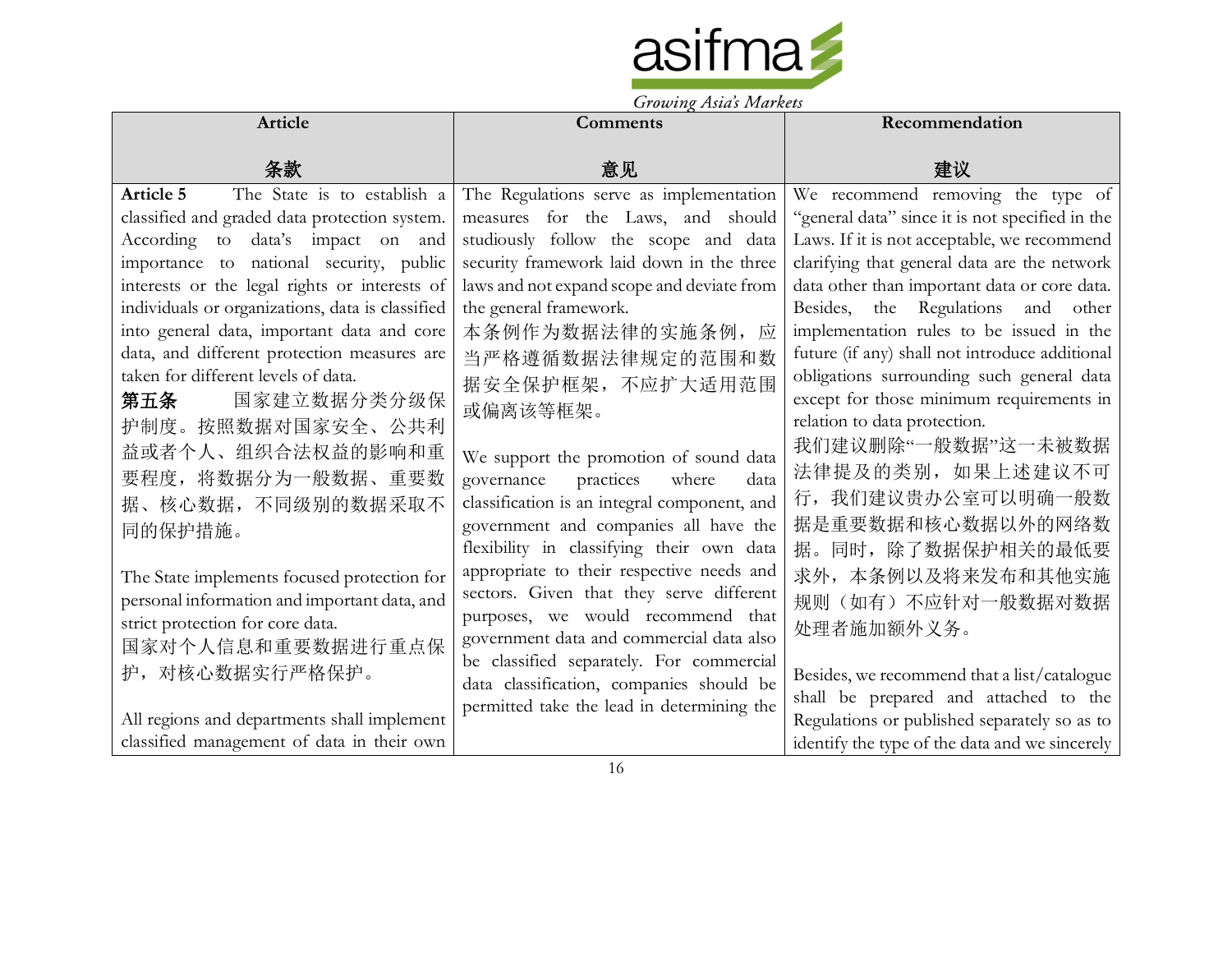

| <b>Article</b>                                                                                                                                                                                                              | <b>Comments</b>                                                                                                                                                                                                                                                          | Recommendation                                                                                                                                                                                                                                                                                                                                                                                                                                                                                                                                                                                                                                |
|-----------------------------------------------------------------------------------------------------------------------------------------------------------------------------------------------------------------------------|--------------------------------------------------------------------------------------------------------------------------------------------------------------------------------------------------------------------------------------------------------------------------|-----------------------------------------------------------------------------------------------------------------------------------------------------------------------------------------------------------------------------------------------------------------------------------------------------------------------------------------------------------------------------------------------------------------------------------------------------------------------------------------------------------------------------------------------------------------------------------------------------------------------------------------------|
| 条款                                                                                                                                                                                                                          | 意见                                                                                                                                                                                                                                                                       | 建议                                                                                                                                                                                                                                                                                                                                                                                                                                                                                                                                                                                                                                            |
| regions and departments as well as the<br>relevant industries and fields in accordance<br>with the State's data classification and grading<br>requirements.<br>各地区、各部门应当按照国家数据分类<br>分级要求, 对本地区、本部门以及相关<br>行业、领域的数据进行分类分级管理。 | appropriate classification levels for data<br>under their control.<br>我们对监管建立健全数据治理架构表<br>示支持, 其中数据分类分级制度是不<br>可或缺的组成部分, 政府和企业都可<br>以灵活地根据各自的需求和所在行业<br>对自己的数据进行分类。鉴于政府数<br>据和企业商业数据的用途不同, 我们<br>建议将政府数据和商业数据分别进行<br>分类。对于商业数据的分类,应允许<br>企业在确定其所控制的数据的合适类<br>别等级时发挥主导作用。 | expect a clear boundary will be provided for<br>the different types of data and if there will be<br>overlaps under certain circumstances, we<br>suggest the CAC specifying<br>such<br>circumstances and overlaps. We also suggest<br>industry regulators and regional government<br>work in consultation with industry when<br>carrying out data classification work.<br>此外, 我们建议编制一份明确不同数据<br>类型的清单或目录, 作为本条例的附件<br>或单独发布。我们真诚希望不同类型的<br>数据之间具有明确的界限, 如果不同类<br>别的数据可能会互相转换或者重叠, 我<br>们建议贵办公室能够明确此类情况和重<br>叠的数据种类。同时, 我们也建议行业<br>监管机构和地方政府在执行数据分类工<br>作时与相关行业单位进行沟通讨论。<br>We suggest changing Article 5 to the<br>following:<br>我们建议将第5条修改如下: |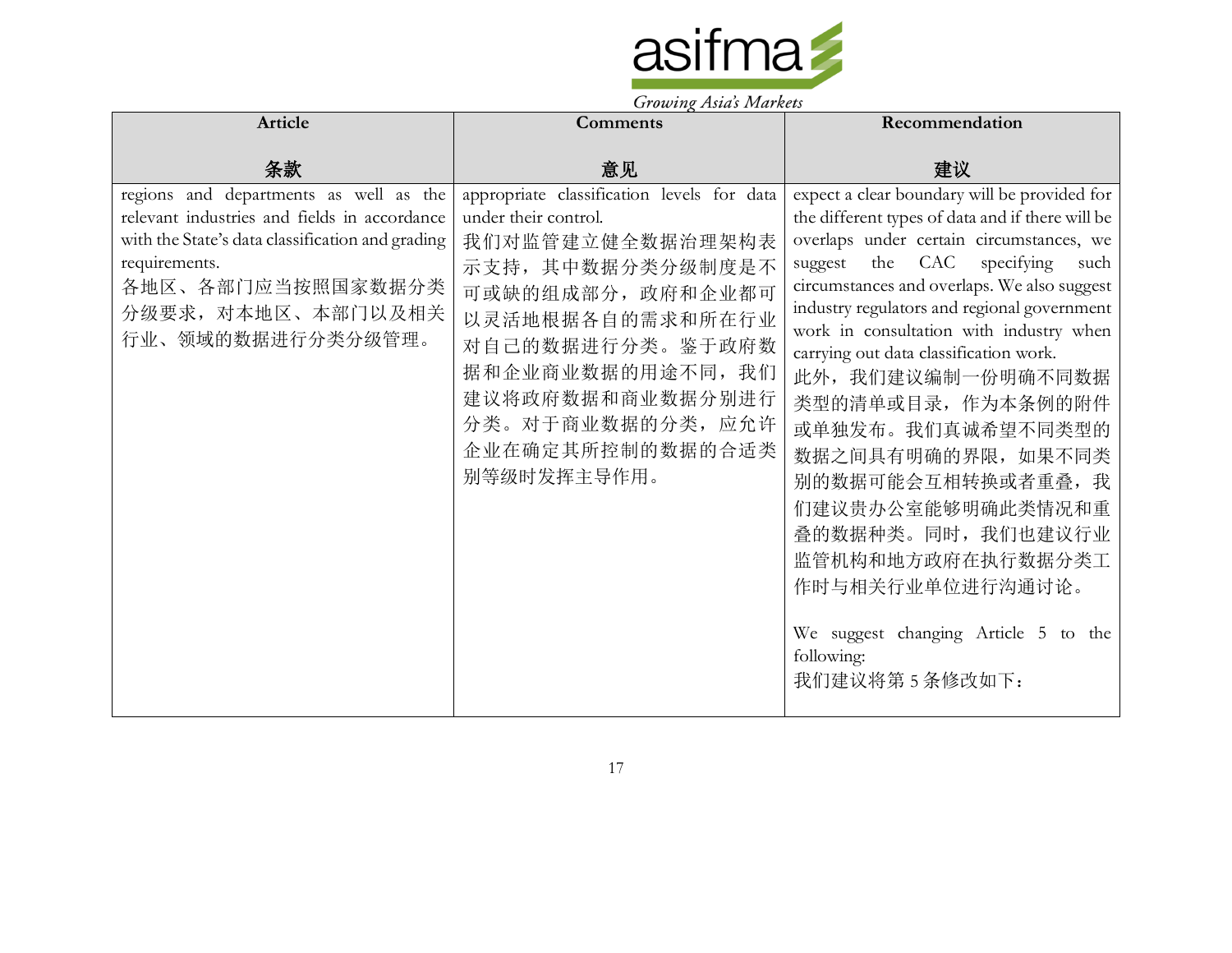

| Article | <b>Comments</b> | Recommendation                                    |
|---------|-----------------|---------------------------------------------------|
| 条款      | 意见              | 建议                                                |
|         |                 | The State is to establish a<br>"Article 5         |
|         |                 | classified and graded data protection system      |
|         |                 | for government owned data. According to           |
|         |                 | data's impact on and importance to national       |
|         |                 | security, public interests or the legal rights or |
|         |                 | interests of individuals or organizations, data   |
|         |                 | is classified into the State will issue the       |
|         |                 | catalogue of important data and core data         |
|         |                 | and the data other than those listed in the       |
|         |                 | published catalogue shall be classified as        |
|         |                 | general data. and Different protection            |
|         |                 | measures are taken for different levels of        |
|         |                 | data.                                             |
|         |                 | 国家对政府数据建立数据<br>第五条                                |
|         |                 | 分类分级保护制度。按照数据对国家安                                 |
|         |                 | 全、公共利益或者个人、组织合法权益                                 |
|         |                 | 的影响和重要程度,国家对重要数据、                                 |
|         |                 | 核心数据发布数据清单,未列入数据清                                 |
|         |                 | 单的将数据分为一般数据、重要数据、                                 |
|         |                 | <del>核心数据</del> , 不同级别的数据采取不同的                    |
|         |                 | 保护措施。                                             |
|         |                 |                                                   |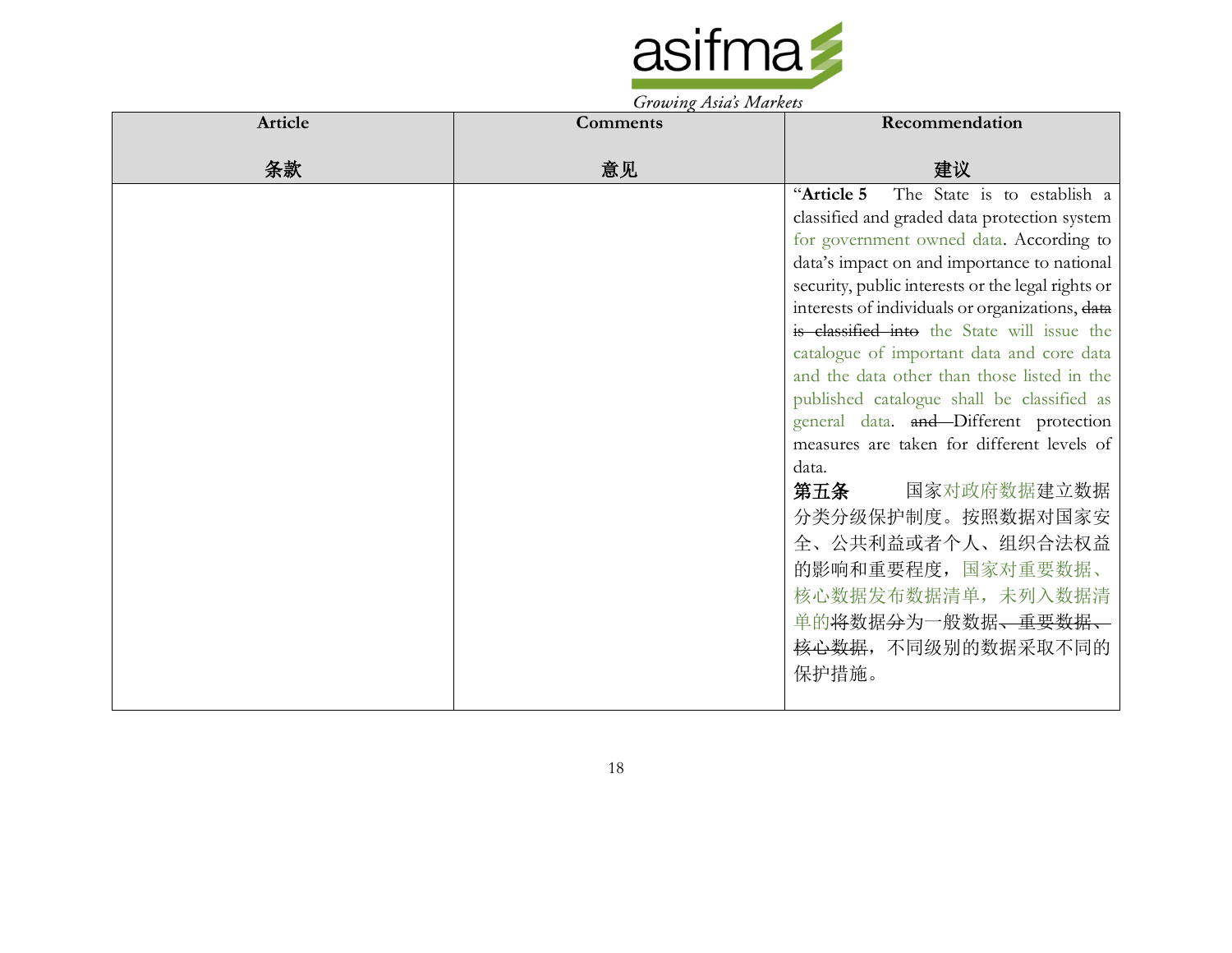

| Article                                       | $J_{\ell}$ owning themes followings<br><b>Comments</b> | Recommendation                                |
|-----------------------------------------------|--------------------------------------------------------|-----------------------------------------------|
|                                               |                                                        |                                               |
| 条款                                            | 意见                                                     | 建议                                            |
|                                               |                                                        | The State implements focused protection       |
|                                               |                                                        | for personal information and important        |
|                                               |                                                        | data, and strict protection for core data.    |
|                                               |                                                        | 国家对个人信息和重要数据进行重点保                             |
|                                               |                                                        | 护, 对核心数据实行严格保护。                               |
|                                               |                                                        |                                               |
|                                               |                                                        | All regions and departments shall implement   |
|                                               |                                                        | classified management of data in their own    |
|                                               |                                                        | regions and departments as well as the        |
|                                               |                                                        | relevant industries and fields in accordance  |
|                                               |                                                        | with the State's data classification and      |
|                                               |                                                        | grading requirements.                         |
|                                               |                                                        | 各地区、各部门应当按照国家数据分类                             |
|                                               |                                                        | 分级要求, 对本地区、本部门以及相关                            |
|                                               |                                                        | 行业、领域的数据进行分类分级管                               |
|                                               |                                                        | 理。"                                           |
| Article 6<br>Data processors shall be         | We strongly recommend that mandatory                   | We suggest changing Article 6 to the          |
| responsible for the security of the data      | requirements should be clearly laid out in             | following:                                    |
| processed by them, perform data security      | laws and regulations. Recommended                      | 我们建议将第6条修改如下:                                 |
| protection obligations, accept supervision by | national standards should not be forced                |                                               |
| the government and the public, and take on    | onto companies through direct reference by             | "Article 6<br>Data processors shall be        |
| social responsibilities.                      | laws and regulations. It's important to make           | responsible for the security of the data      |
|                                               | sure companies have flexibility to choose              | processed by them, perform data security      |
|                                               | approaches best suited to them and                     | protection obligations, accept supervision by |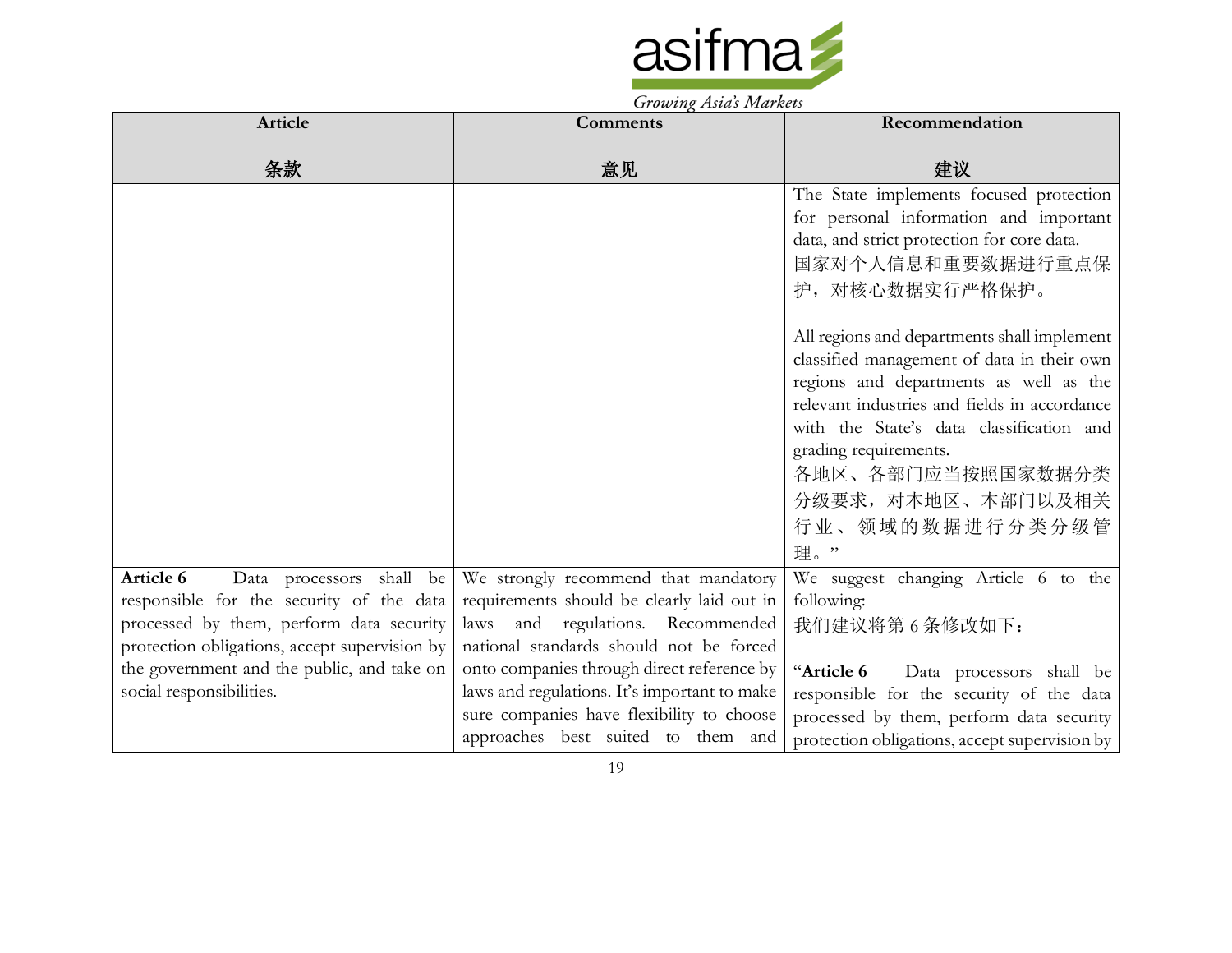

| Article                                                                                                                                                                                                                                                                                                                                                                   | <b>Comments</b>                                                                                                                                                                                                                                                                                                                                                                                                                             | Recommendation                                                                                                                                                                                                                                                                                                                                                                                              |
|---------------------------------------------------------------------------------------------------------------------------------------------------------------------------------------------------------------------------------------------------------------------------------------------------------------------------------------------------------------------------|---------------------------------------------------------------------------------------------------------------------------------------------------------------------------------------------------------------------------------------------------------------------------------------------------------------------------------------------------------------------------------------------------------------------------------------------|-------------------------------------------------------------------------------------------------------------------------------------------------------------------------------------------------------------------------------------------------------------------------------------------------------------------------------------------------------------------------------------------------------------|
| 条款                                                                                                                                                                                                                                                                                                                                                                        | 意见                                                                                                                                                                                                                                                                                                                                                                                                                                          | 建议                                                                                                                                                                                                                                                                                                                                                                                                          |
| 第六条<br>数据处理者对所处理数据<br>的安全负责,履行数据安全保护义务,<br>接受政府和社会监督, 承担社会责任。<br>Data processors shall establish and improve<br>their data security management systems and<br>technical protection mechanisms<br>in<br>accordance with the provisions of the<br>relevant laws, administrative regulations and<br>mandatory requirements of<br>national<br>standards.<br>数据处理者应当按照有关法律、行政法 | recommended standards should be treated<br>as one of industry best practice for<br>companies to reference or partially adopt.<br>我们强烈建议在法律法规中明确指出<br>强制性要求。推荐性国家标准不应被<br>法律法规直接引用从而强制适用于企<br>业。我们认为, 确保企业能够灵活采<br>取最适合自己的方式是非常重要的,<br>推荐性国家标准应作为行业的最佳实<br>践之一,供企业参考或部分采用。                                                                                                                                                                   | the government and the public, and take on<br>social responsibilities.<br>第六条<br>数据处理者对所处理数据<br>的安全负责, 履行数据安全保护义务,<br>接受政府和社会监督, 承担社会责任。<br>Data processors shall establish and improve<br>their data security management systems and<br>technical protection mechanisms in<br>accordance with the provisions of the<br>relevant laws, administrative regulations and<br>requirements in national mandatory |
| 规的规定和国家标准的强制性要求,建<br>立完善数据安全管理制度和技术保护机<br>制。                                                                                                                                                                                                                                                                                                                              | Furthermore, considering China's active<br>participation in global standard setting<br>efforts, we strongly recommend that China<br>recognize and adopt international standards<br>as much as possible and align approaches<br>with international standards that are<br>developed in an open, inclusive and<br>transparent manner<br>multiple<br>with<br>stakeholders' inputs.<br>此外,考虑到中国在全球标准制定工<br>作中的积极参与, 我们强烈建议中国<br>尽可能多地承认和采用国际标准,与 | standards mandatory requirements of<br>national standards.<br>数据处理者应当按照有关法律、行政法<br>规的规定和强制适用的国家标准的 <del>强制</del><br><del>性</del> 要求, 建立完善数据安全管理制度和<br>技术保护机制。"                                                                                                                                                                                                                                              |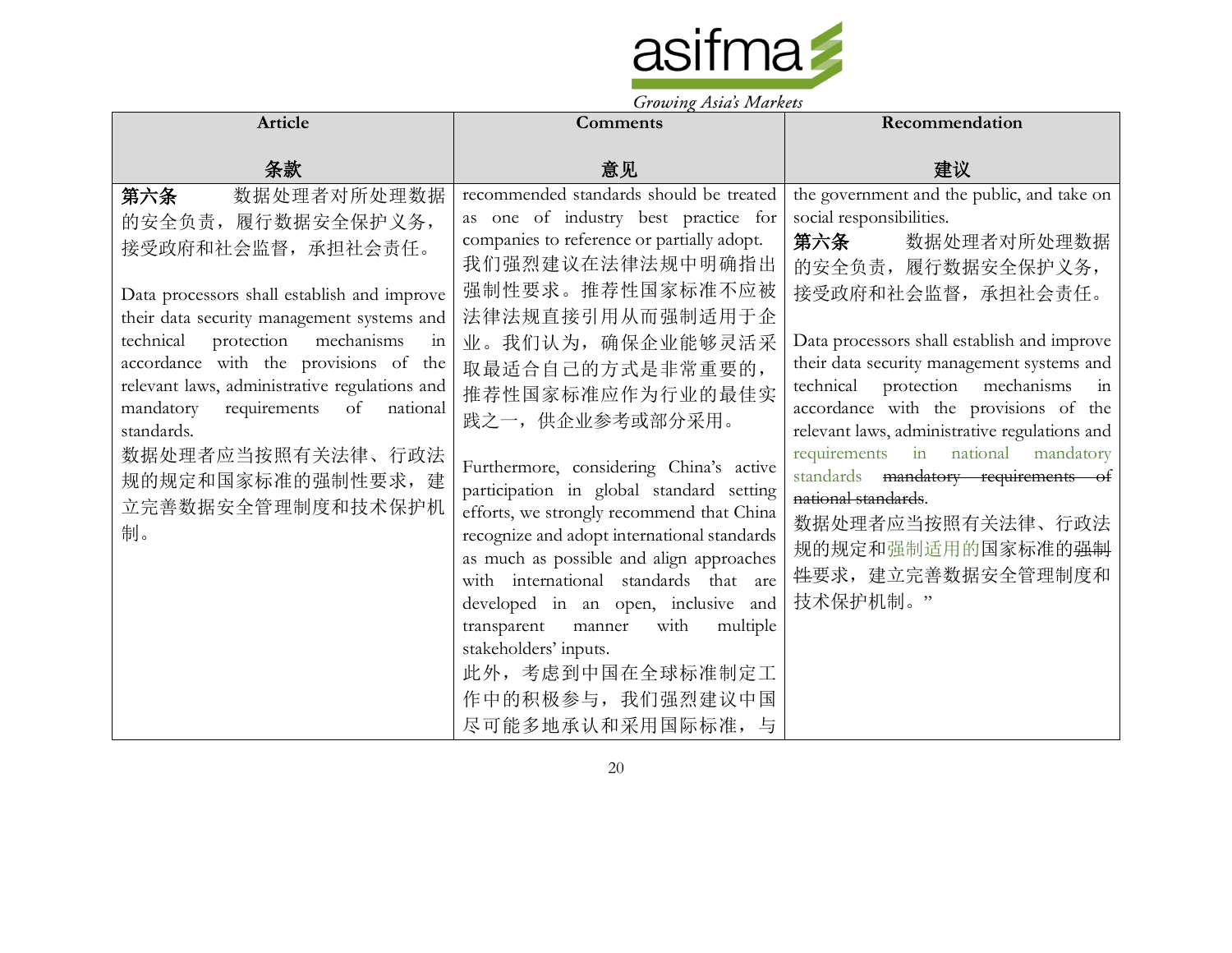

|                                              | Growing Tistus Indiana                       |                                                 |
|----------------------------------------------|----------------------------------------------|-------------------------------------------------|
| Article                                      | <b>Comments</b>                              | Recommendation                                  |
|                                              |                                              |                                                 |
| 条款                                           | 意见                                           | 建议                                              |
|                                              | 那些以开放、包容和透明的方式制定                             |                                                 |
|                                              | 的, 且有多个利益相关者参与的国际                            |                                                 |
|                                              | 标准保持一致。                                      |                                                 |
| individual<br>Article 8<br>Any<br><b>or</b>  | Those behaviors are either civil or criminal | We suggest deleting the Article as those        |
| organization conducting data processing      | offences that are sufficiently covered in    | behaviors are either civil or criminal offences |
| activities shall comply with laws and        | existing laws and regulations.               | that are sufficiently covered in existing laws  |
| administrative regulations, respect social   | 第8条所列行为属于现行法律法规已经                            | and regulations.                                |
| morals and ethics, and shall not:            | 充分规定的民事违法或刑事犯罪行                              | 我们首先建议删除该条, 因为这些行为                              |
| 任何个人和组织开展数据<br>第八条                           | 为。                                           | 属于现行法律法规已经充分规定的民事                               |
| 处理活动应当遵守法律、行政法规, 尊                           |                                              | 违法或刑事犯罪行为。                                      |
| 重社会公德和伦理, 不得从事以下活                            | We would like to highlight that financial    |                                                 |
| 动:                                           | institutions already perform anti-money      | If it is not deleted, we suggest the CAC (1)    |
|                                              | laundering (AML) and counter-terrorism       | confirm that financial institutions are not     |
| (1) endanger national security, honor or     | finance (CTF) obligations before providing   | expected to perform additional due diligence    |
| interests, or disclose state secrets or work | services to clients, and those should be     | on clients or beneficiaries in financial        |
| secrets;                                     | viewed as sufficient due diligence efforts.  | transactions beyond AML and CTF                 |
| (一) 危害国家安全、荣誉和利益,泄                           | Any further due diligence required on        | requirements imposed<br>by<br>financial         |
| 露国家秘密和工作秘密;                                  | clients should come through financial        | regulators, and (2) remove the wording of       |
|                                              | regulators' AML and CTF requirements.        | "or should have known" in the second            |
| (2) infringe upon the reputation, privacy,   | 我们仍想强调,金融机构已经被要求                             | paragraph which will impose a stringent and     |
| copyright or other legitimate rights or      | 在向客户提供服务之前履行反洗钱                              | additional due diligence requirement on the     |
| interests of others;                         | (AML) 和打击资助恐怖主义                              | financial institutions once the Regulations     |
|                                              | (CTF) 的义务, 这些应被视为充分的                         | enter into effect.                              |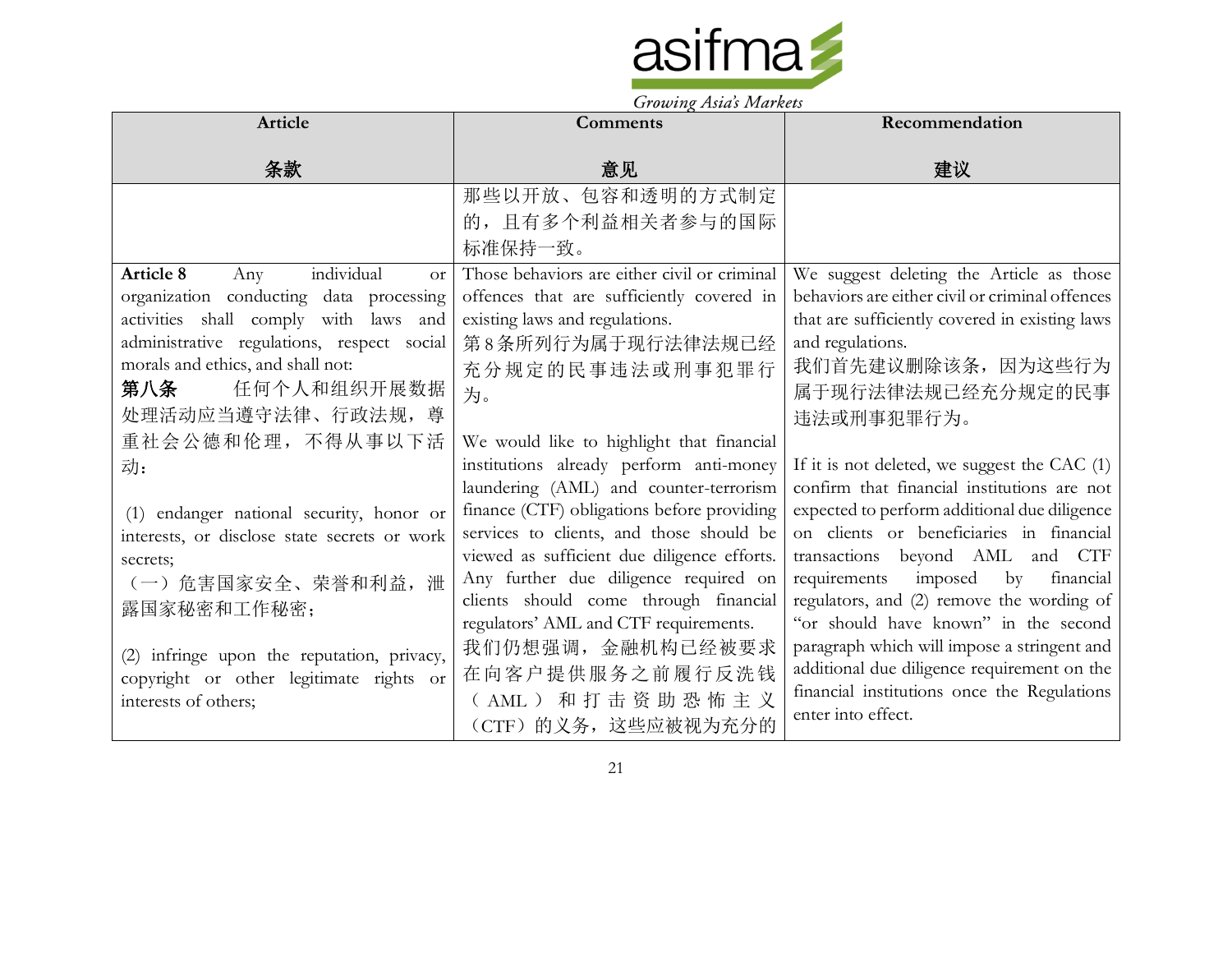

| Article                                                                                                                                                     | <b>Comments</b>                      | Recommendation                                                                                                              |
|-------------------------------------------------------------------------------------------------------------------------------------------------------------|--------------------------------------|-----------------------------------------------------------------------------------------------------------------------------|
| 条款                                                                                                                                                          | 意见                                   | 建议                                                                                                                          |
| (二)侵害他人名誉权、隐私权、著作                                                                                                                                           | 尽职调查工作。因此,我们认为,金                     | 若贵办公室仍然认为需要保留, 我们建                                                                                                          |
| 权和其他合法权益等;                                                                                                                                                  | 融机构对客户的任何进一步尽职调查                     | 议贵办公室(1) 确认金融机构不需要在                                                                                                         |
| (3) obtain data by theft or other illegal means;<br>(三) 通过窃取或者以其他非法方式获<br>取数据;<br>(4) illegally sell or provide data to others;<br>(四) 非法出售或者非法向他人提供数<br>据; | 都应按照金融监管机构所要求的反洗<br>钱和打击资助恐怖主义的义务进行。 | 金融交易中对客户或受益人履行除金融<br>监管机构规定的反洗钱和打击资助恐怖<br>主义要求以外的尽职调查, 以及(2) 删<br>除第二款规定的"或者应当知道",否则<br>一旦本条例生效, 这将对金融机构施加<br>更严格的额外尽职调查要求。 |
| (5) make, release, copy or disseminate illegal<br>information; or<br>(五) 制作、发布、复制、传播违法信<br>息;                                                               |                                      |                                                                                                                             |
| (6) conduct any of the other activities<br>prohibited by laws or administrative<br>regulations.<br>(六)法律、行政法规禁止的其他行<br>为。                                   |                                      |                                                                                                                             |

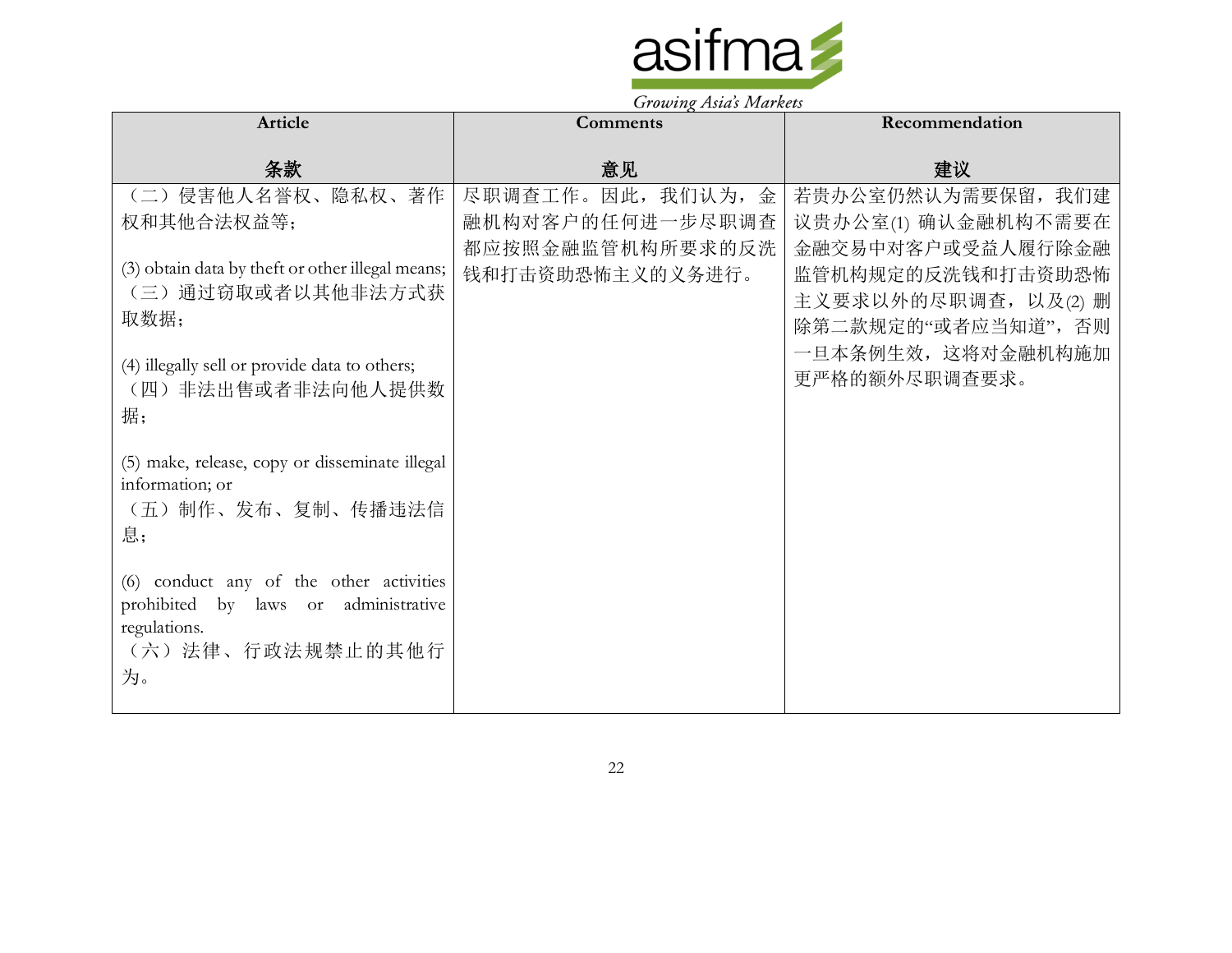

| Article                                                                                                                                                                                                                                                                                  | Comments                                                                                                                                                                                                                                                                                                 | Recommendation                                                                                                                                                                                                                                                              |
|------------------------------------------------------------------------------------------------------------------------------------------------------------------------------------------------------------------------------------------------------------------------------------------|----------------------------------------------------------------------------------------------------------------------------------------------------------------------------------------------------------------------------------------------------------------------------------------------------------|-----------------------------------------------------------------------------------------------------------------------------------------------------------------------------------------------------------------------------------------------------------------------------|
| 条款                                                                                                                                                                                                                                                                                       | 意见                                                                                                                                                                                                                                                                                                       | 建议                                                                                                                                                                                                                                                                          |
| No individual or organization that knows or<br>should have known that another individual or<br>organization is engaged in any of the activities<br>set forth in the preceding paragraph shall<br>provide this individual or organization with<br>any technical support, tools, programs, |                                                                                                                                                                                                                                                                                                          |                                                                                                                                                                                                                                                                             |
| marketing or advertising, payment clearing or<br>any other services.<br>任何个人和组织知道或者应当知道他人<br>从事前款活动的, 不得为其提供技术支<br>持、工具、程序和广告推广、支付结算<br>等服务。                                                                                                                                             |                                                                                                                                                                                                                                                                                                          |                                                                                                                                                                                                                                                                             |
| <b>Article 9</b><br>Data processors shall take<br>measures such as<br>backup,<br>necessary<br>encryption and access control to protect data<br>from being leaked, stolen, tampered with,<br>damaged, lost or illegally used, respond to<br>data security incidents, prevent illegal and  | As mentioned in Section 2.2, Multi-level<br>Protection Scheme (MLPS) Regulations<br>(draft) (《网络安全等级保护条例(征<br>求意见稿)》) and CII Protection<br>Regulations (《关键信息基础设施安全                                                                                                                                     | We suggest Article 9 should be removed and<br>in case that this article will be retained,<br>change Article 9 to the following:<br>我们建议删除第9条。若第9条仍然被<br>保留, 我们建议对该条修改如下:                                                                                                    |
| criminal activities that target or use data, and<br>maintain the integrity, confidentiality and<br>availability of data.<br>数据处理者应当采取备<br>第九条<br>份、加密、访问控制等必要措施, 保障<br>数据免遭泄露、窃取、篡改、毁损、丢                                                                                                 | 保护条例》) establish the criteria and<br>process for MLPS classification and CII<br>designation respectively, and should be<br>followed as the authoritative guidance when<br>it comes to MLPS classification and CII<br>designation. Sweepingly requiring systems<br>processing important data to meet MLPS | "Article 9<br>Data processors shall take<br>necessary measures such as backup,<br>encryption and access control to protect data<br>from being leaked, stolen, tampered with,<br>damaged, lost or illegally used, respond to<br>data security incidents, prevent illegal and |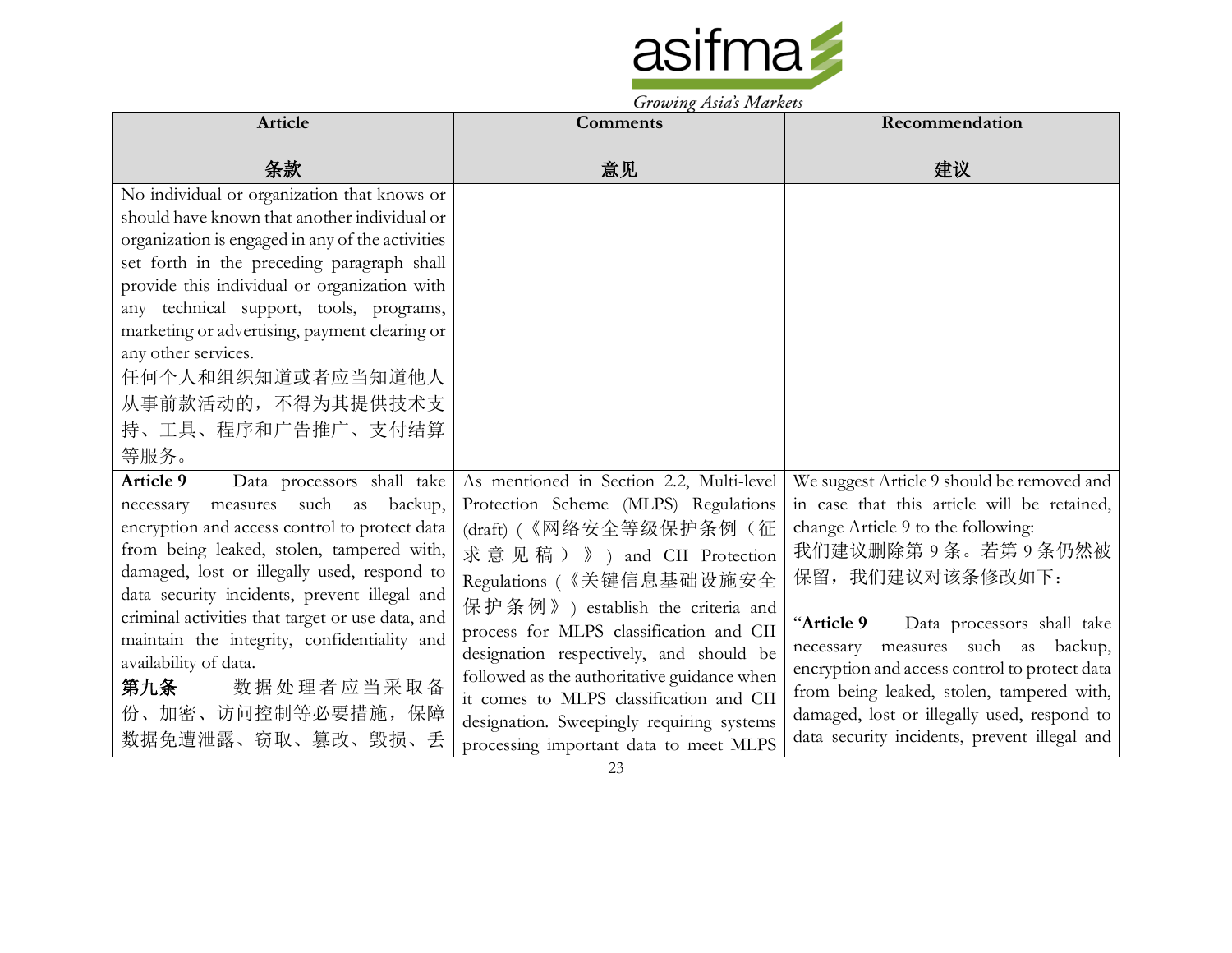

| <b>Article</b>                                                                                                                                                                                                                                                                                                                                                                                                                                                                                                                                                                                                                                                                                                                                                                                    | $\frac{1}{2}$<br>Comments                                                                                                                                                                                                                               | Recommendation                                                                                                                                                                                                                                                                                                                                                                                                                                                                                                                                                                                                                                                                                                                                                                                                                                                                 |
|---------------------------------------------------------------------------------------------------------------------------------------------------------------------------------------------------------------------------------------------------------------------------------------------------------------------------------------------------------------------------------------------------------------------------------------------------------------------------------------------------------------------------------------------------------------------------------------------------------------------------------------------------------------------------------------------------------------------------------------------------------------------------------------------------|---------------------------------------------------------------------------------------------------------------------------------------------------------------------------------------------------------------------------------------------------------|--------------------------------------------------------------------------------------------------------------------------------------------------------------------------------------------------------------------------------------------------------------------------------------------------------------------------------------------------------------------------------------------------------------------------------------------------------------------------------------------------------------------------------------------------------------------------------------------------------------------------------------------------------------------------------------------------------------------------------------------------------------------------------------------------------------------------------------------------------------------------------|
| 条款                                                                                                                                                                                                                                                                                                                                                                                                                                                                                                                                                                                                                                                                                                                                                                                                | 意见                                                                                                                                                                                                                                                      | 建议                                                                                                                                                                                                                                                                                                                                                                                                                                                                                                                                                                                                                                                                                                                                                                                                                                                                             |
| 矢、非法使用,应对数据安全事件,<br>防<br>范针对和利用数据的违法犯罪活动,<br>维<br>护数据的完整性、保密性、可用性。<br>Data processors shall strengthen security<br>protection for their data processing systems,<br>data transmission networks, and data storage<br>environments in accordance with the<br>requirements of classified protection of cyber<br>security. Systems processing important data<br>shall, in principle, meet the Level 3 or higher<br>requirements of classified protection of cyber<br>security and the requirements of security<br>critical<br>information<br>for<br>protection<br>infrastructures. Systems processing core data<br>shall be strictly protected in accordance with<br>relevant regulations.<br>数据处理者应当按照网络安全等级保护<br>的要求, 加强数据处理系统、数据传输<br>网络、数据存储环境等安全防护, 处理<br>重要数据的系统原则上应当满足三级以<br>上网络安全等级保护和关键信息基础设 | level 3 and CII requirements lacks legal<br>basis.<br>如正文第 2.2 节所述,<br>《网络安全等级<br>保护条例(征求意见稿)》和《关键<br>信息基础设施安全保护条例》为网络<br>安全等级的分类和 CII 的判定明确了标<br>准和流程, 并应作为网络安全等级分<br>类和 CII 判定的权威指引。因此, 全面<br>要求处理重要数据的系统满足三级以<br>上网络安全等级保护和 CII 安全保护的<br>要求, 欠缺法律依据。 | criminal activities that target or use data, and<br>maintain the integrity, confidentiality and<br>availability of data.<br>第九条<br>数据处理者应当采取备<br>份、加密、访问控制等必要措施, 保障<br>数据免遭泄露、窃取、篡改、毁损、丢<br>失、非法使用, 应对数据安全事件,<br>范针对和利用数据的违法犯罪活动,<br>维<br>护数据的完整性、保密性、可用性。<br>Data processors shall strengthen security<br>protection for their data processing systems,<br>data transmission networks, and data storage<br>environments in accordance with the<br>requirements of classified protection of<br>security.<br>Systems processing<br>cyber<br>important data shall, in principle, meet the<br>Level 3 or higher requirements of classified<br>protection of cyber security and the<br>requirements of security protection for<br>critical information infrastructures. Systems<br>processing core data shall be strictly<br>protected in accordance with relevant<br>regulations. |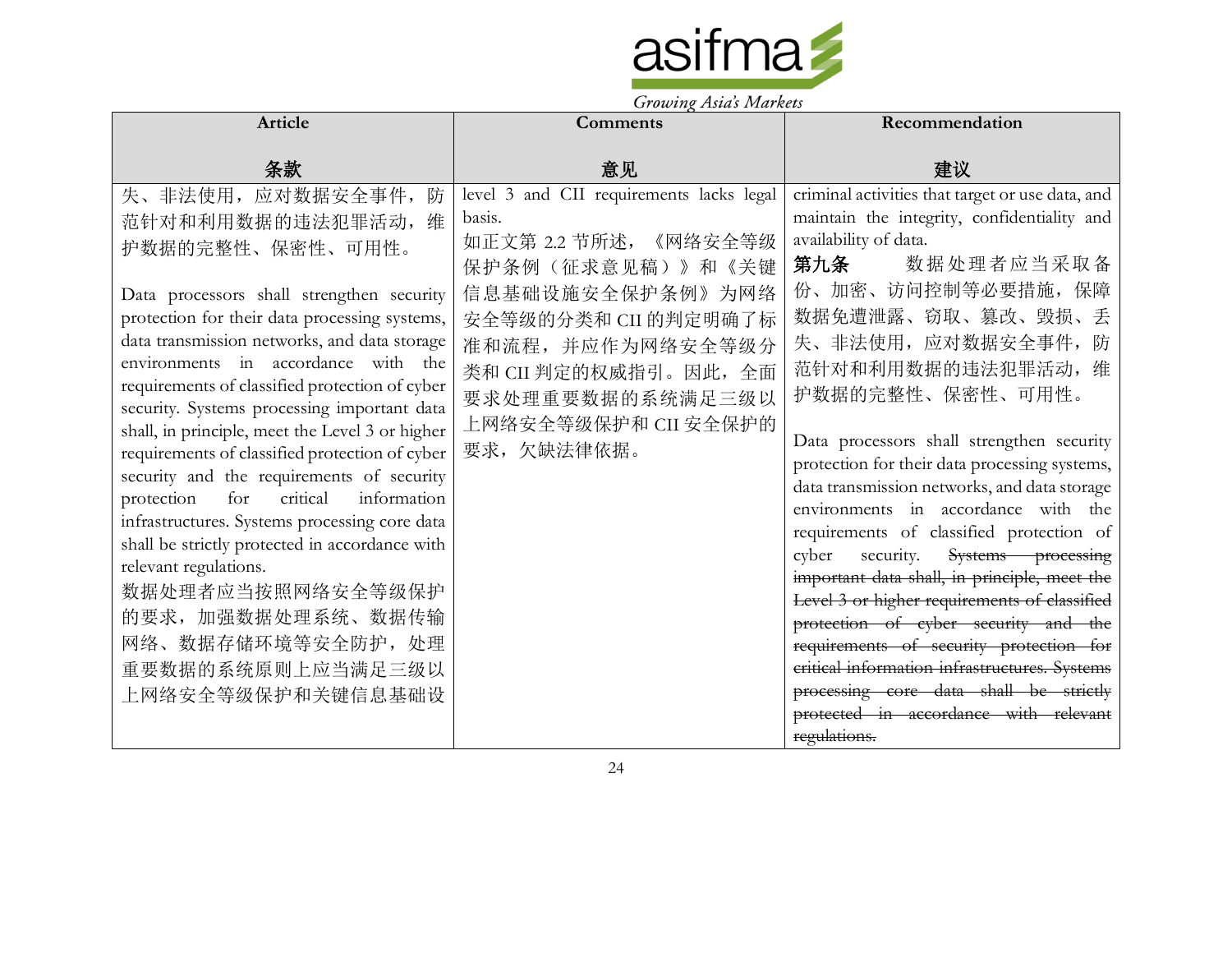

| Article                                                                                  | Comments                                                       | Recommendation                                                             |
|------------------------------------------------------------------------------------------|----------------------------------------------------------------|----------------------------------------------------------------------------|
| 条款                                                                                       | 意见                                                             | 建议                                                                         |
| 施安全保护要求, 处理核心数据的系统                                                                       |                                                                | 数据处理者应当按照网络安全等级保护                                                          |
| 依照有关规定从严保护。                                                                              |                                                                | 的要求, 加强数据处理系统、数据传输                                                         |
|                                                                                          |                                                                | 网络、数据存储环境等安全防护 <del>,处理</del>                                              |
| Data processors shall use encryption to                                                  |                                                                | 重要数据的系统原则上应当满足三级以                                                          |
| protect important data and core data.                                                    |                                                                | 上网络安全等级保护和关键信息基础设                                                          |
| 数据处理者应当使用密码对重要数据和                                                                        |                                                                | 施安全保护要求, 处理核心数据的系统                                                         |
| 核心数据进行保护。                                                                                |                                                                | <del>依照有关规定从严保护</del> 。                                                    |
|                                                                                          |                                                                |                                                                            |
|                                                                                          |                                                                | Data processors shall use encryption to                                    |
|                                                                                          |                                                                | protect important data and core data.                                      |
|                                                                                          |                                                                | 数据处理者应当使用密码对重要数据和                                                          |
|                                                                                          |                                                                | 核心数据进行保护。"                                                                 |
| <b>Article 10</b><br>When a data processor                                               | It is recommended that the Regulations take                    | We suggest changing Article 10 to the                                      |
| discovers that any network product or service                                            | a risk and principles-based approach and                       | following:                                                                 |
| it uses or provides has any security                                                     | allows companies the flexibility to take most                  | 我们建议对第10条修改如下:                                                             |
| vulnerability or loophole, or poses any risk<br>such as threatening national security or | suitable and appropriate measures to<br>address such findings. |                                                                            |
| endangering public interests, such data                                                  | 我们建议本条例以风险和原理为导                                                | "Article 10 When a data processor<br>discovers that any network product or |
| processor shall immediately take remedial                                                | 向, 允许企业灵活地采取最合适于其                                              | service it uses or provides has any security                               |
| measures.                                                                                | 的适当措施来解决此类风险问题。                                                | vulnerability or loophole, or poses any risk                               |
| 数据处理者发现其使用或<br>第十条                                                                       |                                                                | such as threatening national security or                                   |
| 者提供的网络产品和服务存在安全缺                                                                         |                                                                | endangering public interests, such data                                    |
| 陷、漏洞, 或者威胁国家安全、危害公                                                                       |                                                                |                                                                            |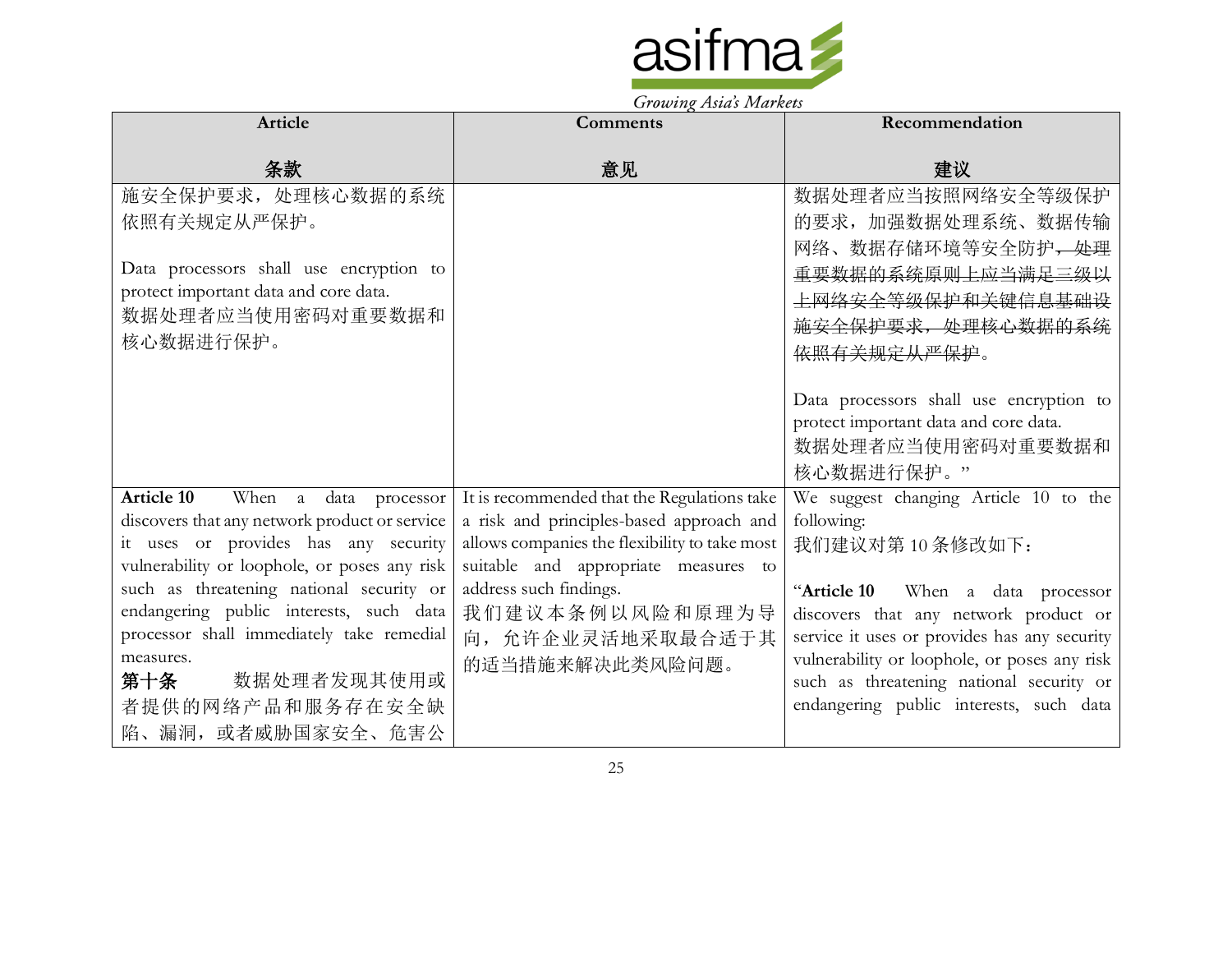

| <b>Article</b>                                                                                                                                                                                                                                                                                                    | <b>Comments</b>                                                                                                                                                                                                                                                                                                     | Recommendation                                                                                                                                                                                                                                                                                                                      |
|-------------------------------------------------------------------------------------------------------------------------------------------------------------------------------------------------------------------------------------------------------------------------------------------------------------------|---------------------------------------------------------------------------------------------------------------------------------------------------------------------------------------------------------------------------------------------------------------------------------------------------------------------|-------------------------------------------------------------------------------------------------------------------------------------------------------------------------------------------------------------------------------------------------------------------------------------------------------------------------------------|
| 条款                                                                                                                                                                                                                                                                                                                | 意见                                                                                                                                                                                                                                                                                                                  | 建议                                                                                                                                                                                                                                                                                                                                  |
| 共利益等风险时, 应当立即采取补救措<br>施。                                                                                                                                                                                                                                                                                          |                                                                                                                                                                                                                                                                                                                     | processor shall immediately take remedial<br>appropriate measures.<br>第十条<br>数据处理者发现其使用或<br>者提供的网络产品和服务存在安全缺<br>陷、漏洞, 或者威胁国家安全、危害公<br>共利益等风险时,应当立即采取适当补<br>救措施。"                                                                                                                                                                    |
| <b>Article 11</b><br>data<br>shall<br>A<br>processor<br>establish an emergency response mechanism<br>for data security incidents, promptly activate<br>the emergency response mechanism in the<br>event of a data security incident, and take                                                                     | Overall, data processors should have the<br>ability to assess the severity of the security<br>incident and determine on whether<br>reporting is to be made to individuals or<br>organizations taking into the level of risk of                                                                                      | We suggest changing Article 11 to the<br>following:<br>我们建议对第11条修改如下:<br>"Article 11<br>A data processor<br>shall                                                                                                                                                                                                                   |
| measures to prevent the expansion of damage<br>and eliminate potential security hazards. If a<br>security incident causes any harm to an<br>individual or organization, the data processor<br>shall, within three business days, notify the                                                                       | harm.<br>一般来说, 数据处理者应当能够评估<br>安全事件的严重性,并决定是否向个<br>人或组织报告危害的风险水平。                                                                                                                                                                                                                                                    | establish an emergency response mechanism<br>for data security incidents, promptly activate<br>the emergency response mechanism in the<br>event of a data security incident, and take<br>measures to prevent the expansion of                                                                                                       |
| interested parties by phone calls, SMS<br>messages, instant messages or e-mails, of the<br>security incident and the risks, the<br>consequences of the harm and the remedial<br>measures that have been taken, or inform<br>them by public announcement if no notice is<br>possible. If any law or administrative | In financial sector, there are existing<br>requirements for financial institutions to<br>report incidents to financial institutions'<br>primary financial<br>regulator.<br>We<br>recommend that the Regulations harmonize<br>reporting requirements and allow financial<br>institutions to report once to financial | damage and eliminate potential security<br>hazards. If a security incident causes any<br>harm to an individual or organization, the<br>data processor shall, within three business<br>days, notify the interested parties by phone<br>calls, SMS messages, instant messages or e-<br>mails, of the security incident and the risks, |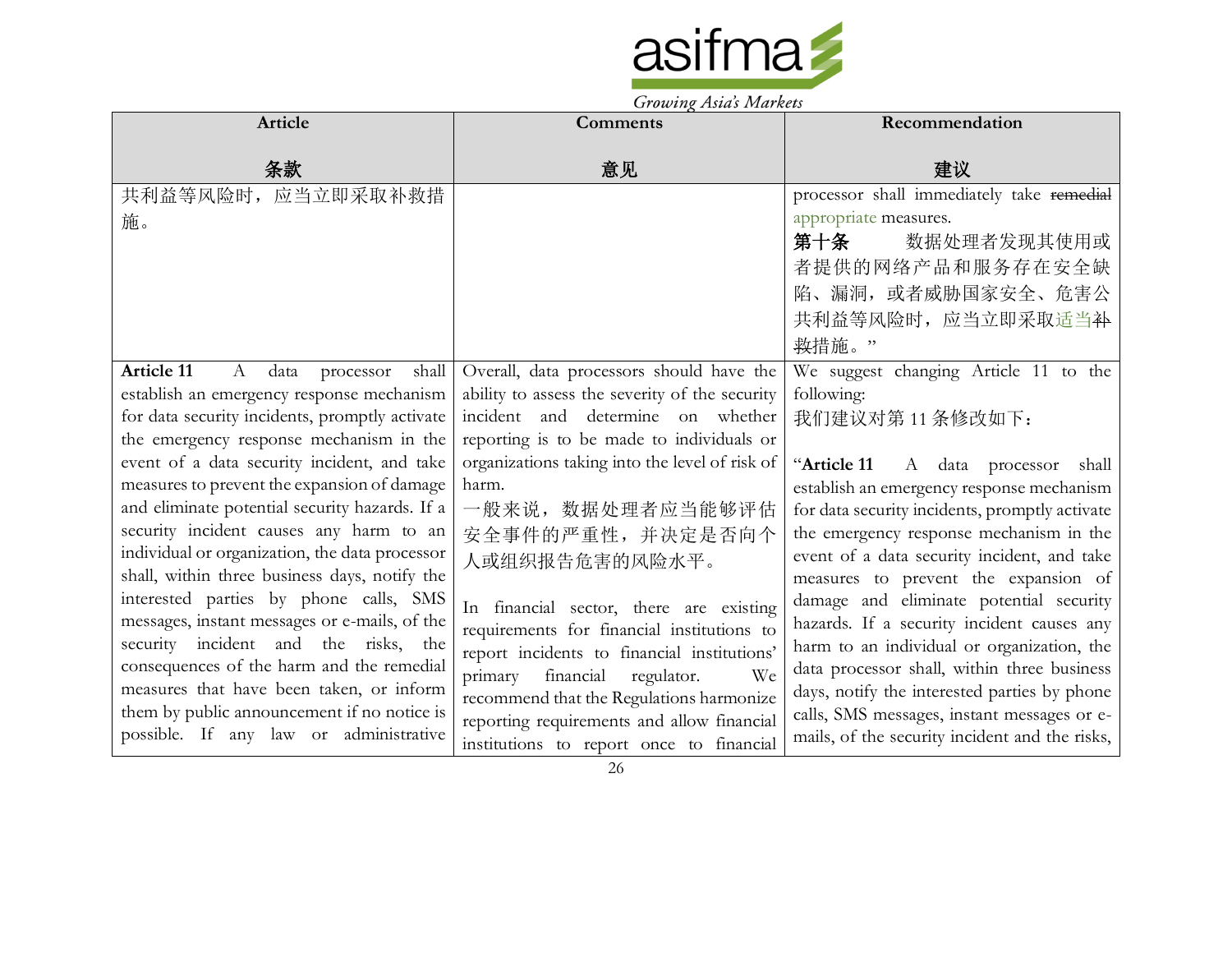

|                                                | Growing Asias Indikers                         |                                                |
|------------------------------------------------|------------------------------------------------|------------------------------------------------|
| <b>Article</b>                                 | <b>Comments</b>                                | Recommendation                                 |
| 条款                                             | 意见                                             | 建议                                             |
| regulation permits the omission of notice, the | regulators who could coordinate with CAC       | the consequences of the harm and the           |
| data processor shall follow the provisions of  | further. When incident happens, firms need     | remedial measures that have been taken, or     |
| such law or administrative regulation. If a    | valuable resources for incident response       | inform them by public announcement if no       |
| security incident is suspected of constituting | and recovery, and requirements to report to    | notice is possible. If any law<br><b>or</b>    |
| a crime, the data processor shall report the   | multiple authorities would distract valuable   | administrative regulation permits<br>the       |
| incident to the public security authority in   | resources from responding to an incident.      | omission of notice, the data processor shall   |
| accordance with relevant regulations.          | 对于金融业,金融机构已经根据现有                               | follow the provisions of such law or           |
| 数据处理者应当建立数据<br>第十一条                            | 要求需要向金融监管机构报告安全事                               | administrative regulation. If a security       |
| 安全应急处置机制,发生数据安全事件                              | 件。我们建议监管机构可以统一报告                               | incident is suspected of constituting a crime, |
| 时及时启动应急响应机制, 采取措施防                             | 的要求,允许金融机构仅向金融监管                               | the data processor shall report the incident   |
| 止危害扩大, 消除安全隐患。安全事件                             | 机构提交报告, 而金融监管机构可与                              | to the public security authority in accordance |
| 对个人、组织造成危害的, 数据处理者                             | 贵办公室在安全报告方面进行更进一                               | with relevant regulations.                     |
| 应当在三个工作日内将安全事件和风险                              |                                                | 数据处理者应当建立数据<br>第十一条                            |
|                                                | 步的协调。我们认为, 当安全事件发                              | 安全应急处置机制, 发生数据安全事件                             |
| 情况、危害后果、已经采取的补救措施                              | 生时,企业需要宝贵的资源来应对事                               | 时及时启动应急响应机制, 采取措施防                             |
| 等以电话、短信、即时通信工具、电子                              | 件并恢复秩序, 而向多个监管机构报                              | 止危害扩大, 消除安全隐患。安全事件                             |
| 邮件等方式通知利害关系人, 无法通知                             | 告的要求会分散企业宝贵的资源, 从                              | 对个人、组织造成危害的, 数据处理者                             |
| 的可采取公告方式告知, 法律、行政法                             | 而阻碍对安全事件的及时响应。                                 | 应当在三个工作日内将安全事件和风险                              |
| 规规定可以不通知的从其规定。安全事                              |                                                | 情况、危害后果、已经采取的补救措施                              |
| 件涉嫌犯罪的, 数据处理者应当按规定                             | We recommend that initial reporting of an      |                                                |
| 向公安机关报案。                                       | incident can be provided through any form      | 等以电话、短信、即时通信工具、电子                              |
|                                                | of written or oral communication (e.g.,        | 邮件等方式通知利害关系人, 无法通知                             |
| In the event of a data security incident such  | email or telephone), to a designated point of  | 的可采取公告方式告知, 法律、行政法                             |
| as the leakage, destruction or loss of         | contact with a financial institution's primary | 规规定可以不通知的从其规定。安全事                              |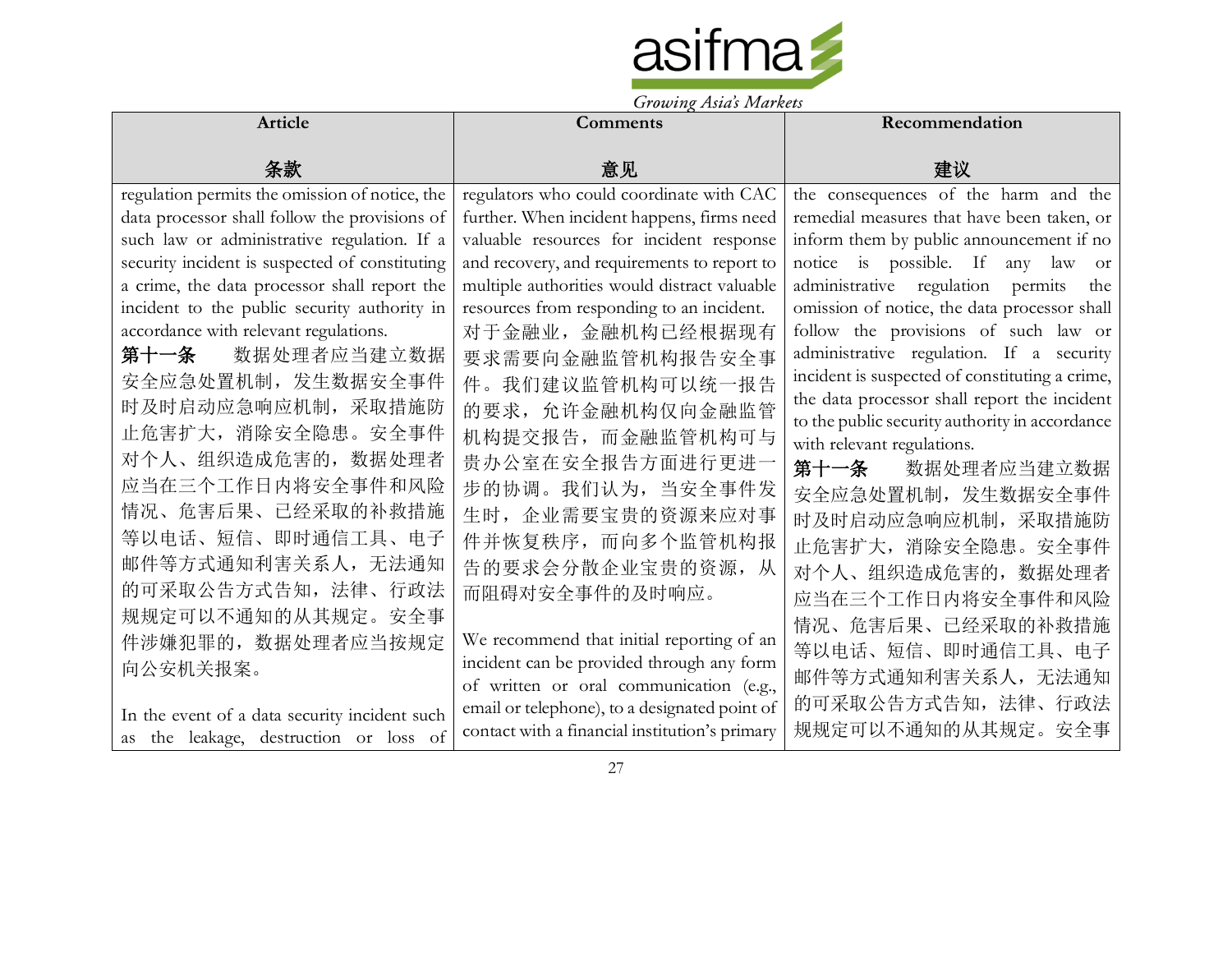

|                                                                                                                                                                                                                                                                                                          | <i>Growing Asias Indianos</i>                                                                                                                                                                                       |                                                                                                                                                                                                                                                                                                                                                                                                                                                                                                                     |
|----------------------------------------------------------------------------------------------------------------------------------------------------------------------------------------------------------------------------------------------------------------------------------------------------------|---------------------------------------------------------------------------------------------------------------------------------------------------------------------------------------------------------------------|---------------------------------------------------------------------------------------------------------------------------------------------------------------------------------------------------------------------------------------------------------------------------------------------------------------------------------------------------------------------------------------------------------------------------------------------------------------------------------------------------------------------|
| Article                                                                                                                                                                                                                                                                                                  | <b>Comments</b>                                                                                                                                                                                                     | Recommendation                                                                                                                                                                                                                                                                                                                                                                                                                                                                                                      |
| 条款                                                                                                                                                                                                                                                                                                       | 意见                                                                                                                                                                                                                  | 建议                                                                                                                                                                                                                                                                                                                                                                                                                                                                                                                  |
| important data, or personal information of<br>100,000 or more people, the data processor                                                                                                                                                                                                                 | regulator. During the first phase of incident<br>response, financial institutions should be                                                                                                                         | 件涉嫌犯罪的, 数据处理者应当按规定                                                                                                                                                                                                                                                                                                                                                                                                                                                                                                  |
| shall also perform the following obligations:                                                                                                                                                                                                                                                            | allowed to devote resources to response and                                                                                                                                                                         | 向公安机关报案。                                                                                                                                                                                                                                                                                                                                                                                                                                                                                                            |
| 发生重要数据或者十万人以上个人信息<br>泄露、毁损、丢失等数据安全事件时,                                                                                                                                                                                                                                                                   | mitigation and report updates to the<br>primary regulator as necessary or as                                                                                                                                        | In the event of a data security incident such                                                                                                                                                                                                                                                                                                                                                                                                                                                                       |
| 数据处理者还应当履行以下义务:                                                                                                                                                                                                                                                                                          | significant new information comes to light.<br>Prescribing information that may be sent to                                                                                                                          | as the leakage, destruction or loss of<br>important data, or personal information of<br>100,000 or more people, the data processor                                                                                                                                                                                                                                                                                                                                                                                  |
| (1) within eight hours after the occurrence<br>of the security incident, report basic<br>information about the incident to the<br>cyberspace authority and the relevant                                                                                                                                  | regulators<br>challenge<br>financial<br>may<br>institutions to provide details that do not<br>correspond to observable facts or analysis.<br>This can lead to delays or the provision of<br>inaccurate information. | shall also perform the following obligations:<br>发生重要数据或者十万人以上个人信息<br>泄露、毁损、丢失等数据安全事件时,<br>数据处理者还应当履行以下义务:                                                                                                                                                                                                                                                                                                                                                                                                          |
| competent authorities at the districted city<br>level, including the volume and type of the<br>data involved, the possible impact, and the<br>measures taken or to be taken to handle the<br>incident; and<br>(一) 在发生安全事件的八小时内向设<br>区的市级网信部门和有关主管部门报告<br>事件基本信息,包括涉及的数据数量、<br>类型、可能的影响、已经或拟采取的处<br>置措施等; | 我们建议, 允许金融机构通过书面或<br>口头沟通(如电子邮件或电话)的任<br>何形式向金融监管机构的指定联系人<br>进行安全事件的初始报告,并在必要<br>时或发生新的重大数据泄露时向金融<br>监管机构更新报告, 原因是在应对安<br>全事件的第一阶段,应允许金融机构<br>将其资源用于安全事件的响应和缓<br>解。此外明确规定需要报告给监管机<br>构的内容可能会导致金融机构提供与               | (1) within eight hours 35 days commencing<br>on the date on which the data processor<br>becomes aware of the occurrence of the<br>incident after the occurrence of the security<br>incident, report basic information about the<br>incident to the eyberspace authority and the<br>relevant competent authorities at the<br>districted city level, competent authorities<br>should further coordinate with cyberspace<br>authority. including the volume and type of<br>the data involved, the possible impact, and |
| within five business days after the<br>(2)<br>handling of the incident is completed, it shall                                                                                                                                                                                                            |                                                                                                                                                                                                                     |                                                                                                                                                                                                                                                                                                                                                                                                                                                                                                                     |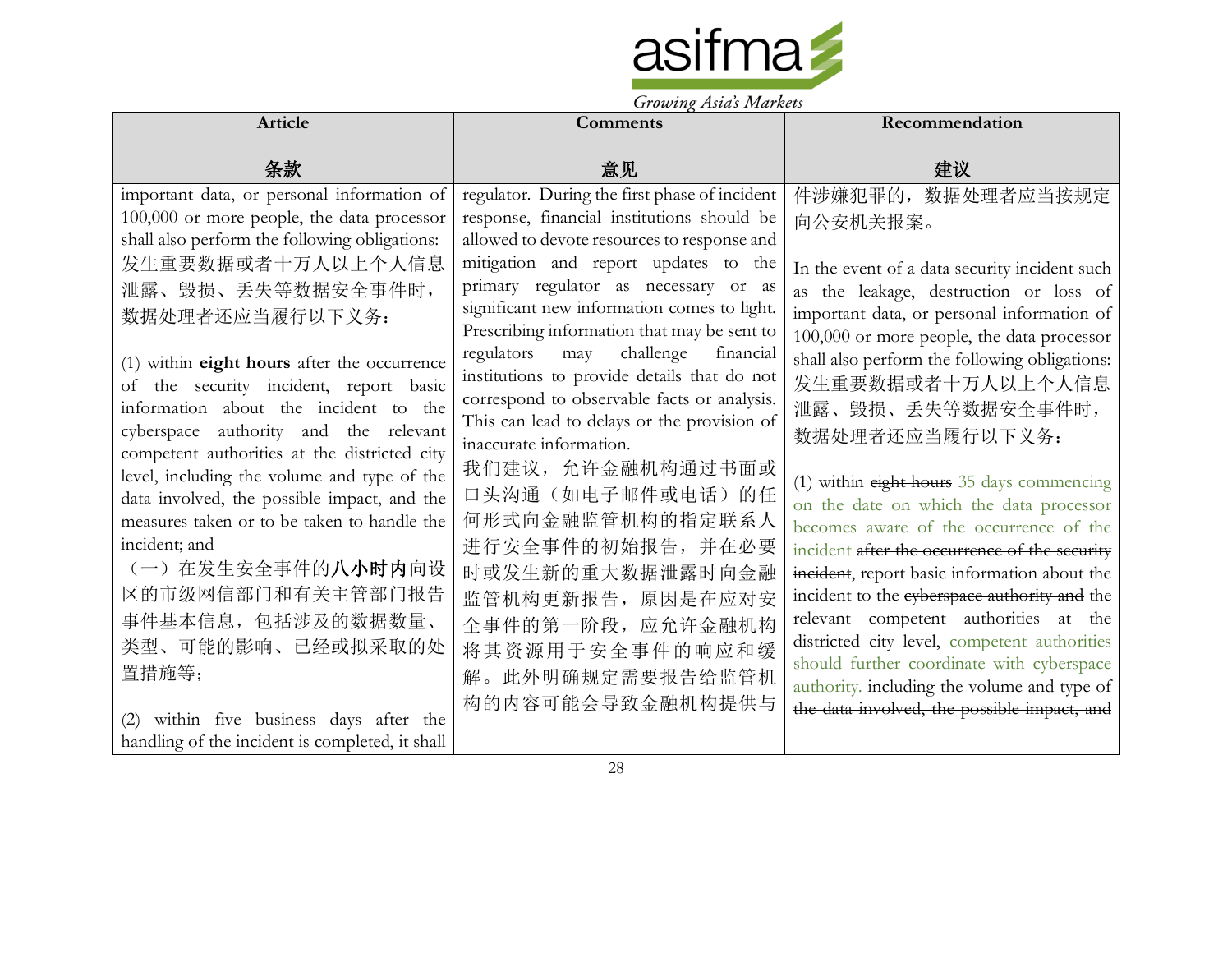

|                                                                                                                                                                                                                                                                                                                                                                                                                                     | $J_{\ell}$ owning themes form were                                                                                                                                                                                                                                                                                                                                                                                                                                                                                                                                                                                                                                                                                                                                                                                                                                     |                                                                                                                                                                                                                                                                                                                                                                                                                                                                                                                                                                                                                                                                                                                                            |
|-------------------------------------------------------------------------------------------------------------------------------------------------------------------------------------------------------------------------------------------------------------------------------------------------------------------------------------------------------------------------------------------------------------------------------------|------------------------------------------------------------------------------------------------------------------------------------------------------------------------------------------------------------------------------------------------------------------------------------------------------------------------------------------------------------------------------------------------------------------------------------------------------------------------------------------------------------------------------------------------------------------------------------------------------------------------------------------------------------------------------------------------------------------------------------------------------------------------------------------------------------------------------------------------------------------------|--------------------------------------------------------------------------------------------------------------------------------------------------------------------------------------------------------------------------------------------------------------------------------------------------------------------------------------------------------------------------------------------------------------------------------------------------------------------------------------------------------------------------------------------------------------------------------------------------------------------------------------------------------------------------------------------------------------------------------------------|
| Article                                                                                                                                                                                                                                                                                                                                                                                                                             | <b>Comments</b>                                                                                                                                                                                                                                                                                                                                                                                                                                                                                                                                                                                                                                                                                                                                                                                                                                                        | Recommendation                                                                                                                                                                                                                                                                                                                                                                                                                                                                                                                                                                                                                                                                                                                             |
| 条款                                                                                                                                                                                                                                                                                                                                                                                                                                  | 意见                                                                                                                                                                                                                                                                                                                                                                                                                                                                                                                                                                                                                                                                                                                                                                                                                                                                     | 建议                                                                                                                                                                                                                                                                                                                                                                                                                                                                                                                                                                                                                                                                                                                                         |
| submit to the cyberspace authority and the<br>relevant competent authorities at<br>the<br>districted city level an investigation and<br>assessment report that includes but not<br>limited to information about the cause of the<br>incident, the consequences and impact, the<br>punishment of those liable, and the<br>improvement measures.<br>(二) 在事件处置完毕后五个工作日内<br>向设区的市级网信部门和有关主管部门<br>报告包括事件原因、危害后果、责任处<br>理、改进措施等情况的调查评估报告。 | 事实或分析不符的信息, 从而可能导<br>致报告的延迟或内容的不准确。<br>In terms of the reporting timeline, our<br>members are of the view that the 8 hour<br>time requirement is not practically feasible.<br>In other jurisdictions, such as the United<br>States, the time period for incident<br>reporting allows for a 20 to 45 day period<br>for such reporting to be effected. In<br>practice, the immediate first priority of the<br>data processor in the event of a data security<br>incident is to mitigate the damage and<br>prevent further data leakage, and to focus<br>efforts on preventing further unauthorized<br>access. There is also the risk that having<br>reported in haste any proposed remediation<br>action would result in ineffective measures<br>being taken on the basis of insufficient<br>information.<br>对于向监管机构进行报告的时间限<br>制, 我们的会员认为8小时的时间要求<br>并不实际。在其他国家, 如美国, 允 | the measures taken or to be taken to handle<br>the incident; and<br>(一) 在数据处理者发现发生安全事件<br>的 <del>八小时</del> 三十五日内向设区的市级网信<br>部门和有关主管部门报告, 有关主管部<br>门应与网信部门积极协调 <del>事件基本信</del><br>息,包括涉及的数据数量、类型、可能<br>的影响、已经或拟采取的处置措施等;<br>(2) within $35$ five business days after the<br>handling of the incident is completed, it shall<br>submit to the cyberspace authority and the<br>relevant competent authorities at the<br>districted city level an investigation and<br>assessment report that includes but not<br>limited to information about the cause of the<br>incident, the consequences and impact, the<br>punishment of those liable, and the<br>improvement measures.<br>(二) 在事件处置完毕后三十五五个工<br>作日内向设区的市级网信部门和有关主<br>管部门报告包括事件原因、危害后果、 |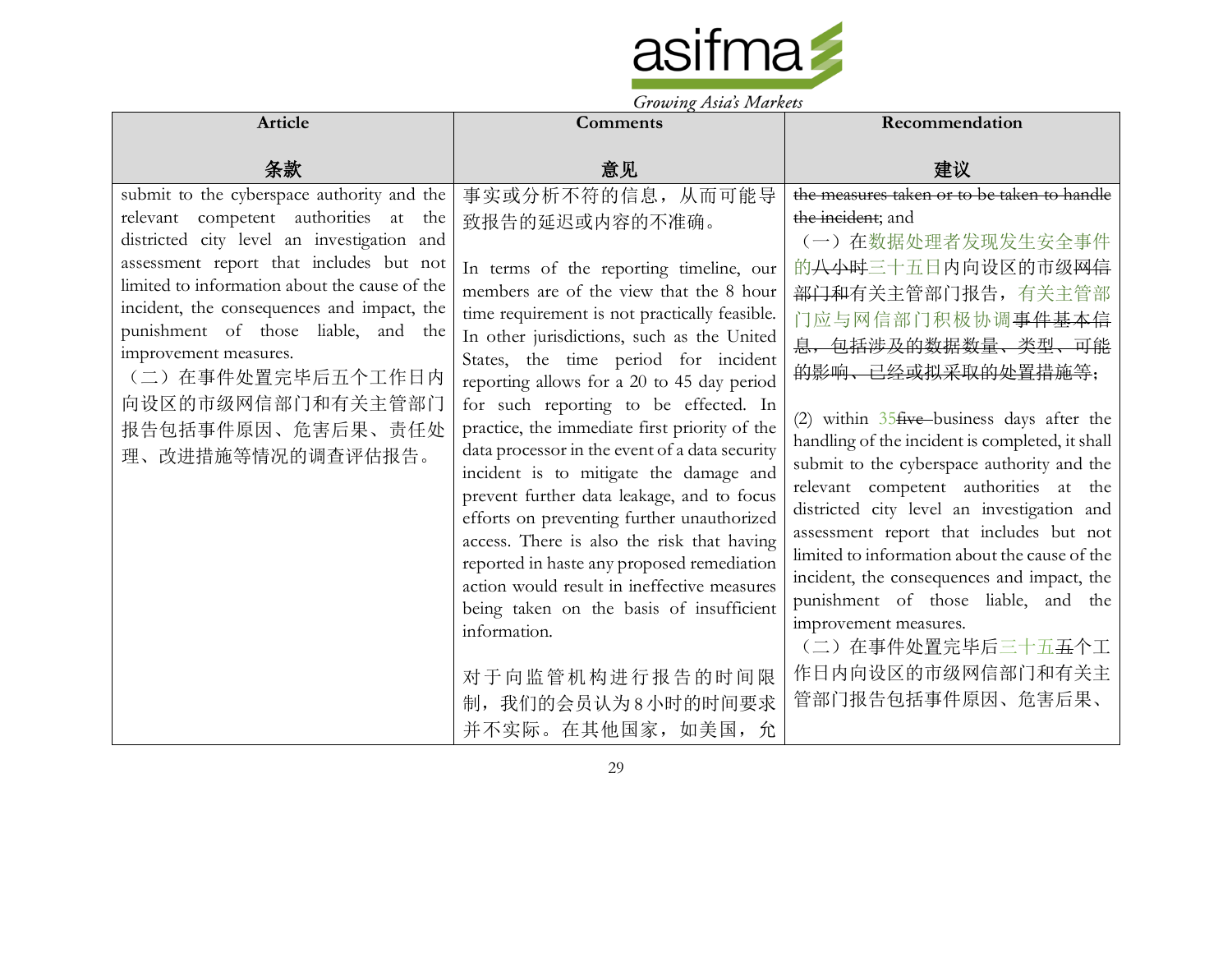

| Article | Comments                                                                                                                                                                                                                                                                                                                                                                                                                                                                                                                                                                             | Recommendation                                                                                                                                                                                                                                                                                                                                                                                                                                                                                                                                                                        |
|---------|--------------------------------------------------------------------------------------------------------------------------------------------------------------------------------------------------------------------------------------------------------------------------------------------------------------------------------------------------------------------------------------------------------------------------------------------------------------------------------------------------------------------------------------------------------------------------------------|---------------------------------------------------------------------------------------------------------------------------------------------------------------------------------------------------------------------------------------------------------------------------------------------------------------------------------------------------------------------------------------------------------------------------------------------------------------------------------------------------------------------------------------------------------------------------------------|
| 条款      | 意见                                                                                                                                                                                                                                                                                                                                                                                                                                                                                                                                                                                   | 建议                                                                                                                                                                                                                                                                                                                                                                                                                                                                                                                                                                                    |
|         | 许 20 至 45 天的时间进行安全事件报<br>告。我们认为, 事实上, 在发生数据<br>安全事件时, 数据处理者的第一要务<br>是减轻损害和防范未来可能的数据泄<br>漏,并集中精力防止进一步的未经授<br>权访问。此外, 匆忙地对任何拟采取<br>的补救行动进行报告可能导致数据处<br>理者在信息不全的情况下报告并采取<br>无效的措施。<br>We noted the requirements for companies<br>to submit an assessment report after the<br>handling of the incident is completed, and<br>would like to seek clarification on the<br>definition of completion of incident<br>handling.<br>我们注意到该条款要求企业在安全事<br>件处置完毕后提交调查评估报告, 我<br>们希望贵办公室可以明确何为"事件处<br>置完毕"。<br>In additions, the Regulations stipulate that<br>reporting obligations commence on the | 责任处理、改进措施等情况的调查评估<br>报告。"<br>Besides, for the notification requirement<br>provided in Paragraph, the content of the<br>notification shall include, amongst others,<br>the remedial measures that have been taken<br>- we would suggest CAC clarify that it does<br>not intend to regulate that the processor<br>shall accomplish all the measures but<br>instead, it will suffice if the actions have been<br>initiated to establish the remedial measures.<br>此外, 对于第一款中规定的通知内容应<br>包括"已经采取的处置措施"——我们建<br>议贵办公室澄清, 这里所指的处置措施<br>并不要求数据处理者完成所有举措, 只<br>要数据处理者已经采取行动来实施补<br>救, 即满足该要求。 |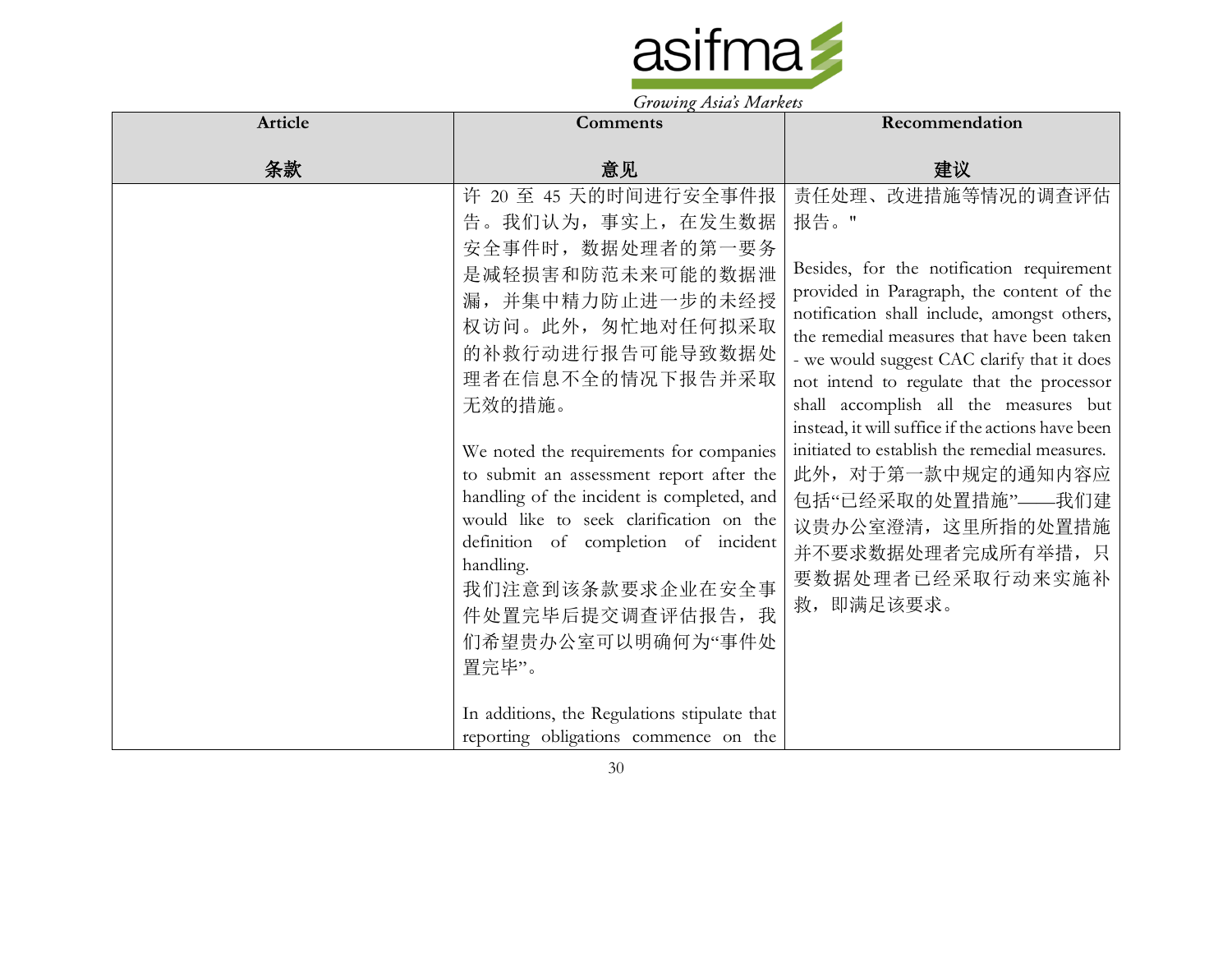

| Article | Comments                                                                                                                                                                                                                                                                                                                                                                                                                                     | Recommendation |
|---------|----------------------------------------------------------------------------------------------------------------------------------------------------------------------------------------------------------------------------------------------------------------------------------------------------------------------------------------------------------------------------------------------------------------------------------------------|----------------|
| 条款      | 意见                                                                                                                                                                                                                                                                                                                                                                                                                                           | 建议             |
|         | date on which the incident occurs. This may<br>not be practical given that not all incidents<br>are discovered on a real time basis and may<br>only be discovered after the fact.<br>此外,本条规定,报告义务从事件发<br>生之日起算。我们认为这个要求可能<br>不太实际, 因为安全事件并非都可以<br>立即实时被发现,可能只有在事后才<br>能被发现。                                                                                                                                                                  |                |
|         | Based on the above reasons, we respectfully<br>suggest that a notification and reporting<br>period of 35 days commencing on the date<br>on which the data processor becomes aware<br>of the occurrence of the incident. This<br>would allow data processors the ability to<br>focus on identifying and rectifying the<br>incident in real time.<br>基于上述原因, 我们诚恳地建议, 将<br>报告义务修改为在数据处理者发现事<br>件之日起 35 天内, 这也能促进数据处<br>理者专注于实时识别和处理安全事件<br>之中。 |                |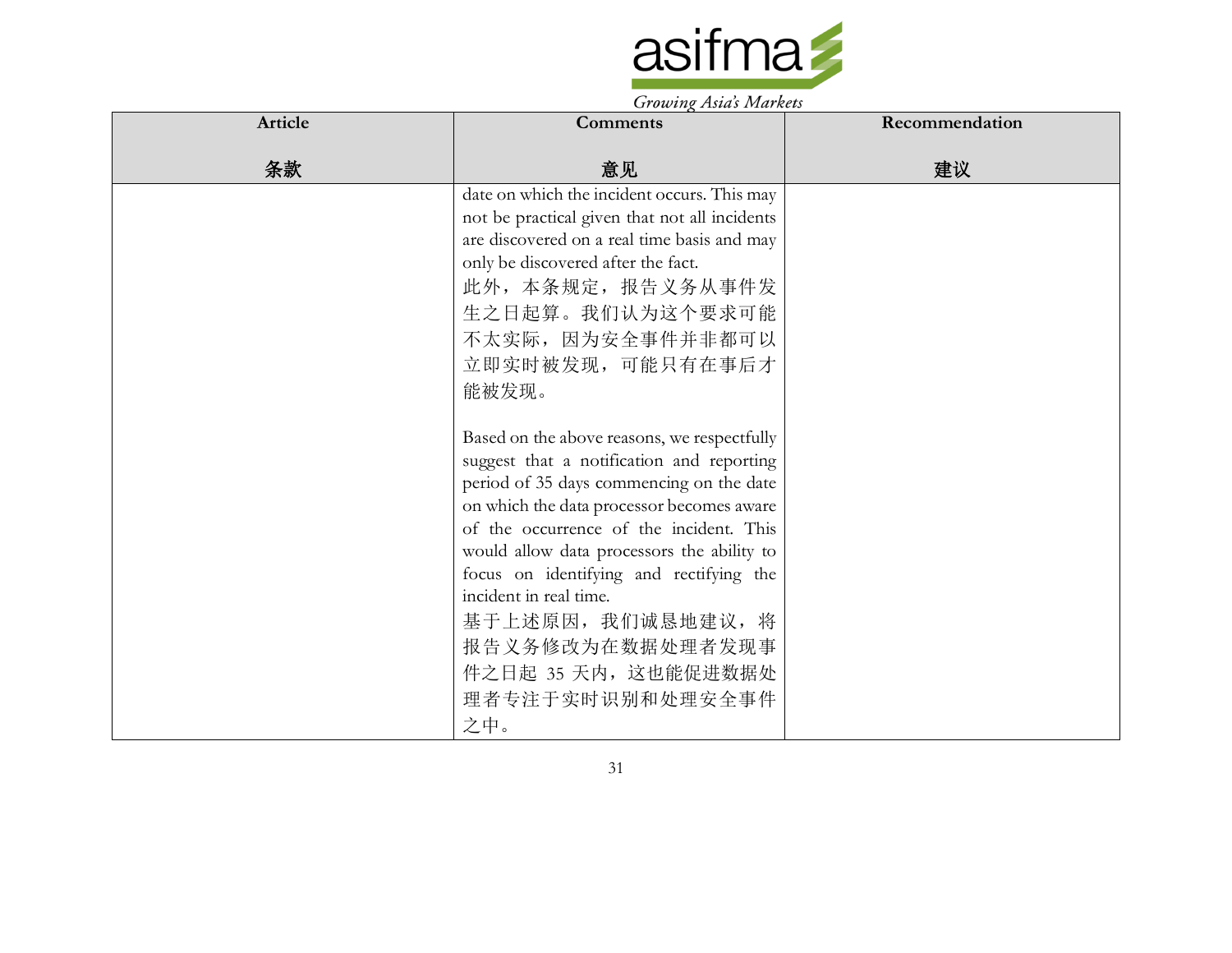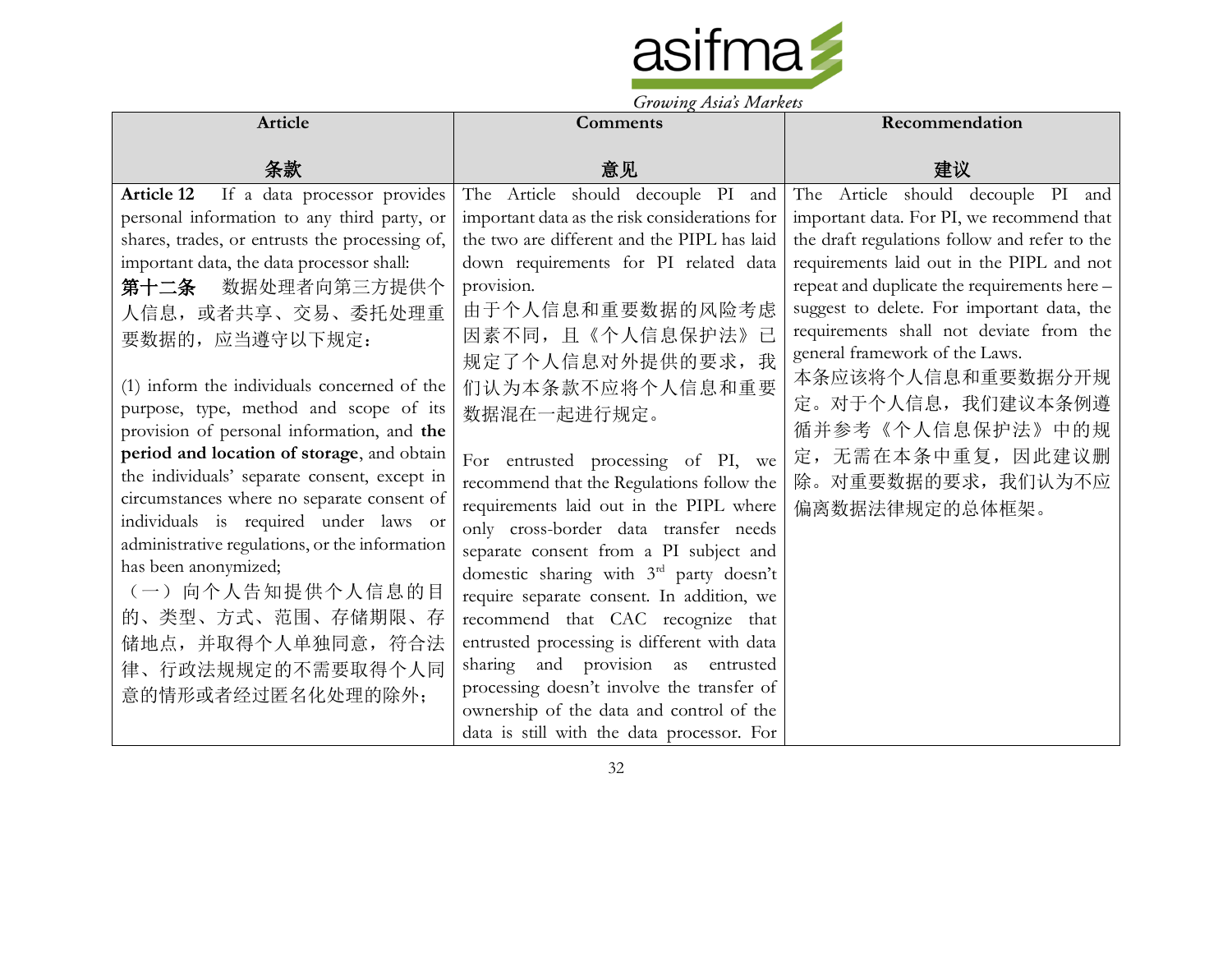

|                                                                                                                                                                                                                                                                                                                                                                                                                                            | Growing Asias Indiana.                                                                                                                                                                                                                                                                                                                                                                                                                                                  |                |
|--------------------------------------------------------------------------------------------------------------------------------------------------------------------------------------------------------------------------------------------------------------------------------------------------------------------------------------------------------------------------------------------------------------------------------------------|-------------------------------------------------------------------------------------------------------------------------------------------------------------------------------------------------------------------------------------------------------------------------------------------------------------------------------------------------------------------------------------------------------------------------------------------------------------------------|----------------|
| Article                                                                                                                                                                                                                                                                                                                                                                                                                                    | Comments                                                                                                                                                                                                                                                                                                                                                                                                                                                                | Recommendation |
| 条款                                                                                                                                                                                                                                                                                                                                                                                                                                         | 意见                                                                                                                                                                                                                                                                                                                                                                                                                                                                      | 建议             |
| (2) agree with the data recipient on the<br>purpose, scope and method of data<br>processing, and the data security protection<br>measures, specify each party's responsibilities<br>and obligations in relation to data security in<br>a contract or other forms, and supervise the<br>data recipient's data processing activities; and<br>(二)与数据接收方约定处理数据的目<br>的、范围、处理方式, 数据安全保护措<br>施等,通过合同等形式明确双方的数据<br>安全责任义务, 并对数据接收方的数据<br>处理活动进行监督; | example, if an organization uses IaaS<br>service, cloud service providers (CSPs)<br>should not read and be allowed to read<br>clients' data and differentiate data types (PI<br>or non-PI or others) clients put on cloud<br>and therefore should not be expected to<br>engage with the PI subject. CSPs<br>obligations as entrusted party should be<br>defined by the PI processor.<br>对于个人信息的委托处理, 我们建议<br>本条例遵循《个人信息保护法》的规<br>定, 即只有提供涉及数据出境时才需<br>要个人信息主体的单独同意, 在国内 |                |
| (3) keep the records of personal consents, the<br>log records of personal information<br>provision, and keep the records and log<br>records of the approval of the sharing,<br>trading, or entrusted processing of, important<br>data, for at least five years.<br>(三) 留存个人同意记录及提供个人信<br>息的日志记录, 共享、交易、委托处理<br>重要数据的审批记录、日志记录至少五<br>年。                                                                                                     | 委托处理不需要单独同意。此外,我<br>们建议贵办公室明确委托处理与数据<br>的共享和对外提供应当不同, 因为委<br>托处理不涉及数据控制权的转让, 数<br>据的控制权仍由委托方掌握。例如,<br>如果一个组织使用基础设施即服务<br>(IaaS) 来为其客户提供服务, 则云服<br>务提供商不应读取, 或被允许读取客<br>户的数据, 或区分客户上传至云端的<br>数据类型(个人信息或非个人信息或                                                                                                                                                                                                                                                            |                |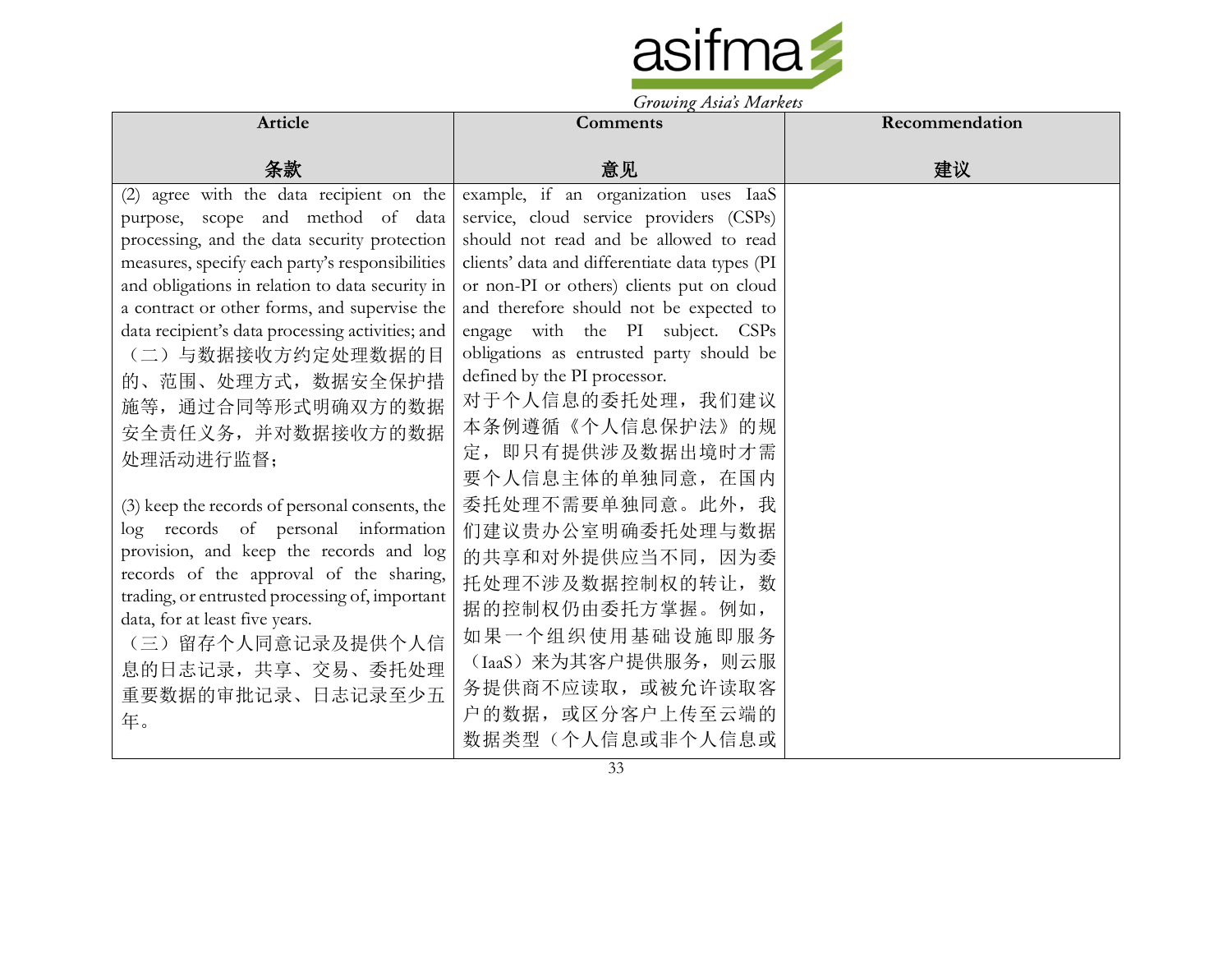

|                                                | $3700$ with $\chi$ 2.13 lbs 2.1.1 with $\sigma$ |                |
|------------------------------------------------|-------------------------------------------------|----------------|
| <b>Article</b>                                 | Comments                                        | Recommendation |
|                                                |                                                 |                |
| 条款                                             | 意见                                              | 建议             |
| The data recipient shall perform the agreed    | 其他数据),因此云服务提供商并不                                |                |
| obligations and shall not process personal     | 是个人信息的处理者, 其作为受托                                |                |
| information or important data beyond the       | 方, 其义务应由作为个人信息处理者                               |                |
| agreed purpose, scope, and method of           | 的委托方确定。                                         |                |
| processing.                                    |                                                 |                |
| 数据接收方应当履行约定的义务, 不得                             | Besides, Article 12(2) expands the need to      |                |
| 超出约定的目的、范围、处理方式处理                              | enter into a contract with a data recipient to  |                |
| 个人信息和重要数据。                                     | recipients of 'important data' - there is no    |                |
|                                                | such provision right now under the DSL.         |                |
|                                                | 此外, 第十二条第(二) 项将需要与                              |                |
|                                                | 数据提供方签订协议的数据接收方的                                |                |
|                                                | 范围扩大到了"重要数据"的接收方,                               |                |
|                                                | 在《数据安全法》项下并没有此类规                                |                |
|                                                | 定。                                              |                |
| Article 13<br>A data processor shall apply     | We seek clarification on Article $13(3)$ – what |                |
| for cyber security review in accordance with   | industries or businesses would be viewed        |                |
| the relevant regulations of the State in order | for its listing in HK which affects or may      |                |
| to:                                            | affect national security<br>and<br>the          |                |
| 数据处理者开展以下活<br>第十三条                             | interpretation of "may affect national          |                |
| 动, 应当按照国家有关规定, 申报网络                            | security".                                      |                |
| 安全审查:                                          | 我们希望贵办公室可以进一步解释第                                |                |
|                                                | 十三条第(三)项规定的情形,哪些                                |                |
|                                                | 行业或企业在香港上市会影响或可能                                |                |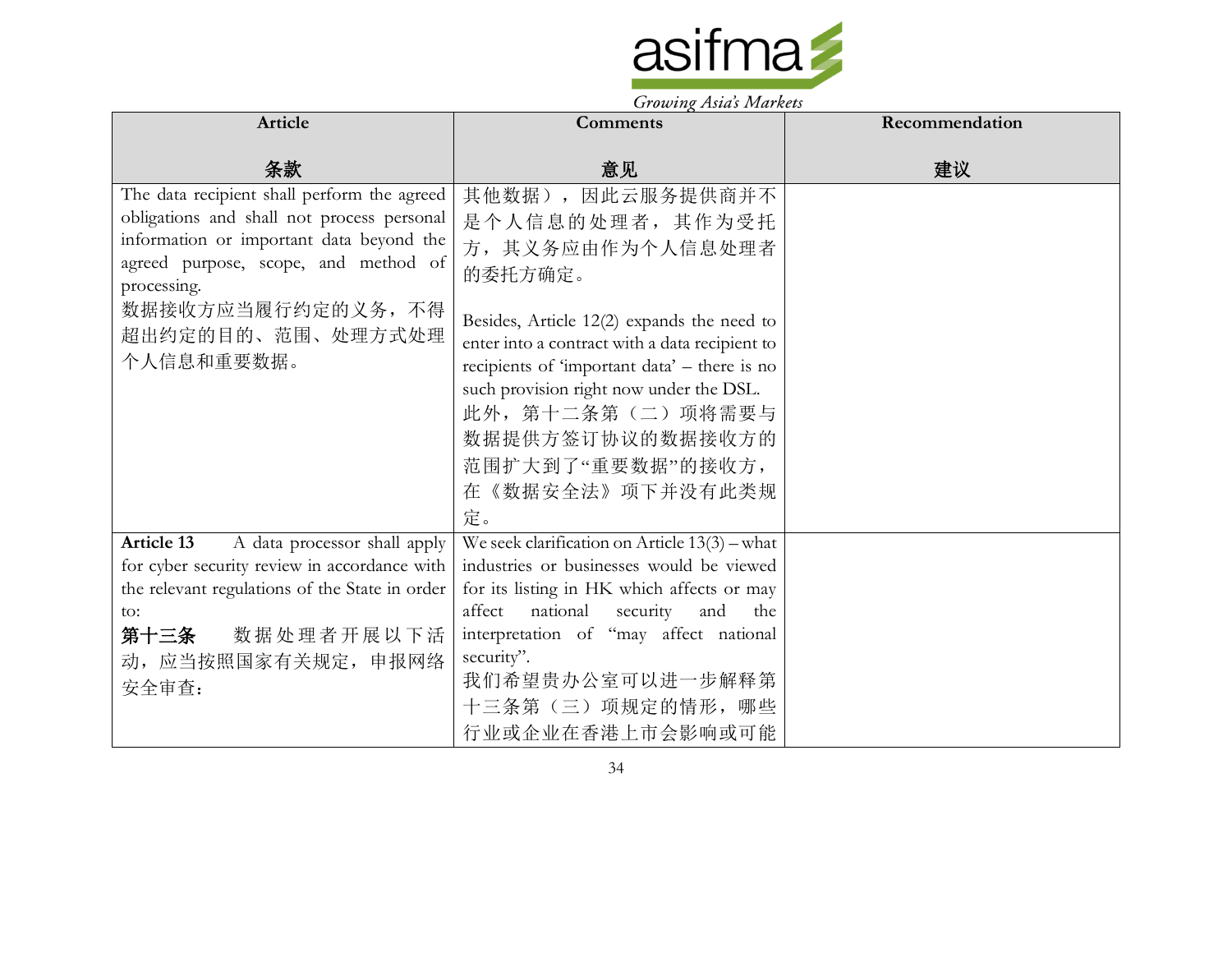

| Article                                                                                                                                                                                                                                                                                                                                                                 | <b>Comments</b>                                                                                                                                                                                                                  | Recommendation |
|-------------------------------------------------------------------------------------------------------------------------------------------------------------------------------------------------------------------------------------------------------------------------------------------------------------------------------------------------------------------------|----------------------------------------------------------------------------------------------------------------------------------------------------------------------------------------------------------------------------------|----------------|
| 条款                                                                                                                                                                                                                                                                                                                                                                      | 意见                                                                                                                                                                                                                               | 建议             |
| (1) as an Internet platform operator that<br>gathers and masters a large amount of data<br>resources concerning national security,<br>economic development and public interests,<br>implement a merger, reorganization or<br>division that affects or may affect national<br>security;<br>(一) 汇聚掌握大量关系国家安全、经<br>济发展、公共利益的数据资源的互联网<br>平台运营者实施合并、重组、分立,影<br>响或者可能影响国家安全的; | 影响国家安全, 以及"可能影响国家安<br>全"的含义。<br>As mentioned in Section 1.2, we also<br>suggest CAC to clarify how the 1 million<br>threshold should be calculated for Article<br>$13(2)$ .<br>如正文第 1.2 节所述, 我们还建议贵办<br>公室明确第(二)项的一百万应当如<br>何计算。 |                |
| (2) as a data processor that processes personal<br>information of one million or more people,<br>be listed abroad;<br>(二) 处理一百万人以上个人信息的数<br>据处理者赴国外上市的;                                                                                                                                                                                                                 |                                                                                                                                                                                                                                  |                |
| (3) be listed in Hong Kong Special<br>Administrative Region, if the listing affects or<br>may affect national security; or<br>(三) 数据处理者赴香港上市, 影响或<br>者可能影响国家安全的;                                                                                                                                                                                                        |                                                                                                                                                                                                                                  |                |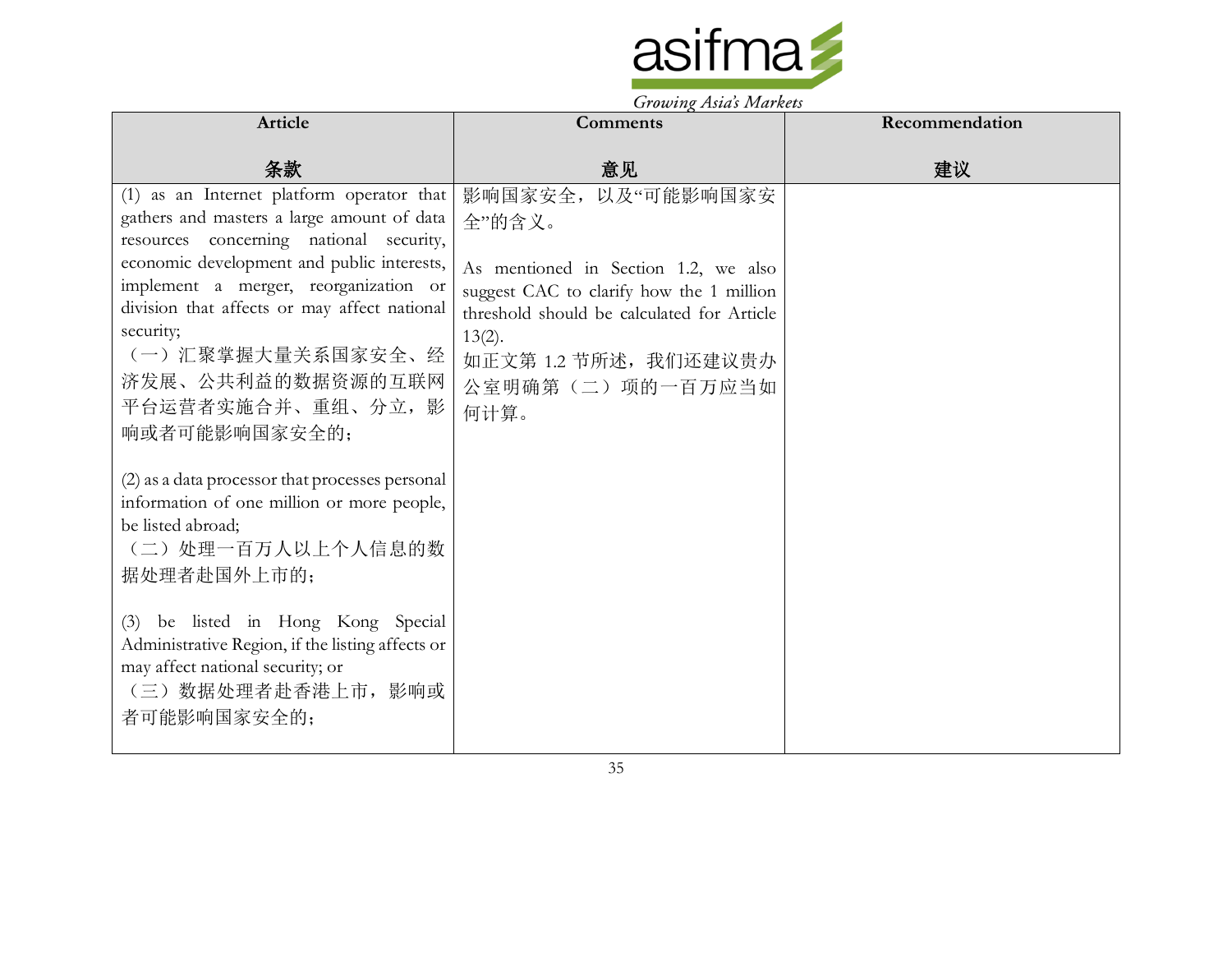

Growing Asia's Markets

| Article                                           | Comments                                         | Recommendation                            |
|---------------------------------------------------|--------------------------------------------------|-------------------------------------------|
|                                                   |                                                  |                                           |
| 条款                                                | 意见                                               | 建议                                        |
| (4) conduct any other data processing activity    |                                                  |                                           |
| that affects or may affect national security.     |                                                  |                                           |
| (四)其他影响或者可能影响国家安全                                 |                                                  |                                           |
| 的数据处理活动。                                          |                                                  |                                           |
|                                                   |                                                  |                                           |
| To set up a headquarters or an operation          |                                                  |                                           |
| center or research and development center         |                                                  |                                           |
| abroad, a large Internet platform operator        |                                                  |                                           |
| shall submit a report to the national             |                                                  |                                           |
| cyberspace authority and the competent            |                                                  |                                           |
| authorities.                                      |                                                  |                                           |
| 大型互联网平台运营者在境外设立总部                                 |                                                  |                                           |
| 或者运营中心、研发中心, 应当向国家                                |                                                  |                                           |
| 网信部门和主管部门报告。                                      |                                                  |                                           |
| <b>Article 14</b><br>If<br>a<br>data<br>processor | Data processors should be given the              | We recommend that the Article be deleted. |
| experiences a merger, reorganization or           | prerogative to set out their policies and        | If the Article is to be retained, we      |
| division, the data recipient shall continue to    | procedures pertaining to the processing of       | recommend that the Regulations align with |
| perform the data security protection              | data, including the data's lifecycle, instead of | existing sectoral rules and not prescribe |
| obligations and, if important data or the         | being required to handover its data to the       | further obligations for financial sector. |
| personal information of one million or more       | authorities.                                     | 我们建议删除本条。如果本条还是会被                         |
| people is involved, it shall submit a report to   | 我们认为数据处理者应有权制定与数                                 | 保留, 我们希望本条例可以与现有的行                        |
| the competent authorities at the districted city  | 据处理相关的政策和流程,包括数据                                 |                                           |
| level. If a data processor is dissolved or        |                                                  |                                           |
| declared bankrupt, it shall submit a report to    |                                                  |                                           |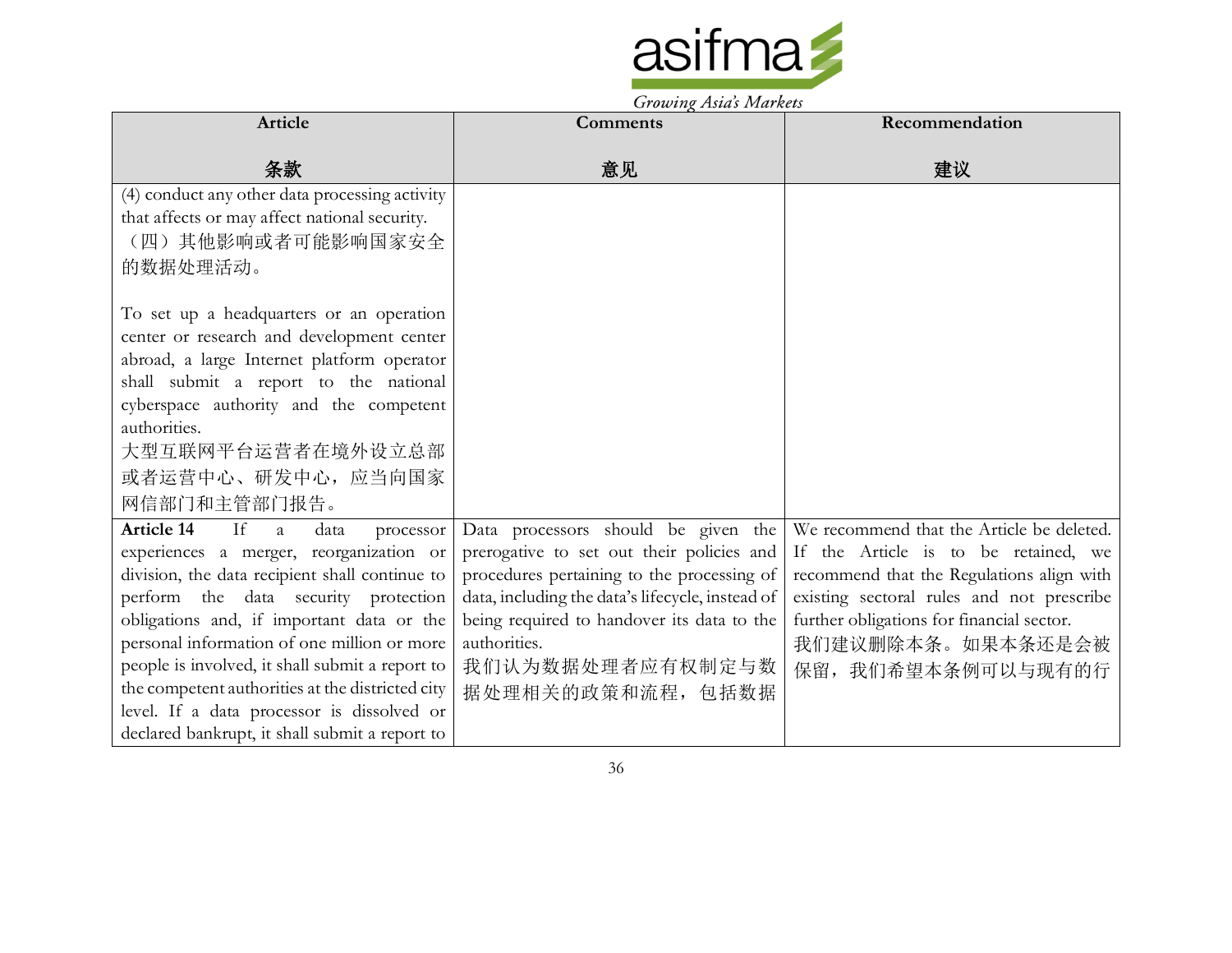

| Article                                          | $J_{\ell}$ owning themes form were<br><b>Comments</b>                                   | Recommendation                                 |
|--------------------------------------------------|-----------------------------------------------------------------------------------------|------------------------------------------------|
|                                                  |                                                                                         |                                                |
| 条款                                               | 意见                                                                                      | 建议                                             |
| the competent authorities at the districted city | 的生命周期, 而不是被要求将数据移                                                                       | 业规定一致,不对金融机构施加额外的                              |
| level, hand over or delete the data in           | 交给主管部门。                                                                                 | 义务。                                            |
| accordance with relevant requirements or, if     |                                                                                         |                                                |
| the competent authorities is not clear, it shall | Our members feel that the general                                                       | Besides, we would therefore suggest that       |
| submit a report to the cyberspace authority at   | description of mergers, reorganizations and                                             | CAC provide limit the scope to                 |
| the districted city level.                       | divisions is ambiguous and would suggest                                                | restructurings where the actual controller of  |
| 第十四条<br>数据处理者发生合并、重                              | that the corporate transactions that would                                              | the data processor is changed, or at least     |
| 组、分立等情况的, 数据接收方应当继                               | trigger the application of this Article 14 be                                           | provide certain carve-outs for ordinary        |
| 续履行数据安全保护义务, 涉及重要数                               | clearly specified.                                                                      | course corporate transactions if it is not the |
| 据和一百万人以上个人信息的, 应当向                               | 我们的会员认为,该条款对合并、重                                                                        | intention to capture such acts.                |
| 设区的市级主管部门报告; 数据处理者                               | 组和分立的规定较为模糊, 建议对适                                                                       | 此外,我们进一步建议贵办公室可以对                              |
| 发生解散、被宣告破产等情况的, 应当                               | 用第14条的公司交易进行明确。                                                                         | "重组"的范围进行限缩, 即只有数据处                            |
| 向设区的市级主管部门报告, 按照相关                               |                                                                                         | 理者的实际控制人变更才构成"重组",                             |
| 要求移交或删除数据, 主管部门不明确                               | For<br>example,<br>restructurings,                                                      | 或者至少排除正常经营过程中的公司交                              |
| 的,应当向设区的市级网信部门报告。                                | reorganizations or<br>divisions<br>could                                                | 易行为(如果贵办公室设置本条的本意                              |
|                                                  | potentially capture a broad range of                                                    | 并不涵盖此类行为)。                                     |
|                                                  | ordinary course corporate transactions (e.g.                                            |                                                |
|                                                  | asset sales, changing the type of entity,                                               | In addition, we would suggest the CAC to       |
|                                                  | intercompany transfers of assets or division                                            | clarify that the reporting obligation is not   |
|                                                  | of functions in the ordinary course of<br>business). Typically, global financial groups | intended to be an approval requirement but     |
|                                                  | engage in internal "restructurings" of their                                            | more a filing.                                 |
|                                                  | operations and functions on a frequent                                                  |                                                |
|                                                  | basis (which may be major or minor in                                                   |                                                |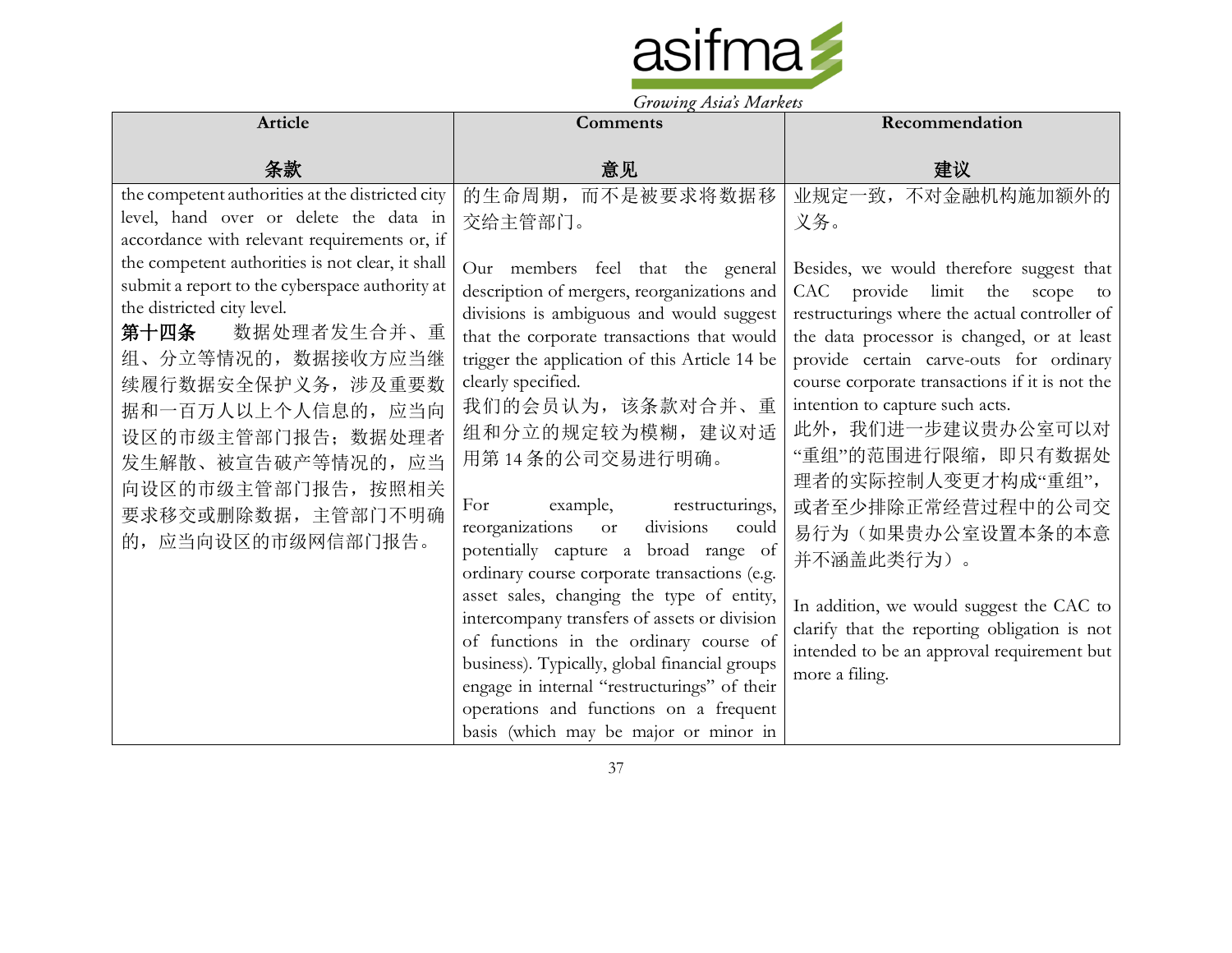

| Article                                       | <b>Comments</b>                                                                                        | Recommendation                                                                            |
|-----------------------------------------------|--------------------------------------------------------------------------------------------------------|-------------------------------------------------------------------------------------------|
|                                               |                                                                                                        |                                                                                           |
| 条款                                            | 意见                                                                                                     | 建议                                                                                        |
|                                               | nature) and it is not clear from the                                                                   | 此外, 我们建议贵办公室明确本条规定                                                                        |
|                                               | regulations what types of "restructurings"                                                             | 的报告义务并不构成事先审批的要求,                                                                         |
|                                               | would be considered to trigger the reporting                                                           | 而是一种事后备案的义务。                                                                              |
|                                               | obligation.                                                                                            |                                                                                           |
|                                               | 例如,该条款规定的重组或分立可能                                                                                       |                                                                                           |
|                                               | 会将大范围的公司正常经营过程中的                                                                                       |                                                                                           |
|                                               | 交易类型(例如,资产出售、公司组                                                                                       |                                                                                           |
|                                               | 织形式变更、资产转移或正常经营过                                                                                       |                                                                                           |
|                                               | 程中的部门拆分)包括进去。全球金                                                                                       |                                                                                           |
|                                               | 融集团经常对其运营和职能部门进行                                                                                       |                                                                                           |
|                                               | 内部"重组"(可能重大,也可能不重                                                                                      |                                                                                           |
|                                               |                                                                                                        |                                                                                           |
|                                               | 大), 而该规定没有明确哪些类型的                                                                                      |                                                                                           |
|                                               | "重组"将触发报告义务。                                                                                           |                                                                                           |
|                                               |                                                                                                        |                                                                                           |
|                                               | Besides, in financial sector, there are                                                                |                                                                                           |
|                                               | existing requirements<br>for<br>financial                                                              |                                                                                           |
|                                               | institutions to report M&A, restructuring or                                                           |                                                                                           |
|                                               | spin-off activities to financial regulators.                                                           |                                                                                           |
|                                               | 此外,金融业已有规定要求金融机构                                                                                       |                                                                                           |
|                                               | 将其兼并收购、重组或分立的行为向                                                                                       |                                                                                           |
|                                               | 金融监管部门进行报告。                                                                                            |                                                                                           |
| <b>Article 15</b><br>The data processor shall |                                                                                                        | The requirement set out in this Article15 is   We suggest this Article be removed for the |
| fulfill<br>their<br>security<br>data          | protection not practical or reasonable. For example, if wording is broad and vague. If this Article is |                                                                                           |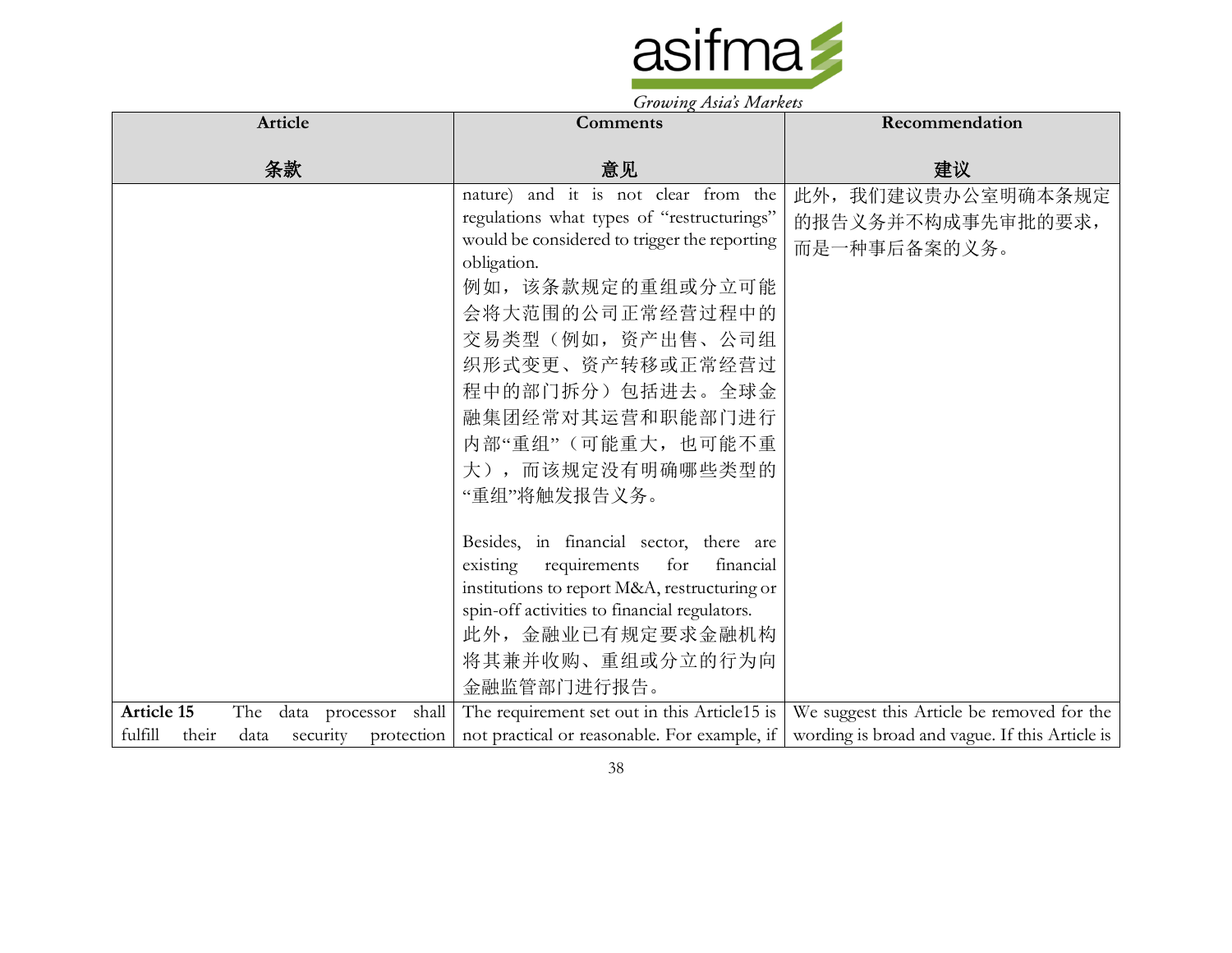

|                                                  | $\sigma$ owing the strainers                  |                                            |
|--------------------------------------------------|-----------------------------------------------|--------------------------------------------|
| Article                                          | <b>Comments</b>                               | Recommendation                             |
| 条款                                               | 意见                                            | 建议                                         |
| obligations in accordance with the provisions    | a financial institution receives IPO due      | to be retained, we suggest CAC provide     |
| of the Regulations when obtaining data from      | diligence reports that relate to a company    | more pre-conditions, parameters to ensure  |
| other sources.                                   | and generate important data, the financial    | implementation<br>the<br>and<br>avoid      |
| 第十五条<br>数据处理者从其他途径获                              | institution will be subject to all applicable | misunderstanding.                          |
| 取的数据, 应当按照本条例的规定履行                               | requirements in relation to important data,   | 由于本条的表述外延广泛且语意不明,                          |
| 数据安全保护义务。                                        | such as compiling and filing an annual        | 我们建议删除本条。若仍然保留, 我们                         |
|                                                  | report.                                       | 建议贵办公室可以进一步规定一些前提                          |
|                                                  | 第 15 条规定的要求并不现实, 或者说                          | 条件或要件以确保条款的可执行性,且                          |
|                                                  | 欠缺合理性。例如, 如果一个金融机                             | 避免误解。                                      |
|                                                  | 构接收到有关一个公司首次公开发行                              |                                            |
|                                                  | 的尽职调查报告,其中包括重要数                               |                                            |
|                                                  | 据, 那么根据该第 15 条的规定, 这一                         |                                            |
|                                                  | 金融机构将适用有关重要数据的所有                              |                                            |
|                                                  | 要求, 例如编制并报送年度报告。                              |                                            |
| When using an automated<br><b>Article 17</b>     | We strongly recommend that the draft          | We suggest changing Article 17 to the      |
| tool to access or collect data, a data processor | Regulations recognize that industry self-     | following:                                 |
| shall assess the impact on the performance       | discipline convention are market driven and   | 我们建议对第17条修改如下:                             |
| and functions of network services, and shall     | voluntary and should not be mandated to all   |                                            |
| not interfere with the normal functions of       | companies.                                    | When using an automated<br>"Article 17     |
| network services.                                | 我们强烈建议本条例承认行业自律公                              | tool to access or collect data, a data     |
| 第十七条 数据处理者在采用自动化                                 | 约是市场导向且自愿遵守的,不应对                              | processor shall assess the impact on the   |
| 工具访问、收集数据时, 应当评估对网                               | 所有公司强制适用。                                     | performance and functions of network       |
|                                                  |                                               | services, and shall not interfere with the |
|                                                  |                                               | normal functions of network services.      |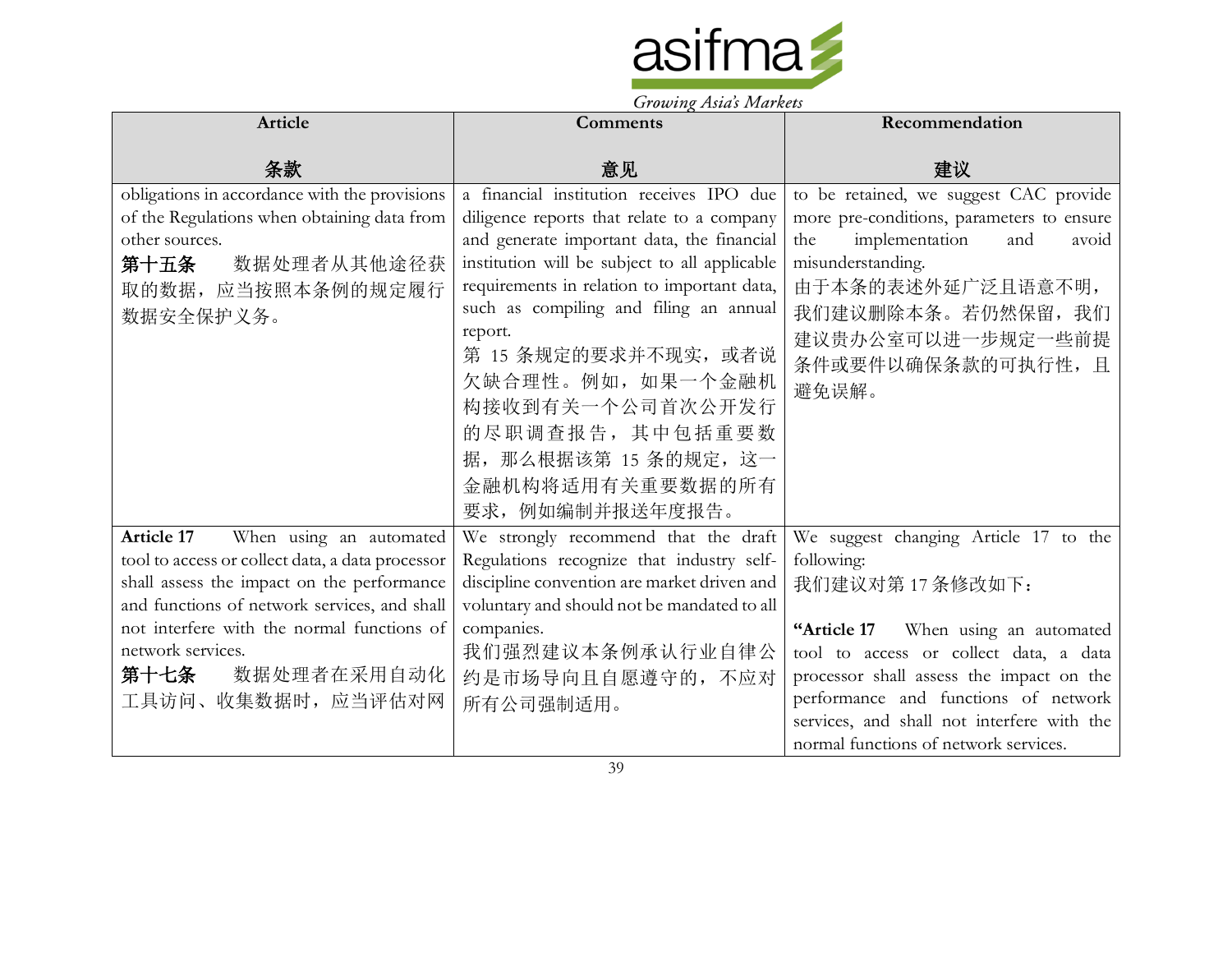

| Article                                                                                          | <b>Comments</b>                           | Recommendation                                                                                |
|--------------------------------------------------------------------------------------------------|-------------------------------------------|-----------------------------------------------------------------------------------------------|
| 条款                                                                                               | 意见                                        | 建议                                                                                            |
| 络服务的性能、功能带来的影响, 不得                                                                               | Mandatory obligations for firms should be | 第十七条<br>数据处理者在采用自动化                                                                           |
| 干扰网络服务的正常功能。                                                                                     | clearly laid out in laws and regulations. | 工具访问、收集数据时, 应当评估对网                                                                            |
|                                                                                                  | 对公司适用的强制性义务应当在法律                          | 络服务的性能、功能带来的影响,不得                                                                             |
| If a data processor's use of an automated tool<br>to access or collect data violates any law,    | 法规中明确。                                    | 干扰网络服务的正常功能。                                                                                  |
| administrative regulation, or industry self-                                                     |                                           |                                                                                               |
| discipline convention, affects the normal                                                        |                                           | If a data processor's use of an automated<br>tool to access or collect data violates any law, |
| functions of network services, or infringes                                                      |                                           | administrative regulation, or industry self-                                                  |
| upon the intellectual property right or other                                                    |                                           | discipline convention, affects the normal                                                     |
| legal rights or interests of another person, the<br>data processor shall stop the data access or |                                           | functions of network services, or infringes                                                   |
| collection and take corresponding remedial                                                       |                                           | upon the intellectual property right or other                                                 |
| measures.                                                                                        |                                           | legal rights or interests of another person,<br>the data processor shall stop the data access |
| 自动化工具访问、收集数据违反法律、                                                                                |                                           | or collection and take corresponding                                                          |
| 行政法规或者行业自律公约、影响网络                                                                                |                                           | remedial measures.                                                                            |
| 服务正常功能, 或者侵犯他人知识产权                                                                               |                                           | 自动化工具访问、收集数据违反法律、                                                                             |
| 等合法权益的, 数据处理者应当停止访                                                                               |                                           | 行政法规 <del>或者行业自律公约</del> 、影响网络                                                                |
| 问、收集数据行为并采取相应补救措                                                                                 |                                           | 服务正常功能, 或者侵犯他人知识产权                                                                            |
| 施。                                                                                               |                                           | 等合法权益的, 数据处理者应当停止访                                                                            |
|                                                                                                  |                                           | 问、收集数据行为并采取相应补救措                                                                              |
|                                                                                                  |                                           | 施。"                                                                                           |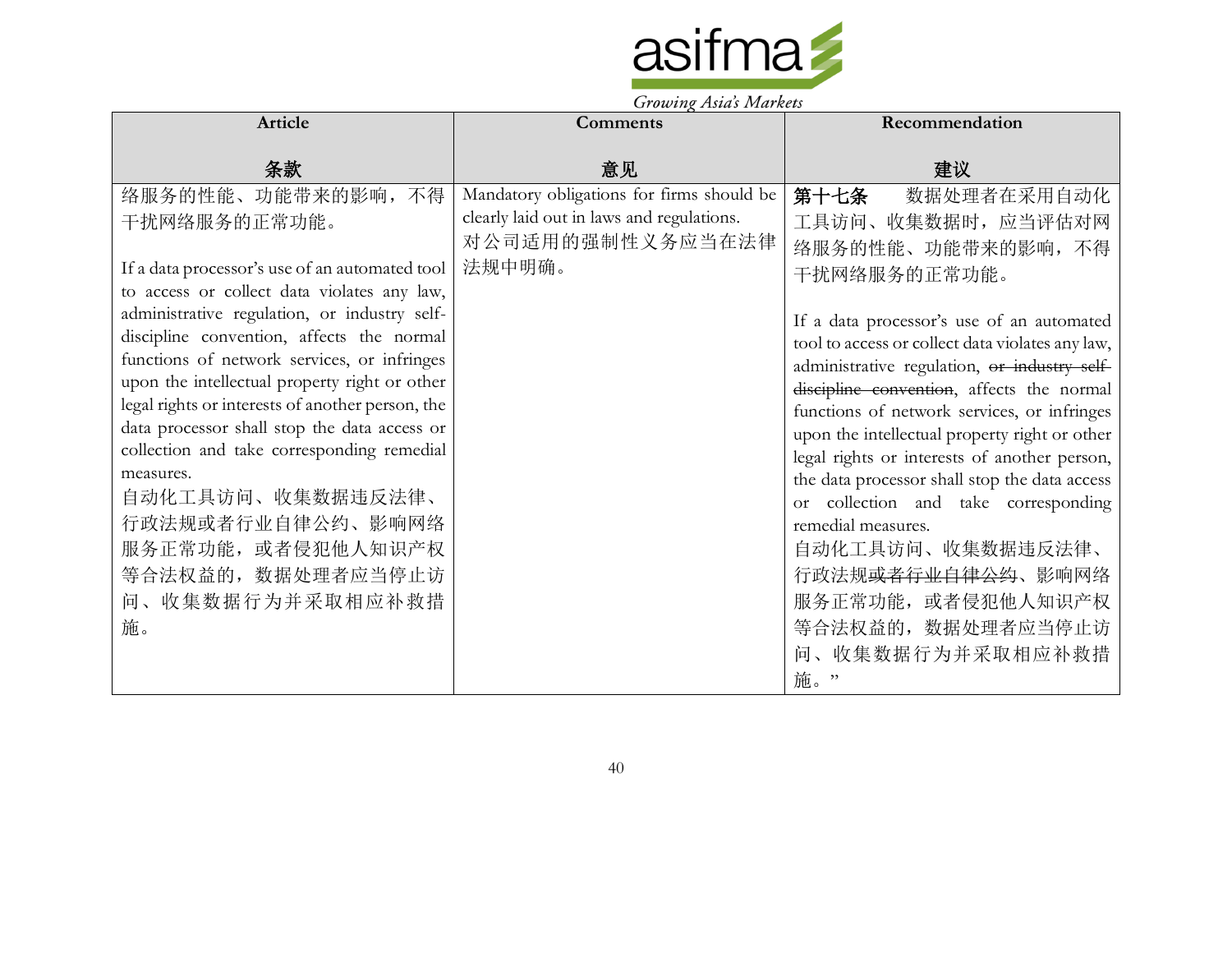

|                                                      | $\sigma$ owing the strainers                 |                                                          |
|------------------------------------------------------|----------------------------------------------|----------------------------------------------------------|
| Article                                              | <b>Comments</b>                              | Recommendation                                           |
|                                                      |                                              |                                                          |
| 条款                                                   | 意见                                           | 建议                                                       |
| <b>Article 18</b><br>shall<br>A<br>data<br>processor | The requirement to set up customer service   | We suggest removal of disclosure of PI                   |
| establish a convenient channel for receiving         | channels for PI related questions and        | related complaints and public supervision                |
| data security complaints and whistleblowing          | complaints should only apply to PI           | and changing the Article to the following:               |
| reports, and accept and address such                 | processors.                                  | 我们建议删除个人信息相关投诉的披露                                        |
| complaints and reports in a timely manner.           | 对个人信息有关问题和投诉建立客服                             | 和接受社会监督的要求,并建议将本条                                        |
| 数据处理者应当建立便捷<br>第十八条                                  | 渠道的要求应当仅适用于个人信息处                             | 修改如下:                                                    |
| 的数据安全投诉举报渠道,及时受理、                                    | 理者。                                          |                                                          |
| 处置数据安全投诉举报。                                          |                                              | "Article 18<br>A PI <del>data p</del> rocessor shall     |
|                                                      | For important data, it is our understanding  | establish a convenient channel for receiving             |
| A data processor shall publish its contact           | that organizations with important data       | complaints<br><del>data</del><br>PI<br>security<br>and   |
| details for accepting complaints and                 | should not publicly share that they own      | whistleblowing reports, and accept and                   |
| whistleblowing reports, and information              | important data. Therefore, it doesn't make   | address such complaints and reports in a                 |
| about the person responsible therefor, and           | sense to set up public channel and be        | timely manner.                                           |
| shall publicly disclose on an annual basis the       | subject to public supervision.               |                                                          |
| number of personal information security              | 对于重要数据, 我们理解持有重要数                            | 个人信息 <del>数据</del> 处理者应当<br>第十八条                         |
| complaints accepted and received, the                | 据的机构不应公开发布其所有的重要                             | 建立便捷的个人信息数据安全投诉举报                                        |
| addressing of such complaints, and the               | 数据,因此设置公开披露渠道以及接                             | 渠道, 及时受理、处置数据安全投诉举                                       |
| average period used for addressing such a            | 收社会监督的规定对其没有意义。                              | 报。                                                       |
| complaint for the public to supervise.               |                                              |                                                          |
| 数据处理者应当公布接受投诉、举报的                                    | We recommend that CAC align approaches       | A PI <del>data</del> processor shall publish its contact |
| 联系方式、责任人信息, 每年公开披露                                   | with global practice, such as GDPR, in       | details for accepting complaints and                     |
| 受理和收到的个人信息安全投诉数量、                                    | dealing with PI related complaints or issues | whistleblowing reports, and information                  |
| 投诉处理情况、平均处理时间情况,接                                    | and not require disclosure of complaints     | about the person responsible therefor, and               |
| 受社会监督。                                               | and complaints handling.                     | shall publicly disclose on an annual basis the           |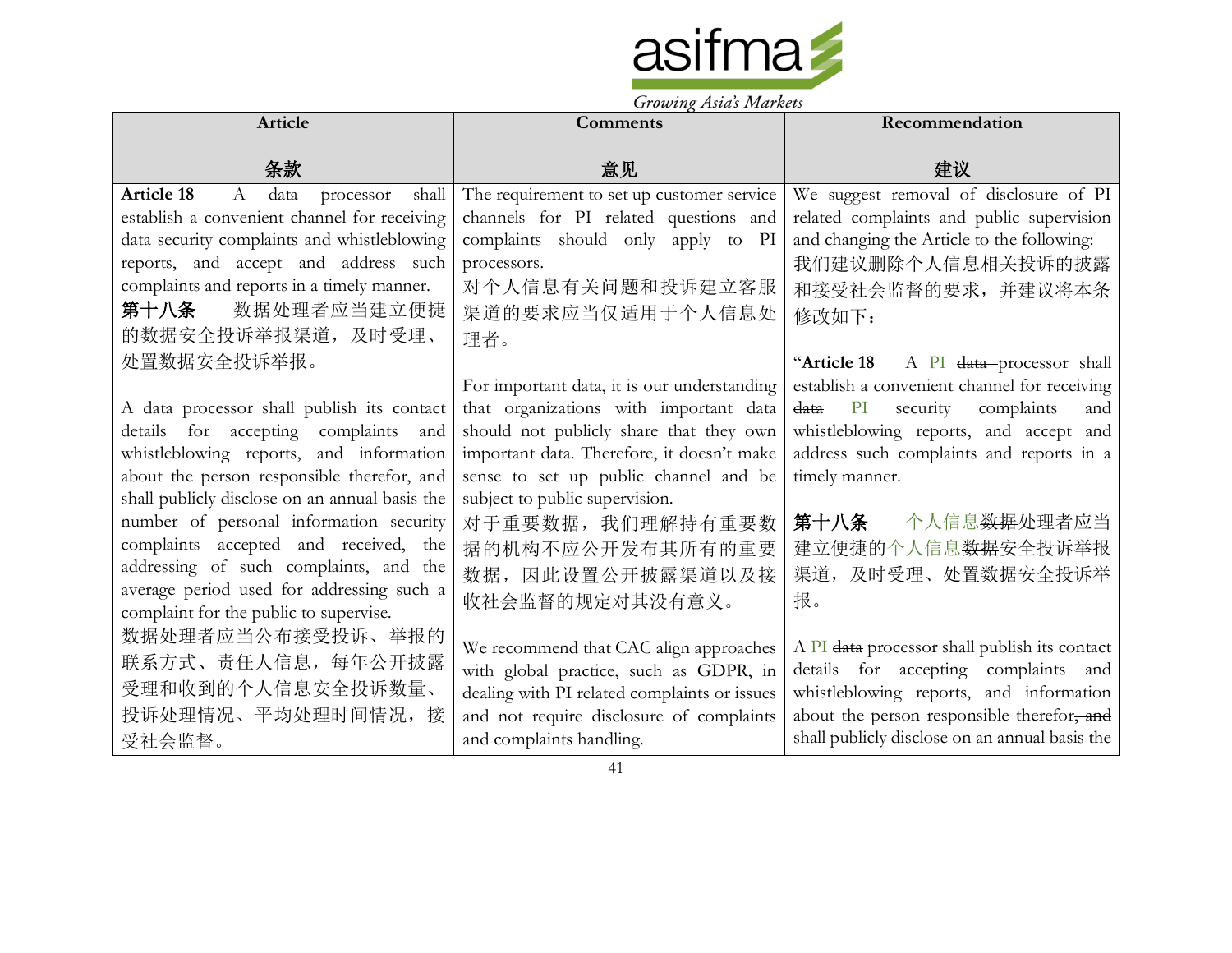

| <b>Comments</b>                                                                                                                                                                                                                                                                                                                                                                                                                                                                                                                                                                                                                                                                                                               | Recommendation                                                                                                                                                                                                                                                                                                                              |
|-------------------------------------------------------------------------------------------------------------------------------------------------------------------------------------------------------------------------------------------------------------------------------------------------------------------------------------------------------------------------------------------------------------------------------------------------------------------------------------------------------------------------------------------------------------------------------------------------------------------------------------------------------------------------------------------------------------------------------|---------------------------------------------------------------------------------------------------------------------------------------------------------------------------------------------------------------------------------------------------------------------------------------------------------------------------------------------|
| 意见                                                                                                                                                                                                                                                                                                                                                                                                                                                                                                                                                                                                                                                                                                                            | 建议                                                                                                                                                                                                                                                                                                                                          |
| 在个人信息投诉或问题处理方面, 我<br>们建议贵办公室可以遵照国际实践,<br>例如 GDPR, 并且不应要求对此类投<br>诉和投诉处理情况进行公开披露。<br>The Regulations should align with<br>requirements from sectoral regulators, who<br>should be in charge of sector's overall<br>compliance. For example, the banking<br>sector has already established the annual<br>information disclosure regime and it is more<br>reasonable and efficient to include the<br>disclosure contents as required in Article 18<br>in the banking annual disclosure so that the<br>banking institutions may not need to<br>prepare separate disclosure documents.<br>本条例也应当与负责监管整个行业合<br>规问题的行业监管部门的要求保持一<br>致。例如,银行业已经建立了年度信<br>息披露制度, 将此第 18 条规定的披露<br>内容纳入银行年度信披报告中会更加<br>合理和高效, 这样银行业机构无需再<br>准备单独的信息披露文件。 | number of personal information security<br>complaints accepted and received, the<br>addressing of such complaints, and the<br>average period used for addressing such a<br>complaint for the public to supervise.<br>个人信息数据处理者应当公布接受投<br>诉、举报的联系方式、责任人信息,每<br>年公开披露受理和收到的个人信息安全<br><del>投诉数量、投诉处理情况、平均处理时</del><br><del>间情况,接受社会监督</del> 。" |
|                                                                                                                                                                                                                                                                                                                                                                                                                                                                                                                                                                                                                                                                                                                               |                                                                                                                                                                                                                                                                                                                                             |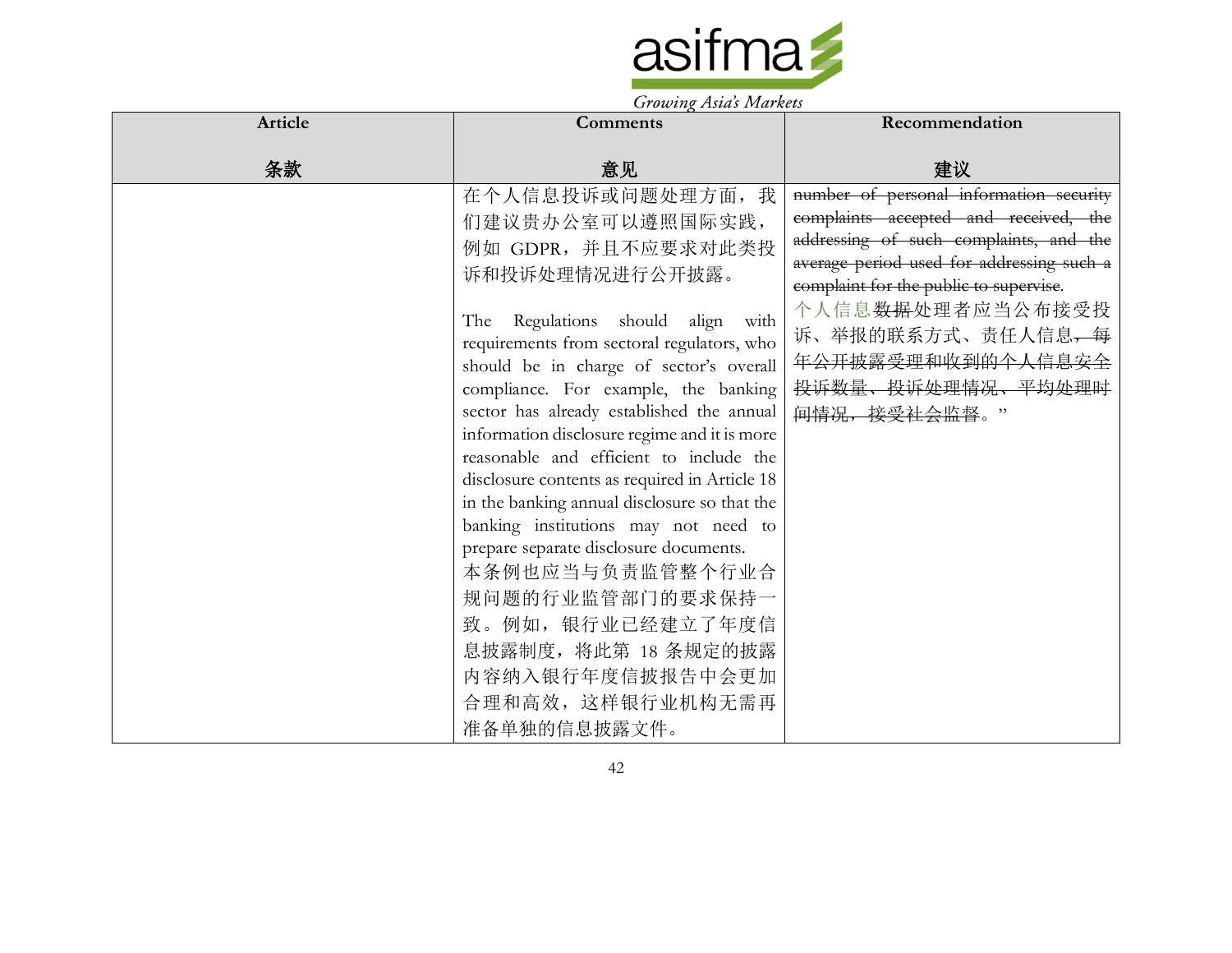

| Article                                                                                                                                                                                                                                                                                                                                                                                                                                                                                                                                            |                                             | <b>Comments</b>                                                                                                                                                                                                                                                            | Recommendation                                                                                                                                                                                                              |
|----------------------------------------------------------------------------------------------------------------------------------------------------------------------------------------------------------------------------------------------------------------------------------------------------------------------------------------------------------------------------------------------------------------------------------------------------------------------------------------------------------------------------------------------------|---------------------------------------------|----------------------------------------------------------------------------------------------------------------------------------------------------------------------------------------------------------------------------------------------------------------------------|-----------------------------------------------------------------------------------------------------------------------------------------------------------------------------------------------------------------------------|
| 条款                                                                                                                                                                                                                                                                                                                                                                                                                                                                                                                                                 |                                             | 意见                                                                                                                                                                                                                                                                         | 建议                                                                                                                                                                                                                          |
| Chapter 3<br>Personal<br>Protection<br>个人信息保护<br>第三章                                                                                                                                                                                                                                                                                                                                                                                                                                                                                               | Information                                 |                                                                                                                                                                                                                                                                            | This Chapter overlaps and duplicates with<br>the requirements under the PRC PIPL.<br>Propose that this be deleted. It is not<br>necessary to repeat these requirements here.<br>本章与《个人信息保护法》的要求存在<br>重复。重复规定是不必要的,建议删<br>除。 |
| <b>Article 19</b><br>of personal information shall be for a clear<br>and reasonable purpose, and follow the<br>principles of lawfulness, justifiability, and<br>necessity. The processing of personal<br>information based on an individual's consent<br>shall meet the following requirements:<br>第十九条<br>息, 应当具有明确、合理的目的, 遵循<br>合法、正当、必要的原则。基于个人同<br>意处理个人信息的,应当满足以下要<br>求:<br>(1) the personal information processed is<br>necessary for providing the service, or for<br>performing obligations under any law or<br>administrative regulation; | A data processor's processing<br>数据处理者处理个人信 | We suggest that the Regulations allow firms<br>the flexibility to determine what constitutes<br>"necessary" processing of PI for service<br>provision based on its own handling<br>process and risk tolerance.<br>我们建议本条例应允许企业根据自身<br>的处理流程和风险承受能力,自主决<br>定提供服务所"必需"的个人信息。 | We suggest deleting Article 19(1).<br>我们建议删除第19条第一款第(一)项。                                                                                                                                                                   |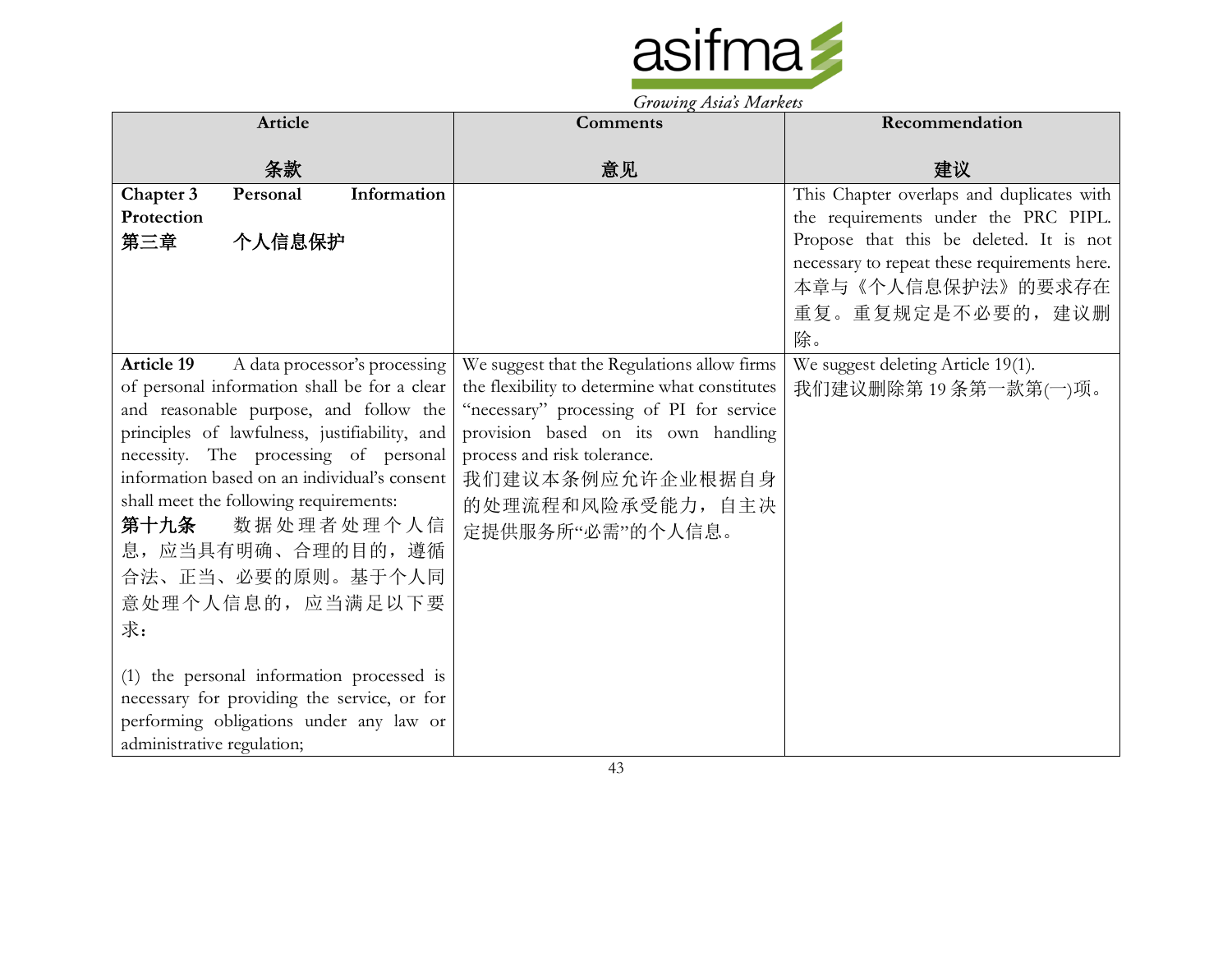

|                                               | $\sigma$ , $\sigma$ $\sigma$ $\mu$ $\chi$ $\tau$ $\sigma$ $\sigma$ $\sigma$ $\tau$ $\tau$ $\sigma$ $\tau$ $\sigma$ $\sigma$ |                |
|-----------------------------------------------|-----------------------------------------------------------------------------------------------------------------------------|----------------|
| Article                                       | <b>Comments</b>                                                                                                             | Recommendation |
|                                               |                                                                                                                             |                |
| 条款                                            | 意见                                                                                                                          | 建议             |
| (一) 处理的个人信息是提供服务所必                            |                                                                                                                             |                |
| 需的, 或者是履行法律、行政法规规定                            |                                                                                                                             |                |
| 的义务所必需的;                                      |                                                                                                                             |                |
| (2) the processing is limited to the shortest |                                                                                                                             |                |
| period and the lowest frequency required for  |                                                                                                                             |                |
| achieving the purpose of the processing, and  |                                                                                                                             |                |
| conducted in a manner that has the least      |                                                                                                                             |                |
| impact on the individual's rights and         |                                                                                                                             |                |
| interests; and                                |                                                                                                                             |                |
| (二)限于实现处理目的最短周期、最                             |                                                                                                                             |                |
| 低频次, 采取对个人权益影响最小的方                            |                                                                                                                             |                |
| 式;                                            |                                                                                                                             |                |
|                                               |                                                                                                                             |                |
| (3) the data processor shall not refuse to    |                                                                                                                             |                |
| provide the service or interfere with the     |                                                                                                                             |                |
| individual's normal use of the service due to |                                                                                                                             |                |
| the individual's refusal to provide           |                                                                                                                             |                |
| information other than that necessary for     |                                                                                                                             |                |
| providing services.                           |                                                                                                                             |                |
| (三) 不得因个人拒绝提供服务必需的                            |                                                                                                                             |                |
| 个人信息以外的信息, 拒绝提供服务或                            |                                                                                                                             |                |
| 者干扰个人正常使用服务。                                  |                                                                                                                             |                |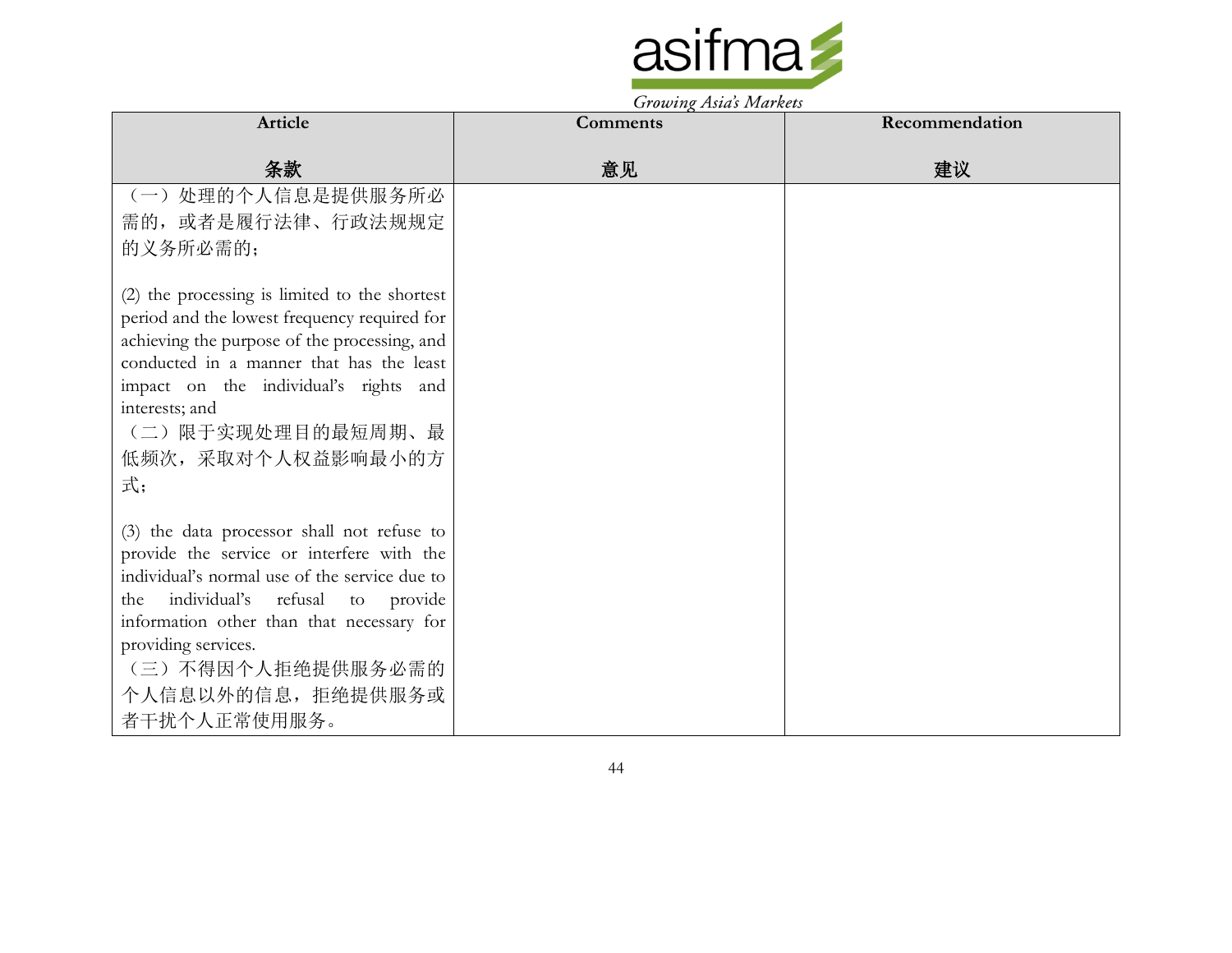

| Growing Asias Indikers                                                                                                                                                             |                                                                                                                                                |                                                                                                                                               |
|------------------------------------------------------------------------------------------------------------------------------------------------------------------------------------|------------------------------------------------------------------------------------------------------------------------------------------------|-----------------------------------------------------------------------------------------------------------------------------------------------|
| Article                                                                                                                                                                            | <b>Comments</b>                                                                                                                                | Recommendation                                                                                                                                |
| 条款                                                                                                                                                                                 | 意见                                                                                                                                             | 建议                                                                                                                                            |
| When processing personal<br><b>Article 20</b><br>information,<br>the data processor shall                                                                                          | The Regulations provide for higher or<br>brand new requirements of the content in                                                              | We advocate CAC re-consider the practical<br>feasibility in imposing such strict standard                                                     |
| formulate policies for the processing of                                                                                                                                           | such policy, as compared with other rules or                                                                                                   | and align the requirements with published                                                                                                     |
| personal information and strictly abide by                                                                                                                                         | industrial standards. For example, Article                                                                                                     | rules/standards and market practice.                                                                                                          |
| them. The policies for the processing of<br>personal information shall be displayed in a<br>centralized and public manner, shall be easily<br>accessible and placed in a prominent | $20(2)$ adds a requirement to specify term of<br>storage and method of processing after<br>expiration - both of which are new<br>requirements. | 我们建议贵办公室对该等严格要求的实<br>际可行性进行重新考虑, 并将此类要求<br>进行调整以符合已发布的规则/标准和                                                                                  |
| position, shall provide with clear, specific,<br>concise and reader-friendly contents and a<br>systematic and comprehensive description of                                         | 与其他规则或行业标准相比, 本条例<br>对个人信息处理规则的内容提出了更                                                                                                          | 市场实践。<br>We also suggest clarifying that the "third                                                                                           |
| the processing of personal information to<br>individuals.                                                                                                                          | 高的或新的要求。例如, 第 20 条第一<br>款第(二)项要求在个人信息处理规<br>则中明确存储期限和到期后的处理方                                                                                   | party" referred in Article 20(4) only applies<br>to external third parties and doesn't include<br>intra-group affiliates. As an example, a    |
| 数据处理者处理个人信<br>第二十条<br>息, 应当制定个人信息处理规则并严格                                                                                                                                           | 法——这两项都是新增的要求。                                                                                                                                 | MNC's HQ may centrally provide IT<br>support to multiple entities in various                                                                  |
| 遵守。个人信息处理规则应当集中公开<br>展示、易于访问并置于醒目位置, 内容<br>明确具体、简明通俗, 系统全面地向个                                                                                                                      | Article 20(1) seems to suggest that there will<br>be individual 'product' or 'service' aligned                                                 | jurisdictions and the entities within the same<br>group share the same controls, which should<br>not be covered under "third party" reference |
| 人说明个人信息处理情况。                                                                                                                                                                       | consents and from perspective of financial<br>institutions, this is going to be very onerous<br>for those that provide a suite of products     | here.<br>我们还建议将第 20 条第一款第(四)                                                                                                                  |
| Personal information processing policies<br>shall include but not limited to the following:                                                                                        | and services and would likely to result in<br>much less impactful consents if followed as<br>drafted.                                          | 项中的"第三方"明确为仅适用于外部第<br>三方,不包括集团内的关联公司。例<br>如, 跨国公司的总部可能会集中向不同                                                                                  |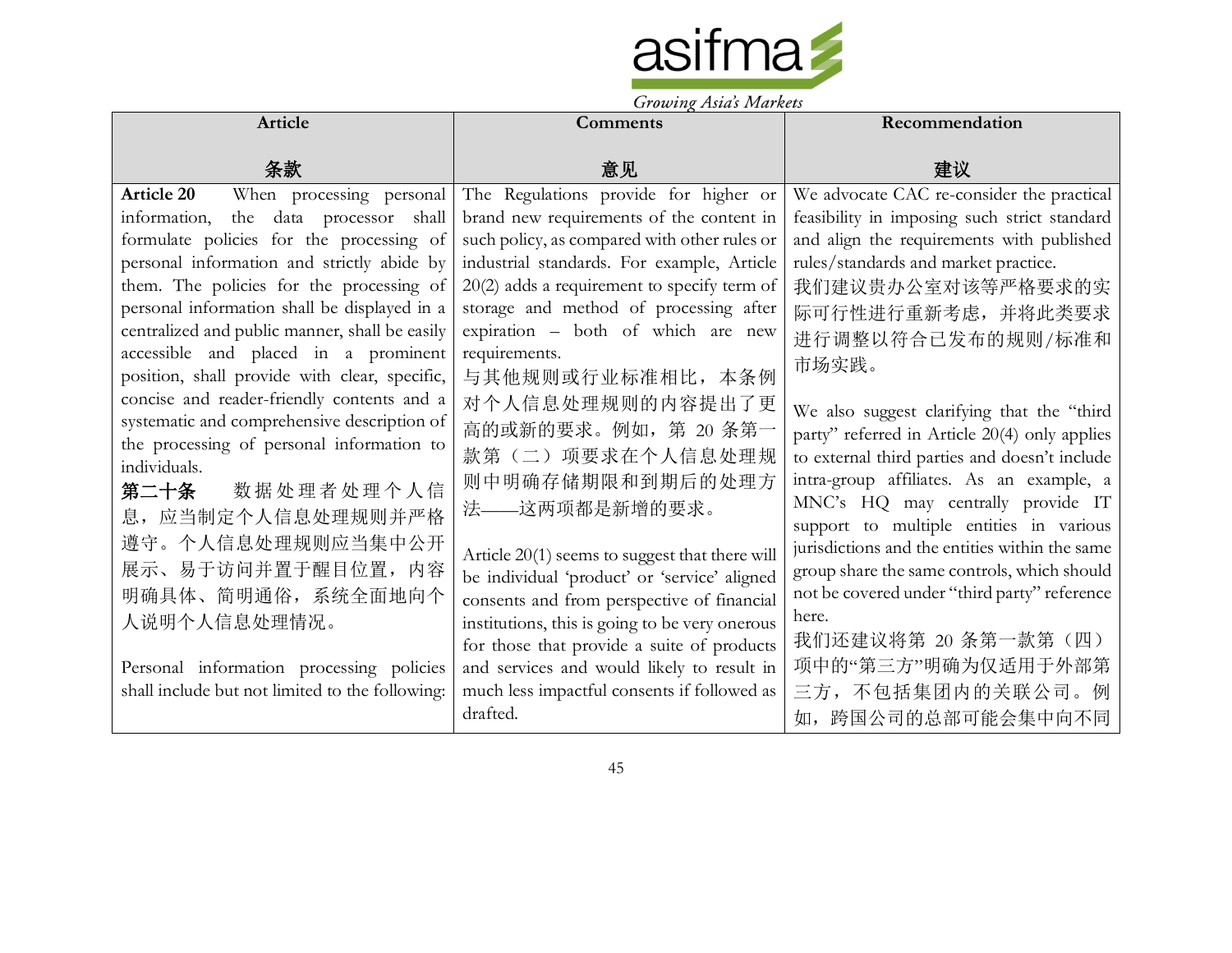

| Article                                                                                                                                                                                                                                                                                                                                                                                                                                                                                                                                                                                                                                                                                                   | Comments                                                                                                                                           | Recommendation                                                       |
|-----------------------------------------------------------------------------------------------------------------------------------------------------------------------------------------------------------------------------------------------------------------------------------------------------------------------------------------------------------------------------------------------------------------------------------------------------------------------------------------------------------------------------------------------------------------------------------------------------------------------------------------------------------------------------------------------------------|----------------------------------------------------------------------------------------------------------------------------------------------------|----------------------------------------------------------------------|
| 条款                                                                                                                                                                                                                                                                                                                                                                                                                                                                                                                                                                                                                                                                                                        | 意见                                                                                                                                                 | 建议                                                                   |
| 个人信息处理规则应当包括但不限于以<br>下内容:<br>(1) specifying the personal information<br>required in accordance with the functions of<br>the product or service, providing the<br>purpose, usage, method, type, frequency or<br>timing of personal information processing,<br>the place of storage, etc. in a list format, and<br>the impact of refusal to process personal<br>information on individuals;<br>(一) 依据产品或者服务的功能明确所<br>需的个人信息, 以清单形式列明每项功<br>能处理个人信息的目的、用途、方式、<br>种类、频次或者时机、保存地点等, 以<br>及拒绝处理个人信息对个人的影响;<br>providing the period of personal<br>(2)<br>information storage or the determination<br>method of the period of personal<br>information storage, and the method of<br>processing after expiration; | 第 20 条第一款第 (一) 项似乎表明个  <br>人同意应当基于每项"产品"或"服务"作<br>出, 从金融机构的角度来看, 这项规 <br>定对于提供一整套产品和服务的金融<br>机构而言会导致繁重的义务,并且如<br>果按照目前起草的规定执行, 其所取<br>得的同意的有效性会减小。 | 司法管辖区的多个实体提供信息技术支<br>持, 由于同一集团内的多个实体的实际<br>控制人相同, 这种情况不应属于"第三<br>方"。 |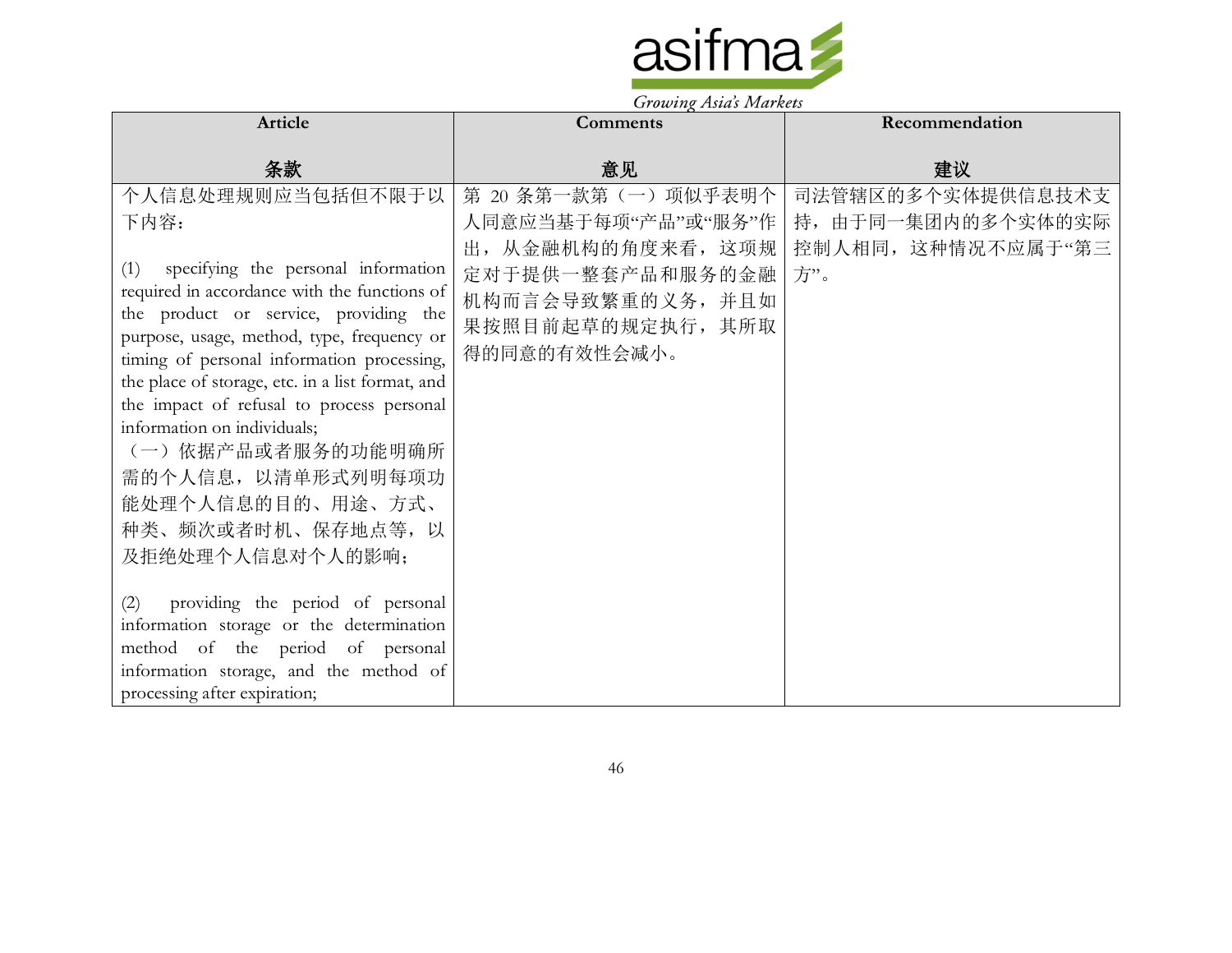

|                                                                                      | $\sigma$ owing the strainers |                |
|--------------------------------------------------------------------------------------|------------------------------|----------------|
| Article                                                                              | Comments                     | Recommendation |
|                                                                                      |                              |                |
| 条款                                                                                   | 意见                           | 建议             |
| (二) 个人信息存储期限或者个人信息                                                                   |                              |                |
| 存储期限的确定方法、到期后的处理方                                                                    |                              |                |
| 式;                                                                                   |                              |                |
|                                                                                      |                              |                |
| (3) providing the ways and methods for                                               |                              |                |
| individuals to access, copy, correct, delete,                                        |                              |                |
| restrict the processing of and transfer                                              |                              |                |
| personal information, as well as to cancel                                           |                              |                |
| accounts and withdraw consent to personal                                            |                              |                |
| information processing;                                                              |                              |                |
| (三) 个人查阅、复制、更正、删除、                                                                   |                              |                |
| 限制处理、转移个人信息, 以及注销账                                                                   |                              |                |
| 号、撤回处理个人信息同意的途径和方                                                                    |                              |                |
| 法;                                                                                   |                              |                |
|                                                                                      |                              |                |
| (4) explaining all third-party codes and plug-                                       |                              |                |
| ins embedded in the product services to                                              |                              |                |
| collect personal information in a way that                                           |                              |                |
| facilitates user's access, such as centralized                                       |                              |                |
| display, as well as the purpose, method, type,                                       |                              |                |
| frequency or timing of the collection of<br>personal information by each third-party |                              |                |
| code or plug-in and the rules governing the                                          |                              |                |
|                                                                                      |                              |                |
| processing of personal information;                                                  |                              |                |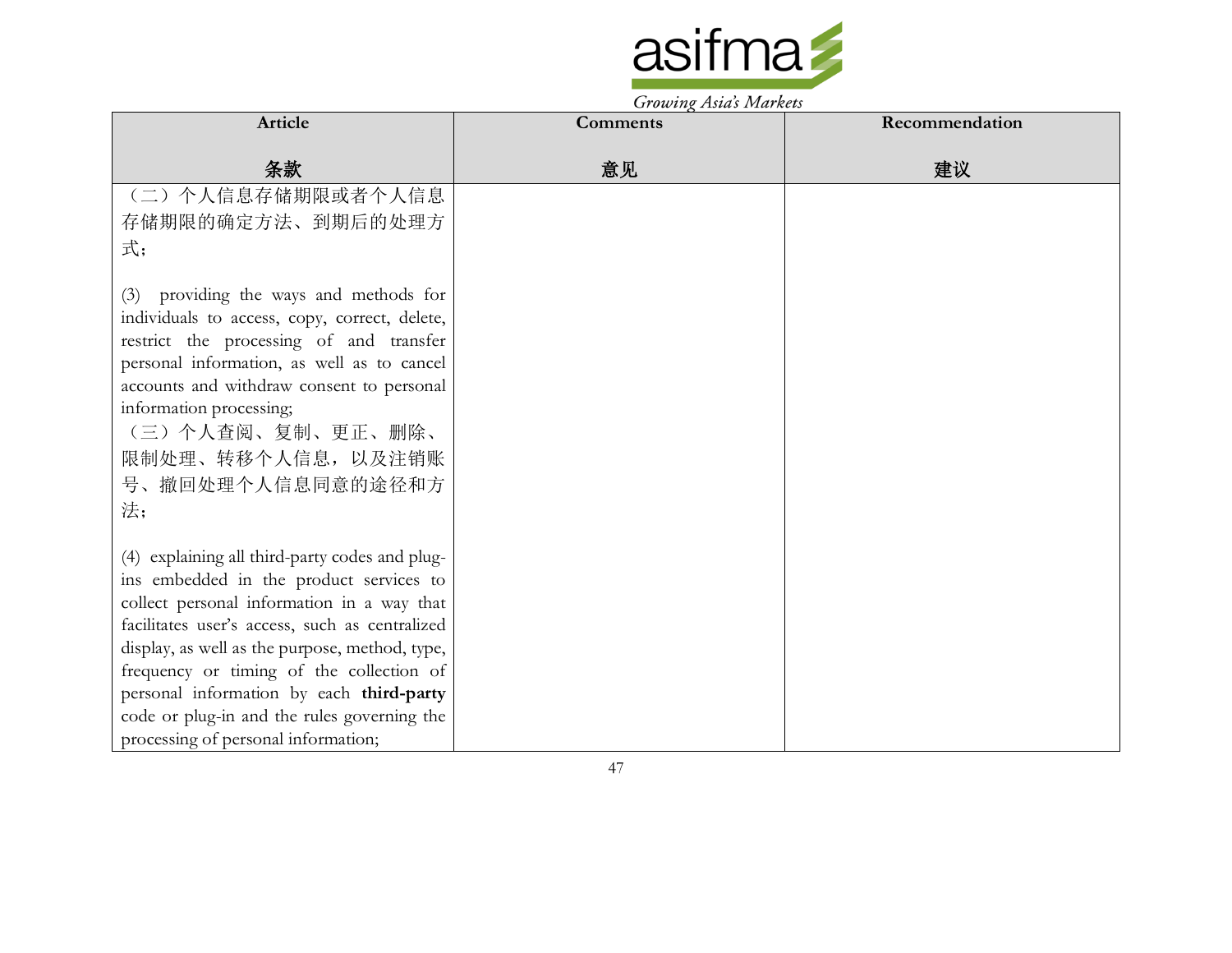

| Article                                                                                                                                                                                                                            | <b>Comments</b> | Recommendation |
|------------------------------------------------------------------------------------------------------------------------------------------------------------------------------------------------------------------------------------|-----------------|----------------|
| 条款                                                                                                                                                                                                                                 | 意见              | 建议             |
| (四)以集中展示等便利用户访问的方<br>式说明产品服务中嵌入的所有收集个人<br>信息的第三方代码、插件的名称, 以及<br>每个第三方代码、插件收集个人信息的                                                                                                                                                  |                 |                |
| 目的、方式、种类、频次或者时机及其<br>个人信息处理规则;                                                                                                                                                                                                     |                 |                |
| (5) specifying the circumstances in which<br>personal information is provided to third<br>parties and its purpose, method, type,<br>information about the data recipient, etc.;<br>(五) 向第三方提供个人信息情形及其<br>目的、方式、种类, 数据接收方相关信<br>息等; |                 |                |
| (6) providing personal information security<br>risks and protective measures;<br>(六) 个人信息安全风险及保护措施;                                                                                                                                |                 |                |
| providing complaints and reporting<br>(7)<br>channels and methods of resolution of<br>personal information security issues, contact                                                                                                |                 |                |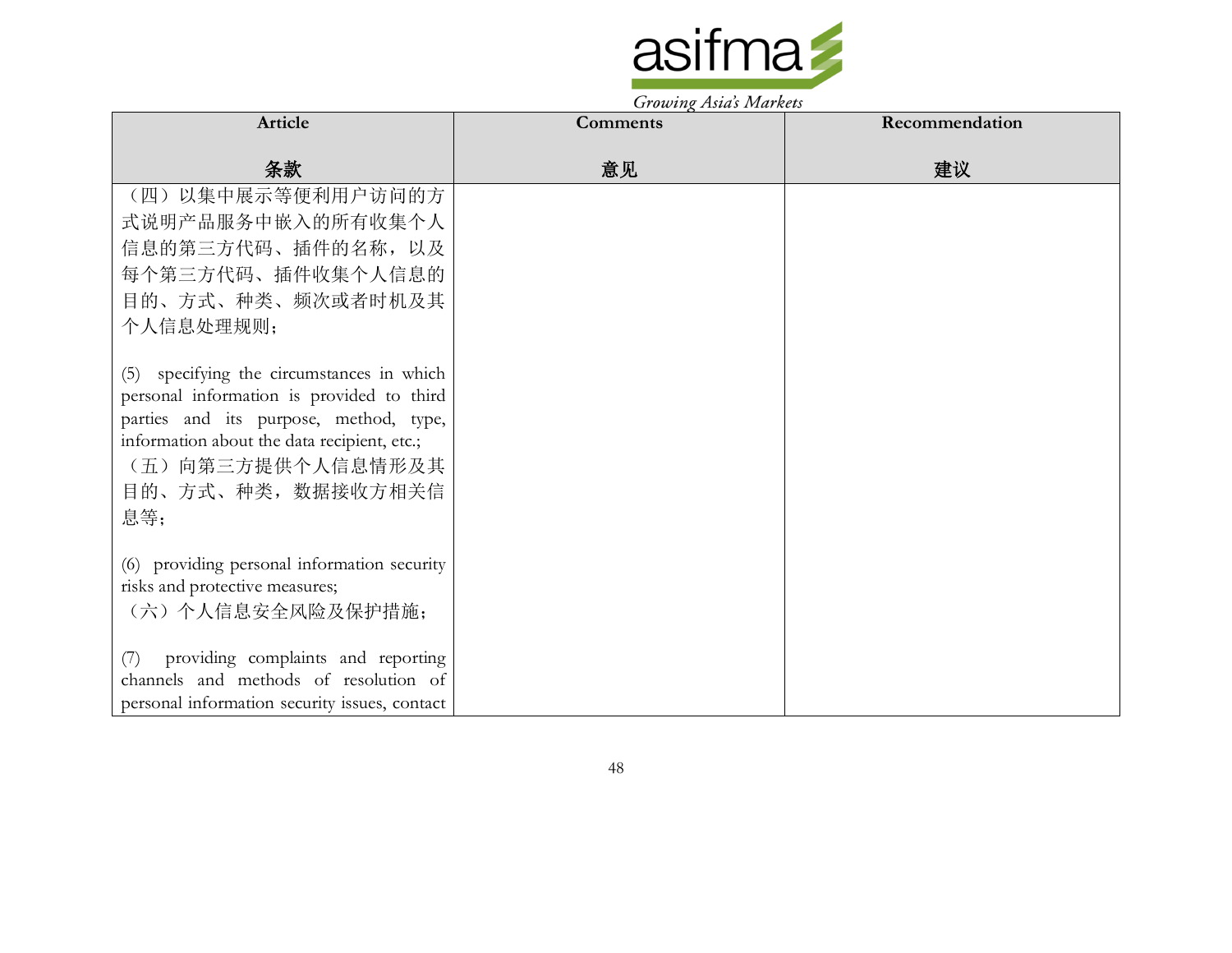

| Article                                        | <b>Comments</b>                                | Recommendation                               |
|------------------------------------------------|------------------------------------------------|----------------------------------------------|
| 条款                                             | 意见                                             | 建议                                           |
| information of the persons responsible for     |                                                |                                              |
| personal information protection.               |                                                |                                              |
| (七)个人信息安全问题的投诉、举报                              |                                                |                                              |
| 渠道及解决途径, 个人信息保护负责人                             |                                                |                                              |
| 联系方式。                                          |                                                |                                              |
| Article 21<br>Where consent<br>shall<br>be     | The requirements for obtaining the consent     | We suggest the CAC clarify Article 21 only   |
| obtained from the individuals to process the   | are onerous and we seek CAC's clarification    | applies when consent is relied on as the     |
| personal information, data processors shall    | re the following points:                       | lawful basis. Therefore, we suggest changing |
| abide by the following provisions:             | 取得同意的要求对个人信息处理者较                               | the Article to the following:                |
| 第二十一条 处理个人信息应当取得个                              | 为繁重, 我们希望贵办公室可以对以                              | 我们建议贵办公室对第 21 条明确仅适                          |
| 人同意的, 数据处理者应当遵守以下规                             | 下几点进行澄清:                                       | 用于以个人同意作为个人信息处理的合                            |
| 定:                                             |                                                | 法依据的情形。因此, 我们建议将本条                           |
|                                                | consents shall be obtained based on the<br>(1) | 修改为:                                         |
| (1) applying to individuals for their consents | "types of services" respectively – does it     |                                              |
| respectively to process personal information   | mean the consent should be obtained at         | "Article 21<br>Where consent is relied on as |
| according to the type of service, and may not  | service level rather than PI processing        | the lawful basis shall be obtained from the  |
| obtain consent using general terms;            | level, the latter of which is in line with     | individuals to process the individuals'      |
| (一) 按照服务类型分别向个人申请处                             | the processing activities mentioned in         | personal information, data processors shall  |
| 理个人信息的同意,不得使用概括性条                              | the PIPL;                                      | abide by the following provisions:           |
| 款取得同意;                                         | 按照"服务类型"分别向个人申请处                               | 第二十一条 处理个人信息以个人同意                            |
|                                                | 理个人信息的同意——是否意味着                                | 作为合法依据的 <del>应当取得个人同意的</del> ,               |
| (2) obtaining individual's separate consent to | 对于征求同意的要求, 个人信息处                               | 数据处理者应当遵守以下规定:                               |
| process sensitive personal information such    | 理者应在服务层面征求同意, 而不                               |                                              |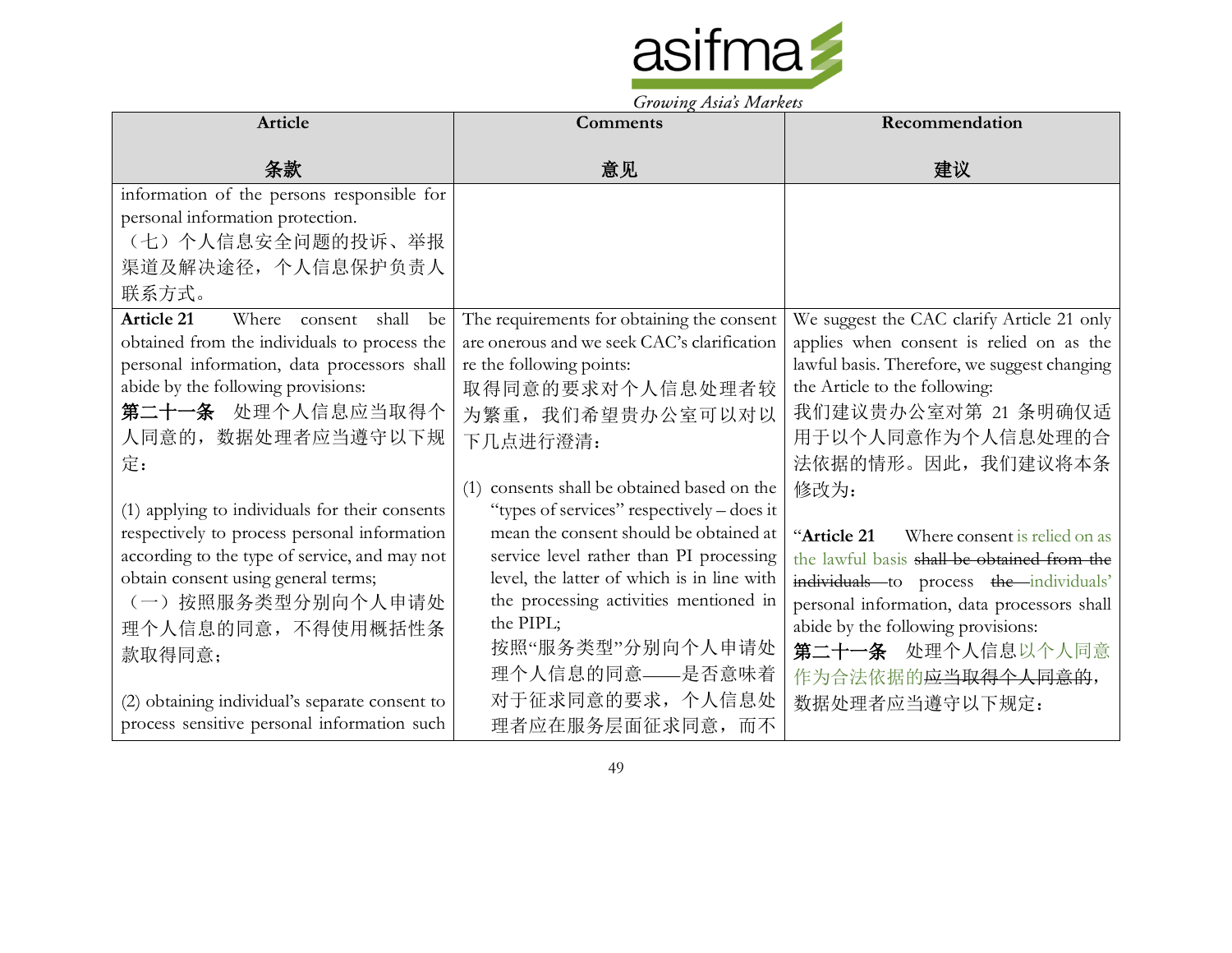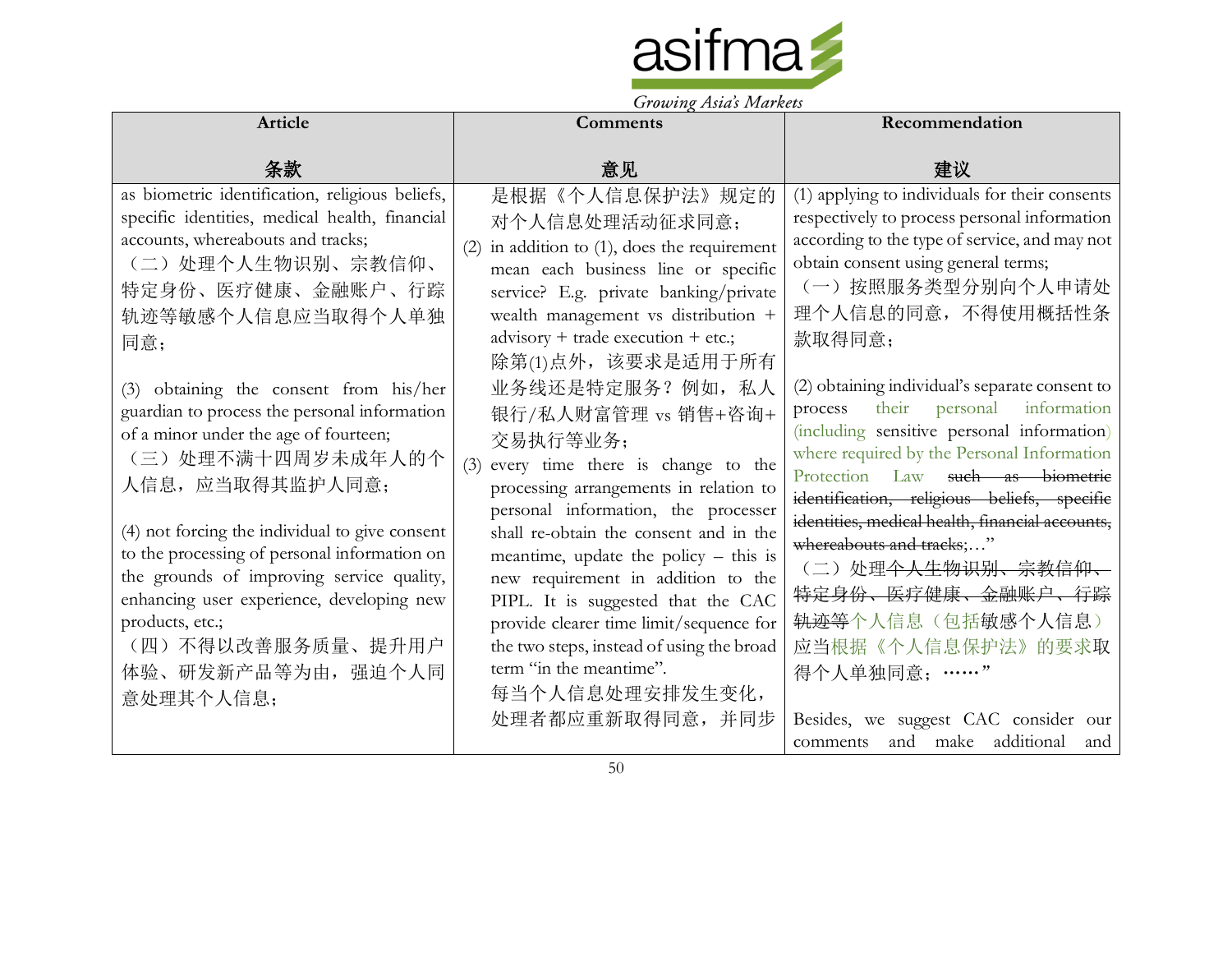

| <b>Article</b>                                                                                                                                                                                                                                                                                                                                                       | <b>Comments</b>                                                                            | Recommendation                                                                                                   |
|----------------------------------------------------------------------------------------------------------------------------------------------------------------------------------------------------------------------------------------------------------------------------------------------------------------------------------------------------------------------|--------------------------------------------------------------------------------------------|------------------------------------------------------------------------------------------------------------------|
| 条款                                                                                                                                                                                                                                                                                                                                                                   | 意见                                                                                         | 建议                                                                                                               |
| $\overline{(5)}$ not obtaining the consent through<br>misleading, fraudulent or coercive means;<br>(五)不得通过误导、欺诈、胁迫等方<br>式获得个人的同意;<br>(6) not inducing or compelling the individual<br>to consent to bulk personal information by<br>bundling different types of services or<br>applying for consent in bulk;<br>(六) 不得通过捆绑不同类型服务、批<br>量申请同意等方式诱导、强迫个人进行<br>批量个人信息同意; | 修改个人信息处理规则——这是<br>《个人信息保护法》之外的新要<br>求。我们建议贵办公室为这两个步<br>骤提供更明确的时间限制/顺序要<br>求,而非"同步"这一宽泛的表述。 | necessary revisions to proposed Article 21<br>above.<br>此外, 我们建议贵办公室考虑我们的其<br>他意见,并对上述我们提议的第 21 条<br>作出进一步的必要修订。 |
| (7) not processing the personal information<br>beyond the scope of the consent authorized<br>by the individual;<br>(七)不得超出个人授权同意的范围处<br>理个人信息;<br>(8) not soliciting consent frequently or<br>interfering with the normal use of the services<br>after the individual expressly disagrees.                                                                           |                                                                                            |                                                                                                                  |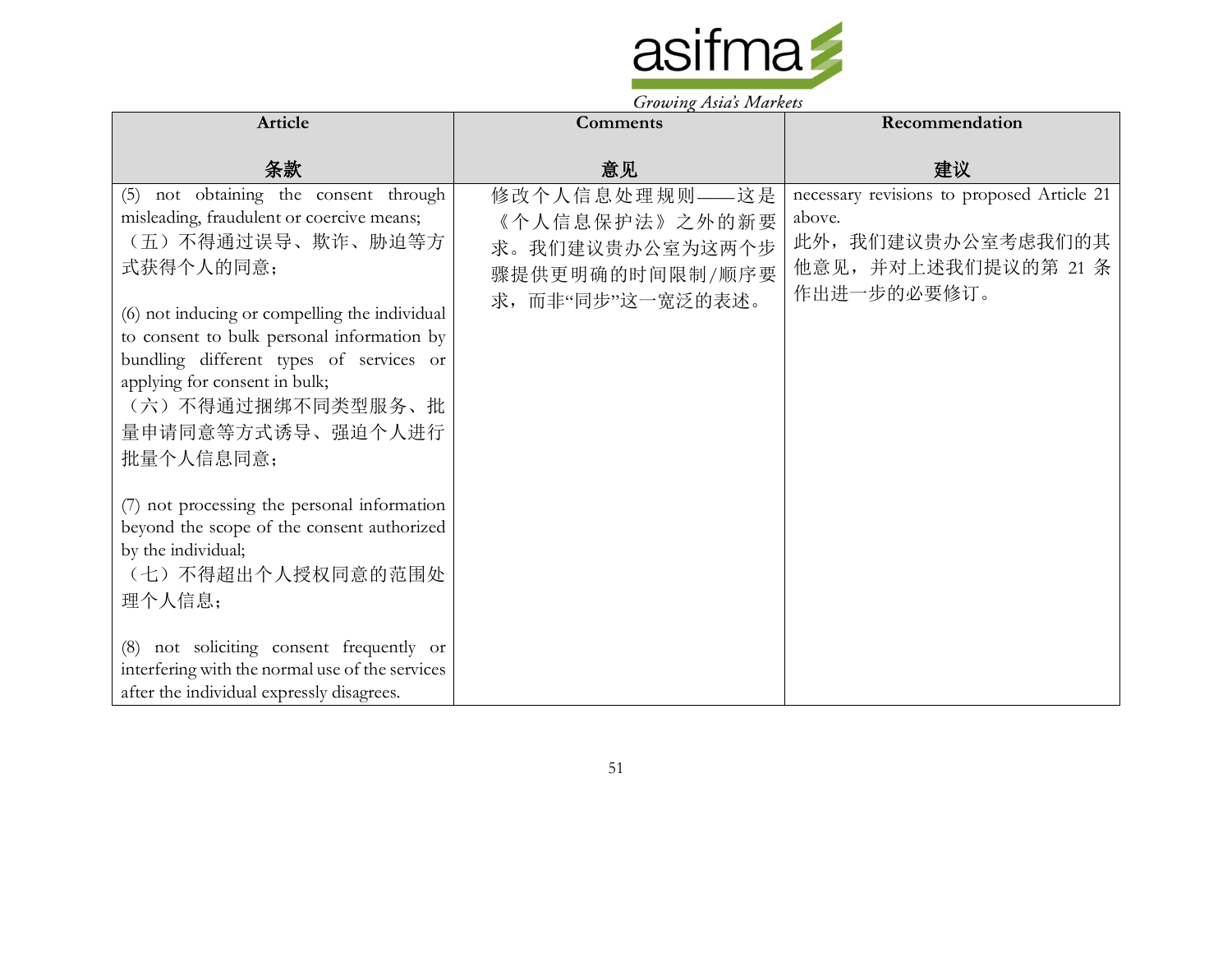

|                                                 | <i>Growing Asias Indikers</i>                 |                                            |
|-------------------------------------------------|-----------------------------------------------|--------------------------------------------|
| Article                                         | <b>Comments</b>                               | Recommendation                             |
|                                                 |                                               |                                            |
| 条款                                              | 意见                                            | 建议                                         |
| (八)不得在个人明确表示不同意后,                               |                                               |                                            |
| 频繁征求同意、干扰正常使用服务。                                |                                               |                                            |
|                                                 |                                               |                                            |
| If there is a change in the purpose, mode and   |                                               |                                            |
| type of personal information processed for      |                                               |                                            |
| the processing of personal information, data    |                                               |                                            |
| processors shall obtain the consent of the      |                                               |                                            |
| individual concerned anew and modify the        |                                               |                                            |
| policies for the processing of personal         |                                               |                                            |
| information simultaneously.                     |                                               |                                            |
| 个人信息的处理目的、处理方式和处理                               |                                               |                                            |
| 的个人信息种类发生变更的, 数据处理                              |                                               |                                            |
| 者应当重新取得个人同意, 并同步修改                              |                                               |                                            |
| 个人信息处理规则。                                       |                                               |                                            |
|                                                 |                                               |                                            |
| Where the validity of an individual's consent   |                                               |                                            |
| is in dispute, the data processor bears the     |                                               |                                            |
| burden of proof.                                |                                               |                                            |
| 对个人同意行为有效性存在争议的, 数                              |                                               |                                            |
| 据处理者负有举证责任。                                     |                                               |                                            |
| <b>Article 22</b><br>Under any of the following | 15 business days is too tight a timeframe for | We suggest extending the requirement of 15 |
| circumstances, a data processor shall delete    | deletion of data and likely to drive most     | business days to 30 business days.         |
| the personal information or anonymize it        | organisations<br>to relying upon<br>the       |                                            |
| within fifteen business days:                   | 'technically difficult' exception (making it  |                                            |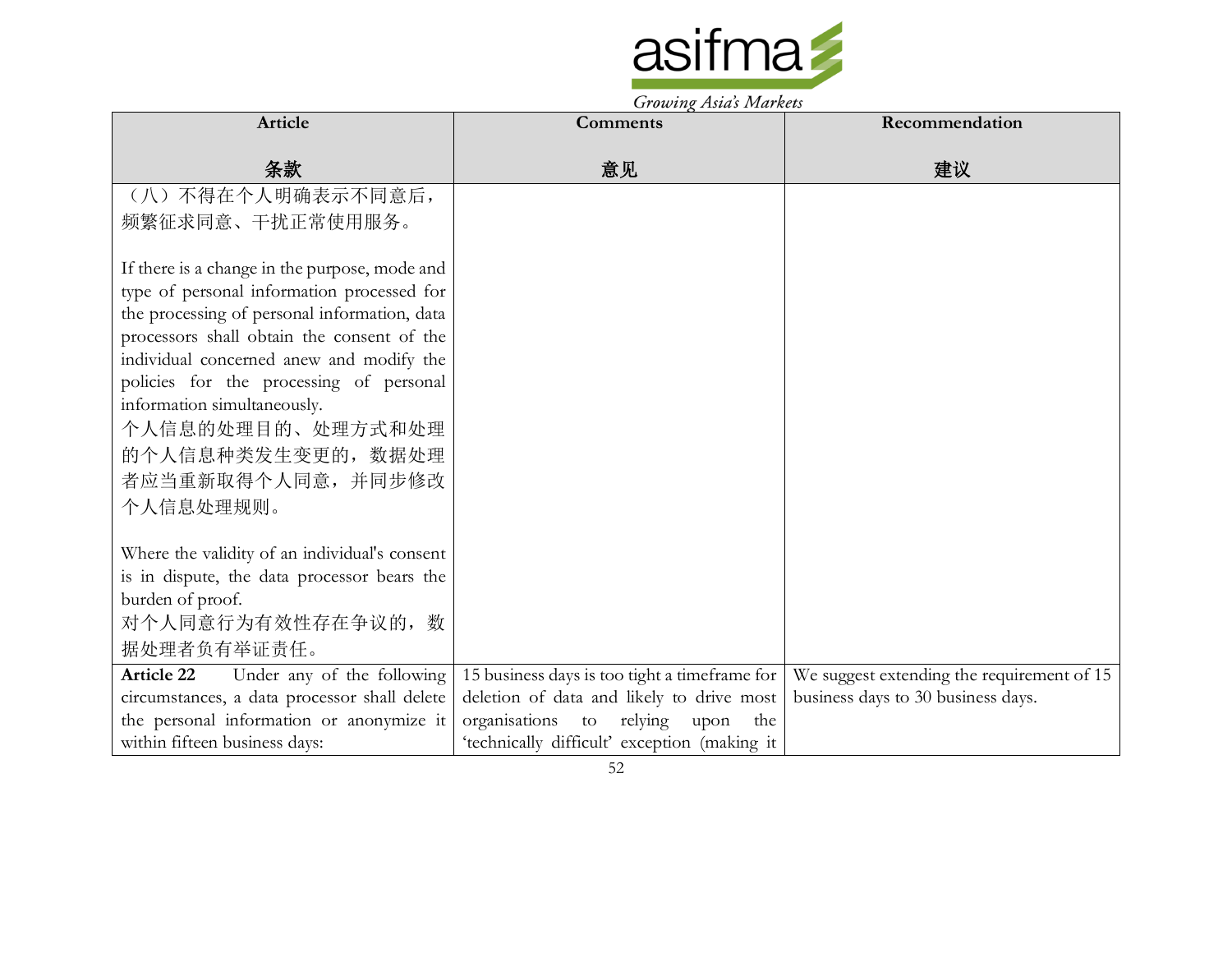

| Article                                                                                      | <b>Comments</b>                                                             | Recommendation                                                                             |
|----------------------------------------------------------------------------------------------|-----------------------------------------------------------------------------|--------------------------------------------------------------------------------------------|
| 条款                                                                                           | 意见                                                                          | 建议                                                                                         |
| 第二十二条 有下列情况之一的, 数据                                                                           | operate more as a rule than an exception)                                   | 我们建议将十五个工作日的要求延长至                                                                          |
| 处理者应当在十五个工作日内删除个人                                                                            | and the associated explanation to the                                       | 三十个工作日。                                                                                    |
| 信息或者进行匿名化处理:                                                                                 | individuals.                                                                |                                                                                            |
|                                                                                              | 在十五个工作日内删除数据的时间要                                                            | Besides, we suggest changing the first                                                     |
| (1) where the purpose of processing personal                                                 | 求太过紧迫, 可能会促使大多数机构                                                           | paragraph of Article 22 to the following:                                                  |
| information has been achieved or it is no                                                    | 依赖"技术上难以实现"的豁免情形                                                            | 此外, 我们建议将第 22 条第一款修改                                                                       |
| longer necessary to achieve the purpose of                                                   | (从而导致"技术上难以实现"这一例                                                           | 如下:                                                                                        |
| processing personal information;                                                             | 外情形变成通用规则)并对个人作出                                                            |                                                                                            |
| (一)已实现个人信息处理目的或者实                                                                            | 有关解释。                                                                       | "Article 22 Under any of the following                                                     |
| 现处理目的不再必要;                                                                                   |                                                                             | circumstances, an individual shall have the                                                |
|                                                                                              | The definition and type of "necessary                                       | right to request the data processor to delete<br>or anonymize the personal information and |
| (2) where the storage period agreed with the<br>user or clearly defined by the rules for the | security protection measures" under the                                     | the data processor shall consent to and                                                    |
| processing of personal information has                                                       | second paragraph remains unclear, which                                     | proceed with such request as long as such                                                  |
| expired;                                                                                     | should be clarified by providing practical<br>guidance for data processors. | request is not in violation of other laws or                                               |
| (二)达到与用户约定或者个人信息处                                                                            | 第二款中"必要的安全保护措施"的定                                                           | rules, or the individual has provided with                                                 |
| 理规则明确的存储期限;                                                                                  | 义和类型尚不明确, 建议为数据处理                                                           | reasonable explanation:  data processor                                                    |
|                                                                                              | 者提供实践指引进行澄清。                                                                | shall delete the personal information or                                                   |
| (3) where the service has been terminated or                                                 |                                                                             | anonymize it within fifteen business days:"                                                |
| the individual's account has been cancelled;                                                 | Besides, these destruction periods are                                      | 第二十二条 有下列情况之一的, 数据                                                                         |
| (三)终止服务或者个人注销账号;                                                                             | unrealistic for large MNCs particularly                                     | 处理者应当在十五个工作日内删除个人                                                                          |
|                                                                                              | institutions<br>financial<br>regulated<br>with                              | 信息或者进行匿名化处理: 个人有权要                                                                         |
| (4) where non-essential personal information                                                 | obligations to retain archives for years.                                   | 求数据处理者删除个人信息或者进行匿                                                                          |
| or personal information without the consent                                                  | Even for smaller companies records of data                                  | 名化处理, 但该请求不得违反其他法律                                                                         |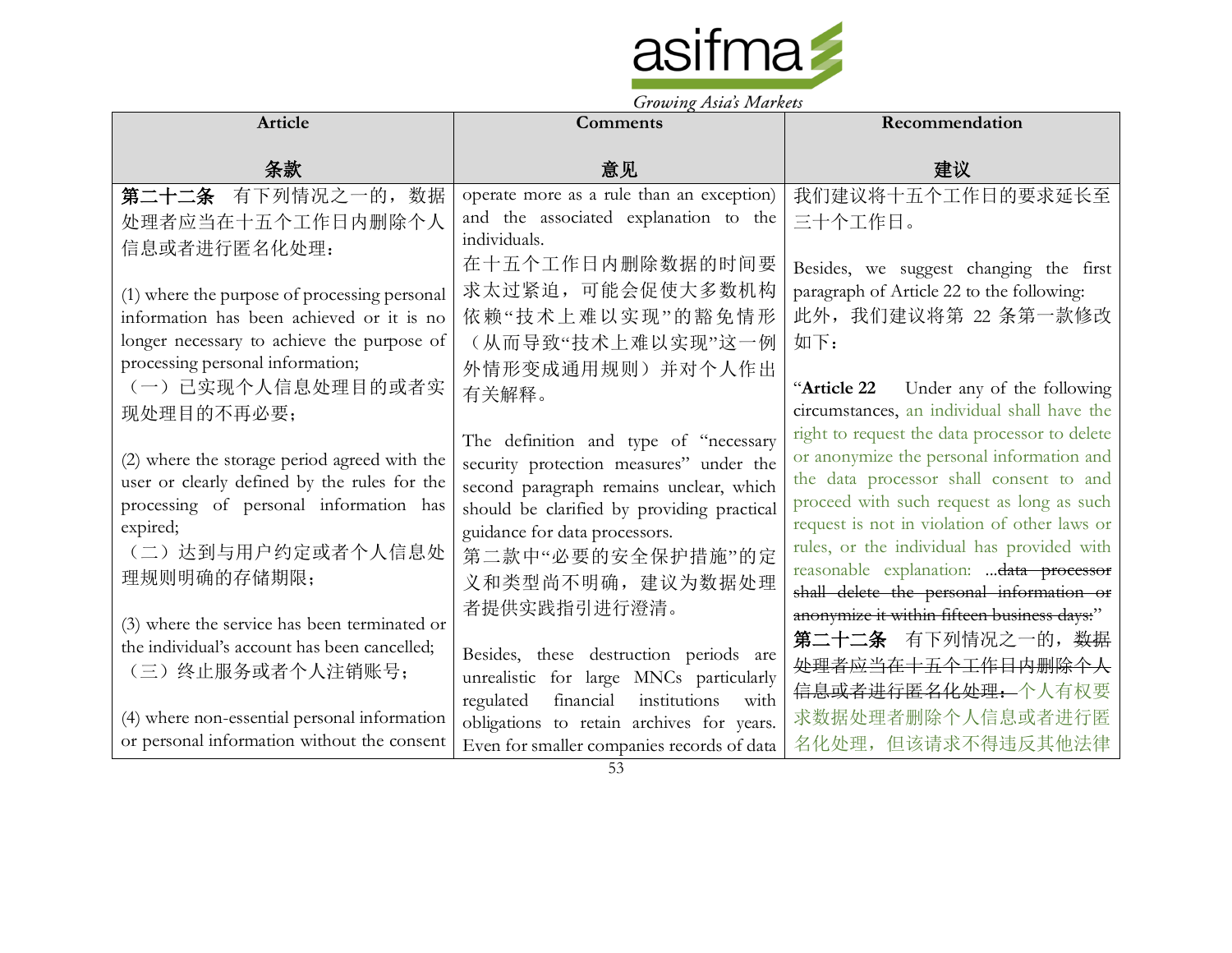

| Article                                                                                                                                                                                                                                                                                                                                                                                                                                                                                                                                                                                                                                                              | $\sigma$ , $\sigma$ $\sigma$ $\mu$ $\chi$ $\mu$ $\sigma$ $\sigma$ $\sigma$ $\sigma$ $\sigma$ $\sigma$<br><b>Comments</b>                                                                                                                                                    | Recommendation                                                                                                                                                                                                                                                                                                                                                                                                                                                                                               |
|----------------------------------------------------------------------------------------------------------------------------------------------------------------------------------------------------------------------------------------------------------------------------------------------------------------------------------------------------------------------------------------------------------------------------------------------------------------------------------------------------------------------------------------------------------------------------------------------------------------------------------------------------------------------|-----------------------------------------------------------------------------------------------------------------------------------------------------------------------------------------------------------------------------------------------------------------------------|--------------------------------------------------------------------------------------------------------------------------------------------------------------------------------------------------------------------------------------------------------------------------------------------------------------------------------------------------------------------------------------------------------------------------------------------------------------------------------------------------------------|
|                                                                                                                                                                                                                                                                                                                                                                                                                                                                                                                                                                                                                                                                      |                                                                                                                                                                                                                                                                             |                                                                                                                                                                                                                                                                                                                                                                                                                                                                                                              |
| 条款                                                                                                                                                                                                                                                                                                                                                                                                                                                                                                                                                                                                                                                                   | 意见                                                                                                                                                                                                                                                                          | 建议                                                                                                                                                                                                                                                                                                                                                                                                                                                                                                           |
| of individuals has been inevitably collected<br>due to the use of automated data collection<br>technology.<br>(四)因使用自动化采集技术等,无法<br>避免采集到的非必要个人信息或者未经<br>个人同意的个人信息。<br>If it is technically difficult to delete personal<br>information, or it is difficult to delete<br>personal information within fifteen business<br>days due to business complexity, data<br>processors shall not carry out processing<br>other than storage and taking necessary<br>security protection measures, and shall give<br>reasonable explanation to individuals.<br>删除个人信息从技术上难以实现, 或者<br>因业务复杂等原因, 在十五个工作日内<br>删除个人信息确有困难的, 数据处理者<br>不得开展除存储和采取必要的安全保护<br>措施之外的处理, 并应当向个人作出合<br>理解释。 | would need to be retained for at least as long<br>as needed to defend themselves in claims so<br>at least align with limitation periods.<br>此外,该删除期限对于大型跨国企业<br>来说是不现实的,特别是受监管的金<br>融机构承担着在相应年数期限内留存<br>档案的义务。即使对于小型企业,当<br>其被索赔时, 出于为自己进行辩护的<br>目的, 也至少需要在诉讼时效内保留<br>数据记录。 | 法规, 除非个人已提供以下合理解<br>释: "<br>Since the financial regulators have specific<br>requirements on the retention period for<br>customers' PI under regulations and<br>regulatory circulars, which are not regarded<br>as laws and administrative regulations under<br>PRC legal regime, we recommend adding<br>"regulatory requirements from industry<br>regulators" into the last paragraph.<br>由于金融监管机构在部门规章和监管通<br>知中对金融机构的客户个人信息的保留<br>期限有具体要求, 该等规则在中国法律<br>制度下不属于法律和行政法规, 我们建<br>议在本条最后一款添加"行业监管部门<br>的监管要求"。 |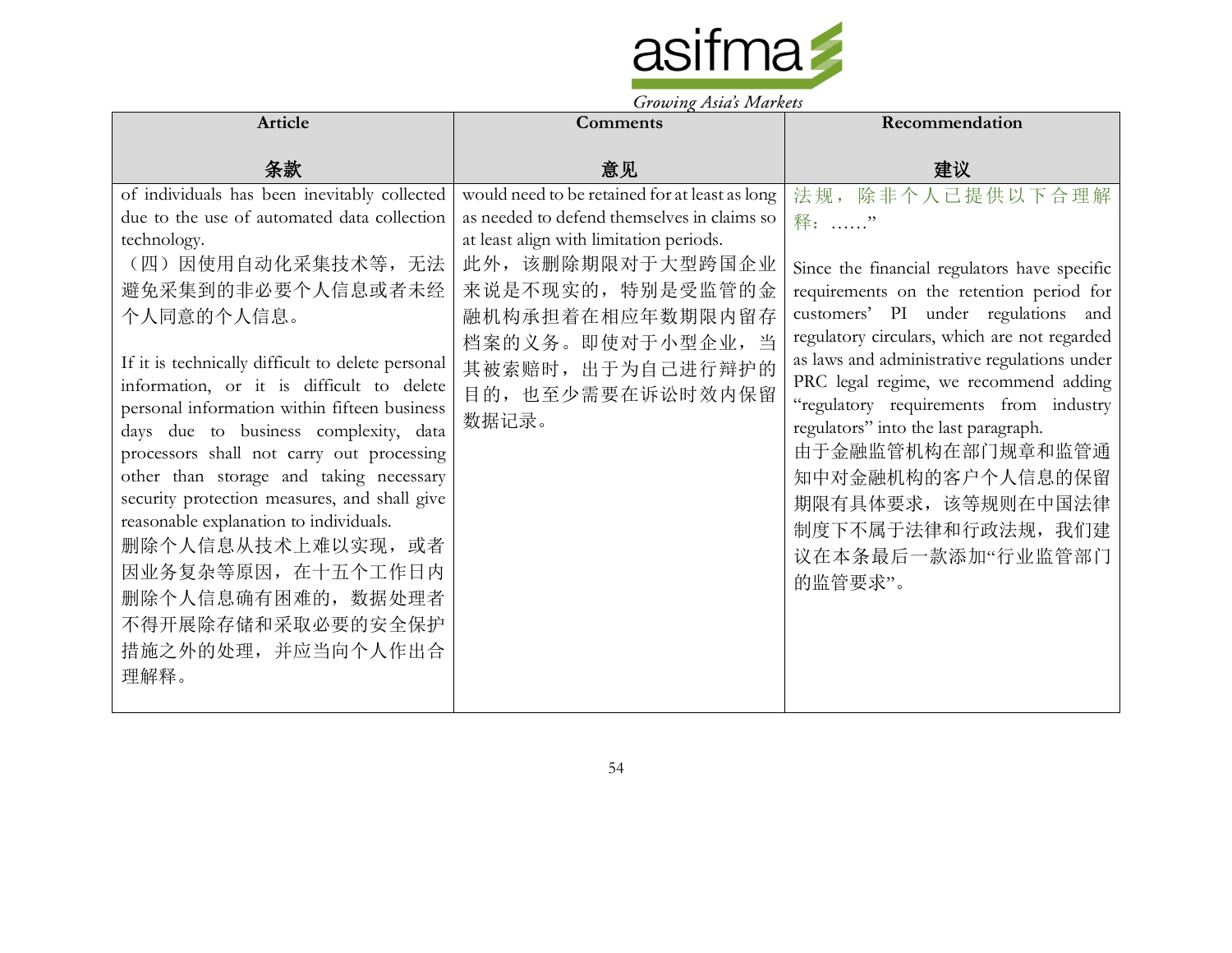

|                                                                                                                                                                                                                                                                                                                                                     | Growing Asias Indikers                                                                                                                                                                                                                                                                                                                                          |                                                                                                                                                                                                                                                                                                                                                                                                                                                                                                                       |
|-----------------------------------------------------------------------------------------------------------------------------------------------------------------------------------------------------------------------------------------------------------------------------------------------------------------------------------------------------|-----------------------------------------------------------------------------------------------------------------------------------------------------------------------------------------------------------------------------------------------------------------------------------------------------------------------------------------------------------------|-----------------------------------------------------------------------------------------------------------------------------------------------------------------------------------------------------------------------------------------------------------------------------------------------------------------------------------------------------------------------------------------------------------------------------------------------------------------------------------------------------------------------|
| Article                                                                                                                                                                                                                                                                                                                                             | Comments                                                                                                                                                                                                                                                                                                                                                        | Recommendation                                                                                                                                                                                                                                                                                                                                                                                                                                                                                                        |
| 条款                                                                                                                                                                                                                                                                                                                                                  | 意见                                                                                                                                                                                                                                                                                                                                                              | 建议                                                                                                                                                                                                                                                                                                                                                                                                                                                                                                                    |
| Where laws and administrative regulations<br>provide otherwise, such provisions shall<br>prevail.<br>法律、行政法规另有规定的从其规定。                                                                                                                                                                                                                              |                                                                                                                                                                                                                                                                                                                                                                 |                                                                                                                                                                                                                                                                                                                                                                                                                                                                                                                       |
| Where an individual makes a<br>Article 23<br>reasonable request to access, copy, correct,<br>delete<br>his personal<br>supplement<br>or<br>information or restrict the processing of his<br>personal information, data processors shall<br>perform the following obligations:<br>第二十三条 个人提出查阅、复制、更<br>正、补充、限制处理、删除其个人信息                             | It would be helpful if the CAC clarified<br>what is meant by 'makes a reasonable<br>request' under this Article with respect to<br>access, copy, correction, supplement or<br>delete PI requests as it's quite vague as<br>drafted and noting refusals provides the<br>individual with a private right of action<br>where fault is assumed to be on the part of | We recommend CAC provide more<br>elaboration on "makes a reasonable<br>request" and we suggest bullet (3) shall be<br>revised as follows:<br>我们建议贵办公室可以进一步解释"合<br>理请求"的含义,同时我们希望对第<br>(三)项作出如下修改:                                                                                                                                                                                                                                                                                                                     |
| 的合理请求的, 数据处理者应当履行以<br>下义务:<br>(1) providing convenient methods and ways<br>to support for personal structured inquiries<br>on the type and quantity of the collected<br>personal information and etc., and may not<br>limit the reasonable request of individuals by<br>time, location and other factors;<br>(一)提供便捷的支持个人结构化查询<br>本人被收集的个人信息类型、数量等的 | the data processor unless they can prove<br>otherwise,<br>the<br>consequence<br>for<br>misunderstanding has the potential to be<br>significant.<br>我们希望贵办公室可以澄清本条中关<br>于查阅、复制、更正、补充、限制处<br>理、删除个人信息的"合理请求"的具<br>体含义, 因为"合理请求"这一用语较<br>为模糊。我们还注意到, 数据处理者<br>拒绝该请求将导致个人有权采取行<br>动, 除非数据处理者能够提供相反证                                                                 | "(3) processing and giving feedback within<br>thirty fifteen-business days after the receipt<br>of an individual's application to copy,<br>correct, supplement or delete its personal<br>information, restrict the processing of its<br>personal information, withdraw authorized<br>consent or cancel its account. Such thirty-<br>day requirement may be extended to sixty-<br>day taking into account the complexity and<br>number of requests, provided the individual<br>concerned is informed of such extension |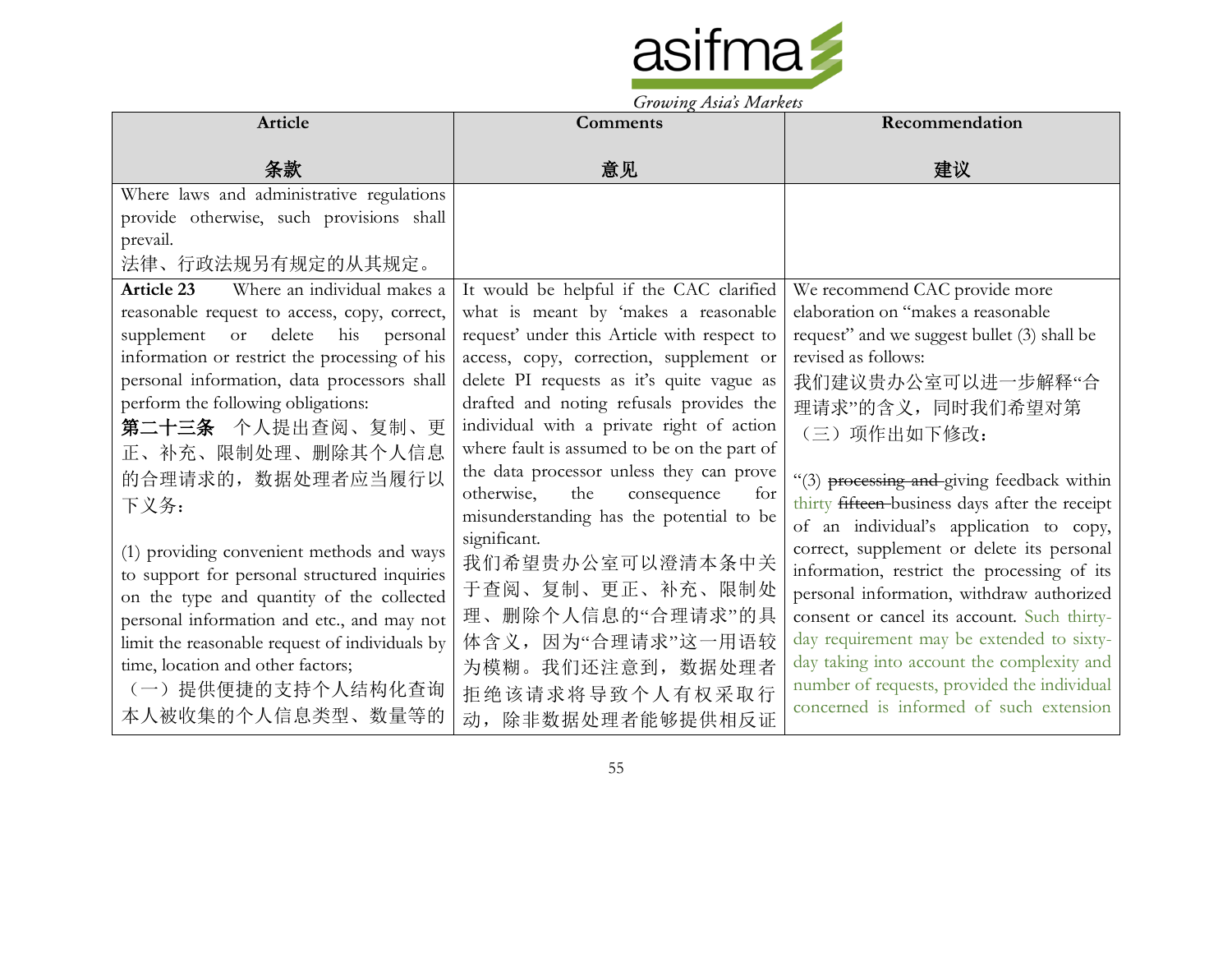

| Article                                                                                                                                                                                                                                                                                                                                                                                                                              | Comments                                                                                                                                                                                                                                                                                   | Recommendation                                                                                                                                                                                                                                                                             |
|--------------------------------------------------------------------------------------------------------------------------------------------------------------------------------------------------------------------------------------------------------------------------------------------------------------------------------------------------------------------------------------------------------------------------------------|--------------------------------------------------------------------------------------------------------------------------------------------------------------------------------------------------------------------------------------------------------------------------------------------|--------------------------------------------------------------------------------------------------------------------------------------------------------------------------------------------------------------------------------------------------------------------------------------------|
| 条款                                                                                                                                                                                                                                                                                                                                                                                                                                   | 意见                                                                                                                                                                                                                                                                                         | 建议                                                                                                                                                                                                                                                                                         |
| 方法和途径, 不得以时间、位置等因素<br>对个人的合理请求进行限制;<br>(2) providing convenient functions to<br>support for individuals to copy, correct,<br>supplement or delete their personal<br>information, or restrict processing of their<br>personal information, or withdraw their<br>authorized consent or cancel their accounts,<br>and may not set unreasonable conditions;<br>(二)提供便捷的支持个人复制、更<br>正、补充、限制处理、删除其个人信<br>息、撤回授权同意以及注销账号的功<br>能,且不得设置不合理条件; | 据,否则将被推定为存在过错,因此<br>如果数据处理者不理解"合理请求"的<br>含义,造成的后果可能会较为严重。<br>The 15 business day timeframe to process<br>the requests is also quite tight under bullet<br>(3), and doesn't seem to allow for an<br>extension if required.<br>本条第(三)项规定的十五个工作日<br>的处理时间要求也较为紧迫,而且本<br>条似乎也不允许在必要情况下的延<br>期。 | within 30 days upon receipt of the request<br>along with reasons for the delay.<br>(三)收到个人复制、更正、补充、限<br>制处理、删除本人个人信息、撤回授权<br>同意或者注销账号申请的, 应当在三十<br><del>十五</del> 个工作日内 <del>处理并</del> 反馈。数据处理<br>者可根据申请的复杂程度和数量将上述<br>三十个工作日延长到六十个工作日, 但<br>数据处理者应当在收到个人申请后三十<br>日内将上述延长告知有关个人,并说明<br>原因。" |
| (3) processing and giving feedback within<br>fifteen business days after the receipt of an<br>individual's application to copy, correct,<br>supplement or delete its personal<br>information, restrict the processing of its<br>personal information, withdraw authorized<br>consent or cancel its account.<br>(三) 收到个人复制、更正、补充、限<br>制处理、删除本人个人信息、撤回授权                                                                               |                                                                                                                                                                                                                                                                                            |                                                                                                                                                                                                                                                                                            |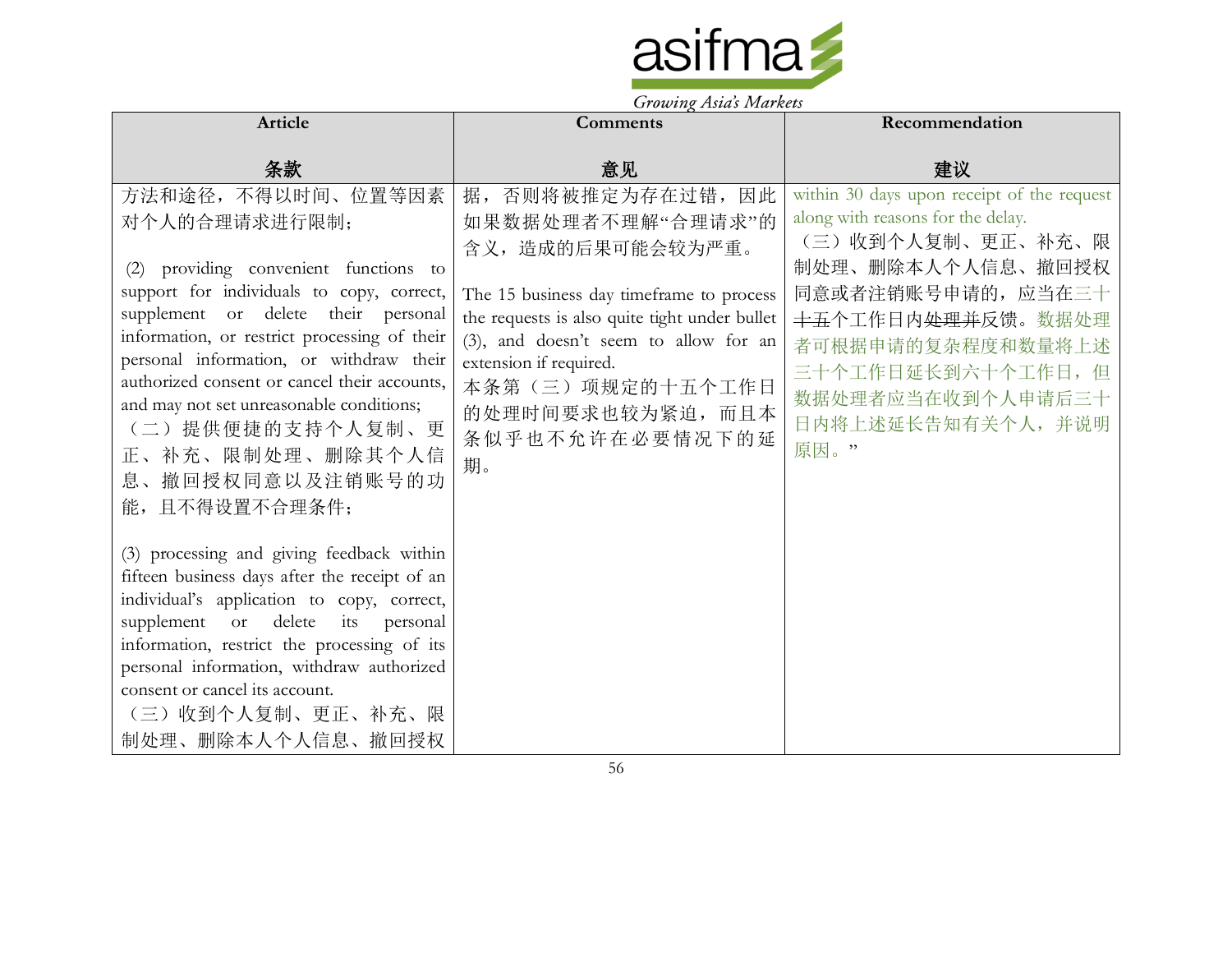

Growing Asia's Markets

| Article                                                                                                                                                                                                                                                                                                                                                                                                                                                                                                                                                        | Comments                                                                                                                                                                                                                                                                                                                                                                                                                                                                                                                                                                                                                                                                                                                                                     | Recommendation                                                                               |
|----------------------------------------------------------------------------------------------------------------------------------------------------------------------------------------------------------------------------------------------------------------------------------------------------------------------------------------------------------------------------------------------------------------------------------------------------------------------------------------------------------------------------------------------------------------|--------------------------------------------------------------------------------------------------------------------------------------------------------------------------------------------------------------------------------------------------------------------------------------------------------------------------------------------------------------------------------------------------------------------------------------------------------------------------------------------------------------------------------------------------------------------------------------------------------------------------------------------------------------------------------------------------------------------------------------------------------------|----------------------------------------------------------------------------------------------|
| 条款                                                                                                                                                                                                                                                                                                                                                                                                                                                                                                                                                             | 意见                                                                                                                                                                                                                                                                                                                                                                                                                                                                                                                                                                                                                                                                                                                                                           | 建议                                                                                           |
| 同意或者注销账号申请的,<br>应当在十五                                                                                                                                                                                                                                                                                                                                                                                                                                                                                                                                          |                                                                                                                                                                                                                                                                                                                                                                                                                                                                                                                                                                                                                                                                                                                                                              |                                                                                              |
| 个工作日内处理并反馈。                                                                                                                                                                                                                                                                                                                                                                                                                                                                                                                                                    |                                                                                                                                                                                                                                                                                                                                                                                                                                                                                                                                                                                                                                                                                                                                                              |                                                                                              |
| Where laws and administrative regulations<br>provide otherwise, such provisions shall<br>prevail.<br>法律、行政法规另有规定的从其规定。                                                                                                                                                                                                                                                                                                                                                                                                                                         |                                                                                                                                                                                                                                                                                                                                                                                                                                                                                                                                                                                                                                                                                                                                                              |                                                                                              |
| <b>Article 24</b><br>Where the requests for the<br>transfer of personal information that meet<br>the following conditions, data processors<br>shall provide transfer services for other data<br>processors designated by the individual to<br>and obtain his/her personal<br>access<br>information:<br>第二十四条 符合下列条件的个人信息<br>转移请求, 数据处理者应当为个人指定<br>的其他数据处理者访问、获取其个人信<br>息提供转移服务:<br>(1) the personal information requested for<br>transfer is personal information collected on<br>the basis of consent or necessary to enter into<br>or perform the contracts; | In terms of the risk warning requirement, it<br>is practically impossible to expect the data<br>processor to assess the likelihood that the<br>recipient to whom the data subject is asking<br>the data processor to transfer their PI<br>may/may not process that PI illegally,<br>particularly where the recipient operates in<br>a differing industry to the data processor -<br>the data processor's employee processing<br>the request may not recognise any red flags<br>that pop up during the processing of the<br>transfer request for what they are (even if<br>another employee may due to their differing<br>experience/background/role). The onus<br>ought to be on the data subject rather than<br>the data processor to perform due diligence | risk<br>We<br>the<br>recommend<br>warning<br>requirement shall be removed.<br>我们建议删除风险提示的要求。 |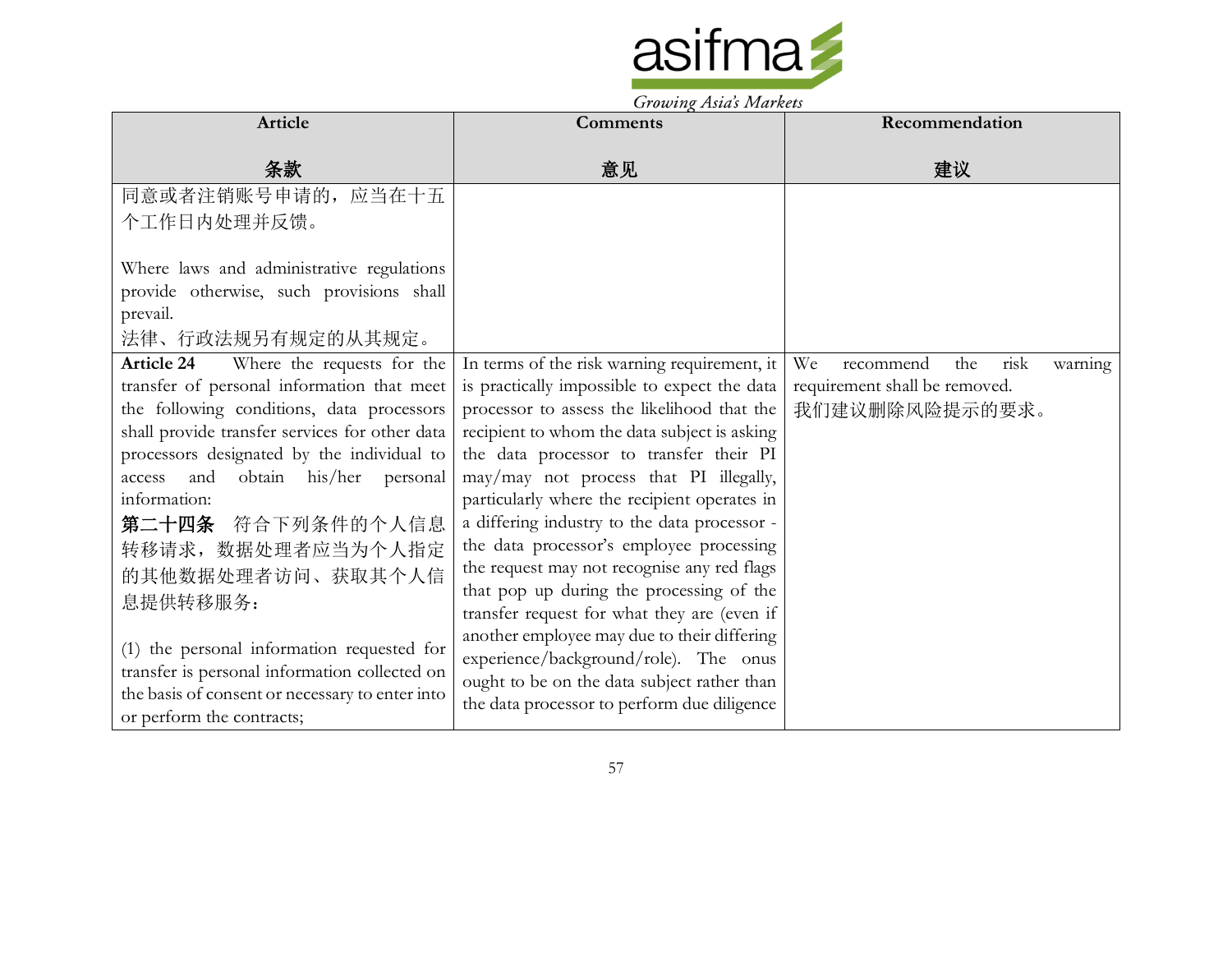

|                                                                                                                                                                                                                                                                                                                                                                                     | $370$ to $\mu$ $\chi$ $15$ to $\mu$ $3$ $1.1$ to $\mu$ $\kappa$ to $\mu$ .                                                                                                                                                                                                                                               |                |
|-------------------------------------------------------------------------------------------------------------------------------------------------------------------------------------------------------------------------------------------------------------------------------------------------------------------------------------------------------------------------------------|--------------------------------------------------------------------------------------------------------------------------------------------------------------------------------------------------------------------------------------------------------------------------------------------------------------------------|----------------|
| <b>Article</b>                                                                                                                                                                                                                                                                                                                                                                      | <b>Comments</b>                                                                                                                                                                                                                                                                                                          | Recommendation |
| 条款                                                                                                                                                                                                                                                                                                                                                                                  | 意见                                                                                                                                                                                                                                                                                                                       | 建议             |
| (一)请求转移的个人信息是基于同意<br>或者订立、履行合同所必需而收集的个<br>人信息;<br>(2) the personal information requested for<br>transfer is the personal information of the<br>individual or information of others that the<br>requester has legally obtained and does not go<br>against the will of others;<br>(二) 请求转移的个人信息是本人信息<br>或者请求人合法获得且不违背他人意愿<br>的他人信息;<br>(3) the legal identity of the requester can be | on the recipient to whom they are directing<br>the data processor to transfer their PI.<br>就风险提示要求而言, 实际上数据处<br>理者无法评估数据接收者是否具有非<br>法处理个人信息的可能性, 尤其是当<br>接收者与数据处理者处于不同的行业<br>时 - 处理转移请求的数据处理者的员<br>工可能无法识别在处理转移请求期间<br>出现的任何风险信号(即使另一名员<br>工可能由于其不同经验/背景/角色而<br>可以识别)。我们认为应由数据主体<br>自身对其提出的转移个人信息请求而<br>接收其个人信息的接收者进行尽职调 |                |
| verified.<br>(三) 能够验证请求人的合法身份。<br>If a data processor discovers that other data<br>processors receiving personal information<br>are at risk of illegally processing personal<br>information, it shall make reasonable risk<br>warnings for the transfer request of personal<br>information.                                                                                         | 查,而不是由根据数据主体的请求而<br>进行数据转移的数据处理者进行该等<br>尽职调查。                                                                                                                                                                                                                                                                            |                |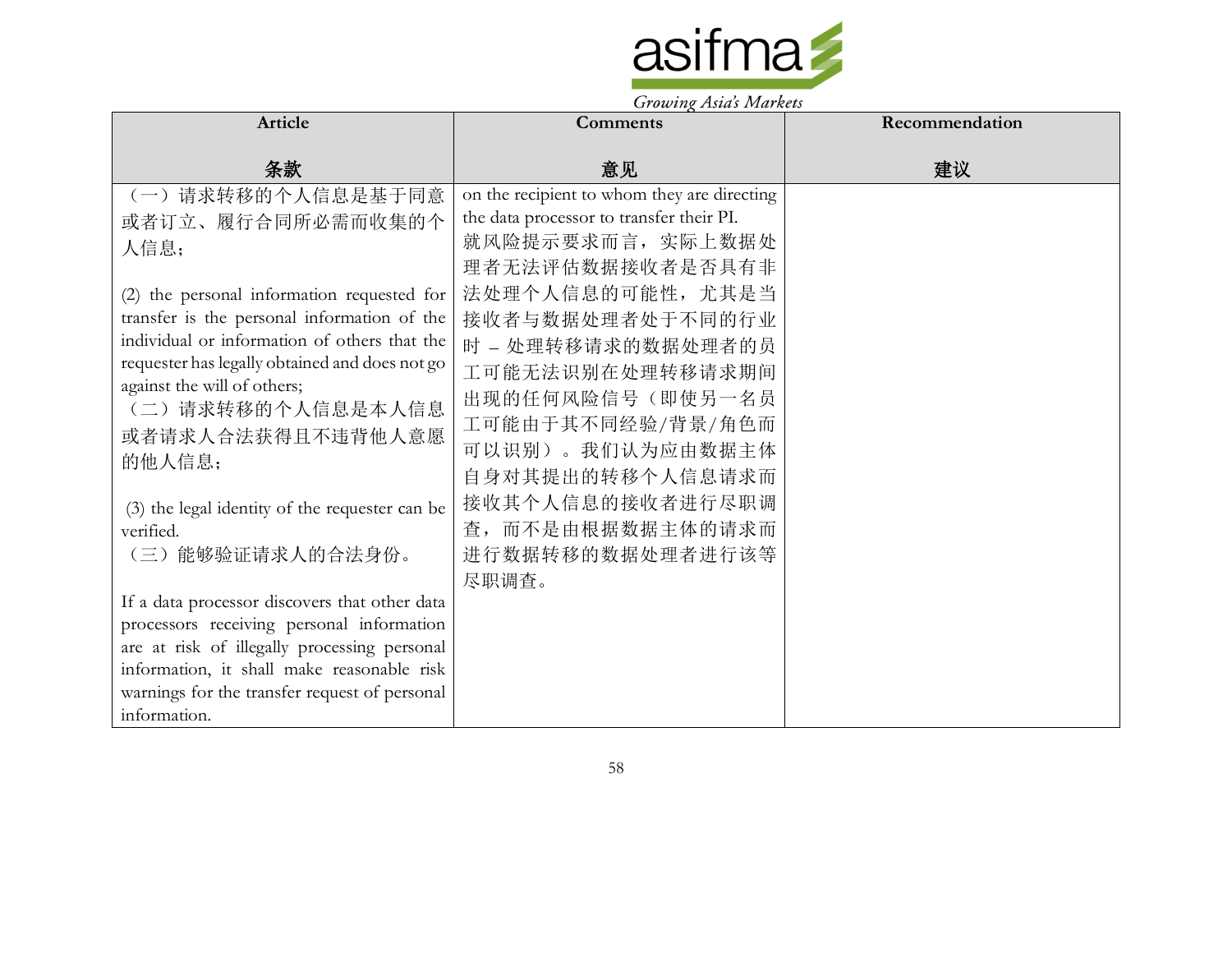

Growing Asia's Markets

| <b>Article</b>                                                                                                                                           | <b>Comments</b>                                                                                                                                                                       | Recommendation                                                                       |
|----------------------------------------------------------------------------------------------------------------------------------------------------------|---------------------------------------------------------------------------------------------------------------------------------------------------------------------------------------|--------------------------------------------------------------------------------------|
| 条款                                                                                                                                                       | 意见                                                                                                                                                                                    | 建议                                                                                   |
| 数据处理者发现接收个人信息的其他数<br>据处理者有非法处理个人信息风险的,<br>应当对个人信息转移请求做合理的风险                                                                                              |                                                                                                                                                                                       |                                                                                      |
| 提示。<br>If the number of requests for the transfer of                                                                                                     |                                                                                                                                                                                       |                                                                                      |
| personal information is significantly beyond a<br>reasonable range, data processors may charge<br>a reasonable fee.                                      |                                                                                                                                                                                       |                                                                                      |
| 请求转移个人信息次数明显超出合理范<br>围的, 数据处理者可以收取合理费用。                                                                                                                  |                                                                                                                                                                                       |                                                                                      |
| Article 26<br>A data processor processing<br>personal information of one million or more                                                                 | Similar to our comments in Section $1.2(3)$<br>and Section 2.2, volume itself is not a                                                                                                | We recommend that the draft Regulations<br>decouple PI and important data and remove |
| people shall also comply with the provisions<br>on the processors of important data set forth<br>in Chapter 4 of these Regulations.<br>第二十六条 数据处理者处理一百万人 | meaningful indicator of risk given the<br>differences that exist between various<br>categories of PI.<br>Internationally, PI<br>protection is for reasons such as privacy             | Article 26.<br>我们建议本条例不应将个人信息和重要<br>数据混合规定,并删除第26条。                                  |
| 以上个人信息的,还应当遵守本条例第<br>四章对重要数据的处理者作出的规定。                                                                                                                   | protection and personal interests and has no<br>with<br>connection<br>national<br>security.<br>Grouping PI with national security data is<br>not compatible with global norms and the |                                                                                      |
|                                                                                                                                                          | spirit in multi-lateral agreements such as<br>CPTPP, RCEP and DEPA.                                                                                                                   |                                                                                      |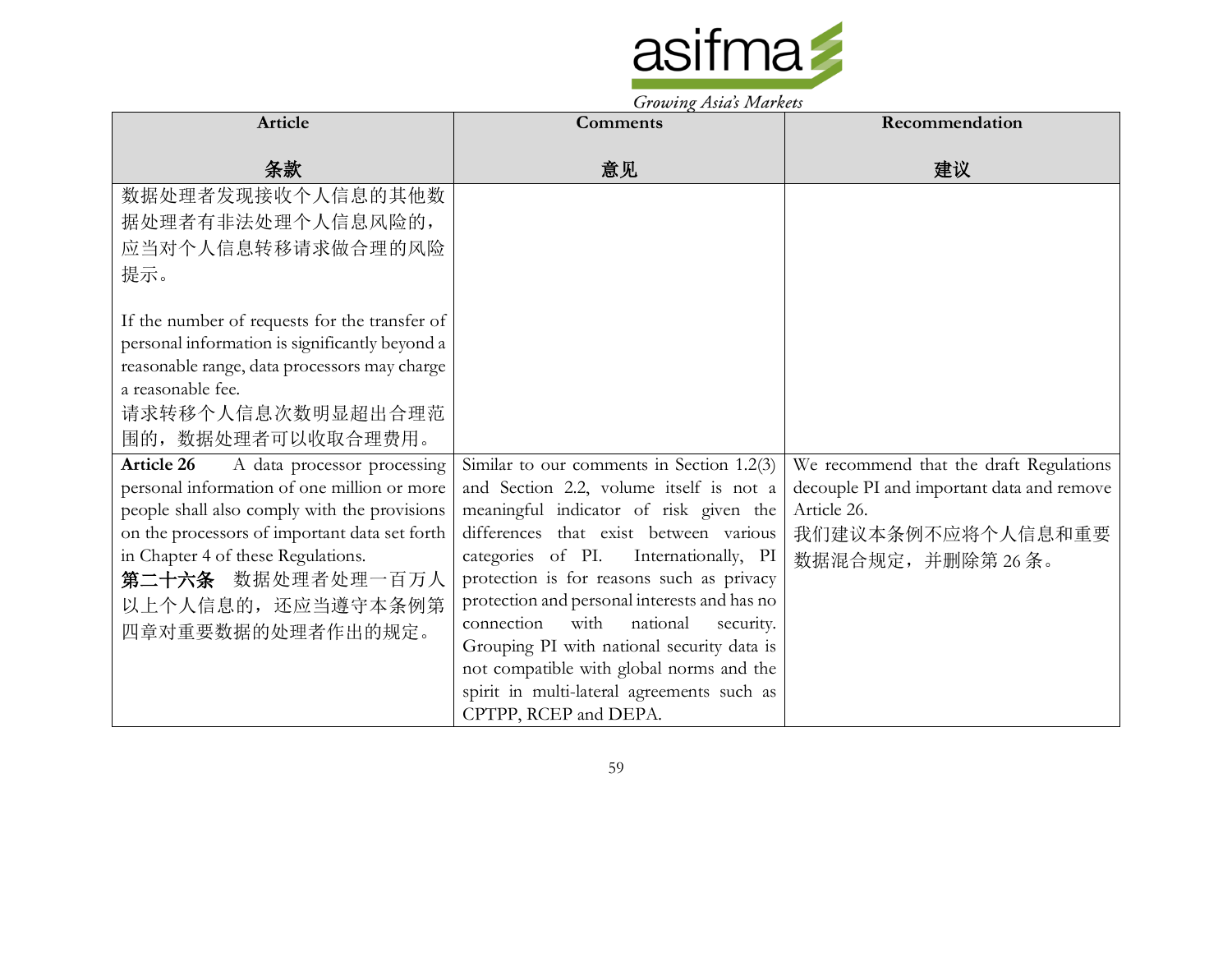

| Article                                        | $\sigma$ , $\sigma$ , $\sigma$ , $\sigma$ , $\sigma$ , $\sigma$ , $\sigma$ , $\sigma$ , $\sigma$ , $\sigma$ , $\sigma$ , $\sigma$<br><b>Comments</b> | Recommendation |
|------------------------------------------------|------------------------------------------------------------------------------------------------------------------------------------------------------|----------------|
|                                                |                                                                                                                                                      |                |
| 条款                                             | 意见                                                                                                                                                   | 建议             |
|                                                | 正如我们在本文第1.2(3)节和第2.2节的                                                                                                                               |                |
|                                                | 意见所述, 鉴于各种类别的个人信息                                                                                                                                    |                |
|                                                | 之间存在差异, 处理个人信息的数量                                                                                                                                    |                |
|                                                | 本身并不是一个对风险评估有意义的                                                                                                                                     |                |
|                                                | 指标。在国际上, 对个人信息的保护                                                                                                                                    |                |
|                                                | 是出于隐私保护和个人利益等原因,                                                                                                                                     |                |
|                                                | 与国家安全无关。将个人信息与国家                                                                                                                                     |                |
|                                                | 安全数据打包的做法与国际惯例存在                                                                                                                                     |                |
|                                                | 出入, 也与多边协议(例如 CPTPP、                                                                                                                                 |                |
|                                                | RCEP 以及 DEPA)的精神违背。                                                                                                                                  |                |
| All regions and departments<br>Article 27      | We would like to understand what would be                                                                                                            |                |
| shall, in accordance with the relevant         | contemplated in relation to the financial                                                                                                            |                |
| requirements and standards of the State,       | sector, as we believe that it would be rather                                                                                                        |                |
| organize data processors in different regions, | disruptive to have different definitions and                                                                                                         |                |
| departments and related industries and fields  | categories of important data apply in                                                                                                                |                |
| to identify important data and core data,      | different regions of the PRC or for such                                                                                                             |                |
| organize the formulation of catalogues of      | categories to differ from department to                                                                                                              |                |
| important data and core data in their regions, | department if there is more than one                                                                                                                 |                |
| departments and related industries and fields, | department that would have regulatory                                                                                                                |                |
| and report the results to the Cyberspace       | oversight over the financial sector in this                                                                                                          |                |
| Administration of China.                       | regard.                                                                                                                                              |                |
| 第二十七条 各地区、各部门按照国家                              | 我们希望知悉与金融行业有关的安                                                                                                                                      |                |
| 有关要求和标准, 组织本地区、本部门                             | 排, 因为我们认为如果中国不同地区                                                                                                                                    |                |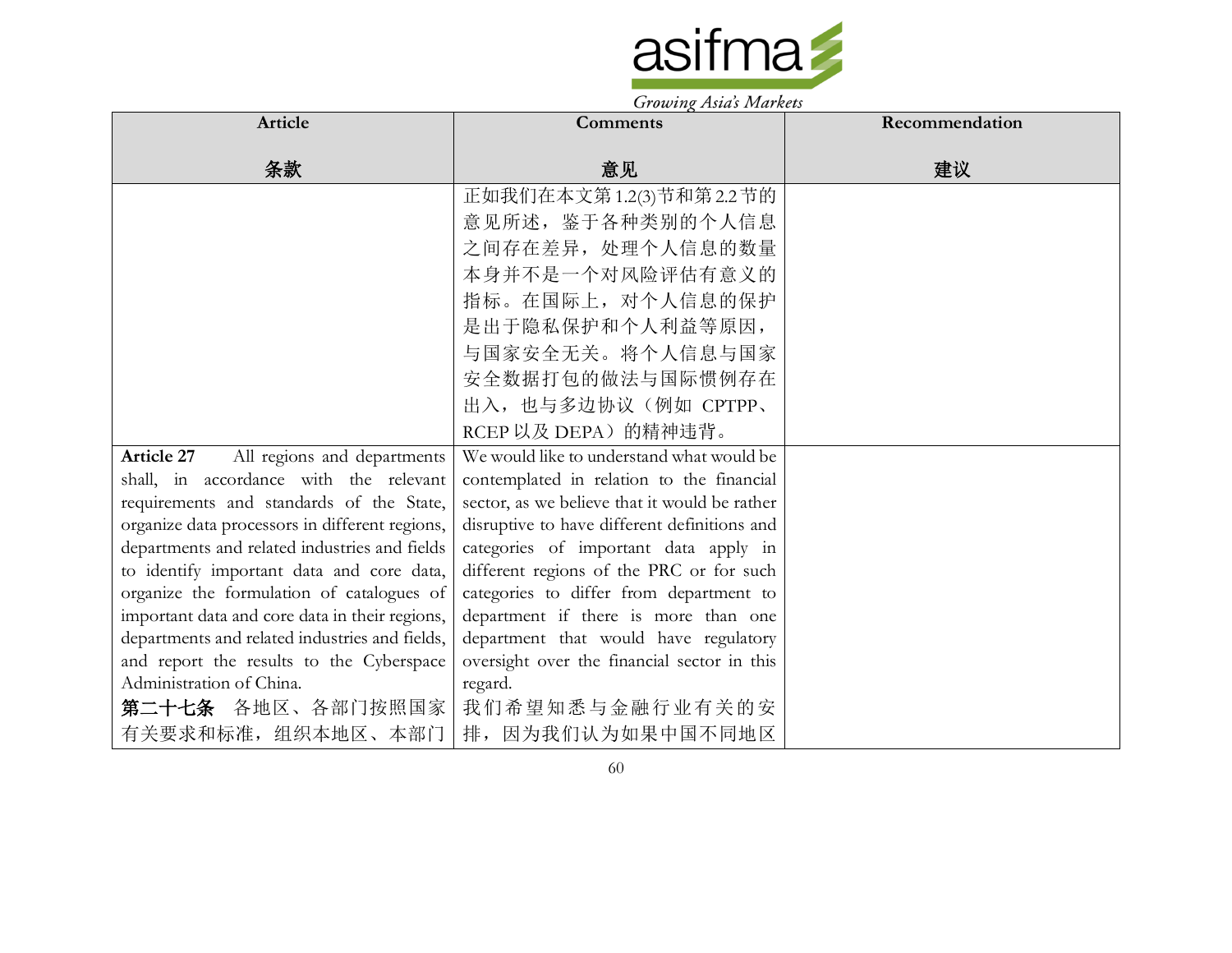

| Article                                          | <b>Comments</b>                               | Recommendation                             |
|--------------------------------------------------|-----------------------------------------------|--------------------------------------------|
|                                                  |                                               |                                            |
| 条款                                               | 意见                                            | 建议                                         |
| 以及相关行业、领域的数据处理者识别                                | 适用不同的重要数据定义和分类, 或                             |                                            |
| 重要数据和核心数据,组织制定本地                                 | 者如果有一个以上的部门在这方面对                              |                                            |
| 区、本部门以及相关行业、领域重要数                                | 金融行业有监管权, 而该等分类在不                             |                                            |
| 据和核心数据目录,并报国家网信部                                 | 同部门间存在差别, 那么将会造成一                             |                                            |
| 门。                                               | 定的混乱。                                         |                                            |
| Article 28 The processor of important            | We note that the DSL and PIPL seem to         | We suggest Article 28 shall be changed as  |
| data shall clearly identify the person in charge | require data processors to hire two           | follows:                                   |
| of data security and set up a data security      | individuals to be in charge of data security  | 我们建议第28条可以修改如下:                            |
| management department. The data security         | and PI protection respectively. We            |                                            |
| management department,<br>under<br>the           | recommend the CAC clarify in the              | "Article 28 The processor of important     |
| leadership of the person in charge of data       | Regulations that it is sufficient to hire one | data shall clearly identify the person in  |
| security, performs<br>following<br>the           | person to be responsible for both functions   | charge of data security and set up a data  |
| responsibilities:                                | (to the extent the expertise of the relevant  | security management department. The data   |
| 第二十八条 重要数据的处理者, 应当                               | individuals support such setup, and the data  | security management department, under the  |
| 明确数据安全负责人, 成立数据安全管                               | processors so desire) given substantive       | leadership of the person in charge of data |
| 理机构。数据安全管理机构在数据安全                                | overlapping between the two functions.        | security, performs<br>following<br>the     |
| 负责人的领导下,履行以下职责:                                  | 我们注意到《数据安全法》和《个人                              | responsibilities:                          |
|                                                  | 信息保护法》分别要求数据处理者聘                              | 第二十八条 重要数据的处理者, 应当                         |
| (1)<br>Researching<br>making<br>and              | 请两名自然人以负责数据安全和个人                              | 明确数据安全负责人, 成立数据安全管                         |
| recommendations for major decisions related      | 信息保护。鉴于以上两种职能之间的                              | 理机构。数据安全管理机构在数据安全                          |
| to data security;                                | 实质性重叠, 我们建议贵办公室在本                             | 负责人的领导下,履行以下职责:                            |
|                                                  | 条例中澄清聘请一人同时负责这两项                              |                                            |
|                                                  | 职能即可(在相关人员的专业能力足                              |                                            |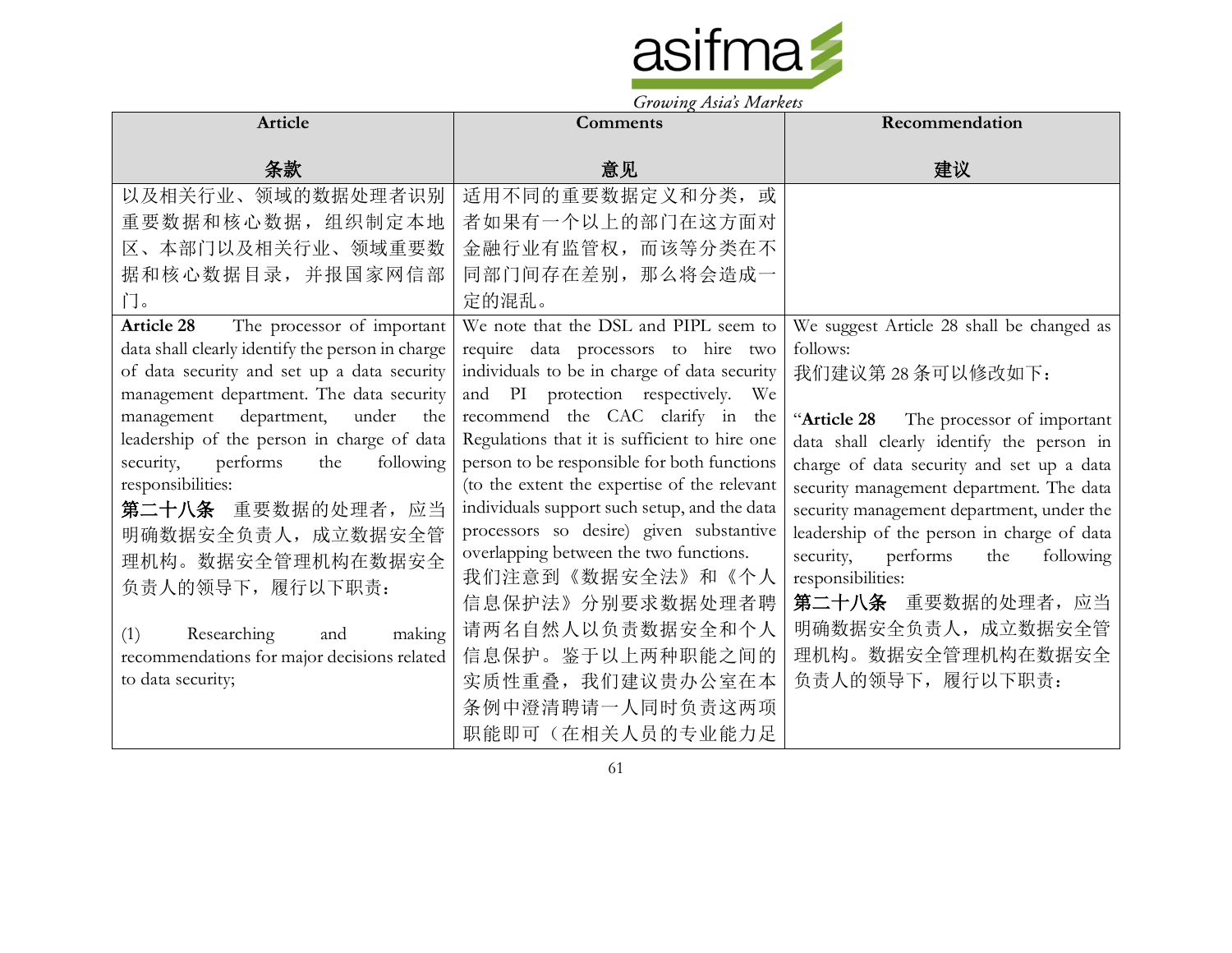

|                                                                                                                                                                                                                                                                                                                                                                      | Growing Tistus Indianas                                                                                                                                                                                                                                                                                                                                                                                                                                                                                                                                                         |                                                                                                                                                                                                                                                                                                                                                                 |
|----------------------------------------------------------------------------------------------------------------------------------------------------------------------------------------------------------------------------------------------------------------------------------------------------------------------------------------------------------------------|---------------------------------------------------------------------------------------------------------------------------------------------------------------------------------------------------------------------------------------------------------------------------------------------------------------------------------------------------------------------------------------------------------------------------------------------------------------------------------------------------------------------------------------------------------------------------------|-----------------------------------------------------------------------------------------------------------------------------------------------------------------------------------------------------------------------------------------------------------------------------------------------------------------------------------------------------------------|
| Article                                                                                                                                                                                                                                                                                                                                                              | <b>Comments</b>                                                                                                                                                                                                                                                                                                                                                                                                                                                                                                                                                                 | Recommendation                                                                                                                                                                                                                                                                                                                                                  |
| 条款                                                                                                                                                                                                                                                                                                                                                                   | 意见                                                                                                                                                                                                                                                                                                                                                                                                                                                                                                                                                                              | 建议                                                                                                                                                                                                                                                                                                                                                              |
| 研究提出数据安全相关重大决策<br>$(-)$                                                                                                                                                                                                                                                                                                                                              | 够支持这种安排,且数据处理者也希                                                                                                                                                                                                                                                                                                                                                                                                                                                                                                                                                                | Researching<br>making<br>(1)<br>and                                                                                                                                                                                                                                                                                                                             |
| 建议;                                                                                                                                                                                                                                                                                                                                                                  | 望作此类安排的情况下)。                                                                                                                                                                                                                                                                                                                                                                                                                                                                                                                                                                    | recommendations for<br>decisions<br>major                                                                                                                                                                                                                                                                                                                       |
| (2) Formulating and implementing a data<br>security protection plan and an emergency<br>plan for data security incidents;<br>(二) 制定实施数据安全保护计划和数<br>据安全事件应急预案;<br>(3) Carrying out data security risk monitoring<br>and timely dispose of data security risks and<br>incidents;<br>(三)开展数据安全风险监测,及时处<br>置数据安全风险和事件;<br>(4) Regularly organizing and carrying out data | In particular, we note that financial<br>institutions are subject to regulatory<br>requirements on senior management<br>personnel (SMP) and the qualifications of<br>such SMPs, as well as the number and<br>positions of such SMPs. Given that Article<br>28 of the Regulations require the<br>responsible person in charge of data<br>security to be in a position at a "decision-<br>making level", we recommend that this<br>position can be either an SMP or under the<br>supervision of an SMP - we would<br>appreciate it if the regulator can give more<br>flexibility. | related to data security;<br>(一)研究提出数据安全相关重大决策<br>建议;<br>(2) Formulating and implementing a data<br>security protection plan and an emergency<br>plan for data security incidents;<br>(二) 制定实施数据安全保护计划和数<br>据安全事件应急预案;<br>(3) Carrying out data security<br>risk<br>monitoring and timely dispose of data<br>security risks and incidents;<br>(三)开展数据安全风险监测,及时处 |
| security publicity and education training, risk<br>assessment, emergency drills and other<br>activities;<br>(四) 定期组织开展数据安全宣传教育<br>培训、风险评估、应急演练等活动;                                                                                                                                                                                                                   | 特别是, 我们注意到, 金融机构须遵<br>守对高级管理人员的监管要求, 以及<br>对高级管理人员的任职资格、数量和<br>职位要求。鉴于本条例第 28 条要求数<br>据安全负责人应当是一个"决策层"职                                                                                                                                                                                                                                                                                                                                                                                                                                                                         | 置数据安全风险和事件;<br>(4) Regularly organizing and carrying out<br>data security publicity and education<br>training, risk assessment, emergency drills<br>and other activities;                                                                                                                                                                                       |
| (5) Accepting and handling data security<br>complaints and reports;                                                                                                                                                                                                                                                                                                  | 位,我们建议该职位可以是高级管理                                                                                                                                                                                                                                                                                                                                                                                                                                                                                                                                                                |                                                                                                                                                                                                                                                                                                                                                                 |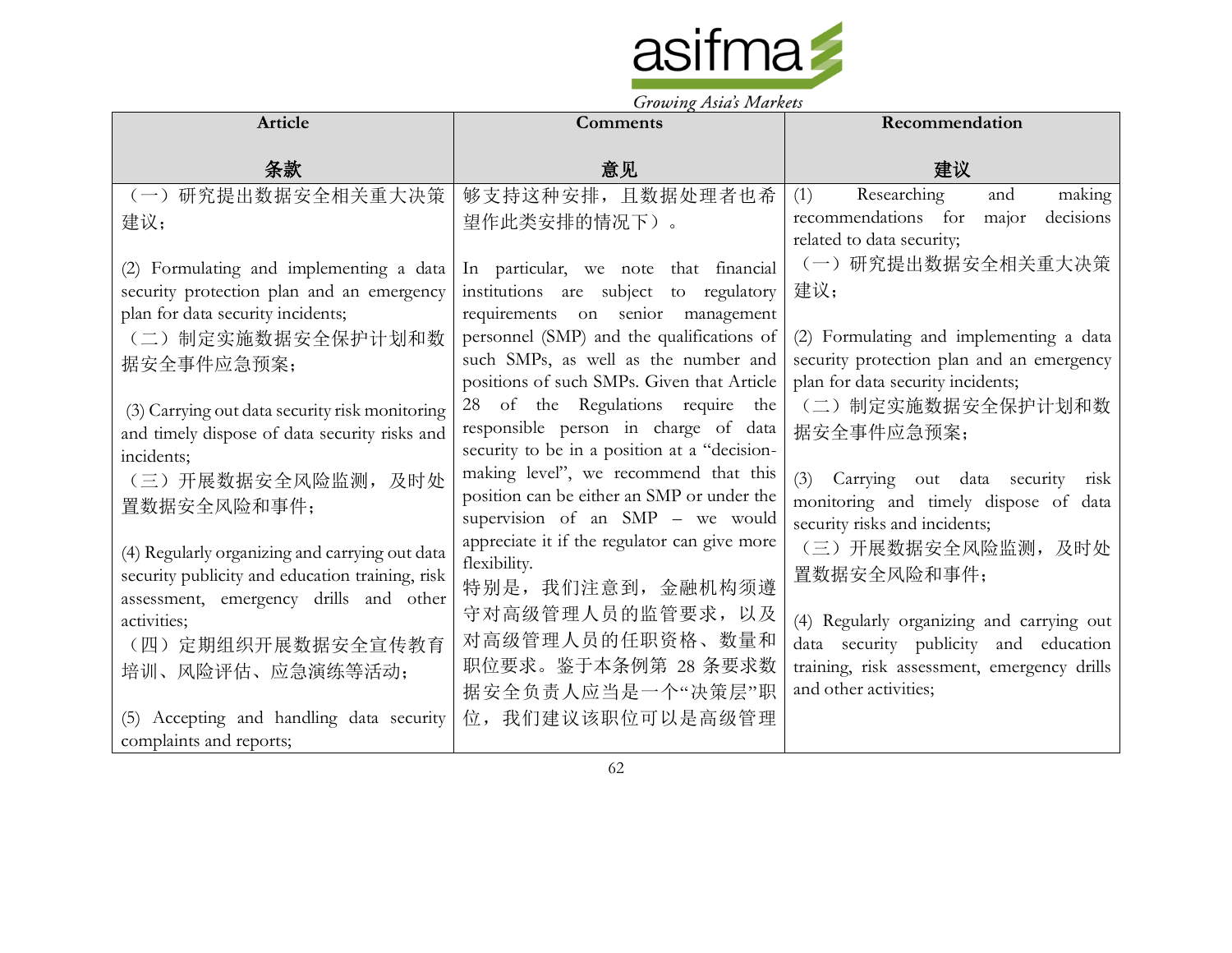

|                                                                                                                                                                                                                                                                                                                                                                                                                                                                                                                                                                                                                                                                                            | <b>Comments</b>   | Recommendation                                                                                                                                                                                                                                                                                                                                                                                                                                                                                                                                                                                                                                                                                                         |
|--------------------------------------------------------------------------------------------------------------------------------------------------------------------------------------------------------------------------------------------------------------------------------------------------------------------------------------------------------------------------------------------------------------------------------------------------------------------------------------------------------------------------------------------------------------------------------------------------------------------------------------------------------------------------------------------|-------------------|------------------------------------------------------------------------------------------------------------------------------------------------------------------------------------------------------------------------------------------------------------------------------------------------------------------------------------------------------------------------------------------------------------------------------------------------------------------------------------------------------------------------------------------------------------------------------------------------------------------------------------------------------------------------------------------------------------------------|
| 条款                                                                                                                                                                                                                                                                                                                                                                                                                                                                                                                                                                                                                                                                                         | 意见                | 建议                                                                                                                                                                                                                                                                                                                                                                                                                                                                                                                                                                                                                                                                                                                     |
| (五)受理、处置数据安全投诉、举                                                                                                                                                                                                                                                                                                                                                                                                                                                                                                                                                                                                                                                                           | 职位或受高级管理人员监督, 我们期 | (四) 定期组织开展数据安全宣传教育                                                                                                                                                                                                                                                                                                                                                                                                                                                                                                                                                                                                                                                                                                     |
| 报;                                                                                                                                                                                                                                                                                                                                                                                                                                                                                                                                                                                                                                                                                         | 待监管机构能给予更多灵活性。    | 培训、风险评估、应急演练等活动;                                                                                                                                                                                                                                                                                                                                                                                                                                                                                                                                                                                                                                                                                                       |
| (6) Reporting the data security situation to the<br>cyberspace administration and the competent<br>and regulatory authorities in a timely manner<br>as required.<br>(六) 按照要求及时向网信部门和主<br>管、监管部门报告数据安全情况。<br>The person in charge of data security shall<br>have the expertise of data security and<br>relevant management working experience, be<br>undertaken by the decision-making level<br>members of the data processor, and shall<br>have the right to report the data security<br>situation directly to the cyberspace<br>administration and the competent and<br>regulatory authorities.<br>数据安全负责人应当具备数据安全专业<br>知识和相关管理工作经历,由数据处理<br>者决策层成员承担, 有权直接向网信部<br>门和主管、监管部门反映数据安全情<br>况。 |                   | (5) Accepting and handling data security<br>complaints and reports;<br>(五)受理、处置数据安全投诉、举<br>报;<br>(6) Reporting the data security situation to<br>the cyberspace administration and the<br>competent and regulatory authorities in a<br>timely manner as required.<br>(六) 按照要求及时向网信部门和主<br>管、监管部门报告数据安全情况。<br>The person in charge of data security shall<br>have the expertise of data security and<br>relevant management working experience,<br>be undertaken by the decision-making level<br>members of the data processor, and shall<br>have the right to report the data security<br>situation directly to the cyberspace<br>administration and the competent and<br>regulatory authorities. For the avoidance of |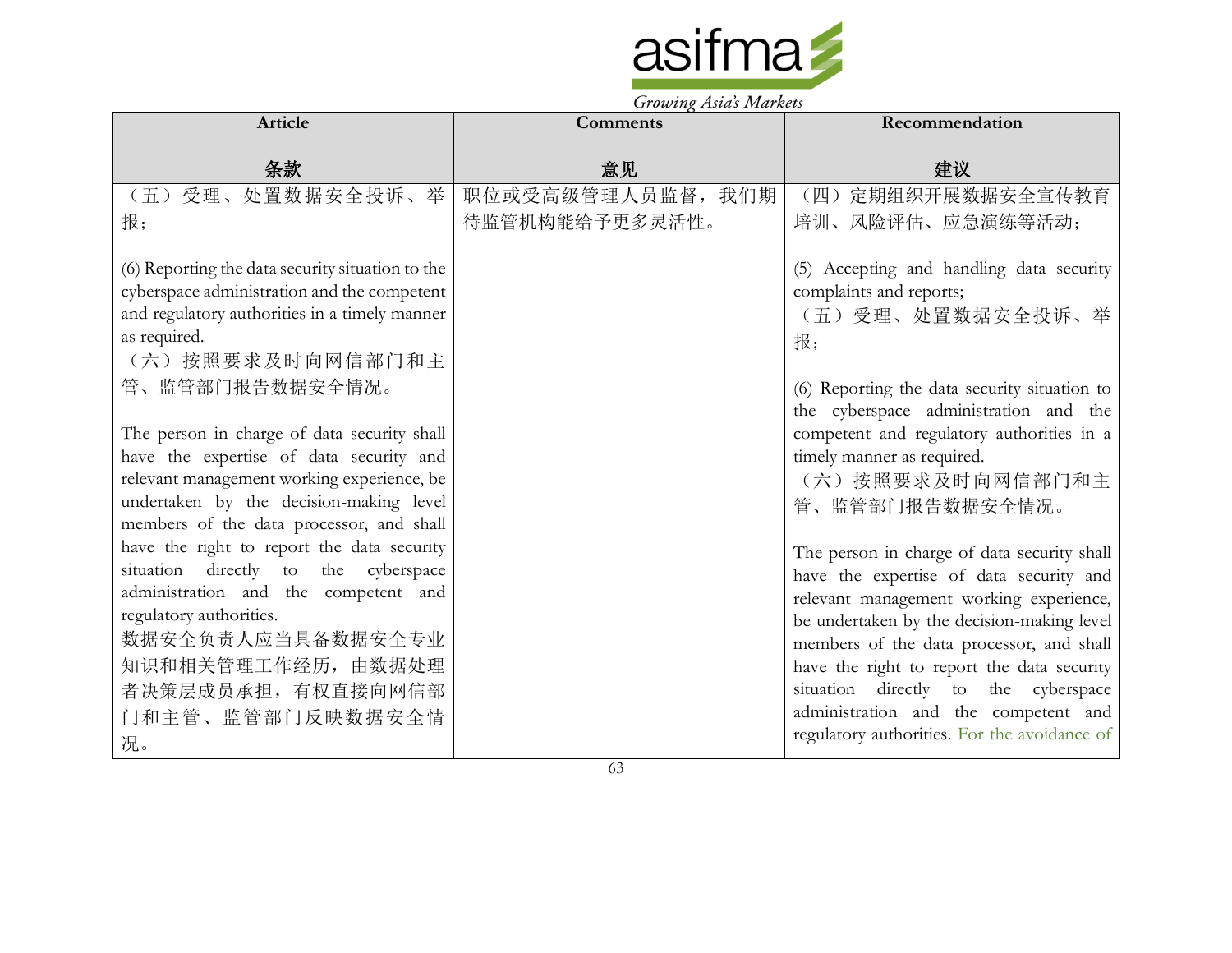

| <b>Article</b>                             | <b>Comments</b>                             | Recommendation                                                                |
|--------------------------------------------|---------------------------------------------|-------------------------------------------------------------------------------|
| 条款                                         | 意见                                          | 建议                                                                            |
|                                            |                                             | doubt, the person in charge of data security                                  |
|                                            |                                             | can be, or be any other position that is under                                |
|                                            |                                             | the supervision of, the senior management<br>personnel of the data processor. |
|                                            |                                             | 数据安全负责人应当具备数据安全专业                                                             |
|                                            |                                             | 知识和相关管理工作经历, 由数据处理                                                            |
|                                            |                                             | 者决策层成员承担,有权直接向网信部                                                             |
|                                            |                                             | 门和主管、监管部门反映数据安全情                                                              |
|                                            |                                             | 况。为免疑问, 数据安全负责人可以是                                                            |
|                                            |                                             | 数据处理者的高级管理人员, 或者受高                                                            |
|                                            |                                             | 级管理人员监督的任何其它职位。                                                               |
|                                            |                                             |                                                                               |
|                                            |                                             | The person in charge of data security might                                   |
|                                            |                                             | also be responsible for data security and/or                                  |
|                                            |                                             | PI protection according to applicable laws                                    |
|                                            |                                             | and rules.                                                                    |
|                                            |                                             | 数据安全负责人也可以根据适用法律和                                                             |
|                                            |                                             | 规则同时负责数据安全和/或个人信息<br>保护职责。"                                                   |
| Within fifteen business days<br>Article 29 | As sectoral regulators are responsible for  | We suggest changing Article 29 to the                                         |
| after identifying its important data, a    | identifying the sector's important data, we | following:                                                                    |
| processor of important data shall file the | recommend that regulated sectors, such as   | 我们建议第29条可以修改为:                                                                |
|                                            |                                             |                                                                               |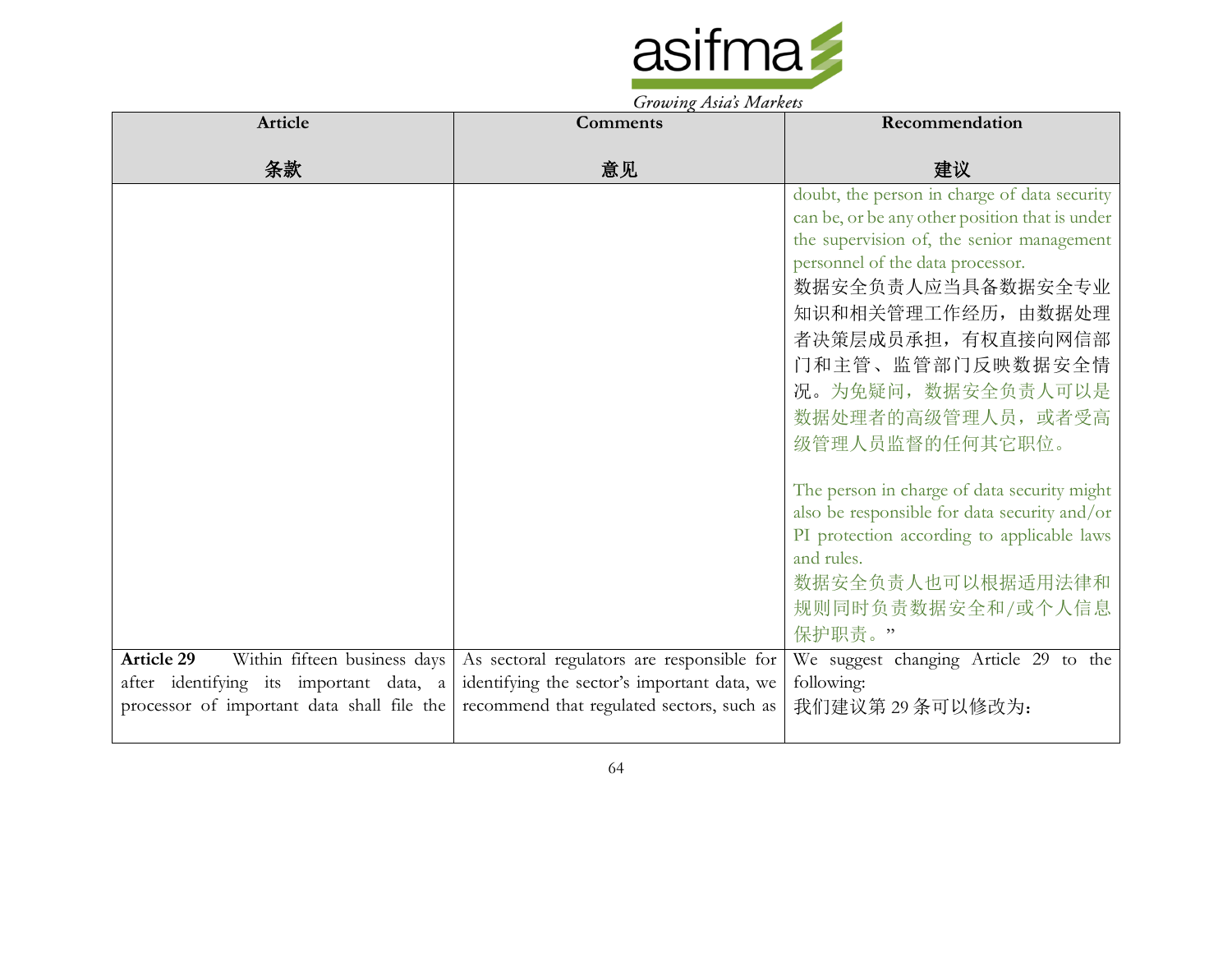

| Article                                                                                                                                                                                                                                                                                                                                                                                                          | Growing Tistus Indianas<br><b>Comments</b>                                                                                                                                                                                                                                                            | Recommendation                                                                                                                                                                                                                                                                                                                                                  |
|------------------------------------------------------------------------------------------------------------------------------------------------------------------------------------------------------------------------------------------------------------------------------------------------------------------------------------------------------------------------------------------------------------------|-------------------------------------------------------------------------------------------------------------------------------------------------------------------------------------------------------------------------------------------------------------------------------------------------------|-----------------------------------------------------------------------------------------------------------------------------------------------------------------------------------------------------------------------------------------------------------------------------------------------------------------------------------------------------------------|
|                                                                                                                                                                                                                                                                                                                                                                                                                  |                                                                                                                                                                                                                                                                                                       |                                                                                                                                                                                                                                                                                                                                                                 |
| 条款                                                                                                                                                                                                                                                                                                                                                                                                               | 意见                                                                                                                                                                                                                                                                                                    | 建议                                                                                                                                                                                                                                                                                                                                                              |
| following information with the cyberspace<br>authority at the districted city level:<br>第二十九条 重要数据的处理者, 应当<br>在识别其重要数据后的十五个工作日内<br>向设区的市级网信部门备案, 备案内容<br>包括:                                                                                                                                                                                                                                                     | financial sector, file the important data with<br>sectoral regulators.<br>由于行业监管机构负责识别相关行业<br>的重要数据,我们建议受监管的行<br>业, 例如金融行业, 向金融监管机构<br>进行重要数据方面的备案。                                                                                                                                                   | "Article 29<br>Within fifteen business days<br>after identifying its important data, a<br>processor of important data shall file the<br>following information with the primary<br>sectoral regulator who should further<br>coordinate with cyberspace authority at the<br>districted city level:                                                                |
| (1) basic information about the data<br>processor, information about the data<br>security management organ, and the name<br>and contact information of the person in<br>charge of data security;<br>(一) 数据处理者基本信息, 数据安全<br>管理机构信息、数据安全负责人姓名和<br>联系方式等;<br>(2) the purpose, scale, method, scope and<br>type of data processing, and the period and<br>location of storage, excluding the content of<br>data; and | We recommend that the Regulations align<br>with existing sectoral supervision structure<br>and allow financial institutions to file once<br>with financial regulators who could<br>coordinate with CAC further.<br>我们建议本条例与现行的行业监管机<br>制保持一致, 允许金融机构向金融监<br>管机构进行一次性备案,金融监管机<br>构可与贵办公室进行进一步协调沟<br>通。 | 第二十九条 重要数据的处理者, 应当<br>在识别其重要数据后的十五个工作日内<br>向其主管行业监管机构备案, 行业监管<br>机构应进一步与设区的市级网信部门协<br>调备案, 备案内容包括:<br>basic information about the data<br>(1)<br>processor, information about the data<br>security management organ, and the name<br>and contact information of the person in<br>charge of data security;<br>(一) 数据处理者基本信息, 数据安全<br>管理机构信息、数据安全负责人姓名和<br>联系方式等; |
|                                                                                                                                                                                                                                                                                                                                                                                                                  |                                                                                                                                                                                                                                                                                                       | (2) the purpose, scale, method, scope and<br>type of data processing, and the period and                                                                                                                                                                                                                                                                        |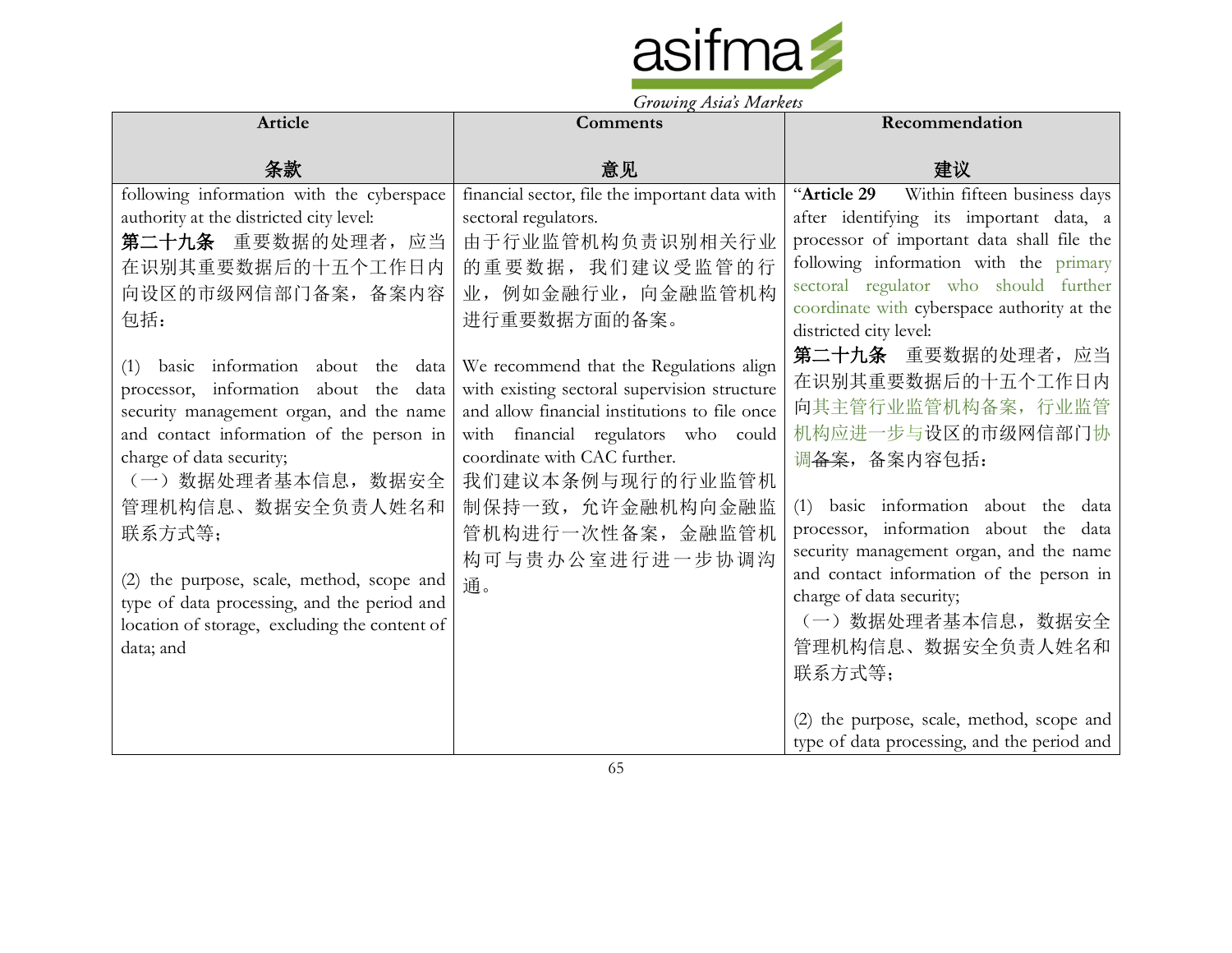

| Article                                         | <b>Comments</b> | Recommendation                                |
|-------------------------------------------------|-----------------|-----------------------------------------------|
| 条款                                              | 意见              | 建议                                            |
| (二) 处理数据的目的、规模、方式、                              |                 | location of storage, excluding the content of |
| 范围、类型、存储期限、存储地点等,                               |                 | data; and                                     |
| 不包括数据内容本身;                                      |                 | (二) 处理数据的目的、规模、方式、                            |
|                                                 |                 | 范围、类型、存储期限、存储地点等,                             |
| (3) other information to be filed as required   |                 | 不包括数据内容本身;                                    |
| by the national cyberspace authority and the    |                 |                                               |
| competent authorities and regulatory            |                 | (3) other information to be filed as required |
| authorities.                                    |                 | by the national cyberspace authority and the  |
| (三) 国家网信部门和主管、监管部门                              |                 | competent authorities and regulatory          |
| 规定的其他备案内容。                                      |                 | authorities.                                  |
|                                                 |                 | (三) 国家网信部门和主管、监管部门                            |
| In the event of any major change to the         |                 | 规定的其他备案内容。                                    |
| purpose, scope or type of, or the data security |                 |                                               |
| protection measures for, data processing,       |                 | In the event of any major change to the       |
| refiling shall be conducted.                    |                 | purpose, scope or type of, or the data        |
| 处理数据的目的、范围、类型及数据安                               |                 | security protection measures for, data        |
| 全防护措施等有重大变化的, 应当重新                              |                 | processing, refiling shall be conducted.      |
| 备案。                                             |                 | 处理数据的目的、范围、类型及数据安                             |
|                                                 |                 | 全防护措施等有重大变化的, 应当重新                            |
| According to the division of responsibilities   |                 | 备案。                                           |
| among authorities, the cyberspace authority     |                 |                                               |
| shall share the filed information with the      |                 | According to the division of responsibilities |
| relevant authorities.                           |                 | among authorities, the cyberspace authority   |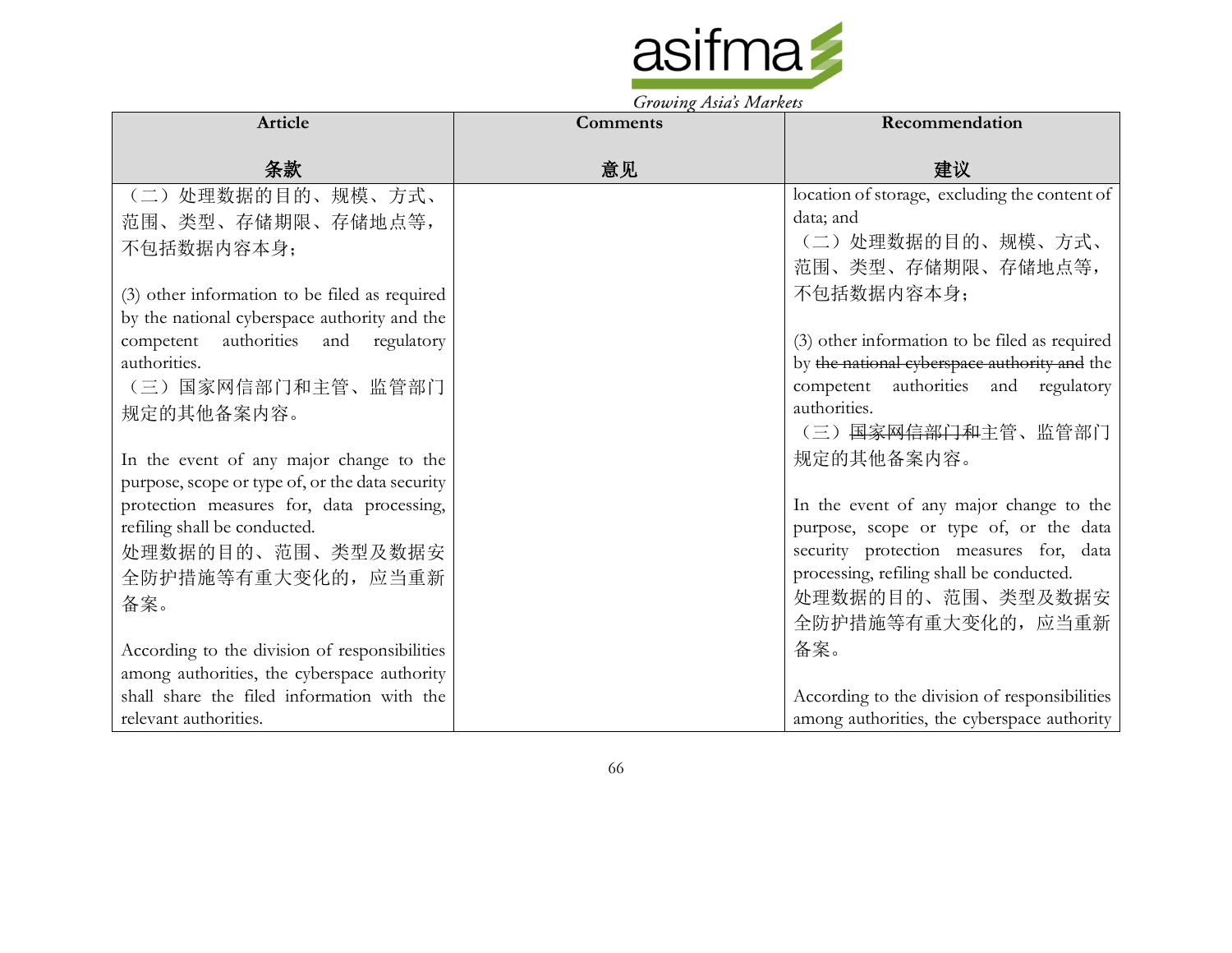

| Article                                          | $310\omega$ ing $15\omega$ s $11\omega$ rices<br>Comments | Recommendation                                 |
|--------------------------------------------------|-----------------------------------------------------------|------------------------------------------------|
|                                                  |                                                           |                                                |
| 条款                                               | 意见                                                        | 建议                                             |
| 依据部门职责分工, 网信部门与有关部                               |                                                           | shall share the filed information with the     |
| 门共享备案信息。                                         |                                                           | relevant authorities.                          |
|                                                  |                                                           | 依据部门职责分工, 网信部门与有关部                             |
|                                                  |                                                           | 门共享备案信息。"                                      |
| <b>Article 31</b><br>A processor of important    | We recommend that Regulations adopt                       | We recommend the Article be removed.           |
| data shall give priority to purchasing secure    | technology neutral approach and allow                     | 我们建议删除本条款。                                     |
| and trustworthy network products and             | companies the flexibility to choose                       |                                                |
| services.                                        | technology that best suits their business and             |                                                |
| 第三十一条 重要数据的处理者, 应当                               | operational needs.                                        |                                                |
| 优先采购安全可信的网络产品和服务。                                | 我们建议本条例采取技术中立的立                                           |                                                |
|                                                  | 场, 允许企业灵活选择最适合其业务                                         |                                                |
|                                                  | 和经营需要的技术。                                                 |                                                |
| <b>Article 32</b><br>A data processor processing | We recommend that CAC recognize                           | We suggest changing the last sentence to the   |
| important data or listed abroad shall carry      | entrusted processing doesn't involve                      | following:                                     |
| out, or entrust a data security service          | transfer of control and data control is still             | 我们建议最后一款可以修改如下:                                |
| institution to carry out, an annual assessment   | with the data processor. Therefore,                       |                                                |
| of data security, and no later than January 31   | entrusted processing should not be subject                | "If the assessment indicates national          |
| each year submit the data security assessment    | to same requirements laid out for data                    | security, economic development or public       |
| report for the prior year to the cyberspace      | sharing and trade, and the obligations for                | interests may be harmed, the data processor    |
| authority at the districted city level, with the | entrusted party should be laid out in                     | shall not share, trade, entrust the processing |
| content of an annual data security assessment    | contractual terms between data processor                  | of, or provide to abroad, data.                |
| report to include:                               | and entrusted party.                                      |                                                |
| 第三十二条 处理重要数据或者赴境外                                | 我们建议贵办公室承认委托处理的情                                          |                                                |
| 上市的数据处理者,应当自行或者委托                                | 形不涉及数据控制权的转移, 因为数                                         |                                                |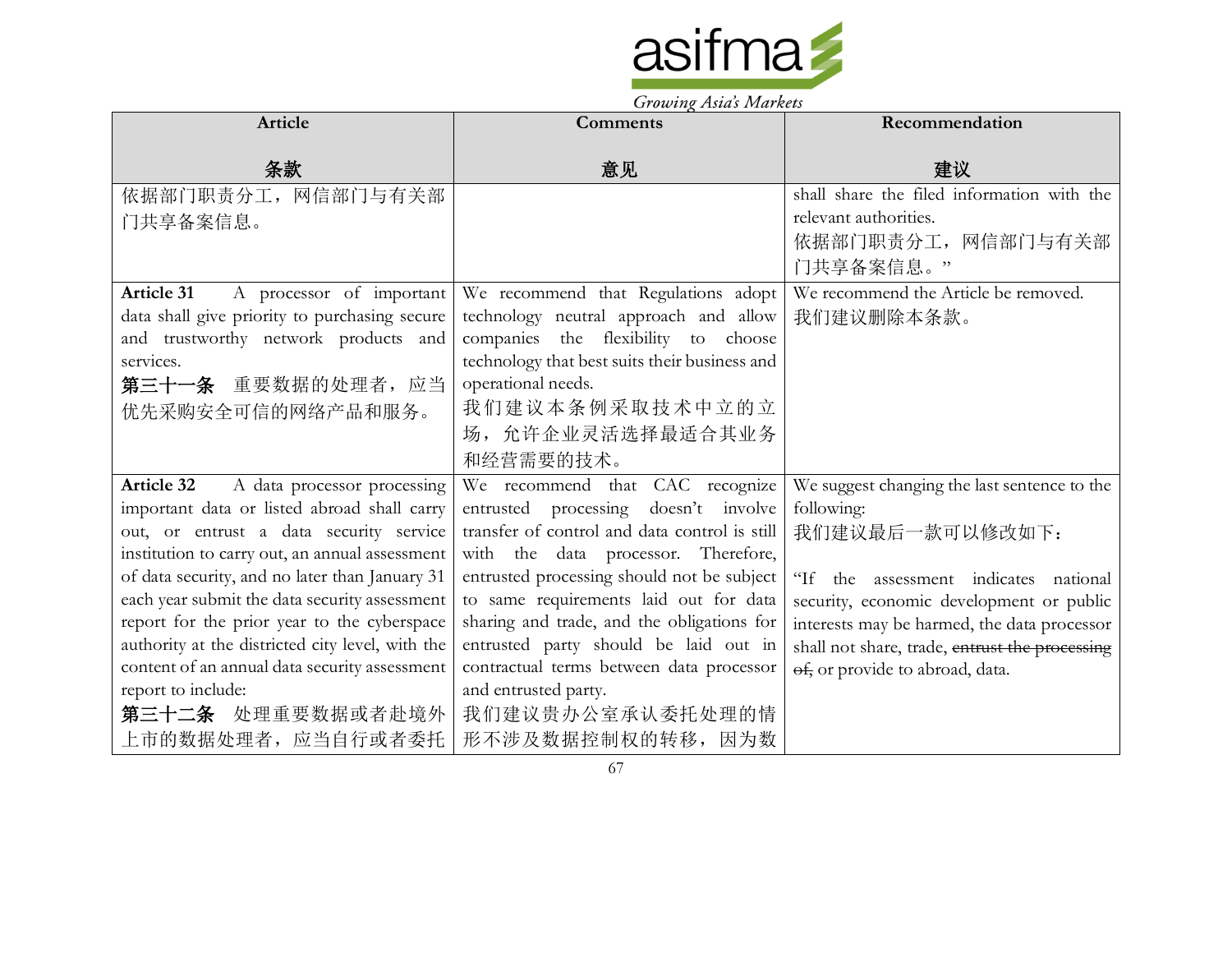

| Article                                                                                | <b>Comments</b>                                                                                                                                                                  | Recommendation                |
|----------------------------------------------------------------------------------------|----------------------------------------------------------------------------------------------------------------------------------------------------------------------------------|-------------------------------|
|                                                                                        |                                                                                                                                                                                  |                               |
| 条款                                                                                     | 意见                                                                                                                                                                               | 建议                            |
| 数据安全服务机构每年开展一次数据安                                                                      | 据仍由数据处理者控制。因此, 委托                                                                                                                                                                | 评估认为可能危害国家安全、经济发展             |
| 全评估, 并在每年1月31日前将上一年                                                                    | 处理不应与数据共享和交易适用同样                                                                                                                                                                 | 和公共利益, 数据处理者不得共享、交            |
| 度数据安全评估报告报设区的市级网信                                                                      | 的要求, 数据受托方的义务应当在数                                                                                                                                                                | 易、 <del>委托处理、</del> 向境外提供数据。" |
| 部门,年度数据安全评估报告的内容包                                                                      | 据处理委托方与受托方之间的合同中                                                                                                                                                                 |                               |
| 括:                                                                                     | 规定。                                                                                                                                                                              |                               |
| (1) the review of processing of important<br>data;<br>(一) 处理重要数据的情况;                   | Furthermore, for financial sector, we<br>recommend that financial regulators should<br>be the ones responsible for the management<br>of "important data" of the sector and serve |                               |
| (2) the data security risks discovered and the                                         | point of contacts for financial<br>as                                                                                                                                            |                               |
| measures to address such risks;                                                        | institutions. Financial regulators could<br>further coordinate with CAC.                                                                                                         |                               |
| (二)发现的数据安全风险及处置措<br>施;                                                                 | 此外, 对于金融行业, 我们建议金融                                                                                                                                                               |                               |
|                                                                                        | 监管机构应当负责监管本行业的"重要                                                                                                                                                                |                               |
| (3) the data security management system, data                                          | 数据",并作为与金融机构进行联系沟                                                                                                                                                                |                               |
| backup, encryption, access control and other                                           | 通的监管机构。金融监管机构可以与                                                                                                                                                                 |                               |
| security<br>protection<br>measures,<br>the<br>implementation of the management system, | 贵办公室进行进一步沟通协调。                                                                                                                                                                   |                               |
| and the effectiveness of the protection                                                |                                                                                                                                                                                  |                               |
| measures;                                                                              |                                                                                                                                                                                  |                               |
| (三) 数据安全管理制度, 数据备份、                                                                    |                                                                                                                                                                                  |                               |
| 加密、访问控制等安全防护措施, 以及                                                                     |                                                                                                                                                                                  |                               |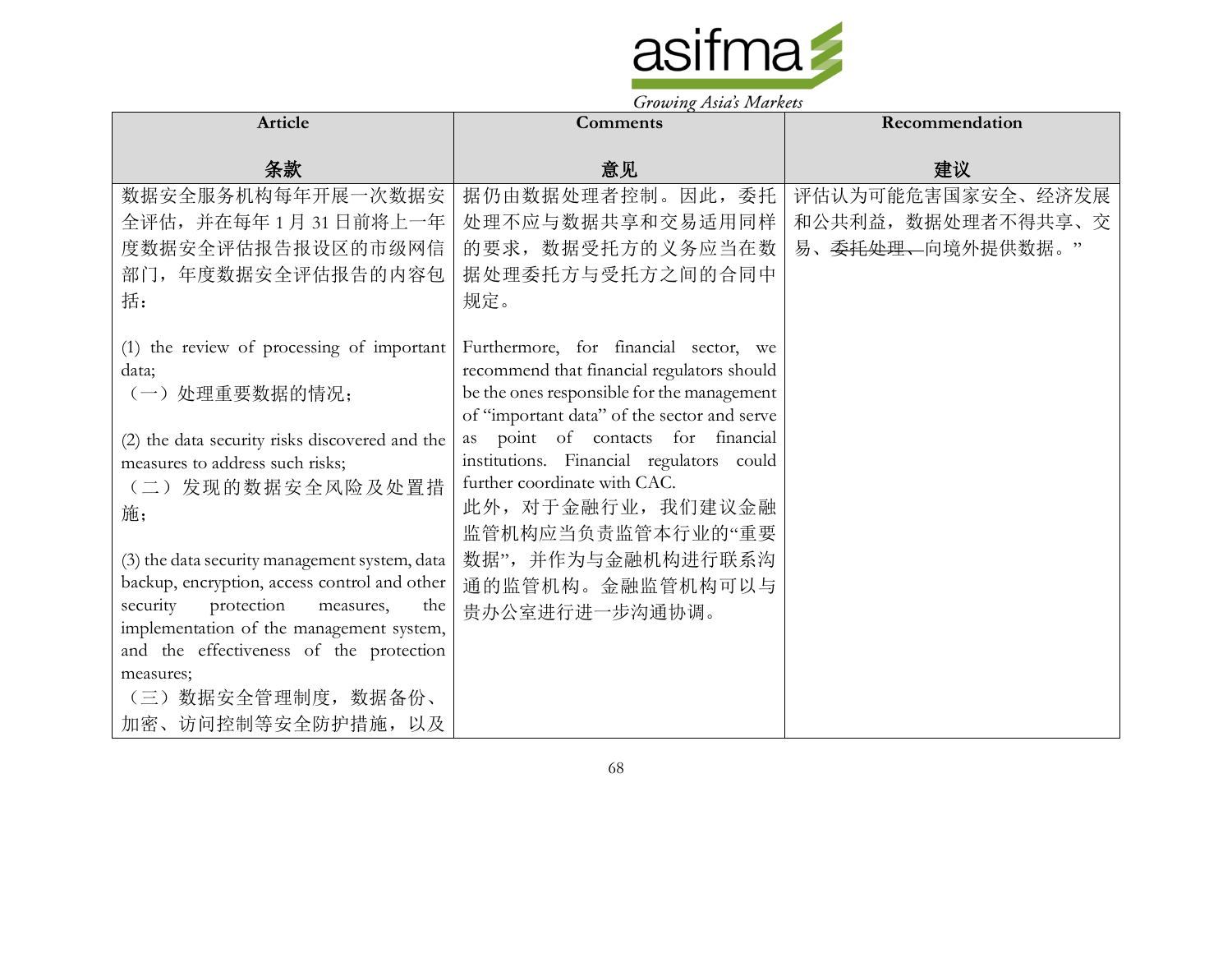

Growing Asia's Markets

| Article                                                                                                                                                           | $\sim$<br><b>Comments</b> | Recommendation |
|-------------------------------------------------------------------------------------------------------------------------------------------------------------------|---------------------------|----------------|
| 条款                                                                                                                                                                | 意见                        | 建议             |
| 管理制度实施情况和防护措施的有效<br>性;                                                                                                                                            |                           |                |
| (4) the implementation of the State's data<br>security laws, administrative regulations and<br>standards;<br>(四) 落实国家数据安全法律、行政法<br>规和标准情况;                        |                           |                |
| (5) the data security incidents that have<br>occurred and the addressing of them;<br>(五) 发生的数据安全事件及其处置情<br>况;                                                     |                           |                |
| (6) security assessments results for sharing,<br>trading, entrusted processing, and provision<br>abroad of important data;<br>(六)共享、交易、委托处理、向境外<br>提供重要数据的安全评估情况; |                           |                |
| (7) data security-related complaints and the<br>handling of them; and                                                                                             |                           |                |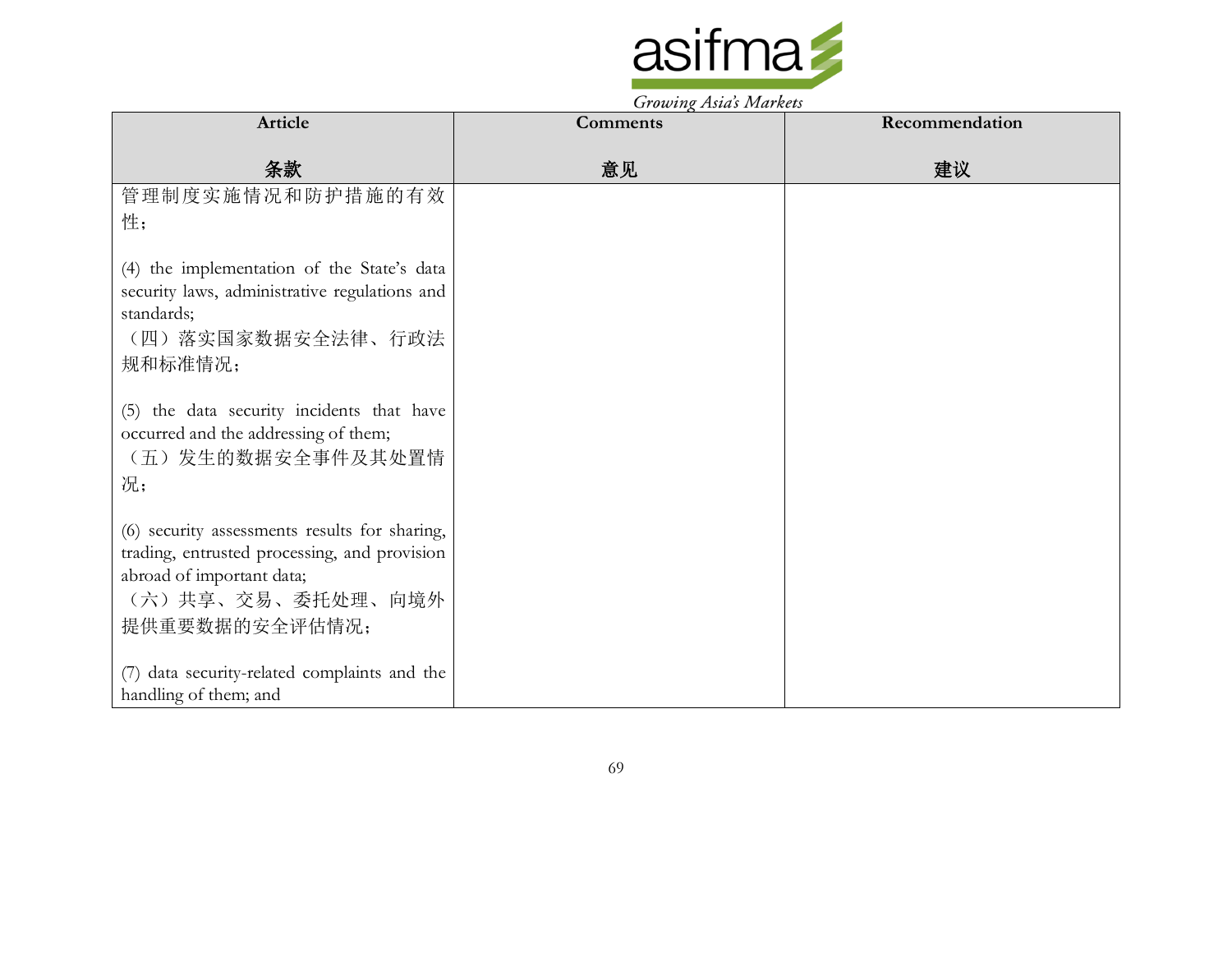

Growing Asia's Markets

|                                                | $\sigma$ owing the strainers               |                                            |
|------------------------------------------------|--------------------------------------------|--------------------------------------------|
| <b>Article</b>                                 | <b>Comments</b>                            | Recommendation                             |
|                                                |                                            |                                            |
| 条款                                             | 意见                                         | 建议                                         |
| (七) 数据安全相关的投诉及处理情                              |                                            |                                            |
| 况;                                             |                                            |                                            |
|                                                |                                            |                                            |
| (8) other information about data security      |                                            |                                            |
| specified by the national cybersecurity        |                                            |                                            |
| authority and the competent authorities and    |                                            |                                            |
| regulatory authorities.                        |                                            |                                            |
| (八) 国家网信部门和主管、监管部门                             |                                            |                                            |
| 明确的其他数据安全情况。                                   |                                            |                                            |
|                                                |                                            |                                            |
|                                                |                                            |                                            |
|                                                |                                            |                                            |
| If the assessment indicates national security, |                                            |                                            |
| economic development or public interests       |                                            |                                            |
| may be harmed, the data processor shall not    |                                            |                                            |
| share, trade, entrust the processing of, or    |                                            |                                            |
| provide to abroad, data.                       |                                            |                                            |
| 评估认为可能危害国家安全、经济发展                              |                                            |                                            |
| 和公共利益, 数据处理者不得共享、交                             |                                            |                                            |
| 易、委托处理、向境外提供数据。                                |                                            |                                            |
| Article 33<br>Where a data processor           | This is a new approval requirement that    | We would suggest CAC clarify in Article 33 |
| shares, trades or entrusts the processing of   | does not seem to have sufficient legal     | that the approval requirement does not     |
| important data, the approval from the          | support under the three Laws. Our          | apply to data processor who does not       |
| competent authorities at the districted city   | members are of the view that this approval | generate such important data by itself and |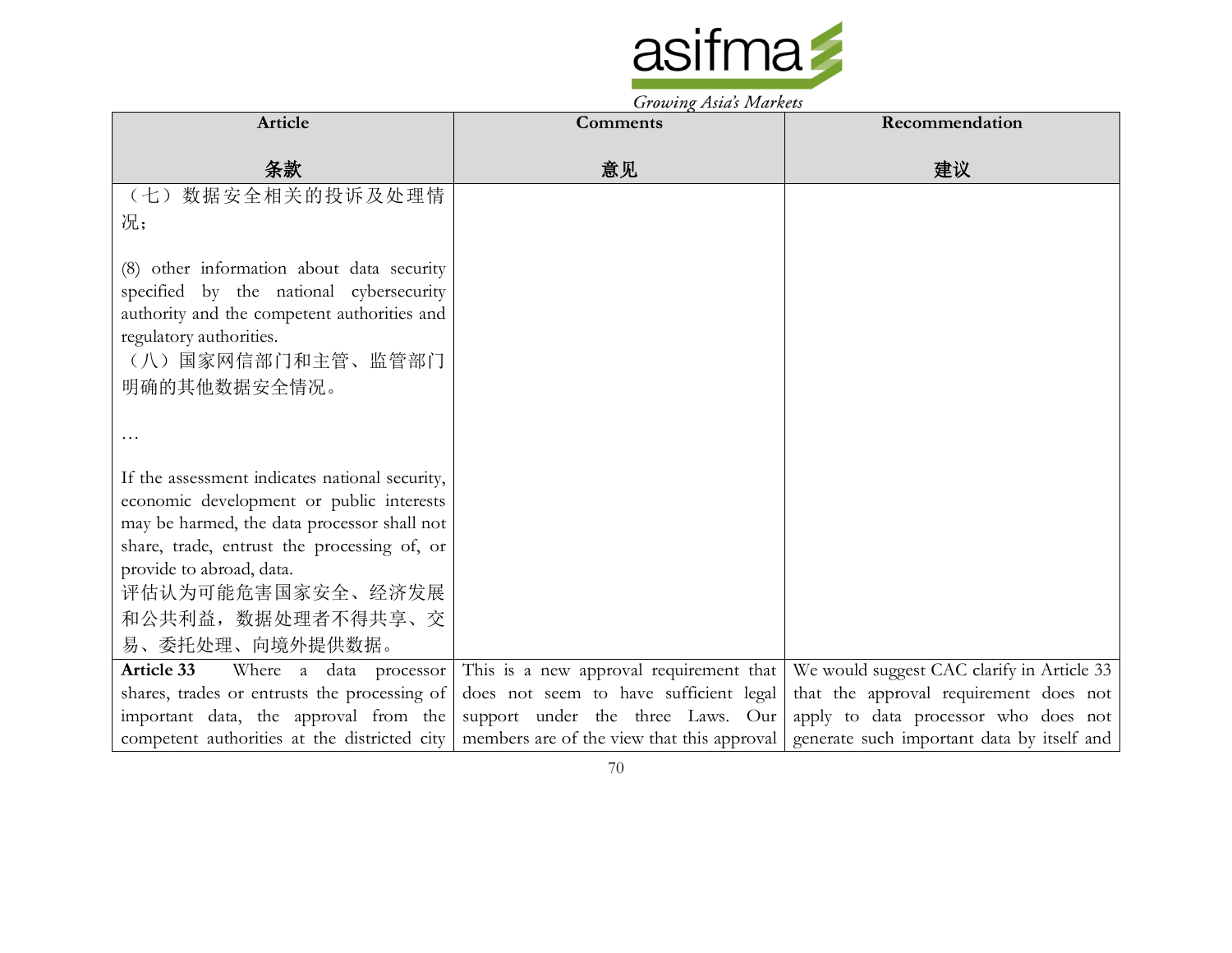

| Article                                      | $310\omega$ ing $15\omega$ s $11\omega$ rices<br>Comments | Recommendation                               |
|----------------------------------------------|-----------------------------------------------------------|----------------------------------------------|
|                                              |                                                           |                                              |
| 条款                                           | 意见                                                        | 建议                                           |
| level or above shall be obtained. If the     | requirement would not be relevant in the                  | has performed necessary measures to ensure   |
| competent authority is unclear, the approval | context of the financial services industry for            | that the processing of the important data is |
| from the cyberspace administration at the    | the following reasons and we seek CAC's                   | secure and proper.                           |
| districted city level or above shall be      | confirmation on such understanding:                       | 我们建议贵办公室在第 33 条中澄清:                          |
| obtained.                                    | 这是一项新的同意要求, 在三部数据                                         | 该同意要求不适用于自身不产生重要数                            |
| 第三十三条 数据处理者共享、交易、                            | 法律中没有充分的法律支持。我们的                                          | 据、且已经采取必要措施确保重要数据                            |
| 委托处理重要数据的,应当征得设区的                            | 会员认为, 基于下述原因此项同意要                                         | 处理的安全性和合理性的数据处理者。                            |
| 市级及以上主管部门同意, 主管部门不                           | 求在金融服务业并不适用, 在此我们                                         |                                              |
| 明确的, 应当征得设区的市级及以上网                           | 希望获得贵办公室的确认:                                              |                                              |
| 信部门同意。                                       |                                                           |                                              |
|                                              | First of all, our members believe the                     |                                              |
|                                              | financial institutions are not likely to                  |                                              |
|                                              | generate "important data" directly during                 |                                              |
|                                              | their ordinary course of business and to the              |                                              |
|                                              | extent that the financial institutions                    |                                              |
|                                              | "process" relevant important data, another                |                                              |
|                                              | entity should have already passed the                     |                                              |
|                                              | relevant test, and financial institutions that            |                                              |
|                                              | are second processors of such information                 |                                              |
|                                              | should not be expected to go through the                  |                                              |
|                                              | test again.                                               |                                              |
|                                              | 首先, 我们的会员认为金融机构在其                                         |                                              |
|                                              | 正常业务过程中不太可能直接产生"重                                         |                                              |
|                                              | 要数据", 在金融机构"处理"相关重要                                       |                                              |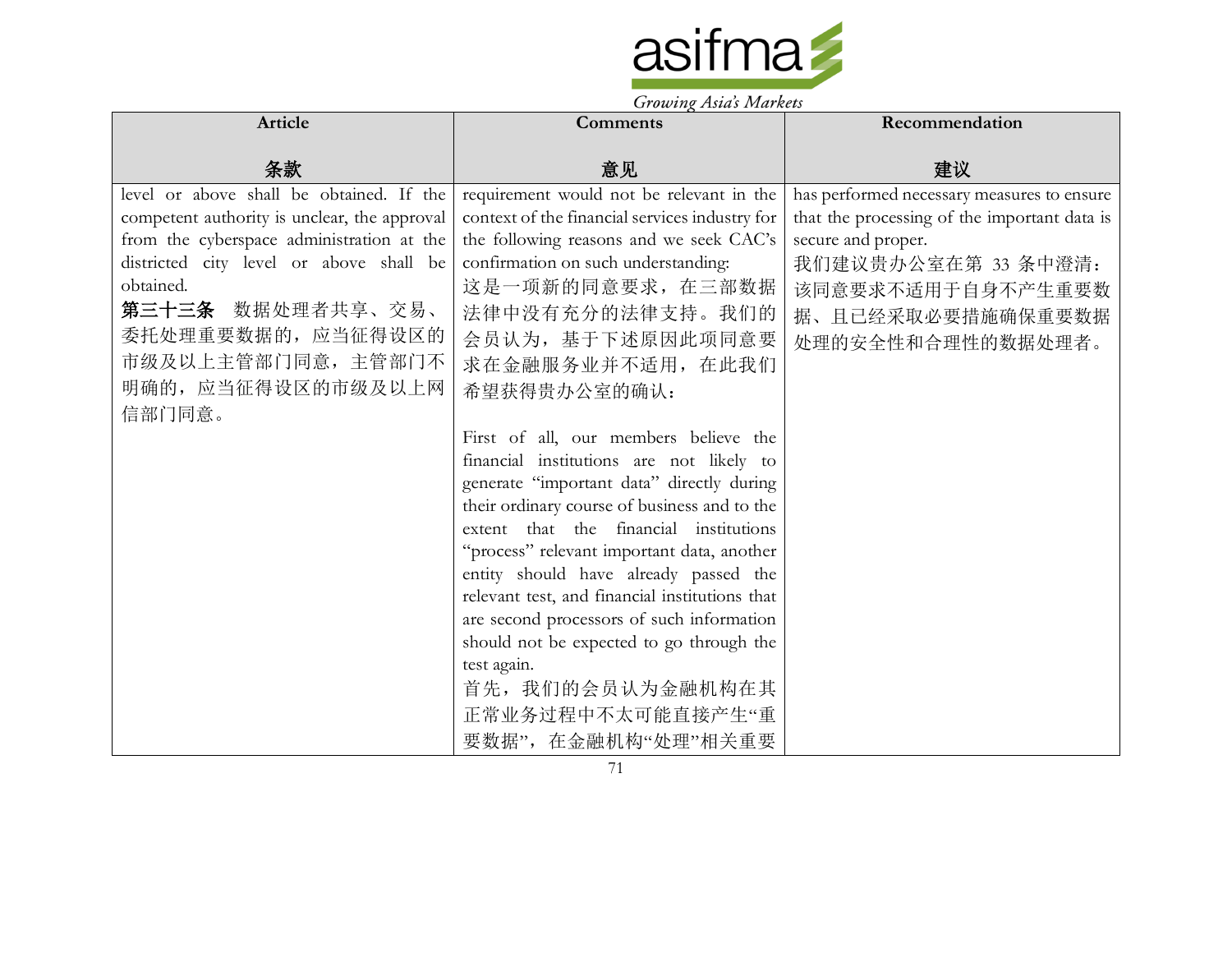

| Article | <b>Comments</b>                                                                            | Recommendation |
|---------|--------------------------------------------------------------------------------------------|----------------|
| 条款      | 意见                                                                                         | 建议             |
|         | 数据的情况下,一般是从重要数据的                                                                           |                |
|         | 提供方接收到重要数据, 因此重要数                                                                          |                |
|         | 据的提供方应当已经通过了相关审                                                                            |                |
|         | 查,金融机构作为该等信息的次级处                                                                           |                |
|         | 理者,不应被期望再次接受审查。                                                                            |                |
|         | Secondly, the financial sector is highly                                                   |                |
|         | regulated and financial institutions are                                                   |                |
|         | subject to stringent outsourcing and data                                                  |                |
|         | transferring requirements<br><i>(including)</i>                                            |                |
|         | governance, auditing and regulatory filing<br>requirements), and such sectoral regulations |                |
|         | should be sufficient in ensuring financial                                                 |                |
|         | institutions to process important data in a                                                |                |
|         | secure and proper manner.                                                                  |                |
|         | 其次,金融行业受到高度监管,金融                                                                           |                |
|         | 机构受限于严格的外包和数据传输要                                                                           |                |
|         | 求(包括内部治理、审计和监管备案                                                                           |                |
|         | 要求),该等行业监管要求对于确保                                                                           |                |
|         | 金融机构以安全和合理的方式处理重                                                                           |                |
|         | 要数据应当足够充分。                                                                                 |                |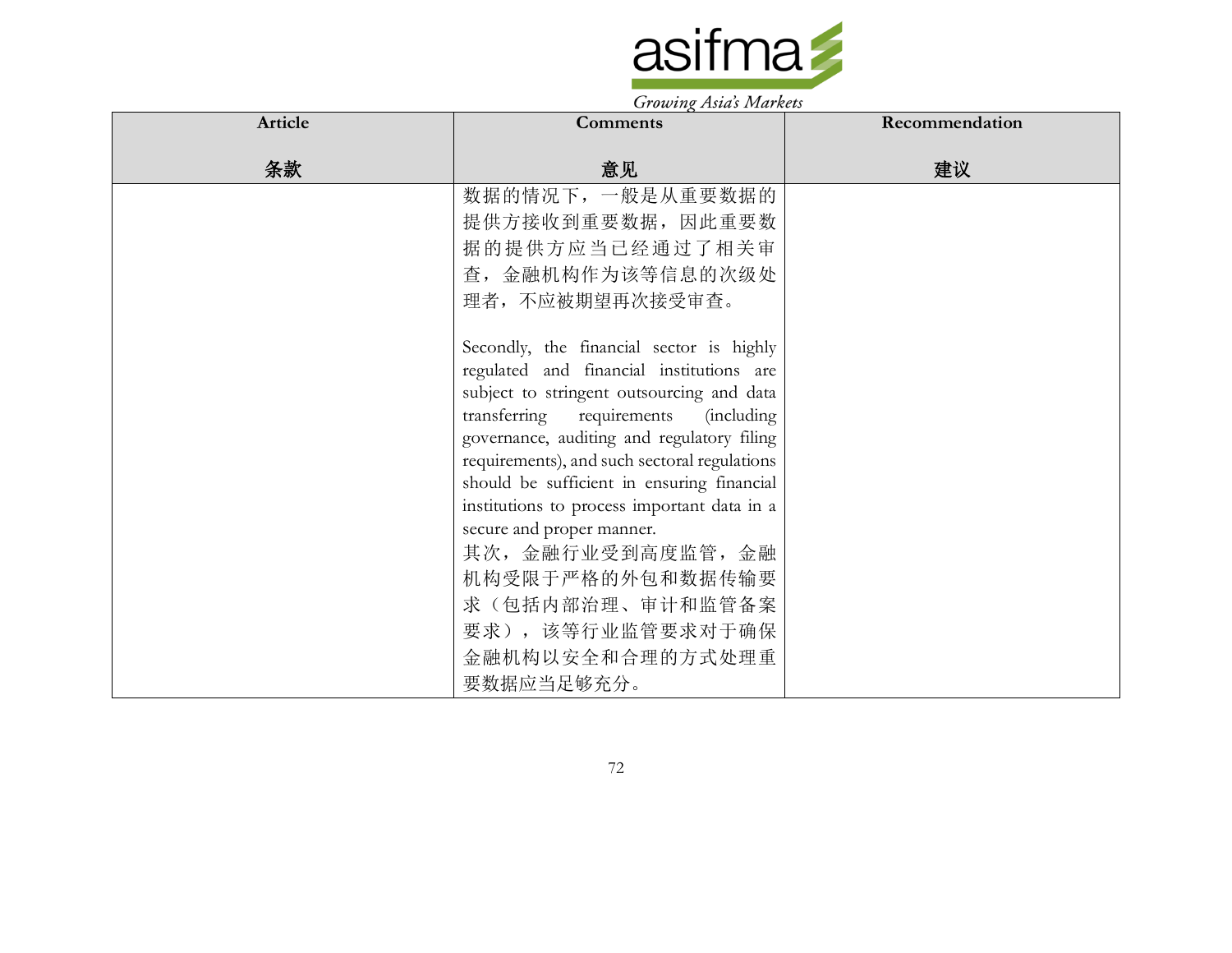

| Article                                                                                                                                                                                                                                                                                                                                                                             | <b>Comments</b>                                                                                                                                                                                                                                                                                                                                                                                                                                                                                                                                                                                                                                                                                                                                                           | Recommendation                                                                                                                                        |
|-------------------------------------------------------------------------------------------------------------------------------------------------------------------------------------------------------------------------------------------------------------------------------------------------------------------------------------------------------------------------------------|---------------------------------------------------------------------------------------------------------------------------------------------------------------------------------------------------------------------------------------------------------------------------------------------------------------------------------------------------------------------------------------------------------------------------------------------------------------------------------------------------------------------------------------------------------------------------------------------------------------------------------------------------------------------------------------------------------------------------------------------------------------------------|-------------------------------------------------------------------------------------------------------------------------------------------------------|
| 条款                                                                                                                                                                                                                                                                                                                                                                                  | 意见                                                                                                                                                                                                                                                                                                                                                                                                                                                                                                                                                                                                                                                                                                                                                                        | 建议                                                                                                                                                    |
| <b>Article 34</b><br>Cloud computing services<br>procured by the state organs and core<br>information infrastructure operators shall be<br>subject to security assessment organized by<br>the Cyberspace Administration of China in<br>concert with the relevant departments under<br>the State Council.<br>第三十四条 国家机关和关键信息基础<br>设施运营者采购的云计算服务, 应当通<br>过国家网信部门会同国务院有关部门组<br>织的安全评估。 | We would like to clarify whether cloud<br>computing services falls into the scope of<br>internet services that may affect national<br>security, which makes the CII be subject to<br>security assessment, according to Article 35<br>of the CSL, i.e. a CII who procures internet<br>products or services that may affect the<br>national security shall be subject to the<br>security assessment organized by the CAC.<br>我们希望贵办公室可以解释, 本条规<br>定的云计算服务是否属于《网络安全<br>法》第三35条(即, CII采购网络产品<br>和服务,可能影响国家安全的,应接<br>受贵办公室组织的安全审查)项下可<br>能影响国家安全、将使 CII 有义务接受<br>安全审查的网络服务?<br>Besides, whether a security assessment will<br>be triggered if the cloud computing services<br>are not purchased from third parties but are<br>private or in-house cloud computing<br>services? | We would respectfully request the CAC to<br>clarify the comment in the left column and<br>make necessary adjustment.<br>我们恳请贵办公室澄清左栏的问题,并<br>作出必要的调整。 |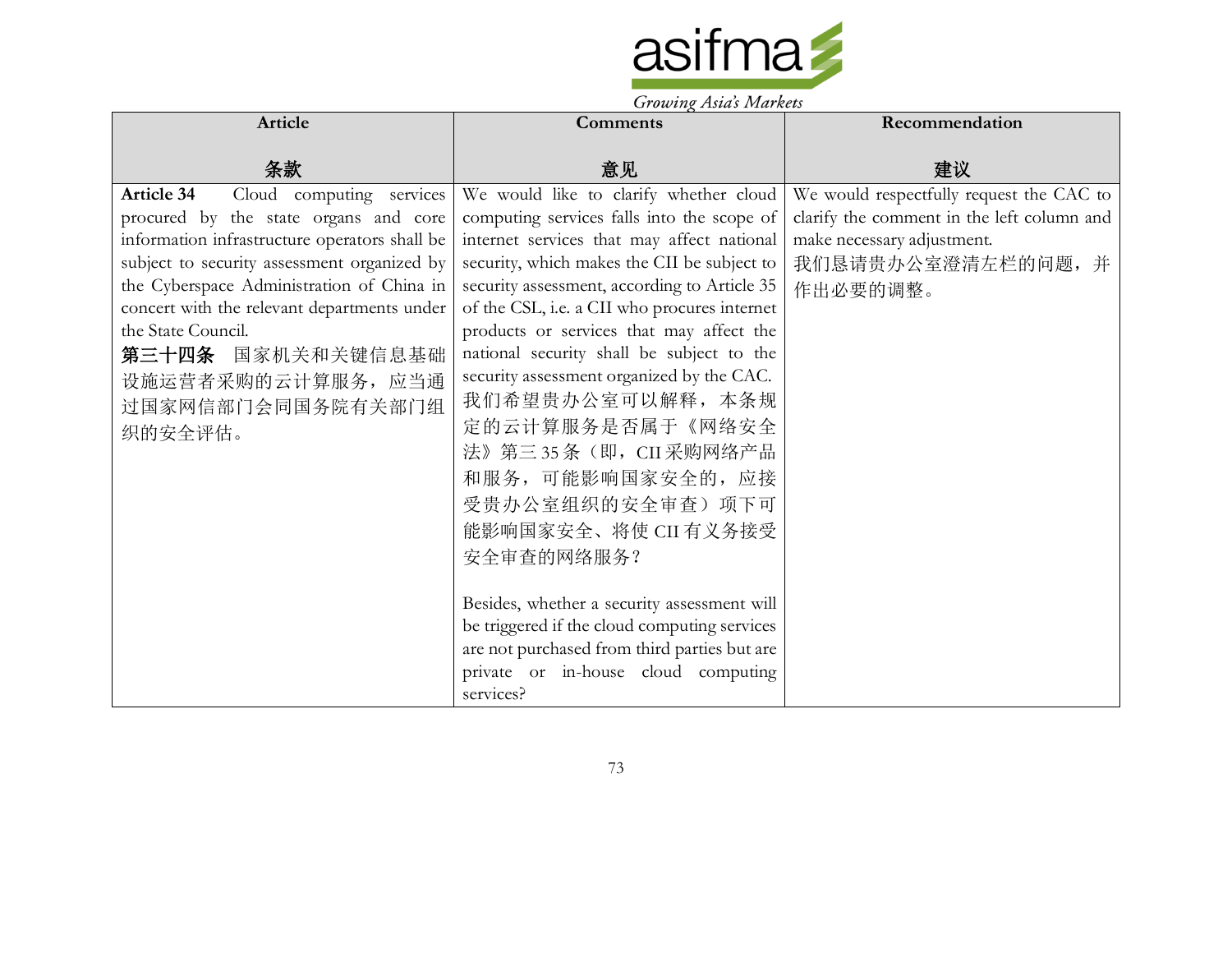

| Article                                       | <b>Comments</b>                              | Recommendation                                |
|-----------------------------------------------|----------------------------------------------|-----------------------------------------------|
| 条款                                            | 意见                                           | 建议                                            |
|                                               | 此外,如果云计算服务并非从第三方                             |                                               |
|                                               | 购得,而是公司自有的或内部的云计                             |                                               |
|                                               | 算服务, 是否会触发安全审查?                              |                                               |
| Article 35<br>If a data processor really      | This Article 35 as drafted relates to "data" | We suggest changing Article 35 to the         |
| needs to provide data to a place outside the  | while the matters described beneath reflect  | following to be consistent with the PIPL:     |
| People's Republic of China due to its         | the cross-border requirements for PI. We     | 我们建议第 35 条修改如下,以与《个                           |
| business needs, it shall meet one of the      | would recommend the CAC consider the         | 人信息保护法》保持一致:                                  |
| following conditions:                         | applicability of this Article and replace    |                                               |
| 第三十五条 数据处理者因业务等需                              | "data" by "PI".                              | "Article 35 If a PI data-processor really     |
| 要, 确需向中华人民共和国境外提供数                            | 目前起草的第 35 条针对的是"数据"出                         | needs to provide data to a place outside the  |
| 据的, 应当具备下列条件之一:                               | 境要求,但其项下描述的事项反映的                             | People's Republic of China due to its         |
|                                               | 是对个人信息跨境传输的要求。我们                             | business needs, it shall meet one of the      |
| (1) it shall pass the security assessment for | 建议贵办公室考虑本条的适用性,并                             | following conditions:                         |
| data export organized by the national         | 考虑以"个人信息"取代"数据"。                             |                                               |
| cyberspace authority;                         |                                              | <b>第三十五</b> 条 个人信息 <del>数据</del> 处理者因业        |
| (一) 通过国家网信部门组织的数据出                            | Besides, we note that the exemption is       | 务等需要, 确需向中华人民共和国境外                            |
| 境安全评估;                                        | consistent with the exemption from           | 提供数据的, 应当具备下列条件之一:                            |
|                                               | obtaining of the consent of individuals      |                                               |
| (2) both the data processor and the data      | under certain circumstances set out in       | (1) it shall pass the security assessment for |
| recipient shall pass the personal information | Article 13 of the PIPL and suggest the CAC   | data export organized by the national         |
| protection certification by a professional    | also include additional exemptions by        | cyberspace authority in accordance with       |
| organization recognized by the national       | referring to what are considered in Article  | Article 40 of the PIPL;                       |
| cyberspace authority;                         | $13(ii)$ to $13(vii)$ of the PIPL.           |                                               |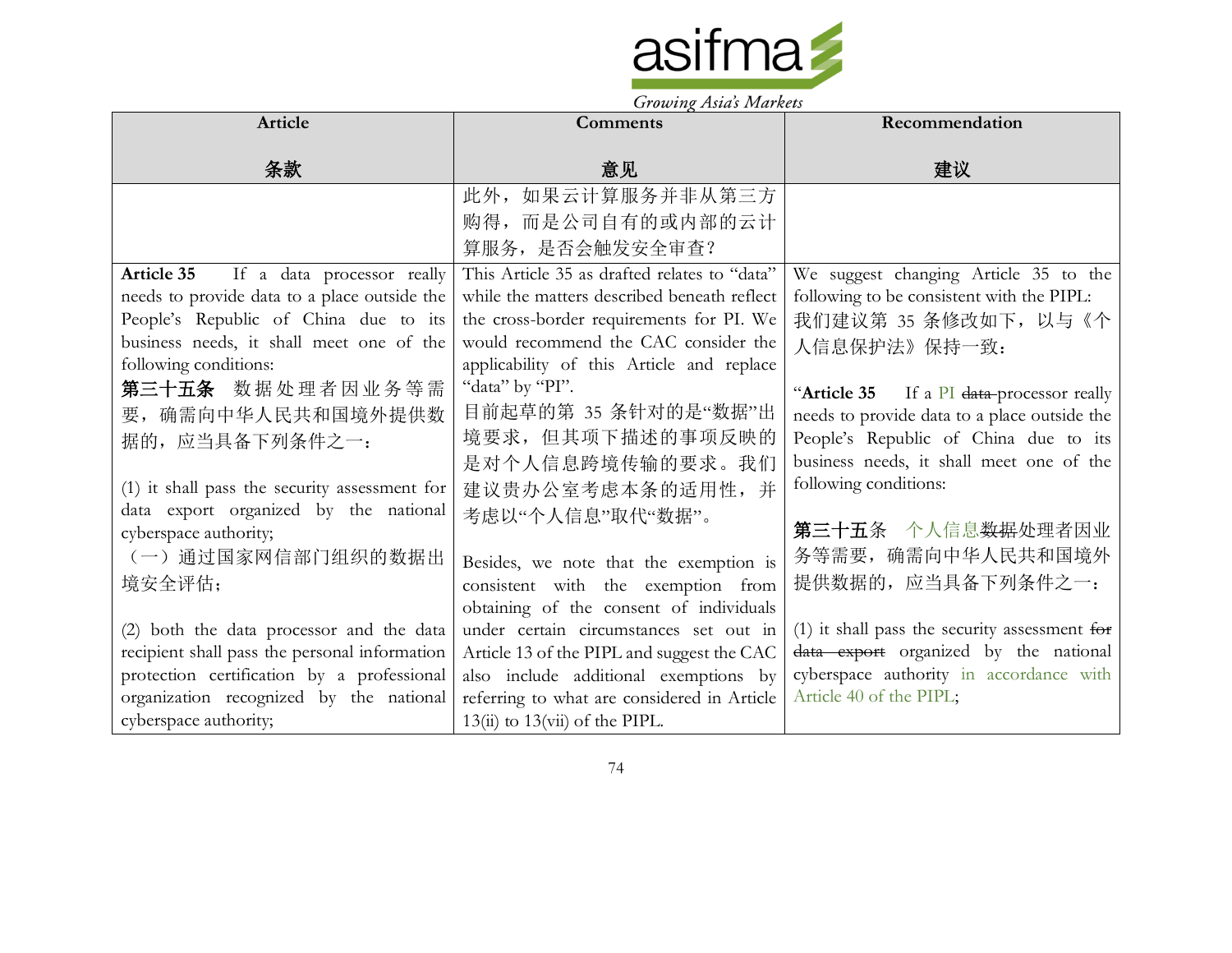

| Article                                                                              |                                                                   |                                                                  |
|--------------------------------------------------------------------------------------|-------------------------------------------------------------------|------------------------------------------------------------------|
|                                                                                      | Comments                                                          | Recommendation                                                   |
| 条款                                                                                   | 意见                                                                | 建议                                                               |
| (二)数据处理者和数据接收方均通过                                                                    | 同时,我们注意到该本条最后规定的                                                  | (一) 通过国家网信部门根据《个人信                                               |
| 国家网信部门认定的专业机构进行的个                                                                    | 豁免情形也是《个人信息保护法》第                                                  | 息保护法》第四十条组织的 <del>数据出境</del> 安                                   |
| 人信息保护认证;                                                                             | 13 条规定的在特定情况下无须取得个                                                | 全评估;                                                             |
|                                                                                      | 人同意的豁免情形, 我们建议贵办公                                                 |                                                                  |
| (3) it shall enter into a contract with the                                          | 室参考《个人信息保护法》第 13 条第                                               | (2) both the data processor and the data                         |
| overseas data recipient in accordance with the                                       | (二)项至第(七)项,在本条款中                                                  | recipient shall pass the personal information                    |
| national cyberspace authority's requirements                                         | 加入其它豁免事项。                                                         | protection certification by a professional                       |
| on standard contracts to agree on the rights<br>and obligations of both parties; and |                                                                   | organization recognized by the national<br>cyberspace authority; |
| (三) 按照国家网信部门制定的关于标                                                                   | Furthermore, we recommend that CAC                                | (二)数据处理者和数据接收方均通过                                                |
| 准合同的规定与境外数据接收方订立合                                                                    | could work in close collaboration with                            | 国家网信部门认定的专业机构进行的个                                                |
| 同,约定双方权利和义务;                                                                         | industry when designing standard contract                         | 人信息保护认证;                                                         |
|                                                                                      | terms firms could leverage for PI cross-<br>border data transfer. |                                                                  |
| (4) other conditions stipulated by laws,                                             | 此外, 我们建议贵办公室在制定标准                                                 | (3) it shall enter into a contract with the                      |
| administrative regulations or the national                                           | 合同条款(企业可以据此进行个人信                                                  | overseas data recipient in accordance with                       |
| cyberspace authority,                                                                | 息跨境传输)时,与相关行业保持密                                                  | national<br>cyberspace<br>authority's<br>the                     |
| (四)法律、行政法规或者国家网信部                                                                    | 切合作。                                                              | requirements on standard contracts to agree                      |
| 门规定的其他条件。                                                                            |                                                                   | on the rights and obligations of both parties;                   |
|                                                                                      |                                                                   | and<br>(三) 按照国家网信部门制定的关于标                                        |
| except it is necessary for the data processor                                        |                                                                   |                                                                  |
| to provide to abroad the personal<br>information of the parties to a contract for    |                                                                   | 准合同的规定与境外数据接收方订立合                                                |
| the purpose of concluding or performing the                                          |                                                                   | 同,约定双方权利和义务;                                                     |
| contract to which an individual is a party, or                                       |                                                                   |                                                                  |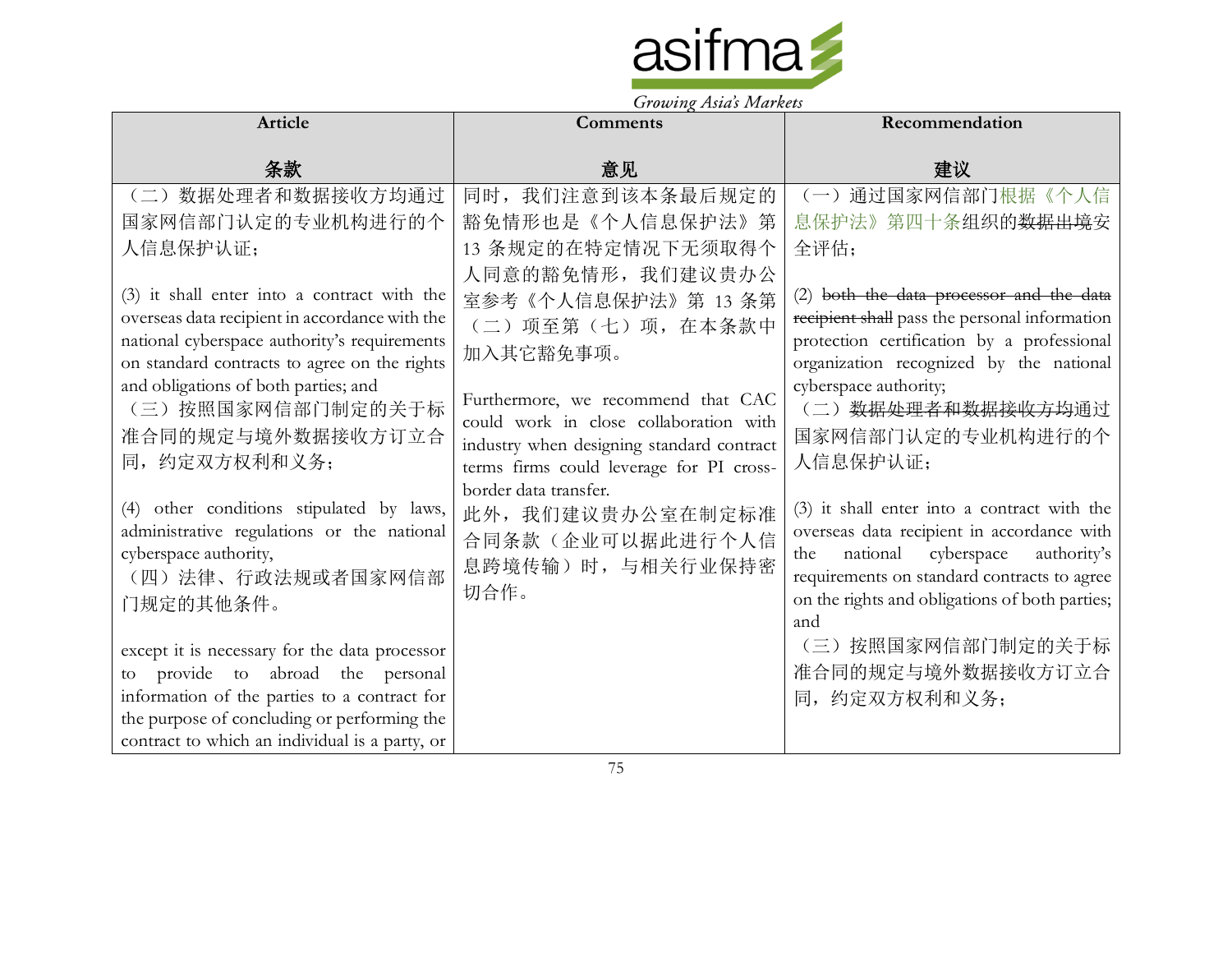

| Article                                                                                                                                                                                                                                   | <b>Comments</b> | Recommendation                                                                                                                                                                                                                                                                                                                                                                                                                                   |
|-------------------------------------------------------------------------------------------------------------------------------------------------------------------------------------------------------------------------------------------|-----------------|--------------------------------------------------------------------------------------------------------------------------------------------------------------------------------------------------------------------------------------------------------------------------------------------------------------------------------------------------------------------------------------------------------------------------------------------------|
| 条款                                                                                                                                                                                                                                        | 意见              | 建议                                                                                                                                                                                                                                                                                                                                                                                                                                               |
| necessary for it to provide personal<br>information to abroad for the purpose of<br>protecting personal life, health or property<br>safety.<br>数据处理者为订立、履行个人作为一方<br>当事人的合同所必需向境外提供当事人<br>个人信息的, 或者为了保护个人生命健<br>康和财产安全而必须向境外提供个人信<br>息的除外。 |                 | (4) other conditions stipulated by laws,<br>administrative regulations or the national<br>cyberspace authority,<br>(四)法律、行政法规或者国家网信部<br>门规定的其他条件。<br>except it is necessary for the data PI<br>processor to provide to abroad the personal<br>information of the parties to a contract for<br>the purpose of concluding or performing the                                                                                                        |
|                                                                                                                                                                                                                                           |                 | contract to which an individual is a party, or<br>necessary for it to provide personal<br>information to abroad for the purpose of<br>protecting personal life, health or property<br>safety.<br><del>数据</del> 个人信息处理者为订立、履行个人<br>作为一方当事人的合同所必需向境外提<br>供当事人个人信息的, 或者为了保护个<br>人生命健康和财产安全而必须向境外提<br>供个人信息的除外。"<br>We would respectfully request the CAC to<br>consider including additional exemptions<br>under which data processors would not be |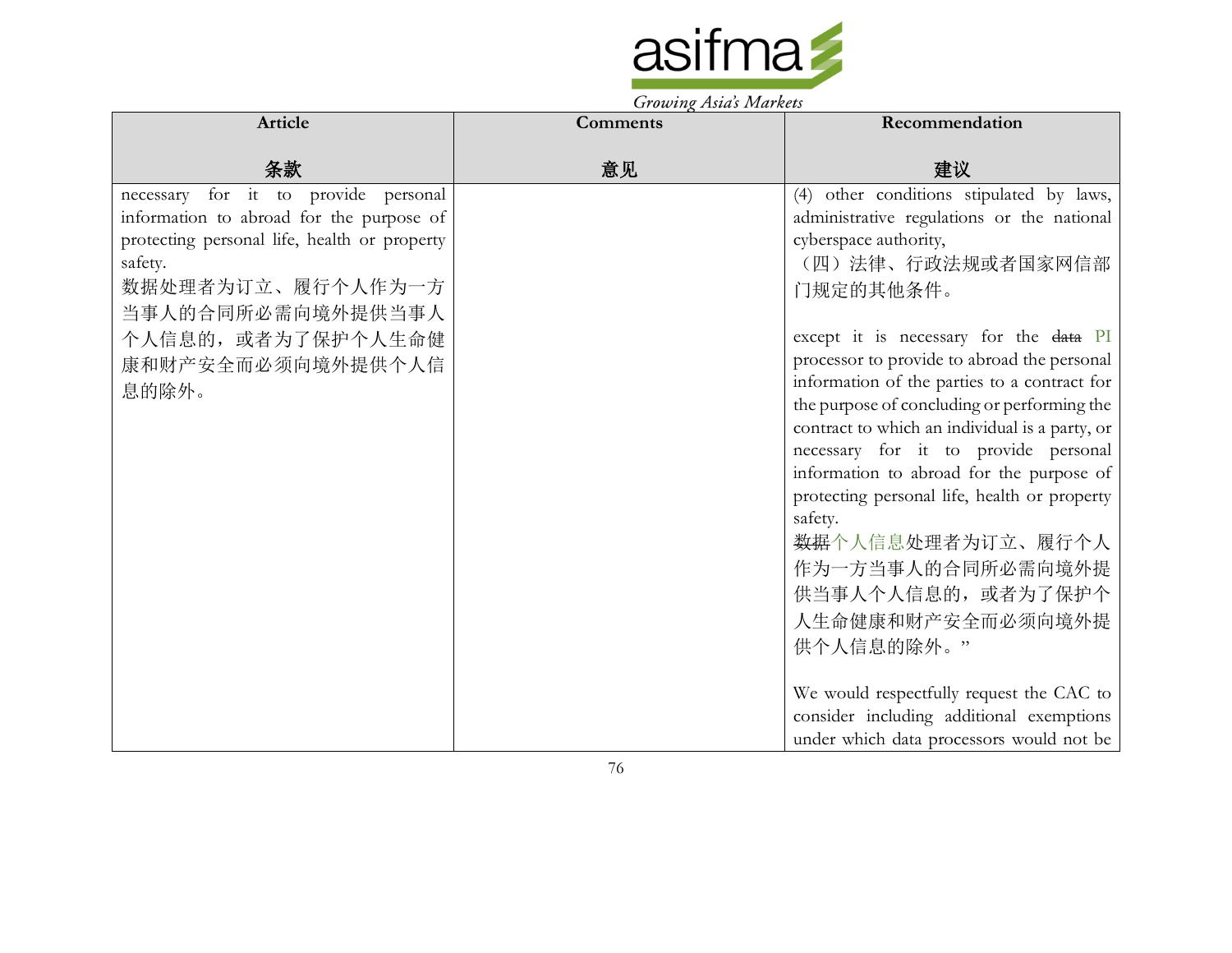

| Article | <b>Comments</b> | Recommendation                                  |
|---------|-----------------|-------------------------------------------------|
| 条款      | 意见              | 建议                                              |
|         |                 | required to satisfy the requirements under      |
|         |                 | Article 35 of the Regulations by referring to   |
|         |                 | what is considered in Article 13(ii) to 13(vii) |
|         |                 | of the PIPL. For example, with respect to       |
|         |                 | employee data, Article 13(ii) of the PIPL       |
|         |                 | provides that the data processor is not         |
|         |                 | required to obtain consent from employees       |
|         |                 | before processing their PI if it is necessary   |
|         |                 | for human resource management. We would         |
|         |                 | appreciate it if the CAC could also consider    |
|         |                 | such circumstance to be included in the         |
|         |                 | exemption to the first paragraph of Article     |
|         |                 | 35 given the necessity for MNCs to transfer     |
|         |                 | employee data from their PRC operating          |
|         |                 | entity to their overseas headquarters for       |
|         |                 | employment management purpose, which            |
|         |                 | our members believe should be considered        |
|         |                 | less sensitive in the context of PRC national   |
|         |                 | security and public interests.                  |
|         |                 | 我们恳请贵办公室可以参考《个人信息                               |
|         |                 | 保护法》第 13 条第 (二) 项至第                             |
|         |                 | (七) 项的立法意图, 在第 35 条项下                           |
|         |                 | 增加豁免数据处理者遵守本条第一款的                               |
|         |                 | 其他情形。例如, 对于员工数据,<br>《个                          |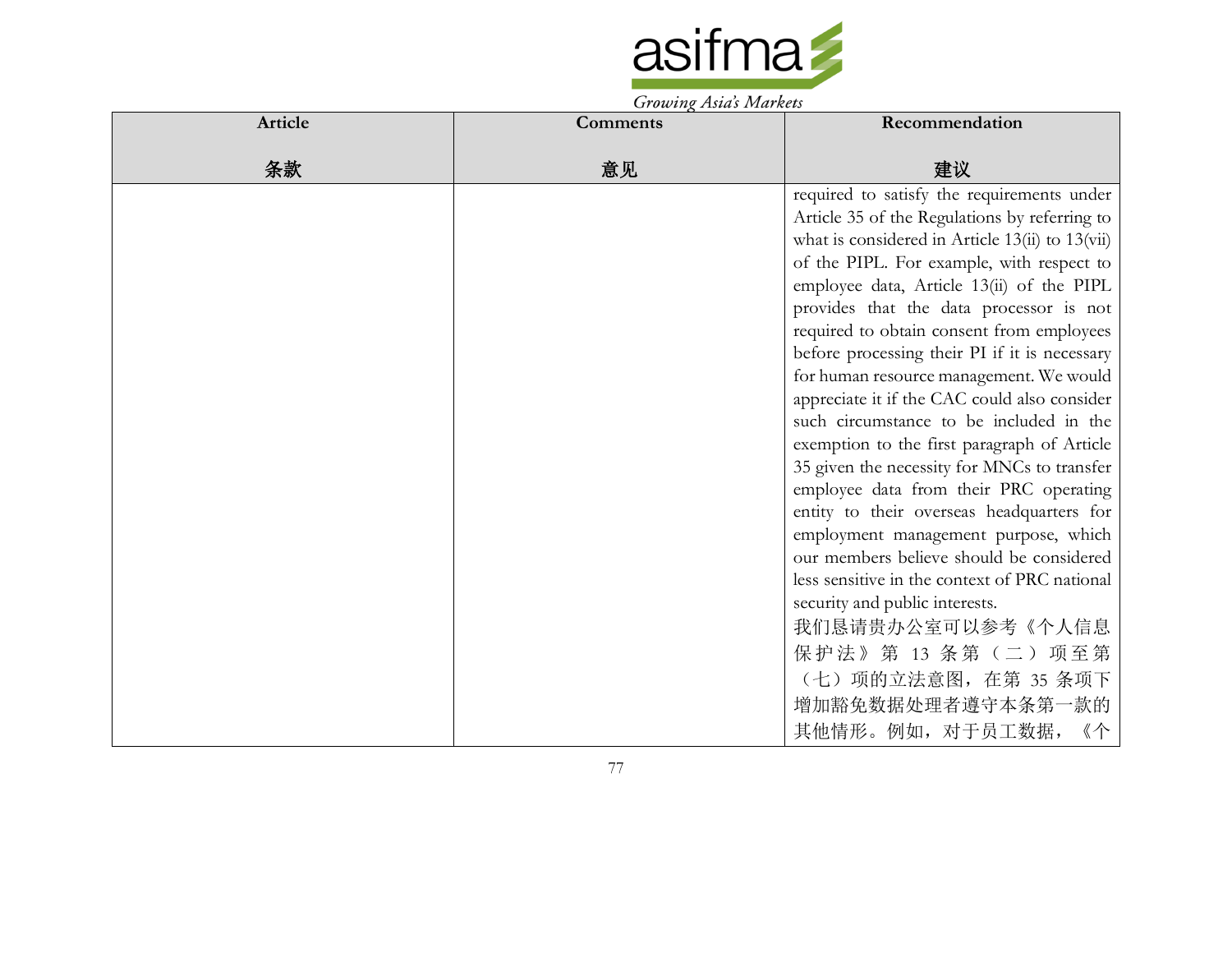

| Article | <b>Comments</b> | Recommendation        |
|---------|-----------------|-----------------------|
| 条款      | 意见              | 建议                    |
|         |                 | 人信息保护法》第 13 条第 (二) 项规 |
|         |                 | 定数据处理者进行的员工个人信息处理     |
|         |                 | 如果是实施人力资源管理所必须, 则无    |
|         |                 | 须事前取得员工同意。基于跨国公司为     |
|         |                 | 员工管理目的从其在中国的经营实体传     |
|         |                 | 输员工数据至其海外总部的必要性,我     |
|         |                 | 们期待贵办公室可以考虑将该等情形也     |
|         |                 | 作为对第 35 条第一款要求的例外情    |
|         |                 | 形, 我们的会员认为, 从中国国家安全   |
|         |                 | 和公共利益角度来看, 员工数据的敏感    |
|         |                 | 性较低。                  |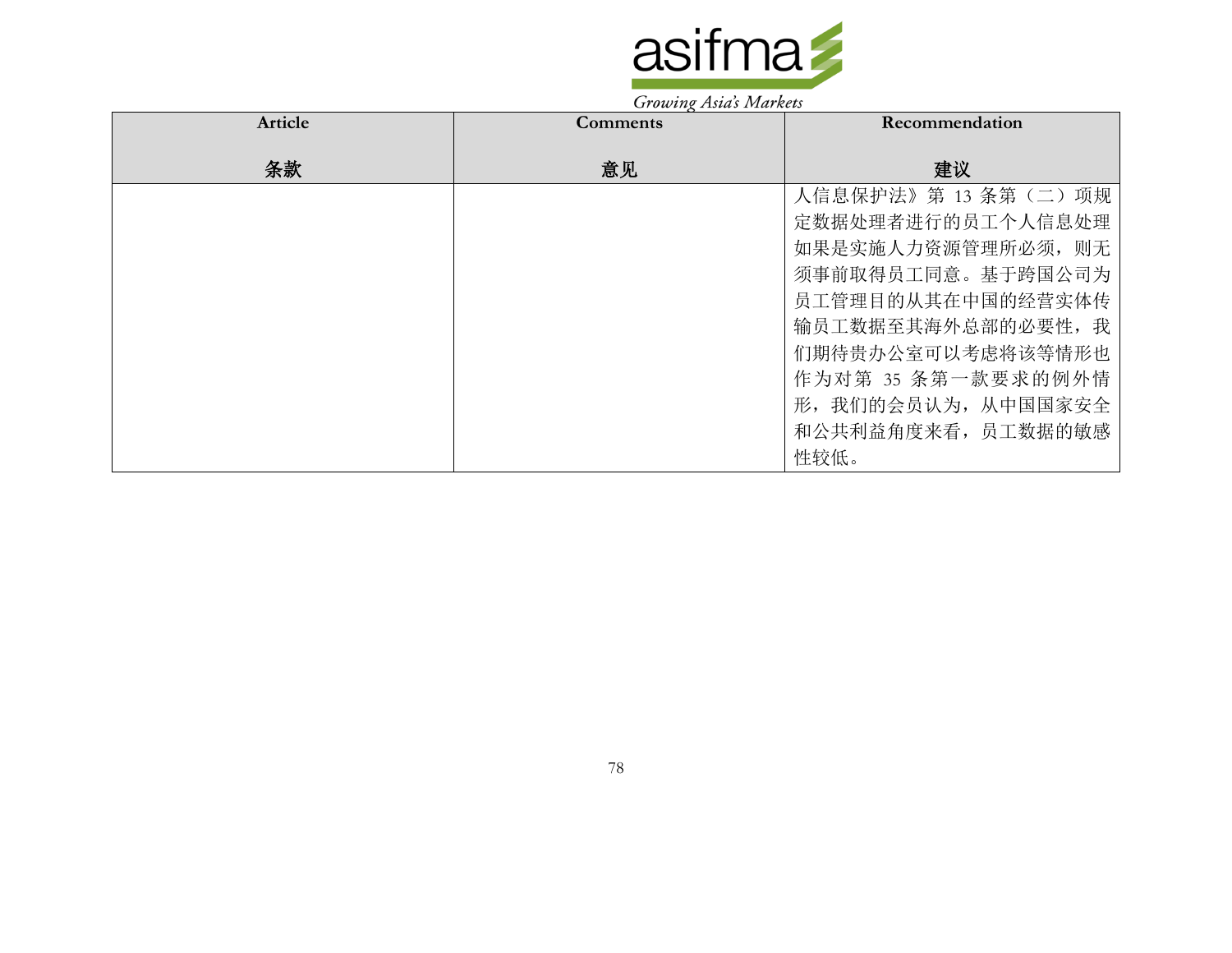

|                                               | Growing Asias Indiana                           |                                         |
|-----------------------------------------------|-------------------------------------------------|-----------------------------------------|
| Article                                       | Comments                                        | Recommendation                          |
| 条款                                            | 意见                                              | 建议                                      |
| To provide an individual's<br>Article 36      | We recommend CAC to reconsider the              | We would suggest CAC consider our       |
| personal information to a place outside the   | disclosure of detailed information of the       | comments in the left and make necessary |
| People's Republic of China, a data processor  | receiving party as it is confidential and       | adjustment.                             |
| shall inform the individual of the overseas   | sensitive and could bring risks to firms'       | 我们建议贵办公室考虑我们左列的意见                       |
| recipient's name and contact information, the | supply chain integrity.                         | 并作出必要的调整。                               |
| purpose and method of processing, the type    | 鉴于接收方的详细信息是保密且敏感                                |                                         |
| of personal information, the way for the      | 的,可能给公司的供应链完整性带来                                |                                         |
| individual to exercise his/her rights to      | 风险, 我们建议贵办公室重新考虑披                               |                                         |
| personal information against the overseas     | 露接收方详细信息的要求。                                    |                                         |
| data recipient and other matters, and obtain  |                                                 |                                         |
| the individual's separate consent thereto.    | Para. 2 of Article 36 (which is specifically in |                                         |
| 第三十六条 数据处理者向中华人民共                             | relation to the scenario where "separate        |                                         |
| 和国境外提供个人信息的, 应当向个人                            | consent" for outbound data transfer may be      |                                         |
| 告知境外数据接收方的名称、联系方                              | seen as having been obtained if relevant        |                                         |
| 式、处理目的、处理方式、个人信息的                             | consent is obtained at the time of collection   |                                         |
| 种类以及个人向境外数据接收方行使个                             | the PI) suggests that "separate" consent        |                                         |
| 人信息权利的方式等事项,并取得个人                             | might be given to cover all the possible        |                                         |
| 的单独同意。                                        | scenarios as long as it is separately provided  |                                         |
|                                               | at the time of information collection $-$ we    |                                         |
| If the individual's separate consent to       | strongly suggest the CAC confirm this           |                                         |
| personal information export has been          | position in the definition of "separate         |                                         |
| obtained during the collection of personal    | consent" so as to give industry clear           |                                         |
| information, and personal information will be | guidance in the implementation of this key      |                                         |
| exported in light of the agreed matters, no   | subject in PI protection.                       |                                         |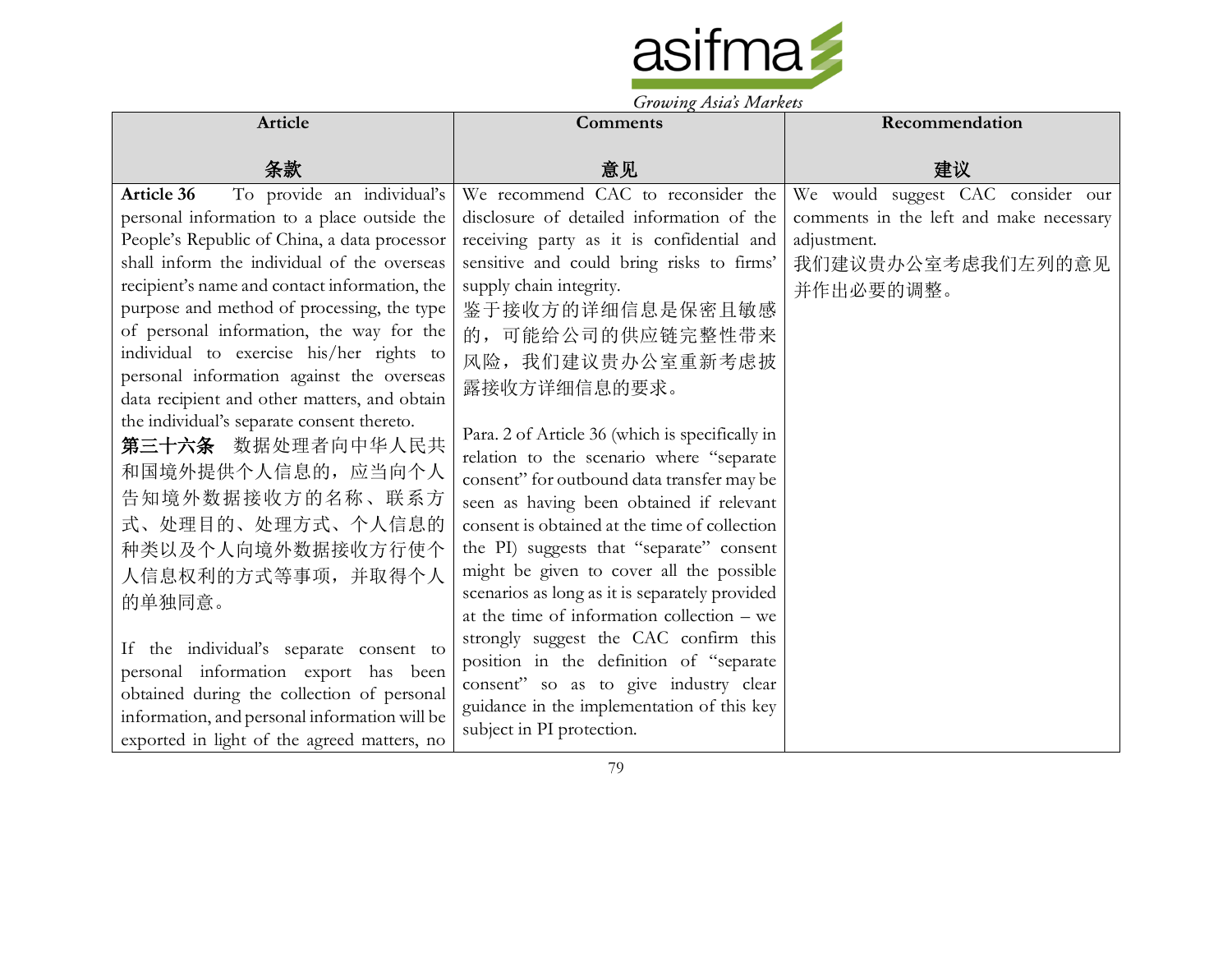

|                                                                                                                         | $\sigma$ owing the strainers                                                                                                                                                           |                                            |
|-------------------------------------------------------------------------------------------------------------------------|----------------------------------------------------------------------------------------------------------------------------------------------------------------------------------------|--------------------------------------------|
| Article                                                                                                                 | Comments                                                                                                                                                                               | Recommendation                             |
|                                                                                                                         |                                                                                                                                                                                        |                                            |
| 条款                                                                                                                      | 意见                                                                                                                                                                                     | 建议                                         |
| further separate consent of the individual is<br>needed.<br>收集个人信息时已单独就个人信息出境<br>取得个人同意,且按照取得同意的事项<br>出境的,无需再次取得个人单独同意。 | 第 36 条第二款(即在收集个人信息时<br>已获得对数据出境的"单独"同意可视<br>为已获得数据出境的"单独"同意的情<br>况)表明,只要在收集信息时另行表<br>示同意, 则被视为已经就此类所有可<br>能的情况获得了"单独"同意。我们强<br>烈建议贵办公室在"单独同意"的定义<br>中确认这一立场, 以便对行业就执行<br>个人信息保护给予明确指导。 |                                            |
| Article 37<br>If a data processor provides                                                                              | As for the PI, Article 37 only requires data                                                                                                                                           | We suggest that the approaches adopted in  |
| the data collected and generated within the                                                                             | processors who processes PI of more than                                                                                                                                               | these two consultation papers shall be     |
| territory of the People's Republic of China to                                                                          | one million people to apply for the security                                                                                                                                           | consistent. We would<br>also<br>like<br>to |
|                                                                                                                         |                                                                                                                                                                                        |                                            |
| the recipient abroad, it shall pass the security                                                                        | assessment, which does not expressly                                                                                                                                                   | consider<br>CAC .<br>recommend<br>our      |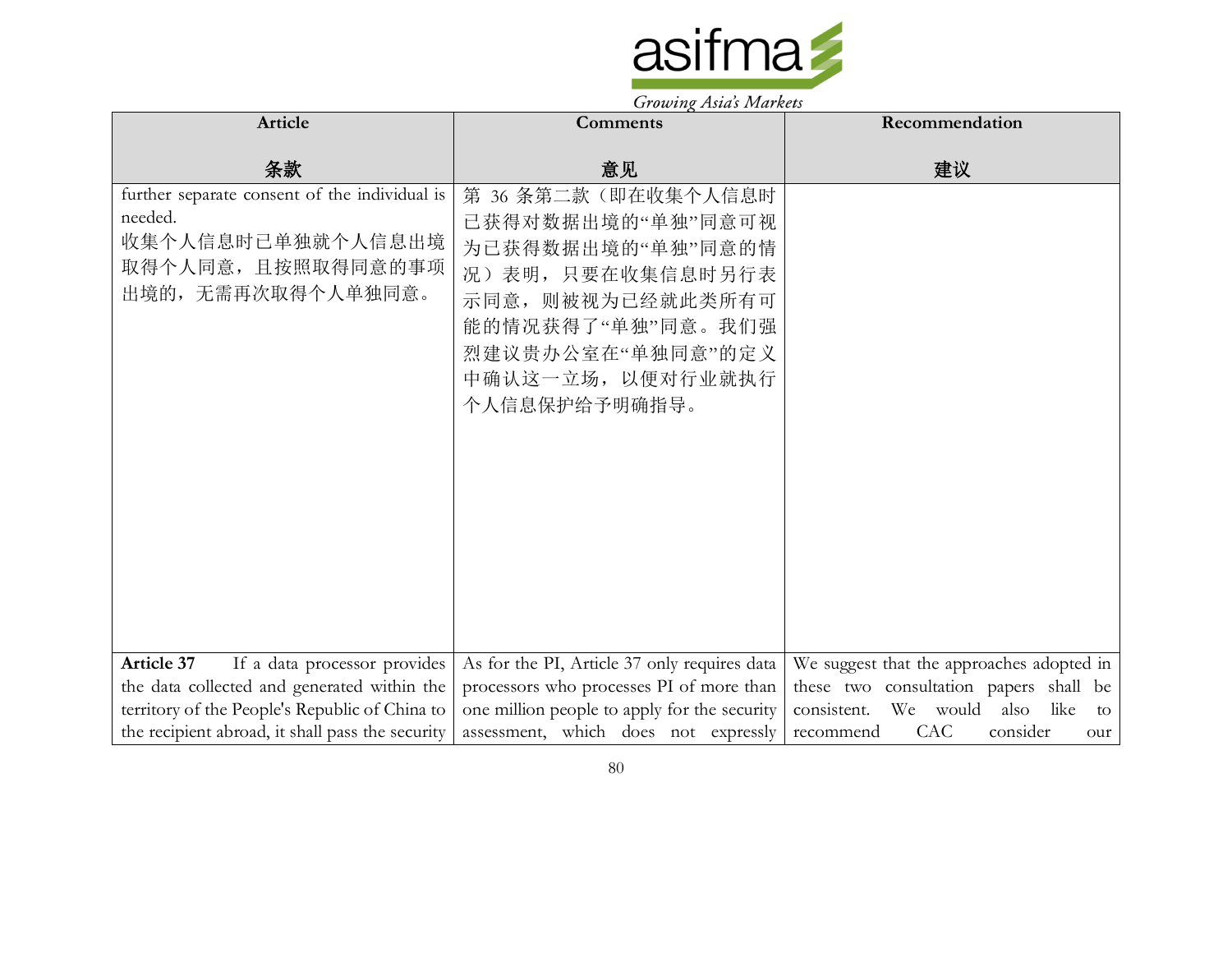

|                                                                                                   | $\sigma$ owing the strain $\sigma$                                                          |                                                                                      |
|---------------------------------------------------------------------------------------------------|---------------------------------------------------------------------------------------------|--------------------------------------------------------------------------------------|
| Article                                                                                           | <b>Comments</b>                                                                             | Recommendation                                                                       |
| 条款                                                                                                | 意见                                                                                          | 建议                                                                                   |
| assessment of the data cross-border transfer<br>organized<br>Cybersecurity<br>$\mathbf{b}$<br>the | include the scenario of outbound transfer of<br>PI of more than 100,000 people or sensitive | corresponding suggestions in Section 1.2<br>above and the separate response paper in |
| Administration of China if:<br>第三十七条 数据处理者向境外提供在                                                  | PI of more<br>than $10,000$ people<br>accumulatively under Article 4(iv) of the             | relation to the Data Outbound Transfer<br>Consultation Paper submitted to CAC.       |
| 中华人民共和国境内收集和产生的数                                                                                  | Data Outbound Transfer Consultation                                                         | 我们建议两份征求意见稿的立场应保持                                                                    |
| 据, 属于以下情形的, 应当通过国家网<br>信部门组织的数据出境安全评估:                                                            | Paper.<br>对于个人信息, 第 37 条仅要求处理个<br>人信息超过一百万人个人信息的数据                                          | 一致。我们也建议贵办公室考虑我们在<br>本函第 1.2 节以及在提交给贵办公室的<br>针对《数据出境征求意见稿》的反馈意                       |
| (1) the data transferred abroad contains<br>important data;                                       | 处理者申请安全评估,并未明确将<br>《数据出境征求意见稿》第 4 条第                                                        | 见文件中提出的相应建议。                                                                         |
| (一)出境数据中包含重要数据;                                                                                   | (四)项中"累计向境外提供超过十万<br>人以上个人信息或者一万人以上敏感                                                       |                                                                                      |
| (2) the operators of critical information<br>infrastructure and the data processors, who          | 个人信息"的情形纳入其中。                                                                               |                                                                                      |
| process the personal information of more<br>than one million people, transfer personal            |                                                                                             |                                                                                      |
| information outside the territory of People's                                                     |                                                                                             |                                                                                      |
| Republic of China;<br>(二)关键信息基础设施运营者和处理                                                           |                                                                                             |                                                                                      |
| 一百万人以上个人信息的数据处理者向                                                                                 |                                                                                             |                                                                                      |
| 境外提供个人信息;                                                                                         |                                                                                             |                                                                                      |
| (3) other circumstances as prescribed by the                                                      |                                                                                             |                                                                                      |
| national cybersecurity administration.                                                            |                                                                                             |                                                                                      |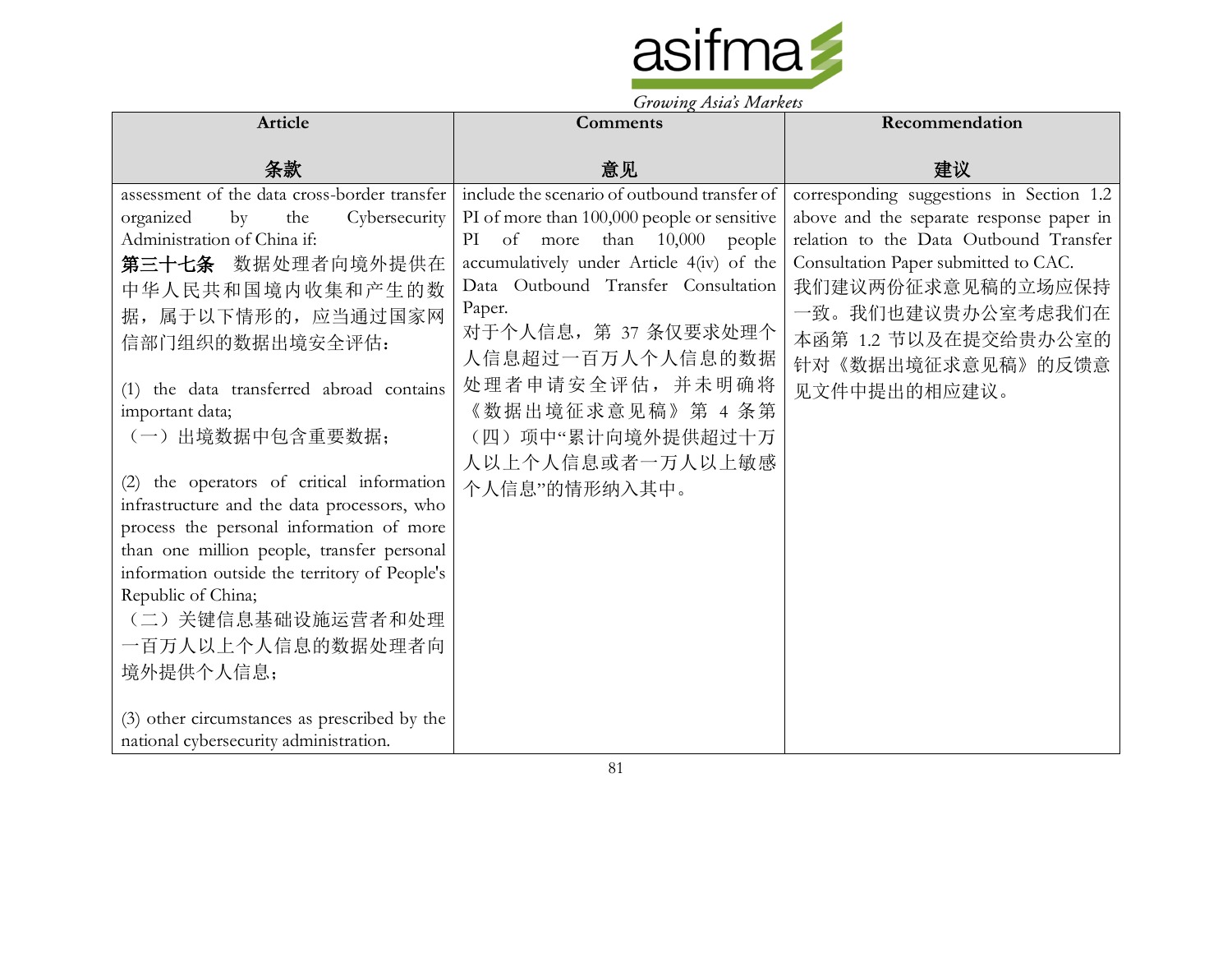

|                                                                                                                                                                                                                                                                                                                                                                                                                                                          | Growing Asias Indiana                                                                                                                                                                                                                                                                                                                  |                                                                                                                                                                                                                                                                                                                                            |
|----------------------------------------------------------------------------------------------------------------------------------------------------------------------------------------------------------------------------------------------------------------------------------------------------------------------------------------------------------------------------------------------------------------------------------------------------------|----------------------------------------------------------------------------------------------------------------------------------------------------------------------------------------------------------------------------------------------------------------------------------------------------------------------------------------|--------------------------------------------------------------------------------------------------------------------------------------------------------------------------------------------------------------------------------------------------------------------------------------------------------------------------------------------|
| Article                                                                                                                                                                                                                                                                                                                                                                                                                                                  | <b>Comments</b>                                                                                                                                                                                                                                                                                                                        | Recommendation                                                                                                                                                                                                                                                                                                                             |
| 条款                                                                                                                                                                                                                                                                                                                                                                                                                                                       | 意见                                                                                                                                                                                                                                                                                                                                     | 建议                                                                                                                                                                                                                                                                                                                                         |
| 国家网信部门规定的其它情形。<br>$(\equiv)$<br>Where laws, administrative regulations and<br>the Cybersecurity Administration of China<br>provide that no safety assessment is required,<br>the provisions shall prevail.<br>法律、行政法规和国家网信部门规定可<br>以不进行安全评估的, 从其规定。<br><b>Article 39</b><br>A data processor providing<br>data to abroad shall perform the following<br>obligations:<br>第三十九条 数据处理者向境外提供数<br>据应当履行以下义务:<br>(1) it shall not provide personal information | Our members are of the view that imposing<br>a statutory liability on data processors for<br>acts of their third party contracted service<br>providers would not be equitable and fair,<br>particularly if such acts are due to the gross<br>negligence or willful misconduct or other<br>which<br>factors<br>are<br>reasonably<br>not | We respectfully suggest that certain carve-<br>outs for liability could be included. For<br>example, liability could be excluded or<br>limited where the liability arises out of any<br>event that is not reasonably within the<br>control of the data processor (such as the<br>gross negligence or willful misconduct of the             |
| to abroad beyond the purpose, scope,<br>method and the type and scale of data<br>specified in the personal information<br>protection impact assessment<br>report<br>submitted to the cyberspace authority;<br>(一)不得超出报送网信部门的个人信<br>息保护影响评估报告中明确的目的、范                                                                                                                                                                                                     | attributable to the data processor.<br>我们的会员认为, 让数据处理者对第<br>三方外包服务提供商的行为承担法定<br>责任是不公平的, 尤其是如果该等行<br>为是不可合理归咎于数据处理者的重<br>大过失或故意不当行为或其他原因。<br>Article 39 (7) poses significant risks to<br>private sectors' intellectual property and                                                                                                   | third-party service provider) provided an<br>agreement between a data processor and the<br>third party service provider has been<br>properly entered into where the latter is<br>imposed contractual obligations to ensure<br>the security of data from the data processor.<br>我们诚恳地建议增加一些责任豁免情<br>形。例如, 如果是由于数据处理者不能<br>合理控制的事件(例如第三方服务提供 |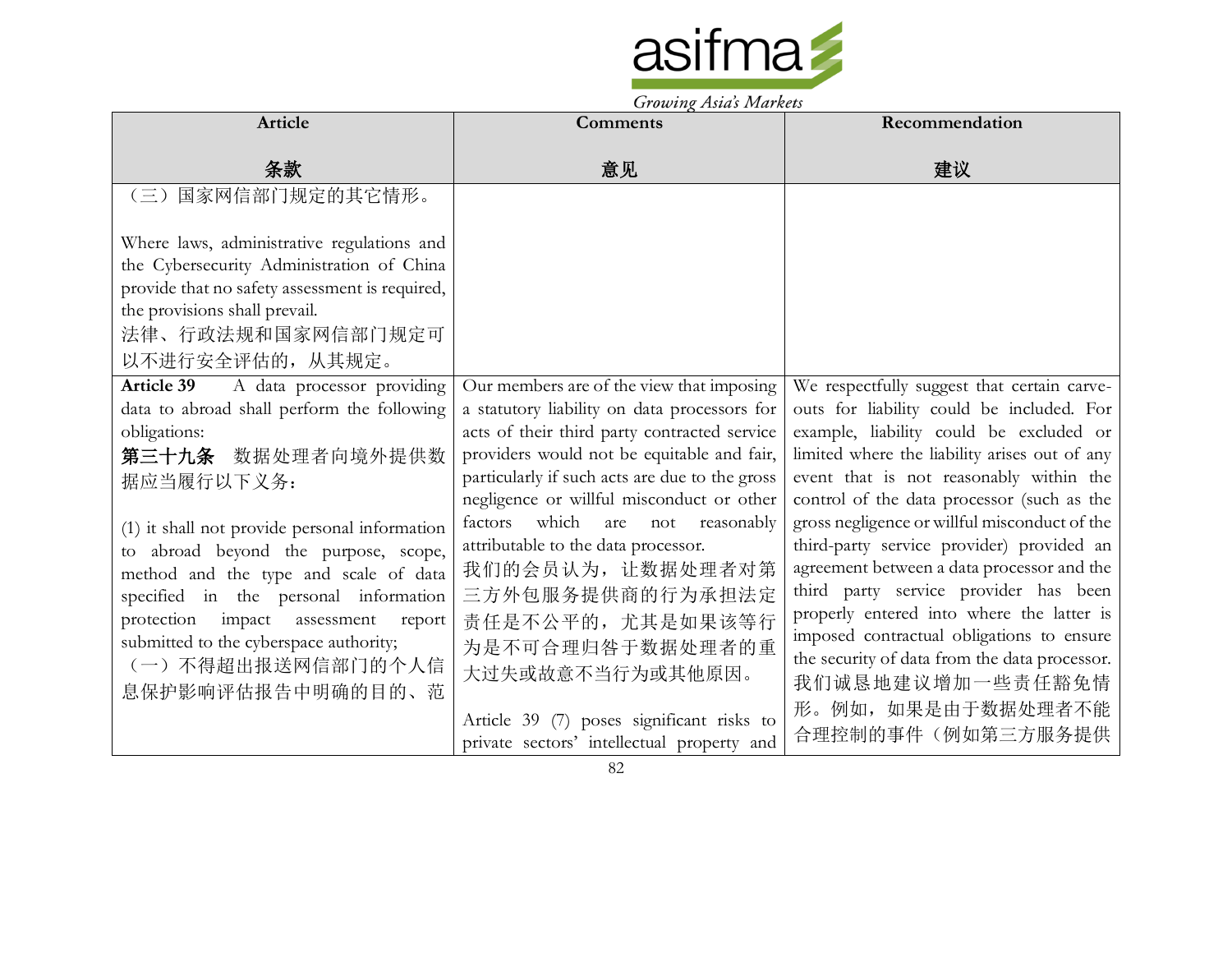

| Article                                                                                                                                                                                                                                                                                                                                                                                                                                                                                                                                                                                                                                                                           | $\sim$<br><b>Comments</b>                                                                                     | Recommendation                                                                                                                                                                                                                                                                                                                                                                                                                                                                                                  |
|-----------------------------------------------------------------------------------------------------------------------------------------------------------------------------------------------------------------------------------------------------------------------------------------------------------------------------------------------------------------------------------------------------------------------------------------------------------------------------------------------------------------------------------------------------------------------------------------------------------------------------------------------------------------------------------|---------------------------------------------------------------------------------------------------------------|-----------------------------------------------------------------------------------------------------------------------------------------------------------------------------------------------------------------------------------------------------------------------------------------------------------------------------------------------------------------------------------------------------------------------------------------------------------------------------------------------------------------|
| 条款                                                                                                                                                                                                                                                                                                                                                                                                                                                                                                                                                                                                                                                                                | 意见                                                                                                            | 建议                                                                                                                                                                                                                                                                                                                                                                                                                                                                                                              |
| 围、方式和数据类型、规模等向境外提<br>供个人信息;<br>(2) it shall not provide personal information<br>or important data to abroad beyond the<br>purpose, scope and method of export and the<br>type and scale of data specified during the<br>cyberspace authority's security assessment;<br>(二) 不得超出网信部门安全评估时明<br>确的出境目的、范围、方式和数据类<br>型、规模等向境外提供个人信息和重要<br>数据;<br>(3) it shall take effective measures such as<br>signing a contract to supervise the data<br>recipient for it to use data in accordance with<br>the purpose, scope, and method agreed by<br>both parties, fulfill its data security protection<br>obligations, and guarantee data security;<br>(三)采取合同等有效措施监督数据接<br>收方按照双方约定的目的、范围、方式 | proprietary information and should be<br>removed entirely.<br>第 39 条第(七)项对私有的知识产权<br>和专有信息构成重大风险, 应当完全<br>删除。 | 商的重大过失或故意不当行为),且数<br>据处理者与第三方服务提供商已签订了<br>适当的协议, 约定第三方服务提供商须<br>承担确保数据处理者的数据安全性的合<br>同义务, 则数据处理者的责任可以被排<br>除或限制。<br>We suggest adding a qualifier in Article 39<br>(1) and (2) that this application is only<br>limited to those processors who are required<br>to submit to the CAC.<br>我们建议在第 39 条第 (一) 项和第<br>(二) 项中增加一个限定条件, 即仅限<br>于那些被要求向贵办公室报送评估报告<br>/安全评估的数据处理者。<br>We strongly recommend that Article 39 (7)<br>be removed.<br>我们强烈建议删除第 39 条第 (七)<br>项。<br>We suggest changing Article 39 (8) to the |
|                                                                                                                                                                                                                                                                                                                                                                                                                                                                                                                                                                                                                                                                                   |                                                                                                               | following:                                                                                                                                                                                                                                                                                                                                                                                                                                                                                                      |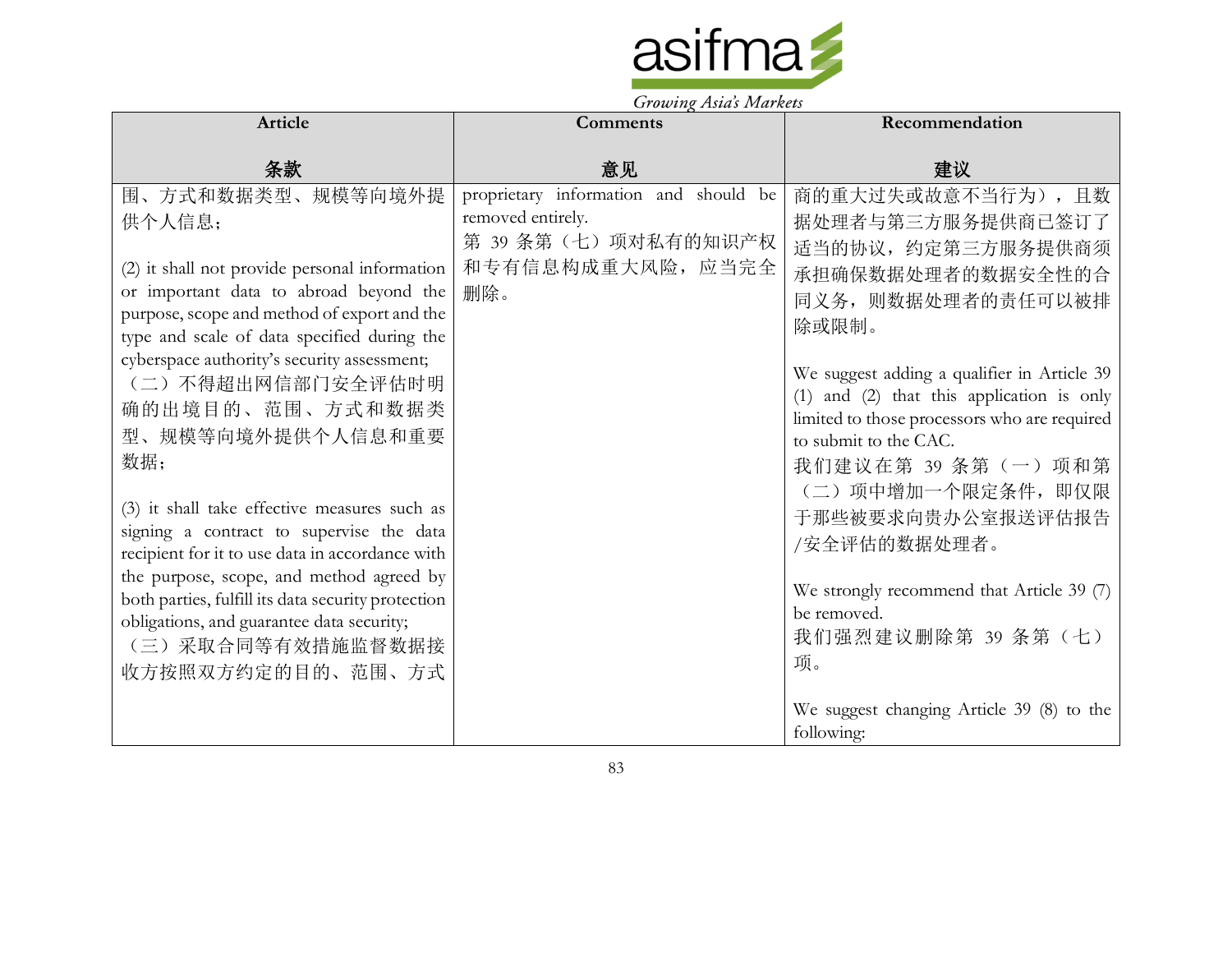

| <b>Article</b>                                                                   | Comments | Recommendation                                                                                 |
|----------------------------------------------------------------------------------|----------|------------------------------------------------------------------------------------------------|
| 条款                                                                               | 意见       | 建议                                                                                             |
| 使用数据, 履行数据安全保护义务, 保                                                              |          | 我们建议将第39条第八项修改为:                                                                               |
| 证数据安全;                                                                           |          | "(8) if the national cyberspace authority                                                      |
| (4) it shall accept and address user complaints                                  |          | determines no export should be permitted                                                       |
| related to data export;                                                          |          | according to laws and regulations, the data                                                    |
| (四)接受和处理数据出境所涉及的用                                                                |          | processor shall stop its data export, and take<br>effective remedial measures for the security |
| 户投诉;                                                                             |          | of the data exported; and"                                                                     |
| (5) if the data export causes any damage to an                                   |          | (八) 国家网信部门依法认定不得出境                                                                             |
| individual's or organization's legal rights or                                   |          | 的, 数据处理者应当停止数据出境, 并                                                                            |
| interests or public interests, the data<br>processor shall be liable therefor in |          | 采取有效措施对已出境数据的安全予以                                                                              |
| accordance with the law;                                                         |          | 补救"                                                                                            |
| (五) 数据出境对个人、组织合法权益                                                               |          |                                                                                                |
| 或者公共利益造成损害的, 数据处理者                                                               |          |                                                                                                |
| 应当依法承担责任;                                                                        |          |                                                                                                |
| (6) it shall keep the relevant log records and                                   |          |                                                                                                |
| data export approval records for no less than                                    |          |                                                                                                |
| three years;                                                                     |          |                                                                                                |
| (六)存留相关日志记录和数据出境审<br>批记录三年以上;                                                    |          |                                                                                                |
|                                                                                  |          |                                                                                                |

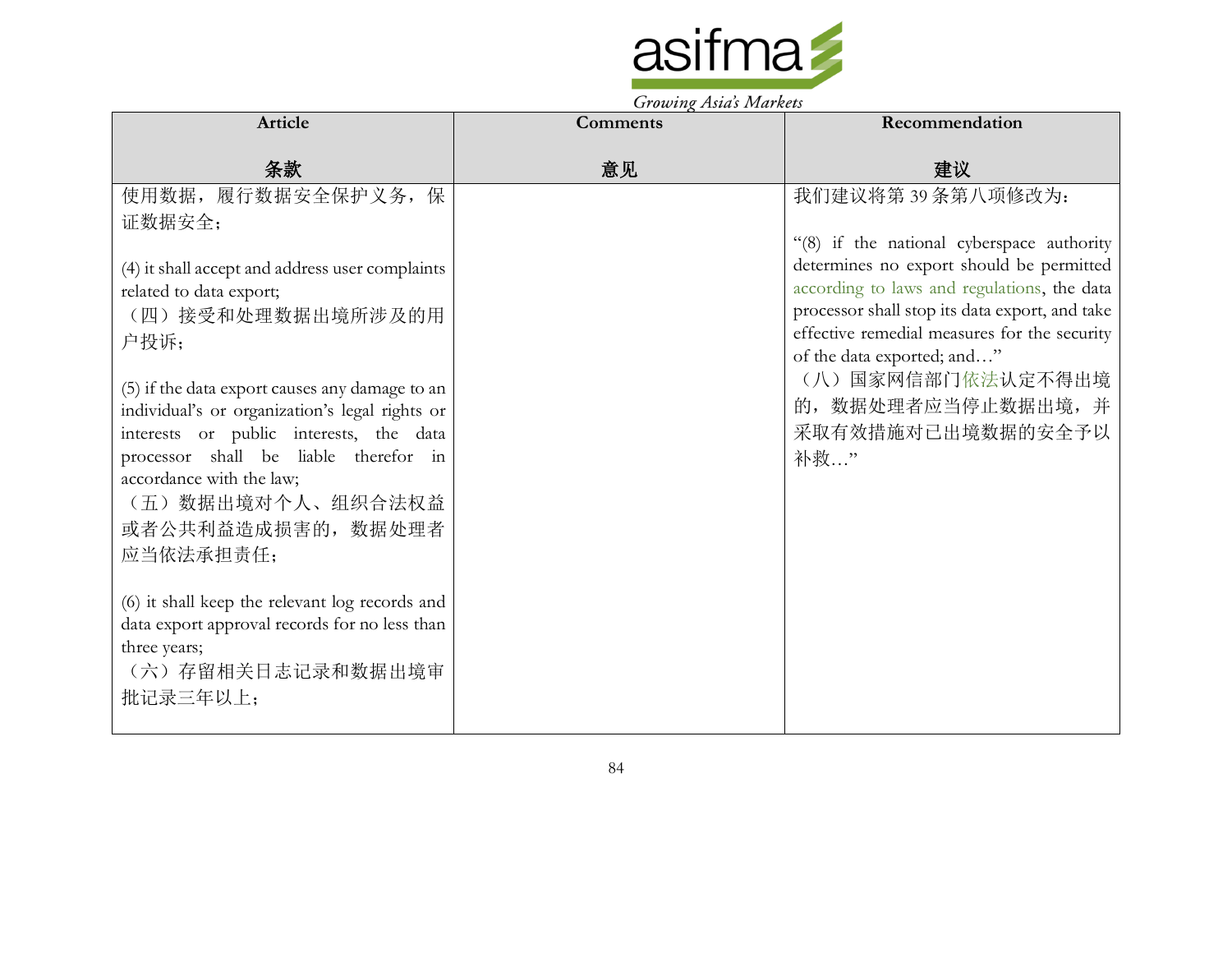

| Article                                         | Comments | Recommendation |
|-------------------------------------------------|----------|----------------|
|                                                 |          |                |
| 条款                                              | 意见       | 建议             |
| (7) when the national cyberspace authority      |          |                |
| and the relevant departments of the State       |          |                |
| Council verify the type and scope of personal   |          |                |
| information or important data provided to       |          |                |
| abroad, the data processor shall present the    |          |                |
| same in an explicit and readable form;          |          |                |
| (七) 国家网信部门会同国务院有关部                              |          |                |
| 门核验向境外提供个人信息和重要数据                               |          |                |
| 的类型、范围时, 数据处理者应当以明                              |          |                |
| 文、可读方式予以展示;                                     |          |                |
|                                                 |          |                |
| (8) if the national cyberspace authority        |          |                |
| determines no export should be permitted,       |          |                |
| the data processor shall stop its data export,  |          |                |
| and take effective remedial measures for the    |          |                |
| security of the data exported; and              |          |                |
| (八)国家网信部门认定不得出境的,                               |          |                |
| 数据处理者应当停止数据出境, 并采取                              |          |                |
| 有效措施对已出境数据的安全予以补                                |          |                |
| 救;                                              |          |                |
|                                                 |          |                |
| (9) if an individual's personal information     |          |                |
| really needs to be retransferred after being    |          |                |
| exported, it shall agree with the individual on |          |                |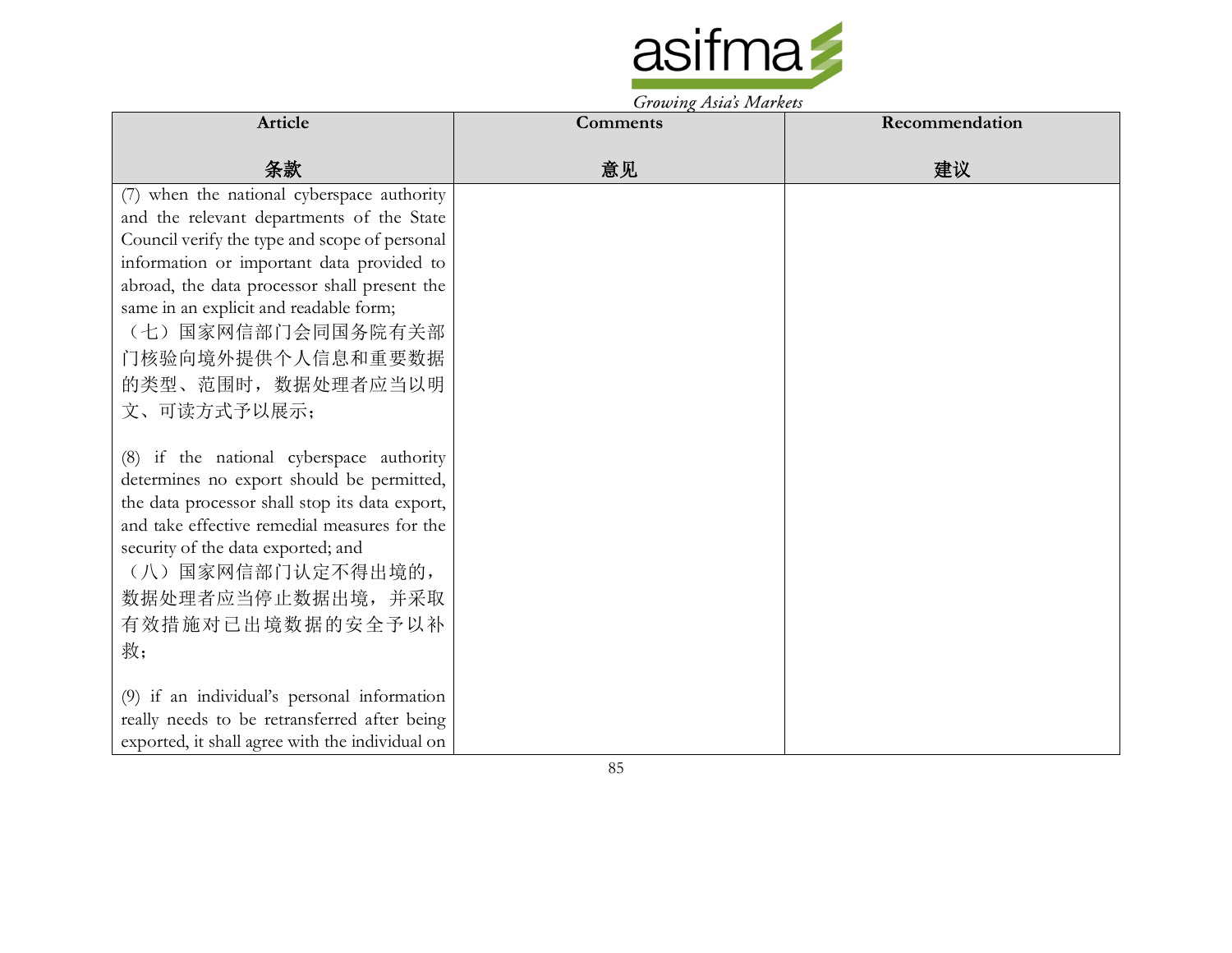

|                                                  | Growing Asias Indiana                          |                                            |
|--------------------------------------------------|------------------------------------------------|--------------------------------------------|
| Article                                          | <b>Comments</b>                                | Recommendation                             |
| 条款                                               | 意见                                             | 建议                                         |
| the conditions for retransfer in advance, and    |                                                |                                            |
| specify the security protection obligations to   |                                                |                                            |
| be performed by the data recipient.              |                                                |                                            |
| (九) 个人信息出境后确需再转移的,                               |                                                |                                            |
| 应当事先与个人约定再转移的条件,并                                |                                                |                                            |
| 明确数据接收方履行的安全保护义务。                                |                                                |                                            |
|                                                  |                                                |                                            |
| Without approval by the competent                |                                                |                                            |
| authorities of the People's Republic of China,   |                                                |                                            |
| no individual or organization within the         |                                                |                                            |
| territory the People's Republic of China shall   |                                                |                                            |
| provide any foreign judicial or law              |                                                |                                            |
| enforcement agency with any data stored in       |                                                |                                            |
| the People's Republic of China.                  |                                                |                                            |
| 非经中华人民共和国主管机关批准,境                                |                                                |                                            |
| 内的个人、组织不得向外国司法或者执                                |                                                |                                            |
| 法机构提供存储于中华人民共和国境内                                |                                                |                                            |
| 的数据。                                             |                                                |                                            |
| <b>Article 40</b><br>Data processors who provide | Article 40 is in addition to the data security | We suggest revising the first paragraph of |
| personal information and important data          | assessment under Article 32, prefecture-       | Article 40 as follow:                      |
| outside the territory of the People's Republic   | level city approval under Article 33 and the   | 我们建议对第 40 条第 (一) 款作如下                      |
| of China shall prepare a cross-border data       | CAC security assessment under the PIPL         | 修改:                                        |
| transfer security report by January 31 of each   | and/or the Data Outbound Transfer              |                                            |
| year and report to the municipal cybersecurity   | Consultation Paper. We would respectfully      |                                            |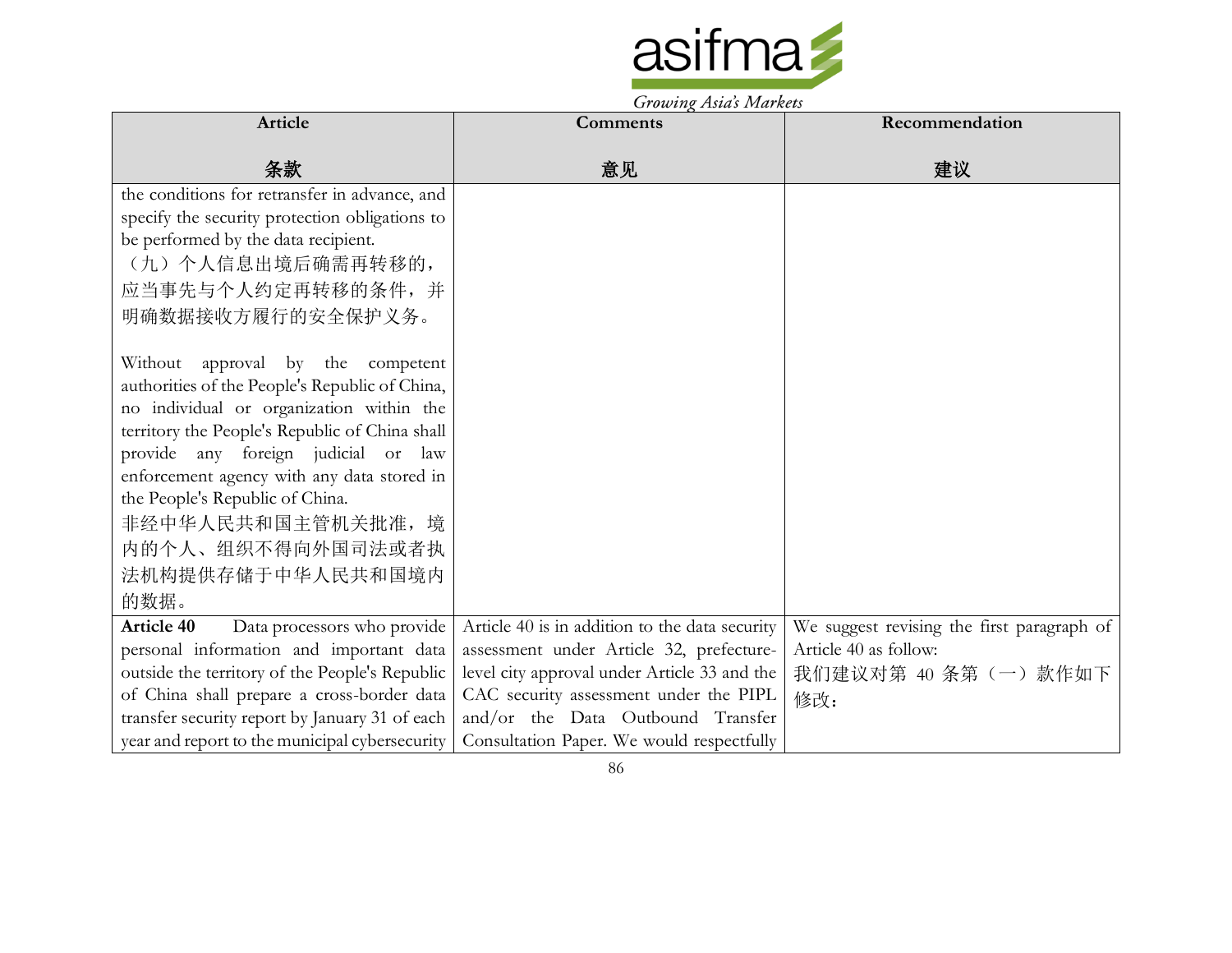

|                                                             | <i>Growing Asias Indianos</i>                   |                                                |
|-------------------------------------------------------------|-------------------------------------------------|------------------------------------------------|
| <b>Article</b>                                              | Comments                                        | Recommendation                                 |
| 条款                                                          | 意见                                              | 建议                                             |
| administration about the following cross-                   | suggest that the CAC consider to limit the      | "Article 40<br>Data<br>who<br>processors       |
| border data transfer situation of the previous              | scope of Article 40 (e.g. to apply only to data | provide personal information and important     |
| year:                                                       | processors who are required to pass the         | data outside the territory of the People's     |
| 第四十条<br>向境外提供个人信息和重                                         | CAC security assessment for outbound            | Republic of China and be subject to the        |
| 要数据的数据处理者, 应当在每年 1月                                         | transfer) and/or to rationalized these          | CAC security assessment requirements shall     |
| 31 日前编制数据出境安全报告, 向设区                                        | requirements into one integrated regime.        | prepare a cross-border data transfer security  |
| 的市级网信部门报告上一年度以下数据                                           | 第40条是对第32条项下的数据安全评                              | report by January 31 of each year and report   |
|                                                             | 估、第 33 条项下的设区的市级主管部                             | to the primary sectoral regulator who should   |
| 出境情况:                                                       | 门的同意以及《个人信息保护法》和/                               | coordinate with the municipal cybersecurity    |
|                                                             | 或《数据出境征求意见稿》项下的网                                | administration about the following cross-      |
| (1) the name and contact details of all data<br>recipients; | 信部门组织的安全评估的补充。我们                                | border data transfer situation of the previous |
|                                                             |                                                 | year                                           |
| (一)全部数据接收方名称、联系方                                            | 谨建议, 贵办公室可以考虑限制第 40                             | 第四十条<br>向境外提供个人信息和重                            |
| 式;                                                          | 条的适用范围(例如仅适用于需要通                                | 要数据并需要通过网信部门组织的安全                              |
|                                                             | 过贵办公室安全评估才能进行数据出                                | 评估的数据处理者,应当在每年1月31                             |
| (2) the type, quantity and purpose of the                   | 境的数据处理者)和/或将这些要求整                               | 日前编制数据出境安全报告,并向行业                              |
| cross-border transferred data;                              | 合为一个完整的制度。                                      | 主管部门报告上一年度以下数据出境情                              |
| (二)出境数据的类型、数量及目的;                                           |                                                 | 况, 行业主管部门应当与设区的市级网                             |
|                                                             | We recommend a streamlined regulatory           |                                                |
| (3) where, during which the data are stored                 | framework where financial regulators are        | 信部门协调:"                                        |
| outside the territory of the People's Republic              | responsible for the sector-wide data security   |                                                |
| of China, the duration of storage, the scope                | and interacting with financial institutions.    | In addition to the above, we suggest that the  |
| of use and the manner in which it is used;                  | Financial<br>should<br>regulators<br>further    | requirements listed in Article 40 shall be     |
|                                                             |                                                 | rationalized with existing regimes to the      |
|                                                             |                                                 | extent possible.                               |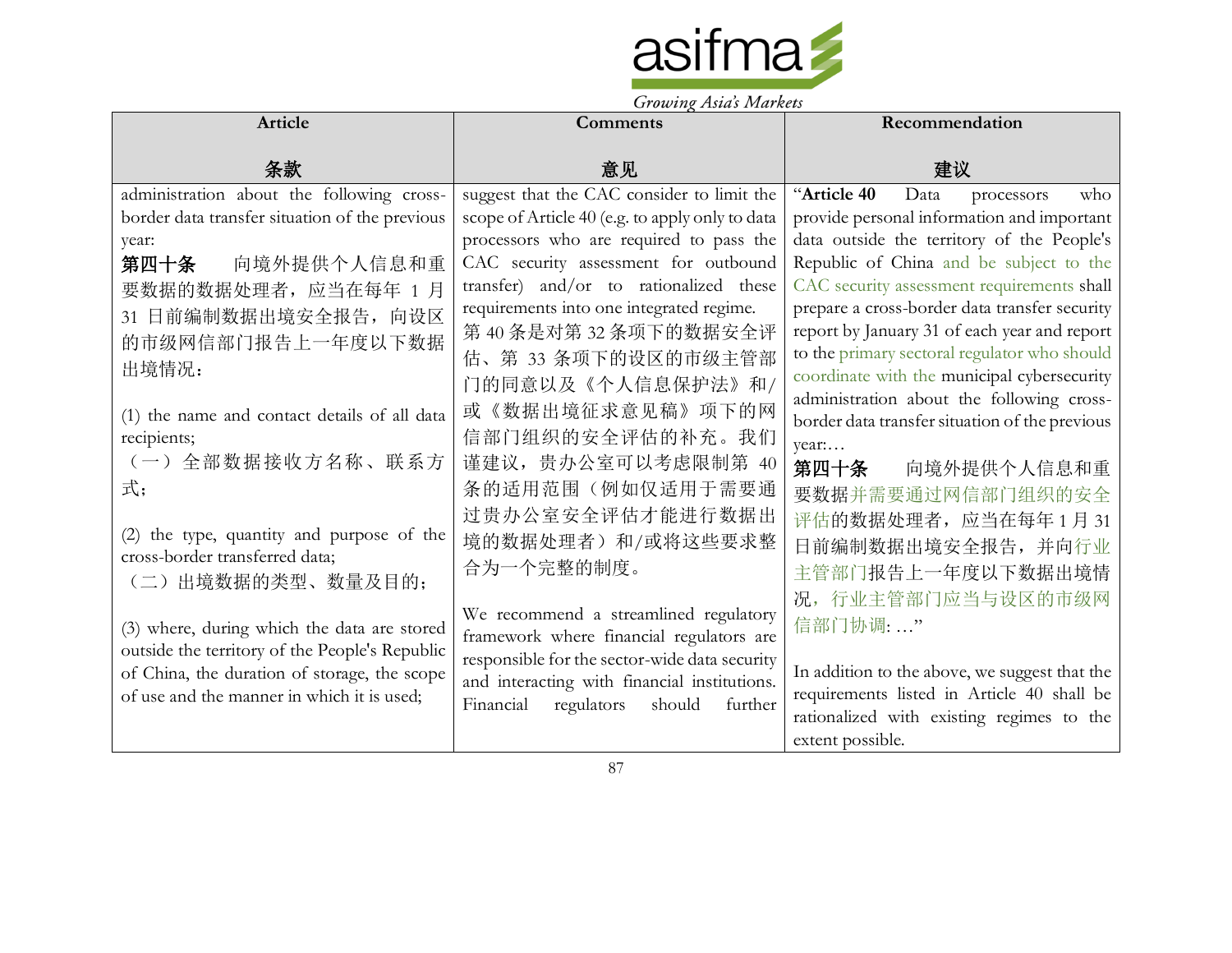

| Article                                                                                 | $\frac{1}{2}$<br><b>Comments</b>         | Recommendation       |
|-----------------------------------------------------------------------------------------|------------------------------------------|----------------------|
|                                                                                         |                                          |                      |
| 条款                                                                                      | 意见                                       | 建议                   |
| 数据在境外的存放地点、存储期<br>$\left(\equiv\right)$                                                 | coordinate with the CAC on data security | 此外, 我们建议第 40 条中的要求应尽 |
| 限、使用范围和方式;                                                                              | matters.                                 | 可能与现有的规则制度相协调。       |
|                                                                                         | 我们建议建立一个简化的监管框架,                         |                      |
| (4) the complaints and handling of user<br>complaints relating to the cross-border data | 由金融监管部门负责全行业的数据安                         |                      |
| transfer;                                                                               | 全并与金融机构沟通。金融监管部门<br>应就数据安全事宜与贵办公室进一步     |                      |
| (四) 涉及向境外提供数据的用户投诉                                                                      | 协调。                                      |                      |
| 及处理情况;                                                                                  |                                          |                      |
|                                                                                         |                                          |                      |
| (5) the data security incidents occurred and                                            |                                          |                      |
| their disposition;<br>(五) 发生的数据安全事件及其处置情                                                |                                          |                      |
| 况;                                                                                      |                                          |                      |
|                                                                                         |                                          |                      |
| (6) the situation of re-transfer after the data                                         |                                          |                      |
| transferred outside the territory of the                                                |                                          |                      |
| People's Republic of China;<br>(六)数据出境后再转移的情况;                                          |                                          |                      |
|                                                                                         |                                          |                      |
| (7) other matters that the Cybersecurity                                                |                                          |                      |
| Administration of China required to be                                                  |                                          |                      |
| reported for the cross-border data transfer.                                            |                                          |                      |
| (七) 国家网信部门明确向境外提供数                                                                      |                                          |                      |
| 据需要报告的其他事项。                                                                             |                                          |                      |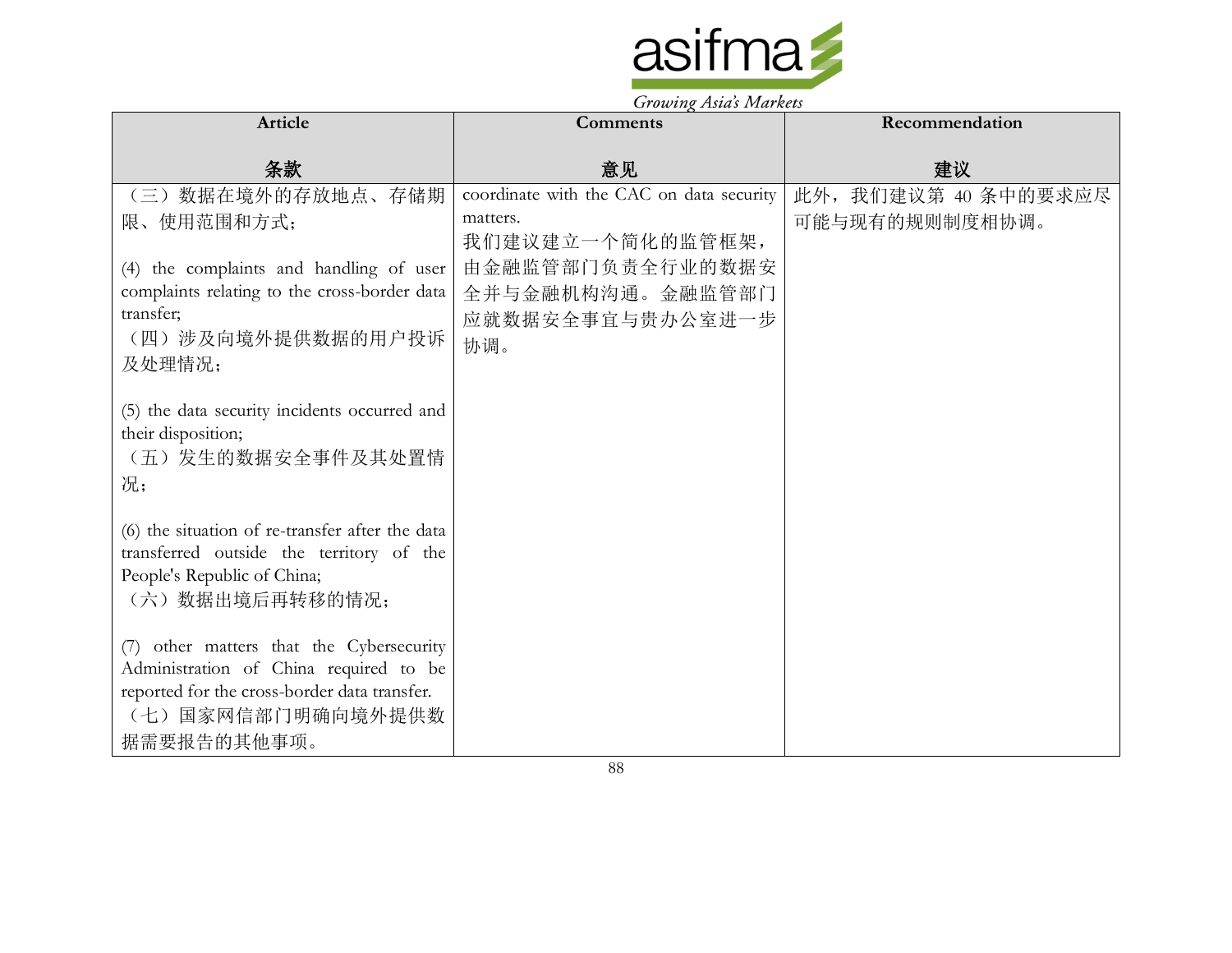

|                                                                                                                                                                                                                                                                                                                                                                                                                                                                            | Growing Tistus Indiana                                                                                                                                                                                                                                                                                                                                                                                                            |                                                                                                                                                                                                                                                                                                                                                                                                                                                                                                                                                                                           |
|----------------------------------------------------------------------------------------------------------------------------------------------------------------------------------------------------------------------------------------------------------------------------------------------------------------------------------------------------------------------------------------------------------------------------------------------------------------------------|-----------------------------------------------------------------------------------------------------------------------------------------------------------------------------------------------------------------------------------------------------------------------------------------------------------------------------------------------------------------------------------------------------------------------------------|-------------------------------------------------------------------------------------------------------------------------------------------------------------------------------------------------------------------------------------------------------------------------------------------------------------------------------------------------------------------------------------------------------------------------------------------------------------------------------------------------------------------------------------------------------------------------------------------|
| Article                                                                                                                                                                                                                                                                                                                                                                                                                                                                    | <b>Comments</b>                                                                                                                                                                                                                                                                                                                                                                                                                   | Recommendation                                                                                                                                                                                                                                                                                                                                                                                                                                                                                                                                                                            |
| 条款                                                                                                                                                                                                                                                                                                                                                                                                                                                                         | 意见                                                                                                                                                                                                                                                                                                                                                                                                                                | 建议                                                                                                                                                                                                                                                                                                                                                                                                                                                                                                                                                                                        |
| <b>Article 41</b><br>The State is to establish a<br>cross-border data transfer security gateway to<br>block the spread of information that<br>originates outside the People's Republic of<br>China and is prohibited by a law or<br>administrative regulation from being released<br>or transmitted.<br>第四十一条 国家建立数据跨境安全网<br>关, 对来源于中华人民共和国境外、法<br>律和行政法规禁止发布或者传输的信息<br>予以阻断传播。<br>No individual or organization shall provide<br>programs, tools, or lines to be used for | Existing rules and regulations on VPNs and<br>existing gateways and other technical<br>measures already place strict controls on<br>VPN, content and others. Suggest to delete<br>as those proposals duplicate existing efforts<br>with no additional value-add.<br>有关 VPN 的现有法规规则以及现有的<br>网关和其他技术措施已经对 VPN、内<br>容和其他方面进行了严格控制。因此<br>我们建议删除第 41 条的规定, 其仅是<br>对现有规则的重复,没有额外的价<br>值。<br>We seek clarification of the meaning of the | this<br>Article<br>We<br>removing<br>suggest<br>completely.<br>我们建议完全删除本条。<br>If the draft Regulations is to retain<br>requirement of traffic routing overseas, we<br>recommend significantly expanding the level<br>of detail in Article 41. At a minimum,<br>member companies require assurances that<br>subsidiaries of foreign companies, or foreign<br>companies themselves operating in China,<br>use legitimate corporate VPNs, provided<br>that China's telecom providers are not<br>viewed as domestic users and are carved out.<br>It's critical that foreign companies and its |
| penetrating or bypassing the cross-border<br>data transfer security gateway, or provide<br>Internet access, server hosting, technical<br>support, dissemination or promotion,<br>payment clearing, application downloading or<br>other services for penetrating or bypassing<br>the cross-border data transfer security<br>gateway.<br>任何个人和组织不得提供用于穿透、绕<br>过数据跨境安全网关的程序、工具、线                                                                                              | key terms in the Article, including<br>"penetrating",<br>"traffic,"<br>"domestic<br>network" and "routed to abroad".<br>我们希望贵办公室可以澄清该条款中<br>某些重要术语的含义,包括"穿透"、<br>"流量"、"境内网络"和"路由至境外"。                                                                                                                                                                                                                                             | China subsidiaries are permitted to talk<br>freely, which is fundamental to the operation<br>of the Internet and multinational companies<br>today.<br>如果本条例拟保留流量不得被路由至境<br>外的要求, 我们建议尽量细化第四十一<br>条的规定。至少, 我们的会员恳请确认<br>境外公司的子公司或境外公司本身在中<br>国经营时可以使用合法的企业 VPN,                                                                                                                                                                                                                                                                                                                            |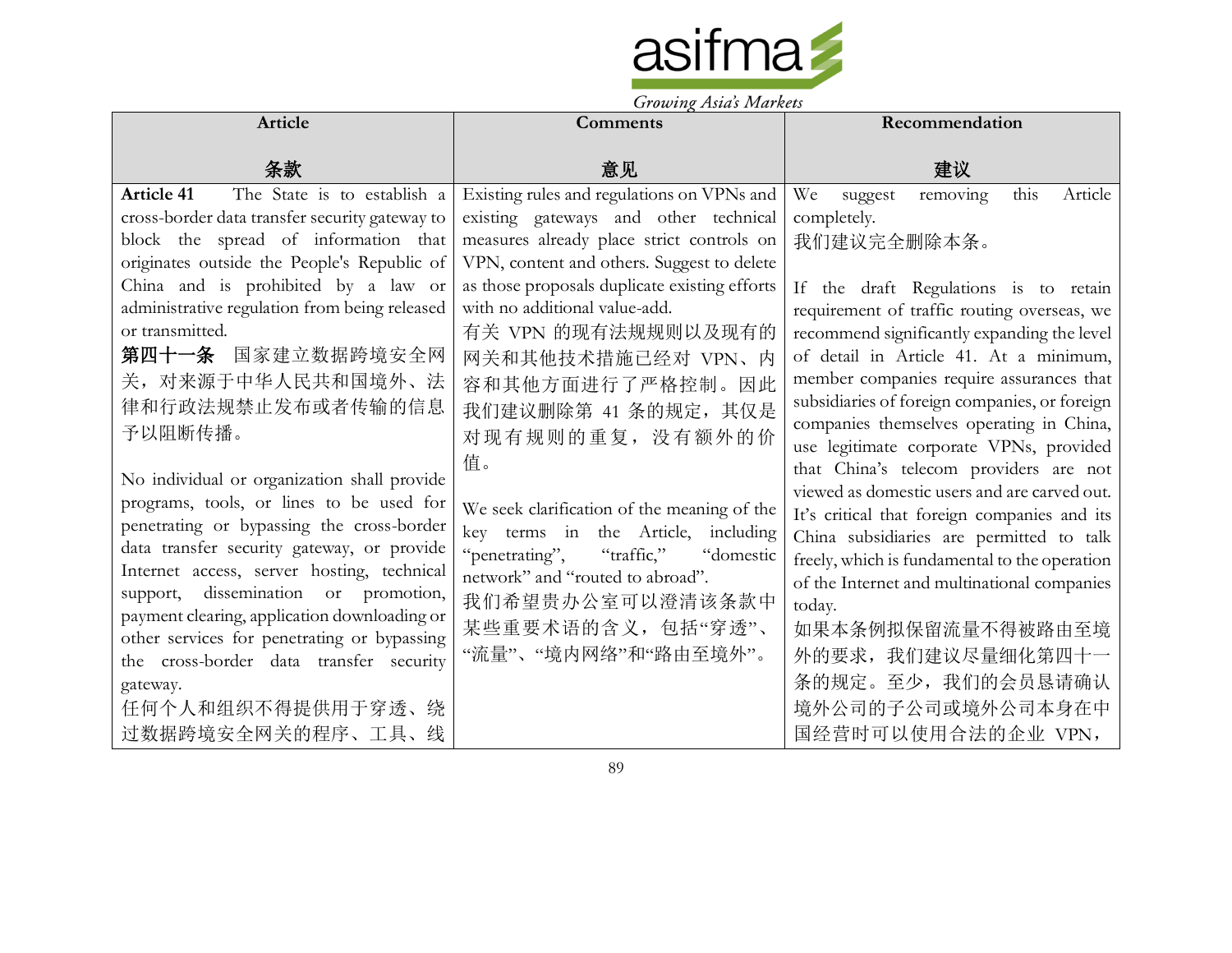

| <b>Article</b>                                                                          | <b>Comments</b>                                                                        | Recommendation                                                                                |
|-----------------------------------------------------------------------------------------|----------------------------------------------------------------------------------------|-----------------------------------------------------------------------------------------------|
| 条款                                                                                      | 意见                                                                                     | 建议                                                                                            |
| 路等,不得为穿透、绕过数据跨境安全                                                                       |                                                                                        | 如果中国的电信服务提供商将不会被视                                                                             |
| 网关提供互联网接入、服务器托管、技                                                                       |                                                                                        | 为境内用户而得到豁免。允许外国公司                                                                             |
| 术支持、传播推广、支付结算、应用下                                                                       |                                                                                        | 及其在中国的子公司能够自由地沟通交                                                                             |
| 载等服务。                                                                                   |                                                                                        | 流是至关重要的,且是当今的互联网和                                                                             |
|                                                                                         |                                                                                        | 跨国企业运营的基础。                                                                                    |
| The traffic of domestic users accessing                                                 |                                                                                        |                                                                                               |
| domestic networks may not be routed to                                                  |                                                                                        |                                                                                               |
| abroad.                                                                                 |                                                                                        |                                                                                               |
| 境内用户访问境内网络的, 其流量不得                                                                      |                                                                                        |                                                                                               |
| 被路由至境外。                                                                                 |                                                                                        |                                                                                               |
| <b>Article 42</b><br>A data processor engaged in                                        | We recommend that Article 42 to studiously                                             | We suggest removing the Article. If the                                                       |
| cross-border data transfer activities shall                                             | follow the scope and regulatory framework                                              | Article is to be retained, we suggest changing                                                |
| establish and perfect the relevant technical                                            | established in the DSL, the PIPL and the                                               | Article 42 to the following to be consistent                                                  |
| and management measures in accordance<br>with the State's requirements for cross cross- | CSL and not expand the scope to cover all<br>firms and activities involving non PI and | with the PIPL, the CSL and the DSL:                                                           |
| border data transfer security supervision.                                              | non-important data.                                                                    | 我们建议删除该条款。如果保留该条                                                                              |
| 第四十二条 数据处理者从事跨境数据                                                                       | 我们建议第 42 条严格遵循《数据安全                                                                    | 款, 为与《个人信息保护法》、《网络                                                                            |
| 活动应当按照国家数据跨境安全监管要                                                                       | 法》、《个人信息保护法》和《网络                                                                       | 安全法》和《数据安全法》保持一致,                                                                             |
| 求, 建立健全相关技术和管理措施。                                                                       | 安全法》的适用范围和监管框架,不                                                                       | 我们建议将第42条修改如下:                                                                                |
|                                                                                         |                                                                                        |                                                                                               |
|                                                                                         | 要将范围扩大到处理非个人信息和非                                                                       | "Article 42 A PI data processor or an                                                         |
|                                                                                         | 重要数据的所有公司及其活动。                                                                         | important data processor engaged in cross-<br>border data transfer activities shall establish |
|                                                                                         |                                                                                        | and perfect the relevant technical and                                                        |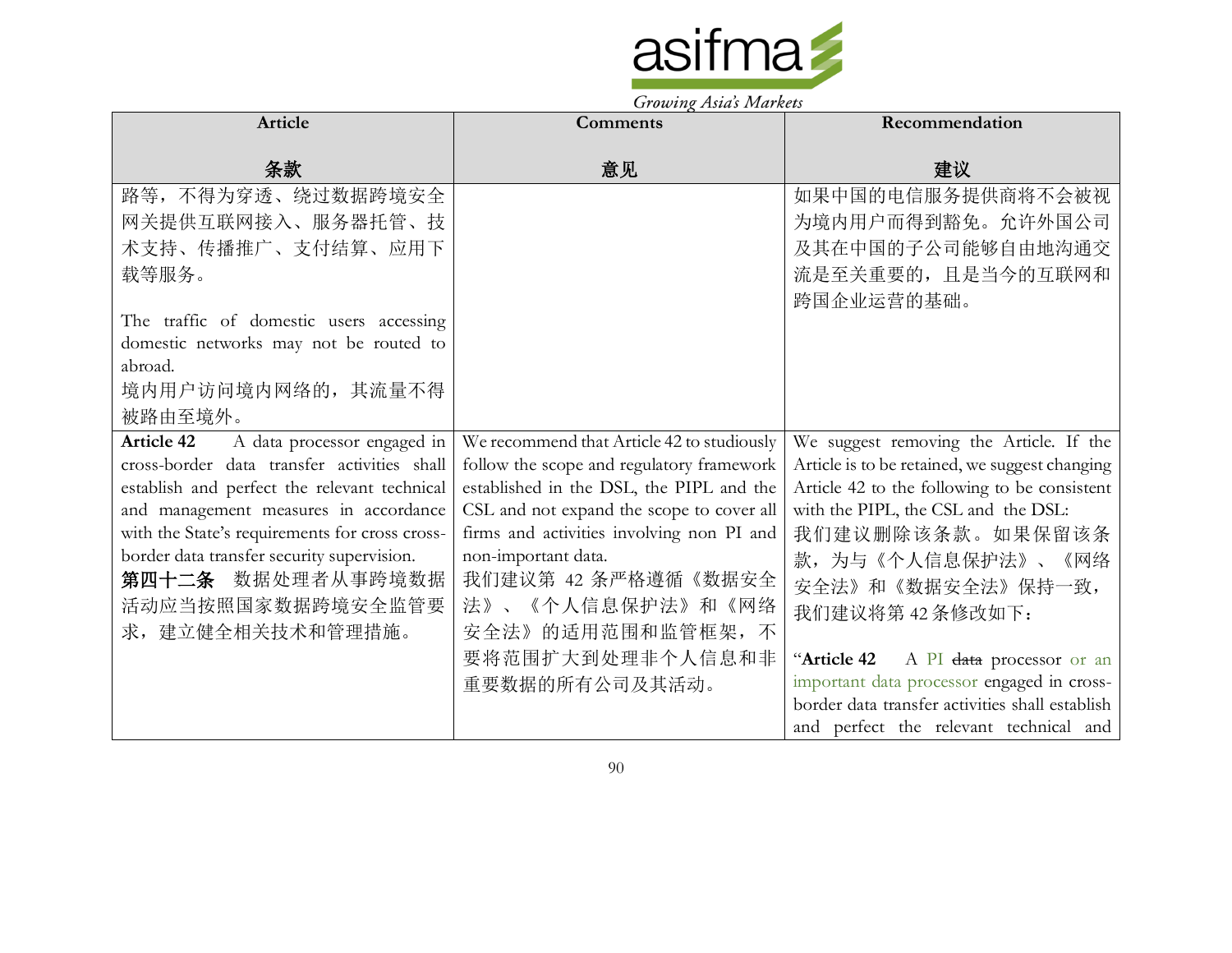

| Article                                        | $3.000$ $m_{\chi}$ $1.500$ $s$ $1.10$ $n\sigma$ $s$<br><b>Comments</b> | Recommendation                                |
|------------------------------------------------|------------------------------------------------------------------------|-----------------------------------------------|
|                                                |                                                                        |                                               |
| 条款                                             | 意见                                                                     | 建议                                            |
|                                                |                                                                        | management measures in accordance with        |
|                                                |                                                                        | the laws and regulations State's requirements |
|                                                |                                                                        | for cross cross-border data transfer security |
|                                                |                                                                        | supervision.                                  |
|                                                |                                                                        | 第四十二条 个人信息 <del>数据</del> 处理者或重                |
|                                                |                                                                        | 要数据处理者从事跨境数据活动应当按                             |
|                                                |                                                                        | 照法律法规的国家数据跨境安全监管要                             |
|                                                |                                                                        | 求, 建立健全相关技术和管理措施。                             |
| Article 55<br>The<br>national<br>cyberspace    | For financial sector, we recommend that                                | We<br>CAC<br>consider<br>suggest<br>our       |
| authority is responsible for the overall       | financial regulators should be the ones                                | recommendation and make such principle        |
| planning and coordination of data security     | responsible for the management of                                      | clearer in Article 55.                        |
| and related supervision and management.        | "important data" of the sector and serve as                            | 我们希望贵办公室考虑我们的建议, 并                            |
| 第五十五条 国家网信部门负责统筹协                              | point of contacts for financial institutions                           | 在第55条中更清晰地体现这一原则。                             |
| 调数据安全和相关监督管理工作。                                | when it comes to reporting and other                                   |                                               |
|                                                | requirements<br>for "important<br>data".                               |                                               |
| The public security, national security and     | Financial<br>regulators<br>could<br>further                            |                                               |
| other relevant authorities are responsible for | coordinate with CAC.                                                   |                                               |
| data security supervision within the scope of  | 对于金融业, 我们认为应由金融监管                                                      |                                               |
| their respective duties.                       | 机构负责该行业"重要数据"的监管,                                                      |                                               |
| 公安机关、国家安全机关等在各自职责                              | 并在涉及"重要数据"的报告和其他要                                                      |                                               |
| 范围内承担数据安全监管职责。                                 | 求时作为对接金融机构的主体。金融                                                       |                                               |
|                                                | 监管机构可以与贵办公室进一步沟通                                                       |                                               |
| The competent authorities in charge of         | 协调。                                                                    |                                               |
| telecommunications,<br>industry,               |                                                                        |                                               |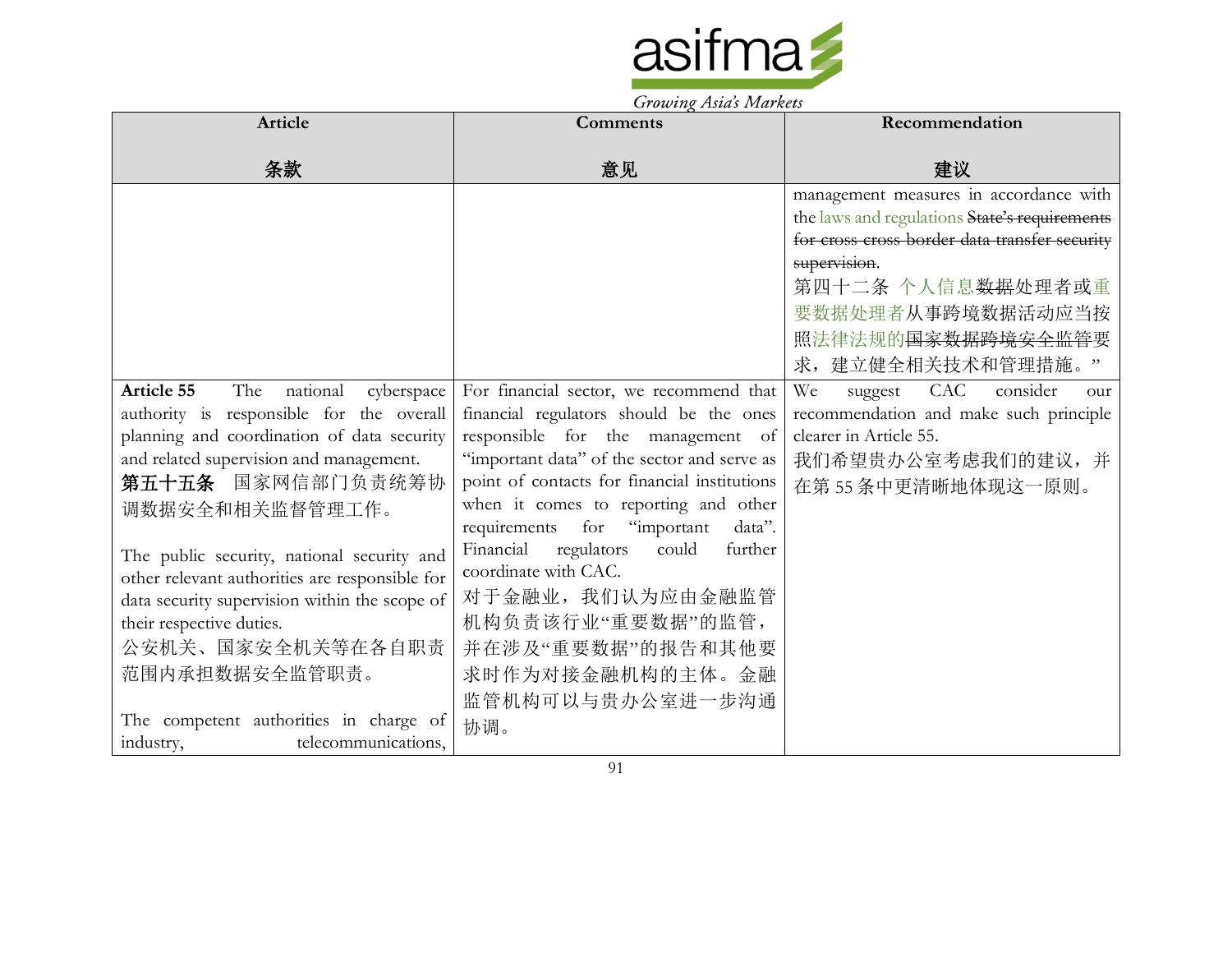

| Article                                        | $1.000$ ing 215 ins 1.100 kc is |                |
|------------------------------------------------|---------------------------------|----------------|
|                                                | Comments                        | Recommendation |
| 条款                                             | 意见                              | 建议             |
| transportation, finance, natural resources,    |                                 |                |
| hygiene and health, education, and science     |                                 |                |
| and technology are responsible for data        |                                 |                |
| security supervision in their respective       |                                 |                |
| industries and fields.                         |                                 |                |
| 工业、电信、交通、金融、自然资源、                              |                                 |                |
| 卫生健康、教育、科技等主管部门承担                              |                                 |                |
| 本行业、本领域数据安全监管职责。                               |                                 |                |
|                                                |                                 |                |
| The competent authorities shall specify the    |                                 |                |
| data security protection organs and personnel  |                                 |                |
| in their respective industries and fields,     |                                 |                |
| develop and organize the implementation of     |                                 |                |
| data security plans and emergency data         |                                 |                |
| security incident response plans for their     |                                 |                |
| respective industries and fields.              |                                 |                |
| 主管部门应当明确本行业、本领域数据                              |                                 |                |
| 安全保护工作机构和人员, 编制并组织                             |                                 |                |
| 实施本行业、本领域的数据安全规划和                              |                                 |                |
| 数据安全事件应急预案。                                    |                                 |                |
|                                                |                                 |                |
| The competent authorities shall regularly      |                                 |                |
| organize and carry out data security risk      |                                 |                |
| assessments in their respective industries and |                                 |                |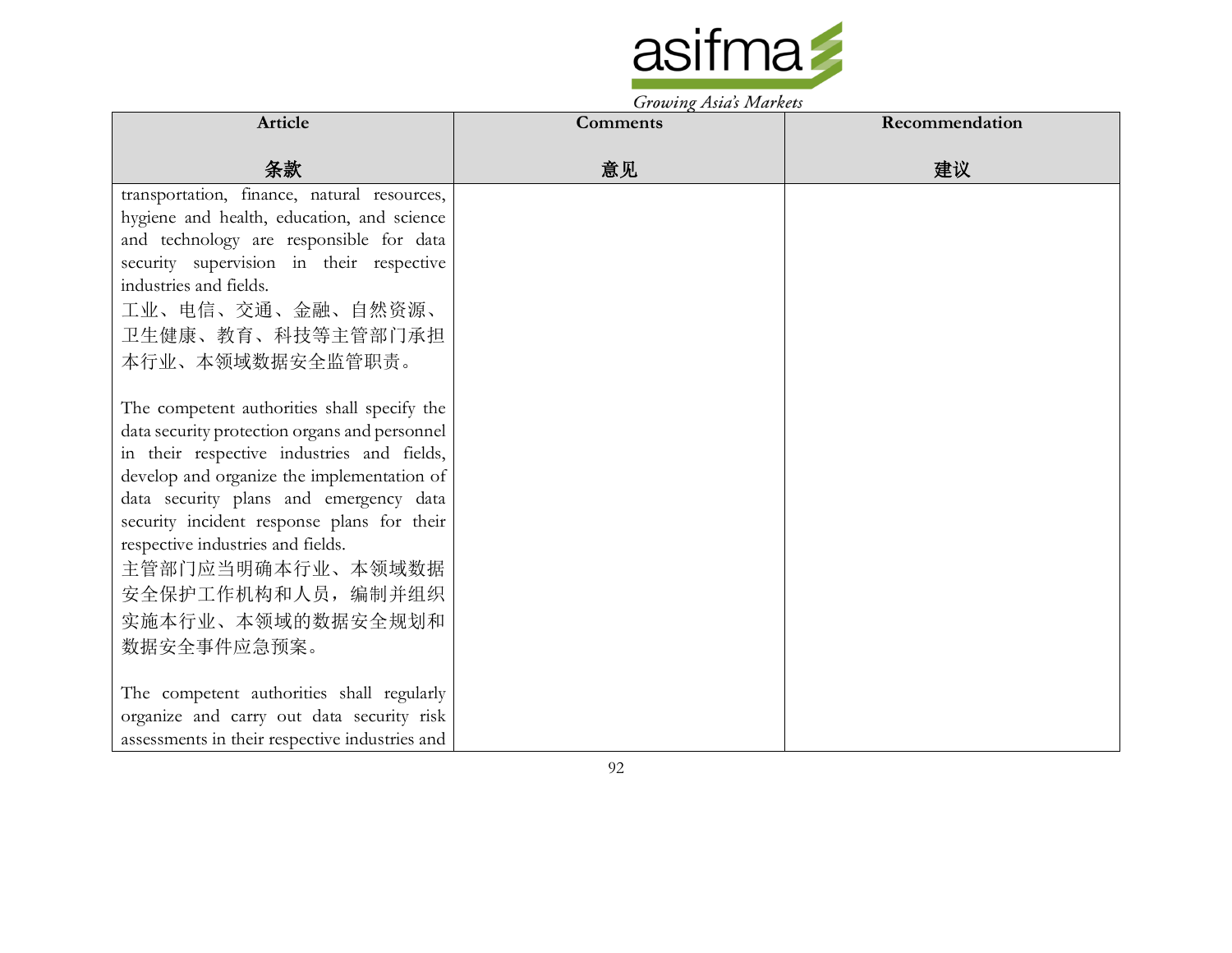

Growing Asia's Markets

| <b>Article</b>                                                                 | <b>Comments</b>                              | Recommendation |
|--------------------------------------------------------------------------------|----------------------------------------------|----------------|
| 条款                                                                             | 意见                                           | 建议             |
| fields, supervise and inspect data processors'                                 |                                              |                |
| fulfillment of their data security protection                                  |                                              |                |
| obligations, guide and urge data processors to                                 |                                              |                |
| rectify existing risks and hidden dangers in a                                 |                                              |                |
| timely manner.                                                                 |                                              |                |
| 主管部门应当定期组织开展本行业、本                                                              |                                              |                |
| 领域的数据安全风险评估, 对数据处理                                                             |                                              |                |
| 者履行数据安全保护义务情况进行监督                                                              |                                              |                |
| 检查, 指导督促数据处理者及时对存在                                                             |                                              |                |
| 的风险隐患进行整改。                                                                     |                                              |                |
| The State is to establish and<br>Article 56                                    | We recommend a streamlined emergency         |                |
| perfect an emergency data security response                                    | response mechanism that places sectoral      |                |
| mechanism, improve the emergency cyber                                         | regulators as the coordinating body with     |                |
| security incident response plan and the cyber                                  | their respective sectors, and establish a    |                |
| security information sharing platform,                                         | mechanism for sectoral regulators to further |                |
| incorporate data security incidents into the                                   | coordinate with the national body. This      |                |
| national emergency cyber security incident                                     | could reduce duplication of work and allow   |                |
| response mechanism, and strengthen the                                         | for better sectoral holistic view and        |                |
| sharing of data security information, the                                      | oversight.                                   |                |
| monitoring and early warning of data security                                  | 我们建议建立一个精简高效的应急处                             |                |
| risks and threats, and the emergency<br>addressing of data security incidents. | 置机制, 行业监管机构作为各个行业                            |                |
| 第五十六条 国家建立健全数据安全应                                                              | 的协调机构,并为行业监管机构与国                             |                |
| 急处置机制, 完善网络安全事件应急预                                                             | 家机构的进一步协调建立相关机制。                             |                |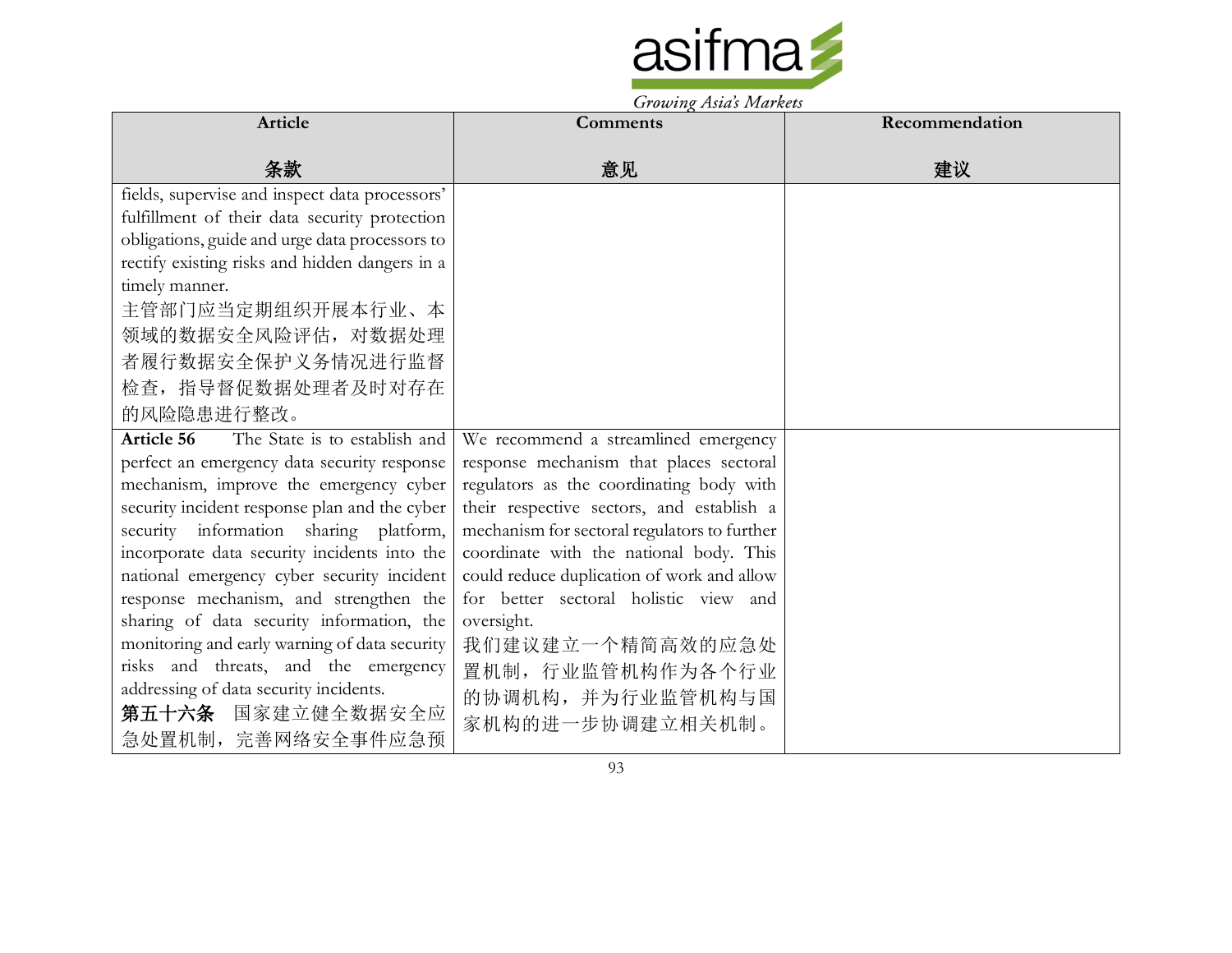

| <b>Article</b>                                                                                                                                                                                                                                                                                                                                                               | Comments                                                                                                                                                                                                                                                                                                                                                                                                                                                                                                                                                           | Recommendation                                                                                                                                                                                                                                                                                                                                                                         |
|------------------------------------------------------------------------------------------------------------------------------------------------------------------------------------------------------------------------------------------------------------------------------------------------------------------------------------------------------------------------------|--------------------------------------------------------------------------------------------------------------------------------------------------------------------------------------------------------------------------------------------------------------------------------------------------------------------------------------------------------------------------------------------------------------------------------------------------------------------------------------------------------------------------------------------------------------------|----------------------------------------------------------------------------------------------------------------------------------------------------------------------------------------------------------------------------------------------------------------------------------------------------------------------------------------------------------------------------------------|
| 条款                                                                                                                                                                                                                                                                                                                                                                           | 意见                                                                                                                                                                                                                                                                                                                                                                                                                                                                                                                                                                 | 建议                                                                                                                                                                                                                                                                                                                                                                                     |
| 案和网络安全信息共享平台, 将数据安                                                                                                                                                                                                                                                                                                                                                           | 这样可以减少重复工作,并促进对行                                                                                                                                                                                                                                                                                                                                                                                                                                                                                                                                                   |                                                                                                                                                                                                                                                                                                                                                                                        |
| 全事件纳入国家网络安全事件应急响应                                                                                                                                                                                                                                                                                                                                                            | 业的整体观察和监督。                                                                                                                                                                                                                                                                                                                                                                                                                                                                                                                                                         |                                                                                                                                                                                                                                                                                                                                                                                        |
| 机制, 加强数据安全信息共享、数据安                                                                                                                                                                                                                                                                                                                                                           |                                                                                                                                                                                                                                                                                                                                                                                                                                                                                                                                                                    |                                                                                                                                                                                                                                                                                                                                                                                        |
| 全风险和威胁监测预警以及数据安全事                                                                                                                                                                                                                                                                                                                                                            |                                                                                                                                                                                                                                                                                                                                                                                                                                                                                                                                                                    |                                                                                                                                                                                                                                                                                                                                                                                        |
| 件应急处置工作。                                                                                                                                                                                                                                                                                                                                                                     |                                                                                                                                                                                                                                                                                                                                                                                                                                                                                                                                                                    |                                                                                                                                                                                                                                                                                                                                                                                        |
| Article 57<br>The<br>relevant<br>competent<br>authorities and regulatory authorities may<br>supervise and inspect data security by taking<br>the following measures:<br>第五十七条 有关主管、监管部门可以<br>采取以下措施对数据安全进行监督检<br>查:<br>(1) requiring data processors and relevant<br>personnel to explain the matters under<br>supervision or inspection;<br>(一) 要求数据处理者相关人员就监督<br>检查事项作出说明; | We strongly advocate against testing and<br>connecting testing tools to companies'<br>network. Tests pose real risks to firms<br>operating globally due to the potentially<br>disruptive nature of such testing. Testing<br>systems and application without operational<br>context could create significant disruption<br>to firms' operations. In the inter-connected<br>financial sector, such testing could lead to<br>financial stability events that disrupt the<br>financial system globally.<br>我们对检测, 以及检测工具与企业的<br>网络的连接表示强烈反对, 因为检测<br>可能存在的危害性, 会给跨国企业带 | We suggest changing Article 57 to the<br>following:<br>我们建议将第57条修改如下:<br>"Article 57<br>The relevant competent<br>authorities and regulatory authorities may<br>supervise and inspect data security in<br>accordance with laws and regulations by<br>taking the following measures:<br>第五十七条 有关主管、监管部门可以<br>根据法律法规采取以下措施对数据安全<br>进行监督检查:<br>(1) requiring data processors and relevant |
| (2) accessing or retrieving data security-<br>related documents and records;                                                                                                                                                                                                                                                                                                 | 来实际风险。非运营环境下的检测系<br>统和应用程序可能会对企业的运营造<br>成重大干扰。在关联紧密的金融行                                                                                                                                                                                                                                                                                                                                                                                                                                                                                                            | personnel to explain the matters under<br>supervision or inspection;                                                                                                                                                                                                                                                                                                                   |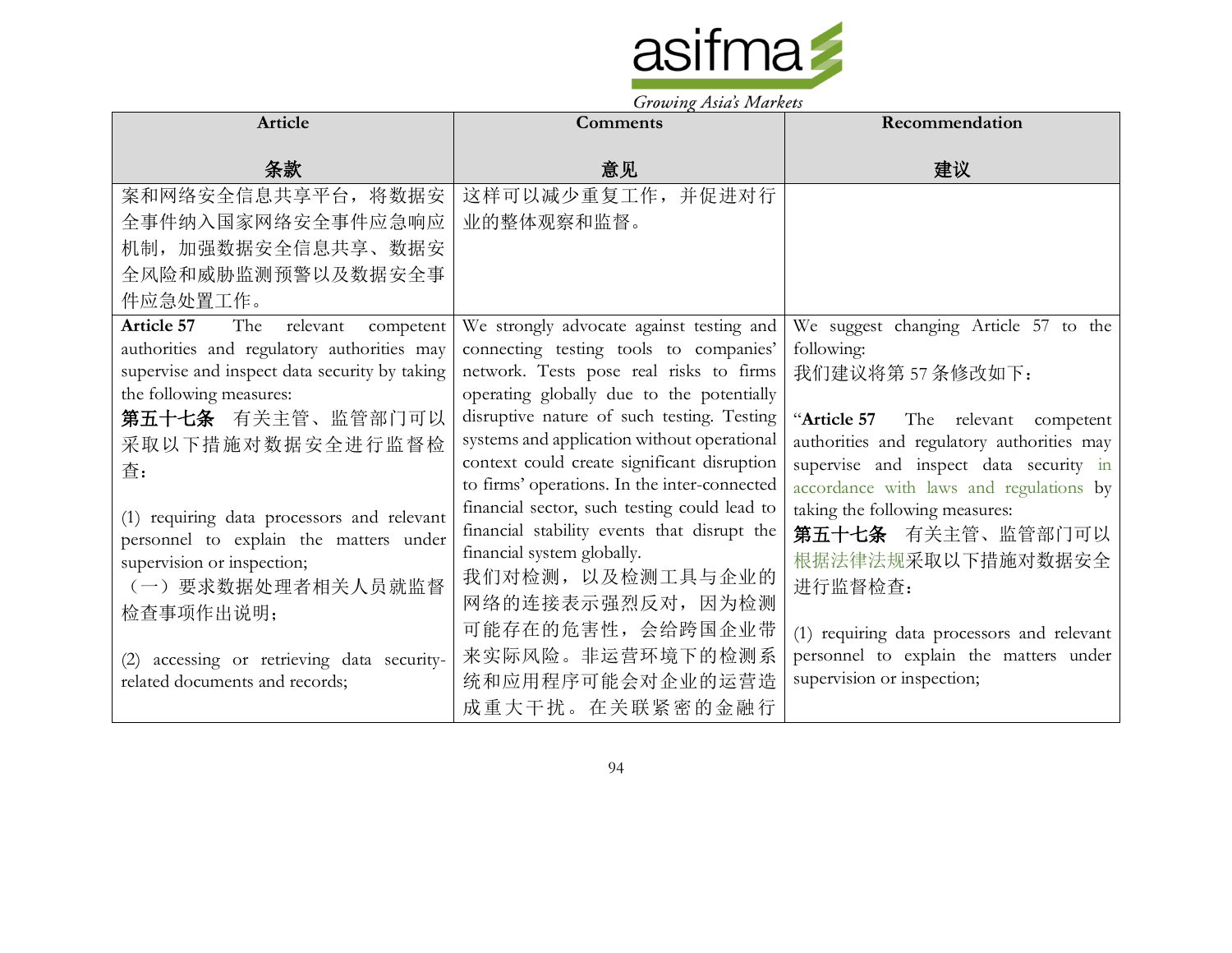

| Article                                                                                                                                                                                                                                                                                                   | $\frac{1}{2}$<br><b>Comments</b>                                                                                                                                                                                                                                                                                                        | Recommendation                                                                                                                                                                                                                                                                                                          |
|-----------------------------------------------------------------------------------------------------------------------------------------------------------------------------------------------------------------------------------------------------------------------------------------------------------|-----------------------------------------------------------------------------------------------------------------------------------------------------------------------------------------------------------------------------------------------------------------------------------------------------------------------------------------|-------------------------------------------------------------------------------------------------------------------------------------------------------------------------------------------------------------------------------------------------------------------------------------------------------------------------|
| 条款                                                                                                                                                                                                                                                                                                        | 意见                                                                                                                                                                                                                                                                                                                                      | 建议                                                                                                                                                                                                                                                                                                                      |
| (二) 查阅、调取与数据安全有关的文                                                                                                                                                                                                                                                                                        | 业, 检测可能影响金融稳定, 干扰全                                                                                                                                                                                                                                                                                                                      | (一) 要求数据处理者相关人员就监督                                                                                                                                                                                                                                                                                                      |
| 档、记录;                                                                                                                                                                                                                                                                                                     | 球金融体系的正常秩序。                                                                                                                                                                                                                                                                                                                             | 检查事项作出说明;                                                                                                                                                                                                                                                                                                               |
| (3) using testing tools or entrusting<br>professional institutions to conduct technical<br>testing on the implementation of data<br>security measures in accordance with the<br>prescribed procedures;<br>(三) 按照规定程序, 利用检测工具或<br>者委托专业机构对数据安全措施运行情<br>况进行技术检测;<br>(4) verifying the type and scope of the | The testing result is highly sensitive and<br>critical to firms and should be kept close<br>hold by firms, not shared with any 3 <sup>rd</sup> party.<br>检测结果对于企业来说是高度敏感和<br>关键的, 应该由企业掌握, 不应与任<br>何第三方共享。<br>We recommend that CAC recognize the<br>importance of protection of proprietary<br>information and<br>trade secrets<br>and | (2) accessing or retrieving data security-<br>related documents and records;<br>(二) 查阅、调取与数据安全有关的文<br>档、记录;<br>$(3)$ using testing tools or entrusting<br>professional institutions to conduct<br>technical testing on the implementation of<br>data security measures in accordance with<br>the prescribed procedures; |
| exported data; and<br>(四)核验数据出境类型、范围等;<br>(5) other necessary methods stipulated by<br>laws, administrative regulations and rules.                                                                                                                                                                        | recommend deletion of "permitting the<br>access to security related data and providing<br>necessary technical supports".<br>我们希望贵办公室认识到保护专有信<br>息和商业秘密的重要性,并删除"开放                                                                                                                                                                       | <del>(三) 按照规定程序, 利用检测工具或</del><br>者委托专业机构对数据安全措施运行情<br><del>况进行技术检测:</del><br>(43) verifying the type and scope of the                                                                                                                                                                                                  |
| (五)法律、行政法规、规章规定的其<br>他必要方式。<br>The relevant competent authorities and<br>regulatory authorities shall conduct data<br>supervision<br>security<br>inspection<br>and                                                                                                                                        | 安全相关数据访问、提供必要技术支<br>持"这一要求。<br>We would like to work with CAC and<br>together come up with reasonable measures<br>in accordance with laws and regulations that                                                                                                                                                                          | exported data; and<br>(四三)核验数据出境类型、范围等;<br>(54) other necessary methods stipulated by<br>laws, administrative regulations and rules.                                                                                                                                                                                    |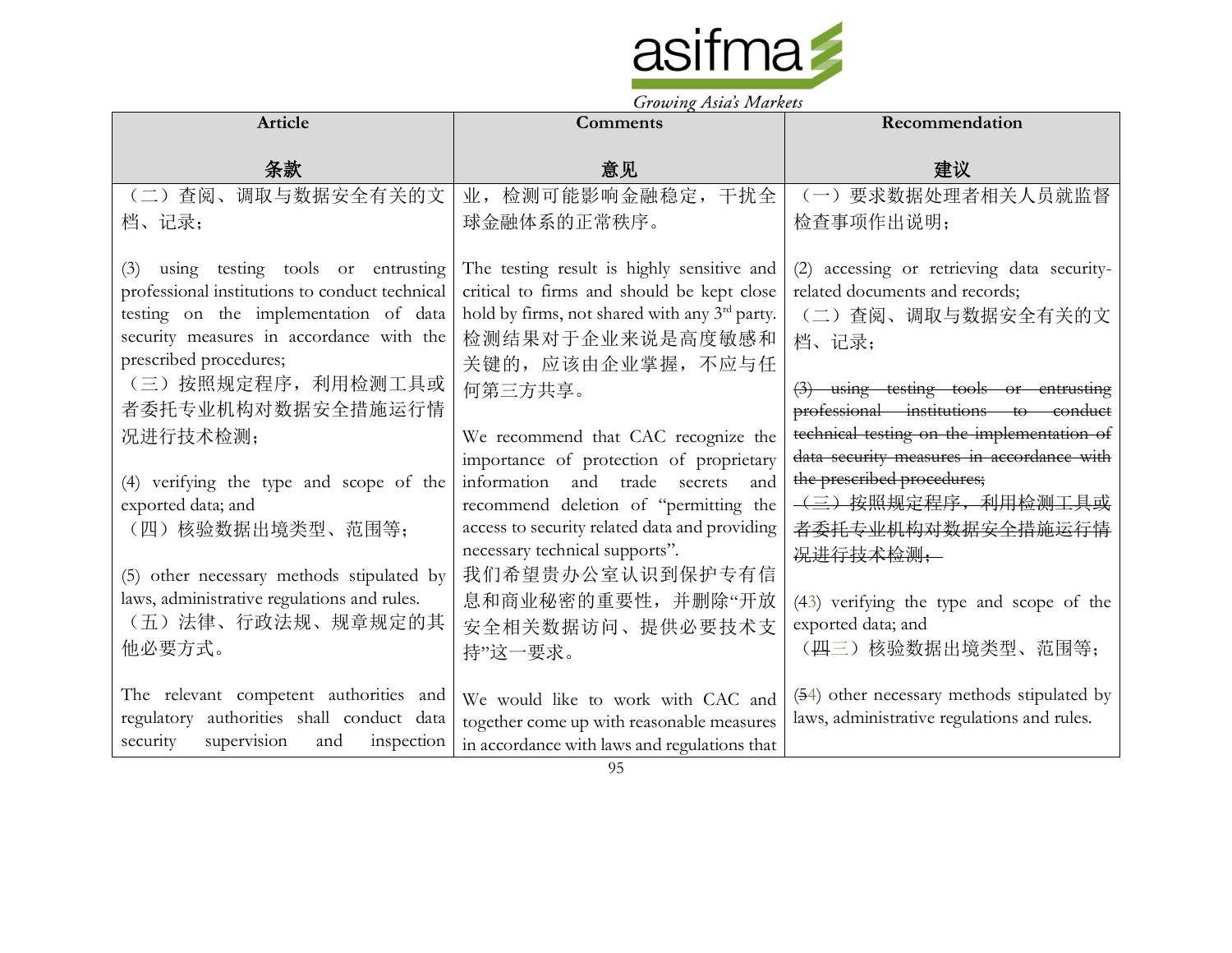

| <b>Article</b>                                                                        | TTO LABOR TIMES IS NO<br><b>Comments</b> | Recommendation                                                             |
|---------------------------------------------------------------------------------------|------------------------------------------|----------------------------------------------------------------------------|
| 条款                                                                                    | 意见                                       | 建议                                                                         |
| objectively and fairly, and shall not charge                                          | could meet policy goals without imposing | (五四)法律、行政法规、规章规定的                                                          |
| fees from the inspected units. The                                                    | such risks to businesses.                | 其他必要方式。                                                                    |
| information obtained during the data security                                         | 我们希望与贵办公室合作, 根据法律                        |                                                                            |
| supervision and inspection may only be used                                           | 法规协助制定既能达到政策目标, 又                        | The relevant competent authorities and                                     |
| for the maintenance of data security, and shall<br>not be used for other purposes.    | 不会给企业业务带来风险的合理措                          | regulatory authorities shall conduct data                                  |
| 有关主管、监管部门开展数据安全监督                                                                     | 施。                                       | security supervision and inspection                                        |
| 检查, 应当客观公正, 不得向被检查单                                                                   |                                          | objectively and fairly, and shall not charge                               |
|                                                                                       |                                          | fees from the inspected units. The<br>information obtained during the data |
| 位收取费用。在数据安全监督检查中获                                                                     |                                          | security supervision and inspection may only                               |
| 取的信息只能用于维护数据安全的需                                                                      |                                          | be used for the maintenance of data security,                              |
| 要, 不得用于其他用途。                                                                          |                                          | and shall not be used for other purposes.                                  |
|                                                                                       |                                          | 有关主管、监管部门开展数据安全监督                                                          |
| Data processors shall cooperate with relevant<br>competent authorities and regulatory |                                          | 检查, 应当客观公正, 不得向被检查单                                                        |
| authorities in their data security supervision                                        |                                          | 位收取费用。在数据安全监督检查中获                                                          |
| and inspection, including explaining                                                  |                                          | 取的信息只能用于维护数据安全的需                                                           |
| organizational operations, technical systems,                                         |                                          | 要,不得用于其他用途。                                                                |
| algorithm principles and data processing                                              |                                          |                                                                            |
| procedures, permitting the access to security-                                        |                                          | Data processors shall cooperate<br>with                                    |
| related data, and providing necessary                                                 |                                          | authorities<br>relevant<br>competent<br>and                                |
| technical supports, etc.                                                              |                                          | regulatory authorities in their data security                              |
| 数据处理者应当对有关主管、监管部门                                                                     |                                          | supervision and inspection, including                                      |
| 的数据安全监督检查予以配合,包括对                                                                     |                                          | explaining<br>organizational<br>operations,                                |
| 组织运作、技术系统、算法原理、数据                                                                     |                                          | technical systems, algorithm principles and                                |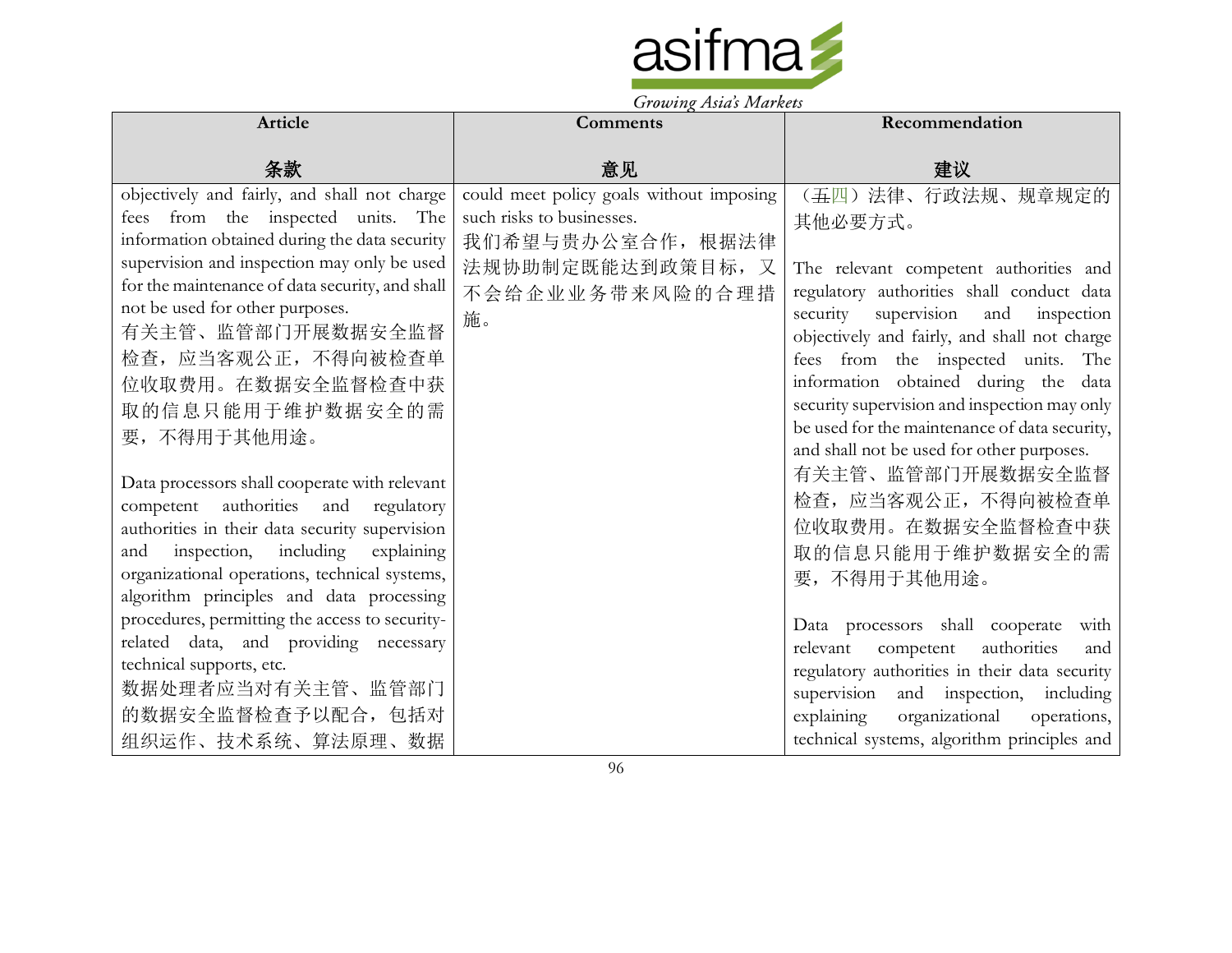

| Article                                               | <b>Comments</b>                             | Recommendation                                          |
|-------------------------------------------------------|---------------------------------------------|---------------------------------------------------------|
|                                                       |                                             |                                                         |
| 条款                                                    | 意见                                          | 建议                                                      |
| 处理程序等进行解释说明, 开放安全相                                    |                                             | data processing procedures, permitting the              |
| 关数据访问、提供必要技术支持等。                                      |                                             | access to security-related data, and providing          |
|                                                       |                                             | necessary technical supports, etc.                      |
|                                                       |                                             | 数据处理者应当对有关主管、监管部门                                       |
|                                                       |                                             | 的数据安全监督检查予以配合,包括对                                       |
|                                                       |                                             | 组织运作、技术系统、算法原理、数据                                       |
|                                                       |                                             | 处理程序等进行解释说明, 开放安全相                                      |
|                                                       |                                             | <del>关数据访问、提供必要技术支持等</del> 。                            |
| <b>Article 58</b><br>The State is to establish a data | We highly recommend that the audit          | We suggest changing Article 58 to the                   |
| security audit system. Data processors shall          | requirement only applies to the data        | following:                                              |
| entrust professional data security audit              | processors meeting criteria laid down in    | 我们建议将第58条修改如下:                                          |
| institutions to regularly audit the compliance        | Article 37 of the Regulations, namely       |                                                         |
| of their personal information processing with         | "CIIOs" "PI processors with 1 million PI"   | The State is to establish a<br>"Article 58              |
| laws and administrative regulations.                  | and "firms with important data". Mandating  | security<br>audit system.<br>data<br><del>Data</del> PI |
| 第五十八条 国家建立数据安全审计制                                     | audit for all data processors, especially   | processors of over 1 million PI and                     |
| 度。数据处理者应当委托数据安全审计                                     | SMEs, would incur unnecessary costs and     | "important data" processors can leverage                |
| 专业机构定期对其处理个人信息遵守法                                     | burdens without properly focusing on risks. | international standards and certification, and          |
| 律、行政法规的情况进行合规审计。                                      | 我们强烈建议审计要求仅适用于本条                            | can shall entrust professional data security            |
|                                                       | 例第 37 条项下的数据处理者, 即"CII                      | audit institutions to regularly audit the               |
| The competent authorities and regulatory              | 运营者"、"处理一百万人以上个人信                           | compliance of their personal information                |
| authorities shall organize and carry out audits       | 息的数据处理者"和"重要数据处理                            | processing with laws and administrative                 |
| of important data processing activities, which        | 者"。要求所有数据处理者, 特别是中                          | regulations.                                            |
| shall be focused on the data processors'              | 小企业进行审计, 将给这些企造成不                           | 第五十八条<br>国家建立数据安全审计制                                    |
|                                                       |                                             | 度。处理一百万人以上个人信息的个人                                       |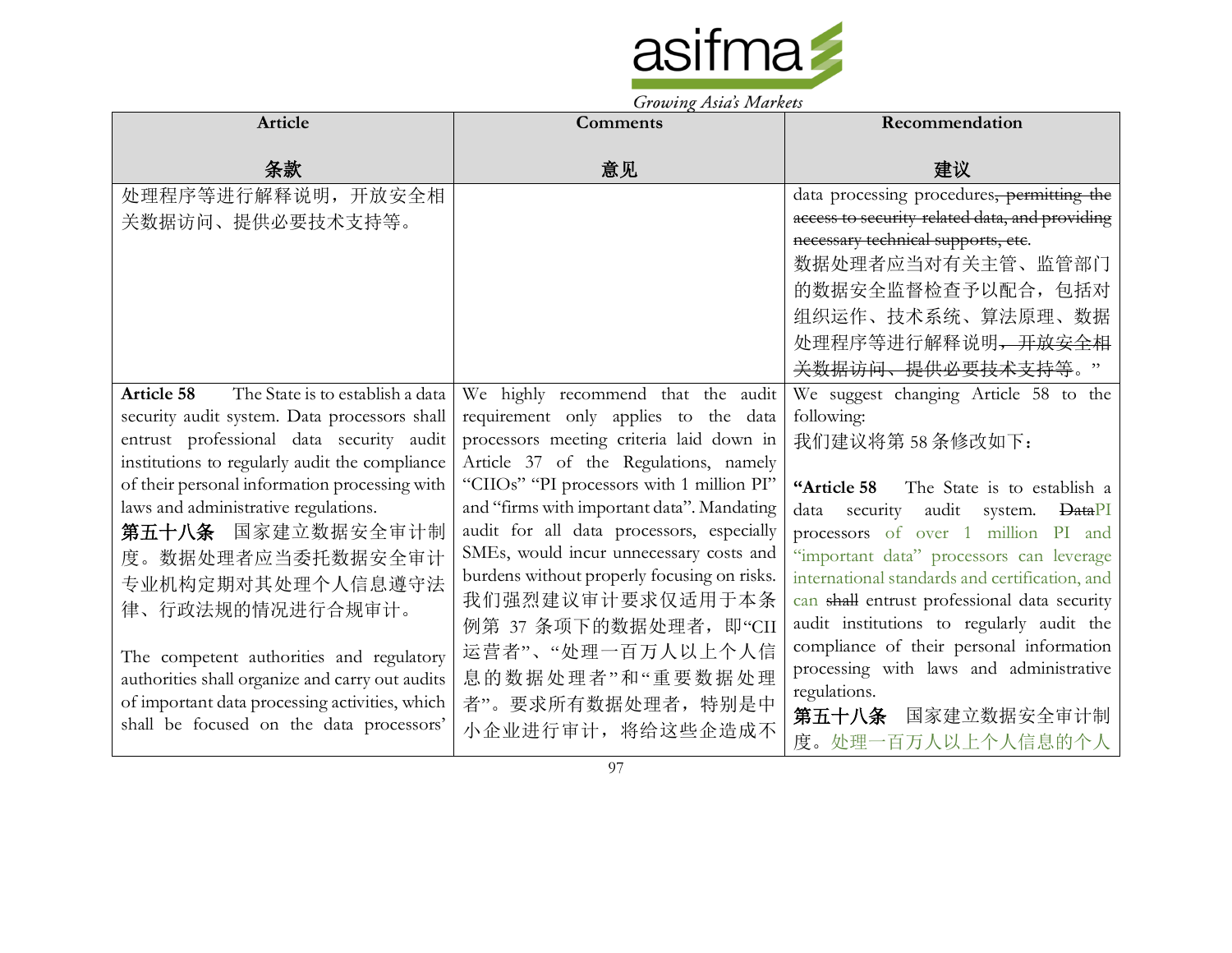

| Article                                                                                                                                                                                                                                                                                                                        | Comments                                                                                                                                                                                                                                                  | Recommendation                                                                                                                                                                                                                                                                                                                                                                                                                                            |
|--------------------------------------------------------------------------------------------------------------------------------------------------------------------------------------------------------------------------------------------------------------------------------------------------------------------------------|-----------------------------------------------------------------------------------------------------------------------------------------------------------------------------------------------------------------------------------------------------------|-----------------------------------------------------------------------------------------------------------------------------------------------------------------------------------------------------------------------------------------------------------------------------------------------------------------------------------------------------------------------------------------------------------------------------------------------------------|
| 条款                                                                                                                                                                                                                                                                                                                             | 意见                                                                                                                                                                                                                                                        | 建议                                                                                                                                                                                                                                                                                                                                                                                                                                                        |
| fulfillment of obligations stipulated in the<br>laws and administrative regulations.<br>主管、监管部门组织开展对重要数据处<br>理活动的审计, 重点审计数据处理者履<br>行法律、行政法规规定的义务等情况。                                                                                                                                                                           | 必要的成本和负担, 从而分散其监测。<br>相关数据风险的注意力。<br>In addition, we recommend that CAC<br>recognize international standards<br>and<br>certification.<br>此外, 我们建议贵办公室能够承认国<br>际标准和认证。                                                                                     | 信息数据处理者可以按照国际标准和认<br>证要求,并可以 <del>应当</del> 委托数据安全审计<br>专业机构定期对其处理个人信息遵守法<br>律、行政法规的情况进行合规审计。<br>The competent authorities and regulatory<br>authorities shall organize and carry out<br>audits of important data processing<br>activities, which shall be focused on the data<br>processors' fulfillment of obligations<br>stipulated in the laws and administrative<br>regulations.<br>主管、监管部门组织开展对重要数据处<br>理活动的审计, 重点审计数据处理者履<br>行法律、行政法规规定的义务等情<br>况。" |
| Article 59<br>The State supports<br>the<br>relevant industry organizations to formulate<br>codes of conduct for data security in<br>accordance with their articles of association,<br>strengthen industry self-discipline, guide their<br>members to enhance data security protection,<br>improve their level of data security | Any self-discipline convention and industry<br>organization should be market-driven and<br>developed and organized on a voluntary-<br>basis. The article should be removed to<br>leave the market be the driving force for<br>such voluntary association. | We recommend this Article be removed.<br>我们建议删除本条。                                                                                                                                                                                                                                                                                                                                                                                                        |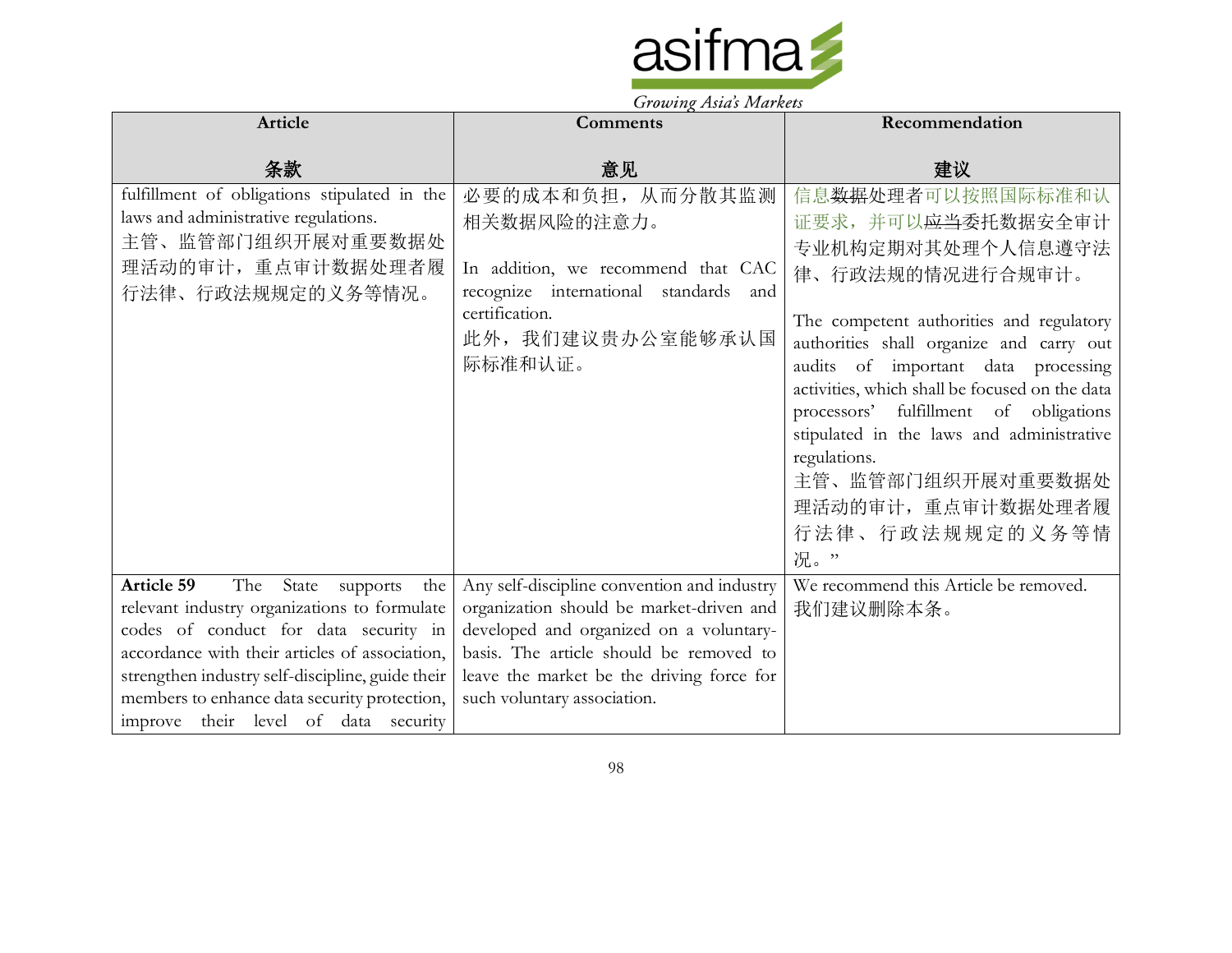

|                                                                                                                                                                                            | $\frac{1}{2}$                                                                     |                |
|--------------------------------------------------------------------------------------------------------------------------------------------------------------------------------------------|-----------------------------------------------------------------------------------|----------------|
| Article                                                                                                                                                                                    | Comments                                                                          | Recommendation |
| 条款                                                                                                                                                                                         | 意见                                                                                | 建议             |
| protection, and promote<br>the healthy<br>development of their industries.<br>第五十九条 国家支持相关行业组织按<br>照章程, 制定数据安全行为规范, 加强<br>行业自律, 指导会员加强数据安全保<br>护, 提高数据安全保护水平, 促进行业<br>健康发展。                | 任何自律公约和行业组织都应该是市<br>场主导,且在自愿的基础上发展和成<br>立的。我们建议删除本条,留给市场<br>自身去决定该等自律组织的成立与<br>否。 |                |
| The State supports the establishment of an<br>industry organization<br>for<br>personal<br>information protection to carry out the<br>following activities:<br>国家支持成立个人信息保护行业组织,<br>开展以下活动: |                                                                                   |                |
| (1) accepting complaints and whistleblowing<br>reports regarding personal information<br>protection, and conduct investigations and<br>mediation;<br>(一) 接受个人信息保护投诉举报并进<br>行调查、调解;         |                                                                                   |                |
| (2) providing information and consulting<br>services to individuals, and supporting                                                                                                        |                                                                                   |                |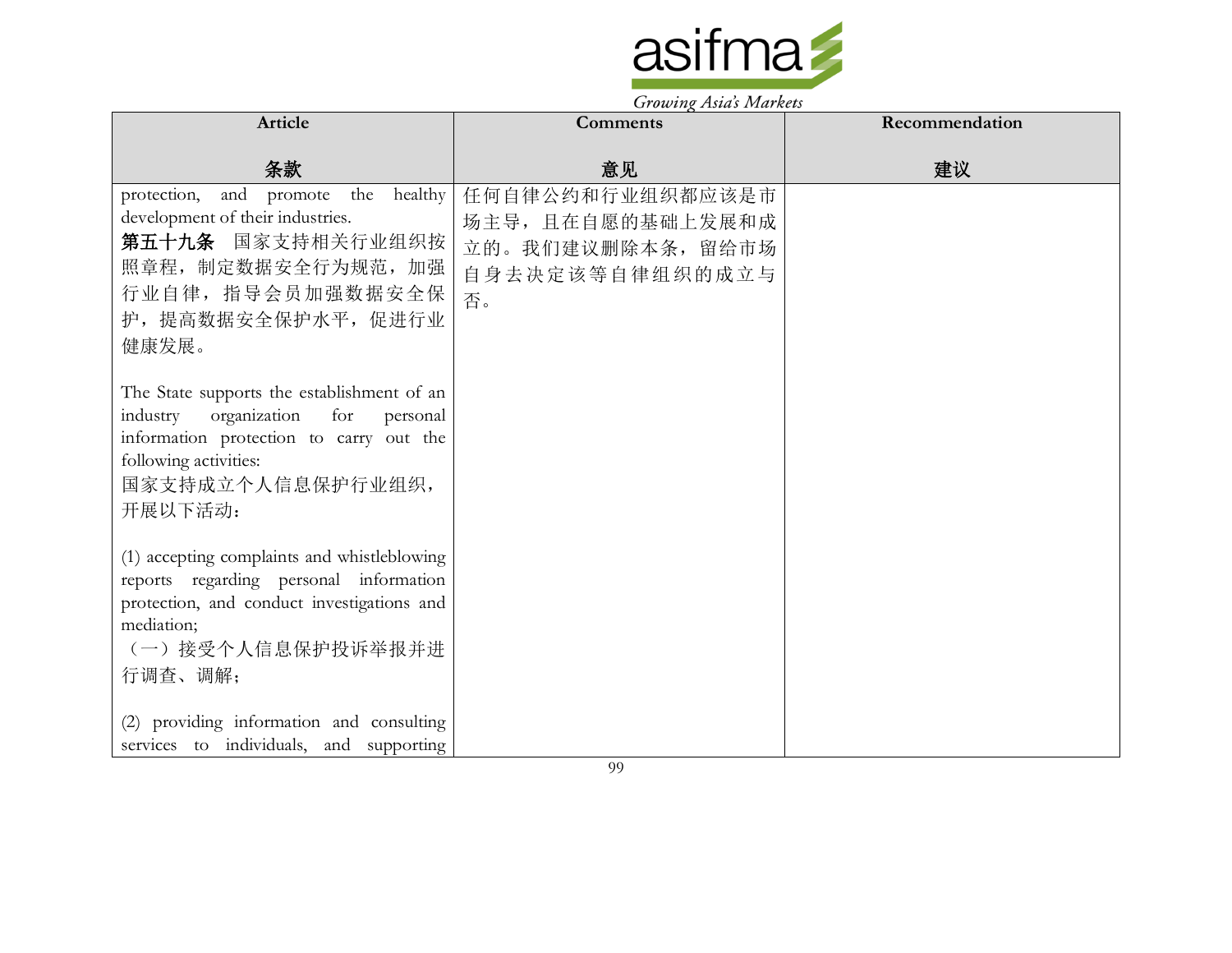

|                                                                                                                                                                                                        | <i>Growing Asias Indianos</i> |                |
|--------------------------------------------------------------------------------------------------------------------------------------------------------------------------------------------------------|-------------------------------|----------------|
| Article                                                                                                                                                                                                | <b>Comments</b>               | Recommendation |
| 条款                                                                                                                                                                                                     | 意见                            | 建议             |
| individuals to file lawsuits against the<br>activities that damage personal information<br>rights and interests in accordance with the<br>law;<br>(二) 向个人提供信息和咨询服务, 支<br>持个人依法对损害个人信息权益的行为<br>提起诉讼;    |                               |                |
| (3) exposing activities that damage personal<br>information rights and interests, and<br>conducting public supervision over personal<br>information protection;<br>(三)曝光损害个人信息权益的行为,<br>对个人信息保护开展社会监督; |                               |                |
| (4) reporting information about personal<br>information protection, and providing advice<br>and suggestions to the relevant authorities;<br>and<br>(四) 向有关部门反映个人信息保护情<br>况、提供咨询、建议;                    |                               |                |
| (5) filing a lawsuit to the people's court in<br>accordance with the law with respect to the                                                                                                           |                               |                |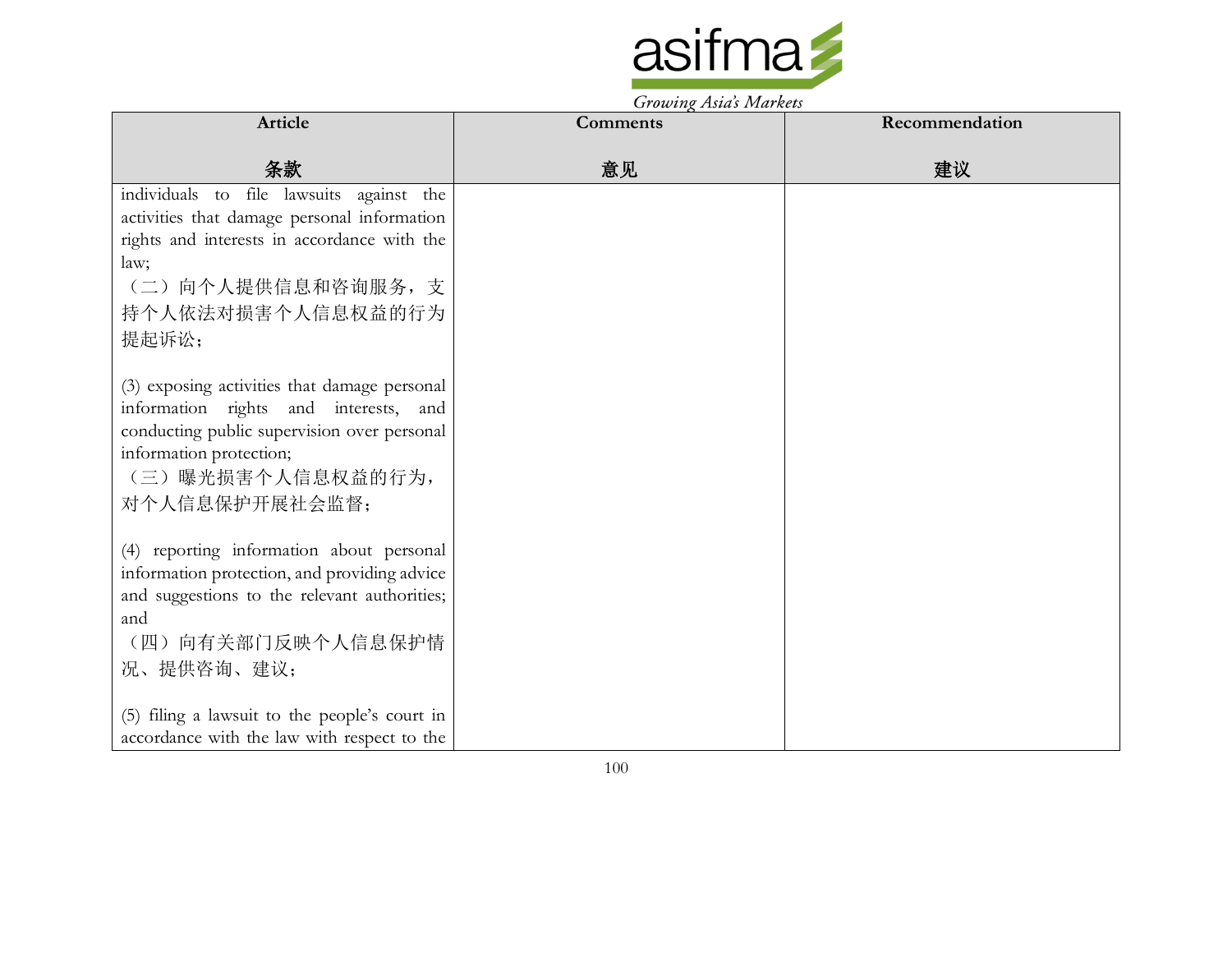

Growing Asia's Markets

|                                                                                                                                                                                                                                                              | $J\prime\sigma\omega\nu\bar{\nu}\zeta$ <i>is to be a set for <math>\sigma\bar{\nu}</math></i>                                                                                                                                                                                                                                                                        |                                                                                                                                                                                                                                                                                                                                                                                                                                                           |
|--------------------------------------------------------------------------------------------------------------------------------------------------------------------------------------------------------------------------------------------------------------|----------------------------------------------------------------------------------------------------------------------------------------------------------------------------------------------------------------------------------------------------------------------------------------------------------------------------------------------------------------------|-----------------------------------------------------------------------------------------------------------------------------------------------------------------------------------------------------------------------------------------------------------------------------------------------------------------------------------------------------------------------------------------------------------------------------------------------------------|
| Article                                                                                                                                                                                                                                                      | Comments                                                                                                                                                                                                                                                                                                                                                             | Recommendation                                                                                                                                                                                                                                                                                                                                                                                                                                            |
| 条款                                                                                                                                                                                                                                                           | 意见                                                                                                                                                                                                                                                                                                                                                                   | 建议                                                                                                                                                                                                                                                                                                                                                                                                                                                        |
| processing<br>illegally<br>of<br>personal<br>acts<br>information or infringing on the rights and<br>interests of many individuals.<br>(五) 违法处理个人信息、侵害众多个<br>人的权益的行为, 依法向人民法院提起<br>诉讼。                                                                        |                                                                                                                                                                                                                                                                                                                                                                      |                                                                                                                                                                                                                                                                                                                                                                                                                                                           |
| Article 73<br>The<br>meanings<br>of<br>the<br>following terms used herein are as follows:<br>第七十三条 本条例下列用语的含义:<br>(1) "Network data" (herein referred to as<br>"data") means any electronic record of<br>information.<br>(一) 网络数据(简称数据) 是指任何<br>以电子方式对信息的记录。 | The inability to gain a clear understanding<br>of what constitutes "important data" has<br>tremendous<br>uncertainty<br>created<br>for<br>companies. We recommend that sectorial<br>regulator work in close collaboration with<br>companies in developing important data<br>catalogue and narrowly scope important<br>data.<br>"重要数据"含义的不明确给企业经营<br>带来了巨大的不确定性。我们建议行 | We suggest that greater clarity could be<br>provided to organizations across different<br>industries and the public regarding the<br>timing, scope and attributes of sectoral<br>regulators' forthcoming important data<br>catalogues, as the inclusion of certain types<br>of data in these documents will have<br>significant implications for businesses and<br>their partners. Additionally, we believe the<br>definition for "important data" should |
| (2) "Data processing activities" means the<br>collection,<br>processing,<br>storage,<br>use,<br>transmission, provision, publication and<br>deletion of data.<br>(二)数据处理活动是指数据收集、存<br>储、使用、加工、传输、提供、公开、<br>删除等活动。                                            | 业监管机构与企业可以密切合作, 制<br>定重要数据清单,并缩小重要数据的<br>范围。<br>The definition given for "core data" is very<br>similar, if not the same, with "important<br>data". We seek clarification on the<br>differences between the two categories.                                                                                                                                          | reference the draft CAC Data Security<br>Management Measures in 2019 to exclude<br>enterprise production management and<br>internal business operations data.<br>我们希望, 贵办公室可以向不同行业及<br>社会上组织就行业主管机构即将颁布的<br>重要数据目录的时点、范围以及特征提<br>供更多澄清, 因为在该等目录中加入特                                                                                                                                                                                                       |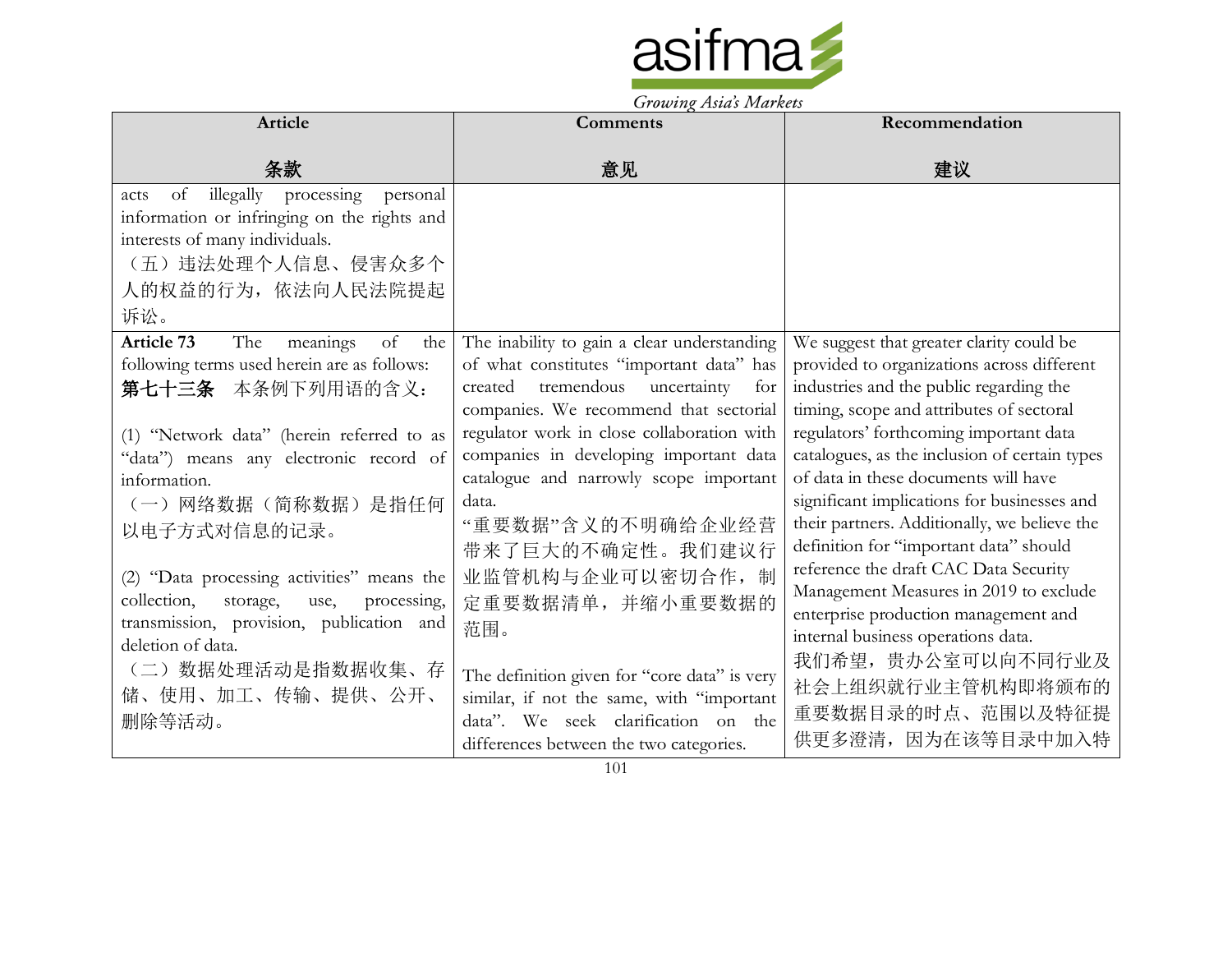

| Comments                                                 | Recommendation                                                                                                                                                                                                                                                                 |
|----------------------------------------------------------|--------------------------------------------------------------------------------------------------------------------------------------------------------------------------------------------------------------------------------------------------------------------------------|
| 意见                                                       | 建议                                                                                                                                                                                                                                                                             |
| 目前"核心数据"与"重要数据"的定义非<br>常相似, 我们希望就者两类数据之间<br>的区别得到进一步的澄清。 | 定数据类型将会对业务以及合作方产生<br>重大影响。此外,我们相信"重要数据"<br>的定义将会参考贵办公室在 2019年颁<br>布的《数据安全管理办法(征求意见<br>稿)》,即将企业生产经营和内部管理<br>信息排除在重要数据之外。<br>We suggest providing clearer differentiation<br>of the definition of "important data" and<br>"core data".<br>我们建议贵办公室对"重要数据"和"核<br>心数据"的定义进行更明确的区分。 |
|                                                          |                                                                                                                                                                                                                                                                                |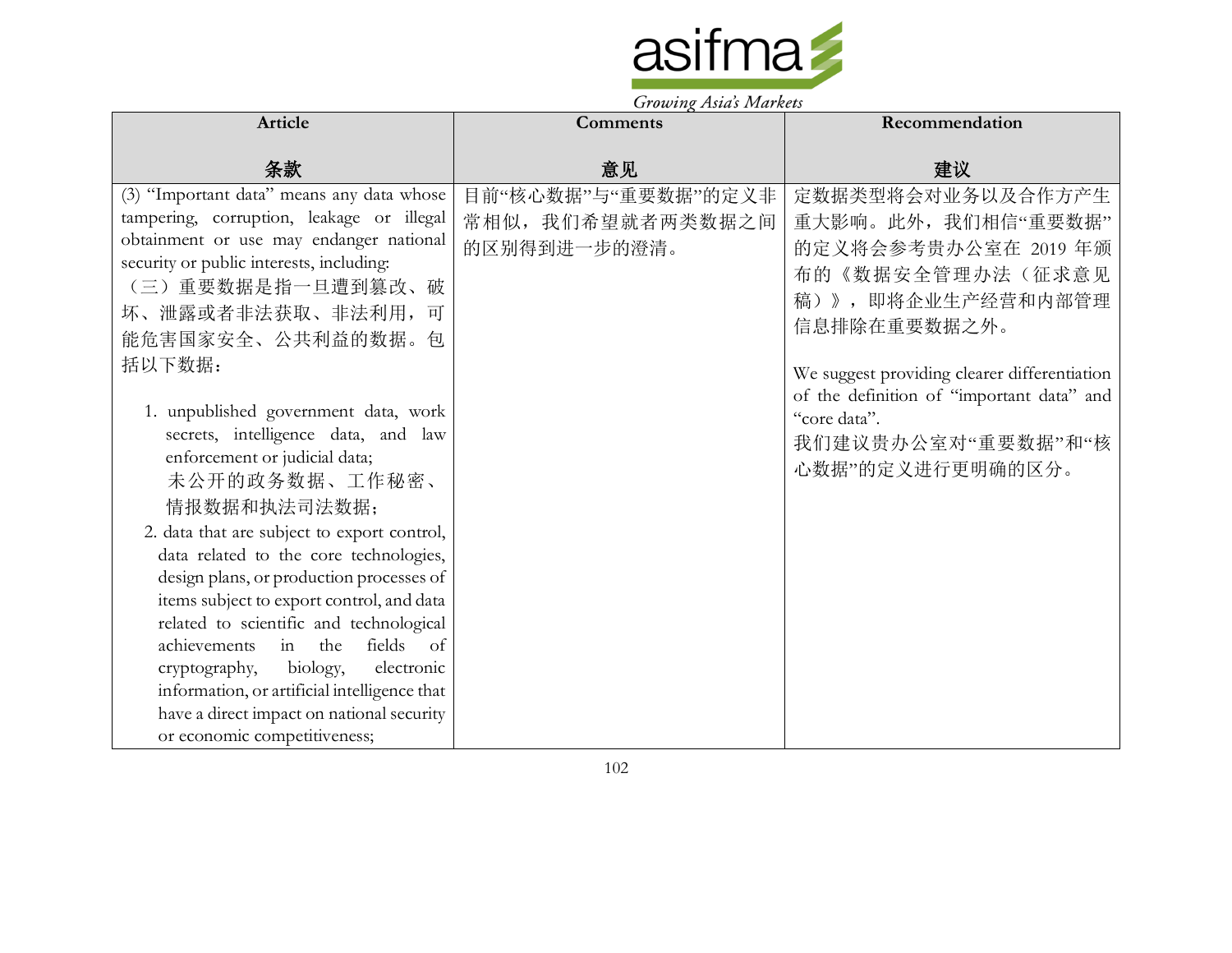

| Article                                                                    | <b>Comments</b> | Recommendation |
|----------------------------------------------------------------------------|-----------------|----------------|
| 条款                                                                         | 意见              | 建议             |
| 出口管制数据, 出口管制物项涉及                                                           |                 |                |
| 的核心技术、设计方案、生产工艺                                                            |                 |                |
| 等相关的数据,密码、生物、电子                                                            |                 |                |
| 信息、人工智能等领域对国家安                                                             |                 |                |
| 全、经济竞争实力有直接影响的科                                                            |                 |                |
| 学技术成果数据;                                                                   |                 |                |
|                                                                            |                 |                |
| 3. data related to operation of the national                               |                 |                |
| economy, business data in key                                              |                 |                |
| industries, and statistical data that are                                  |                 |                |
| subject to protection or control of                                        |                 |                |
| transmission as expressly provided in a<br>national law, an administrative |                 |                |
| regulation or a departmental rule;                                         |                 |                |
| 国家法律、行政法规、部门规章明                                                            |                 |                |
| 确规定需要保护或者控制传播的国                                                            |                 |                |
| 家经济运行数据、重要行业业务数                                                            |                 |                |
| 据、统计数据等;                                                                   |                 |                |
|                                                                            |                 |                |
| 4. data related to safe production and                                     |                 |                |
| operation and data related to key system                                   |                 |                |
| components or equipment supply                                             |                 |                |
| chains in key industries or fields                                         |                 |                |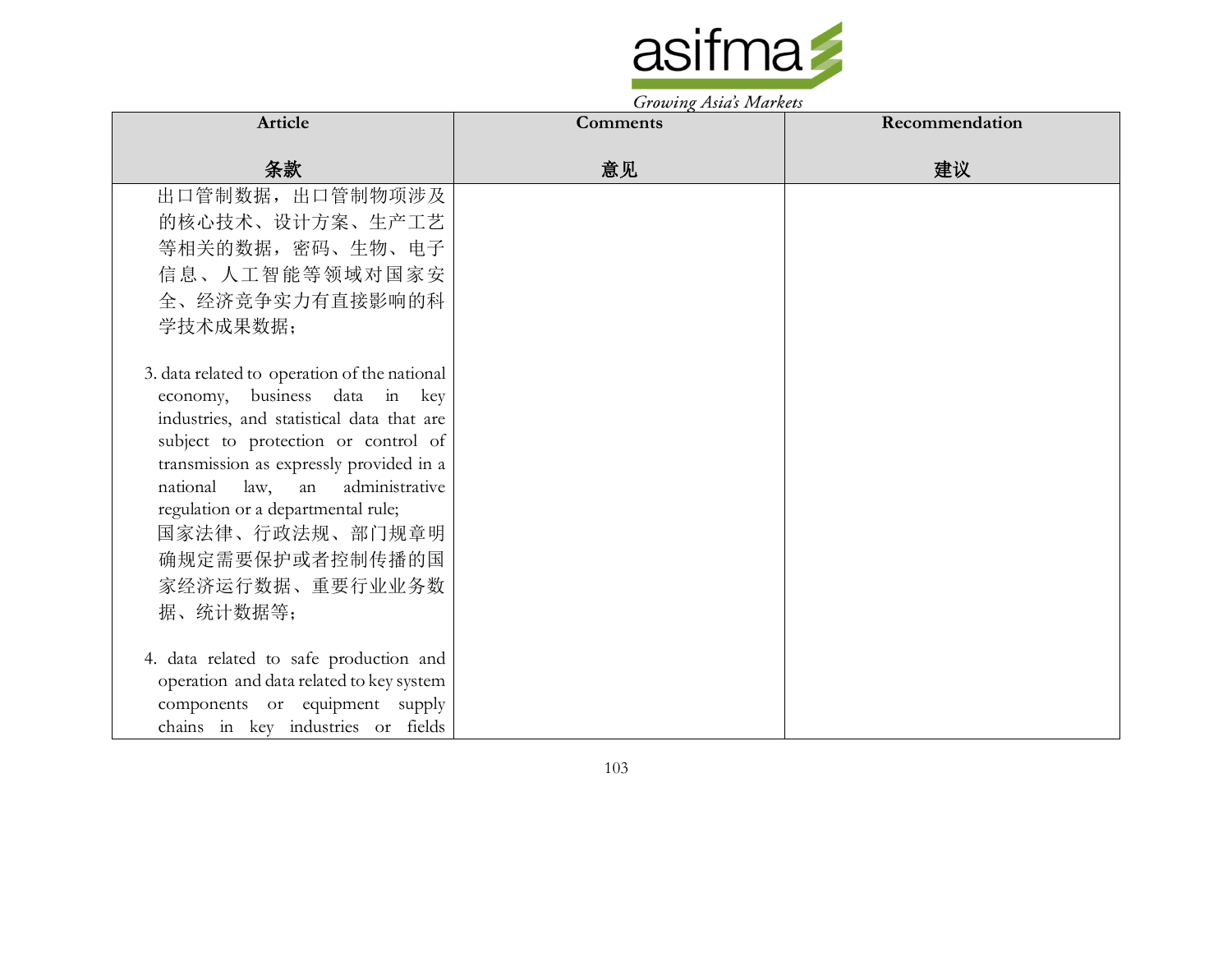

Growing Asia's Markets

| Article                                  | <b>Comments</b> | Recommendation |
|------------------------------------------|-----------------|----------------|
| 条款                                       | 意见              | 建议             |
| including industry, telecommunications,  |                 |                |
| energy, transportation, water resources, |                 |                |
| finance, national defense technology,    |                 |                |
| customs and taxation;                    |                 |                |
| 工业、电信、能源、交通、水利、                          |                 |                |
| 金融、国防科技工业、海关、税务                          |                 |                |
| 等重点行业和领域安全生产、运行                          |                 |                |
| 的数据,关键系统组件、设备供应                          |                 |                |
| 链数据;                                     |                 |                |
|                                          |                 |                |
| 5. fundamental national data related to  |                 |                |
| and demography, natural<br>health        |                 |                |
| and the environment,<br>resources        |                 |                |
| including genetics, geography, mining or |                 |                |
| meteorology that has reached the scale   |                 |                |
| or precision specified by the relevant   |                 |                |
| authorities of the State;                |                 |                |
| 达到国家有关部门规定的规模或者                          |                 |                |
| 精度的基因、地理、矿产、气象等                          |                 |                |
| 人口与健康、自然资源与环境国家                          |                 |                |
| 基础数据;                                    |                 |                |
|                                          |                 |                |
| 6. data related to the construction,     |                 |                |
| operation or security of national        |                 |                |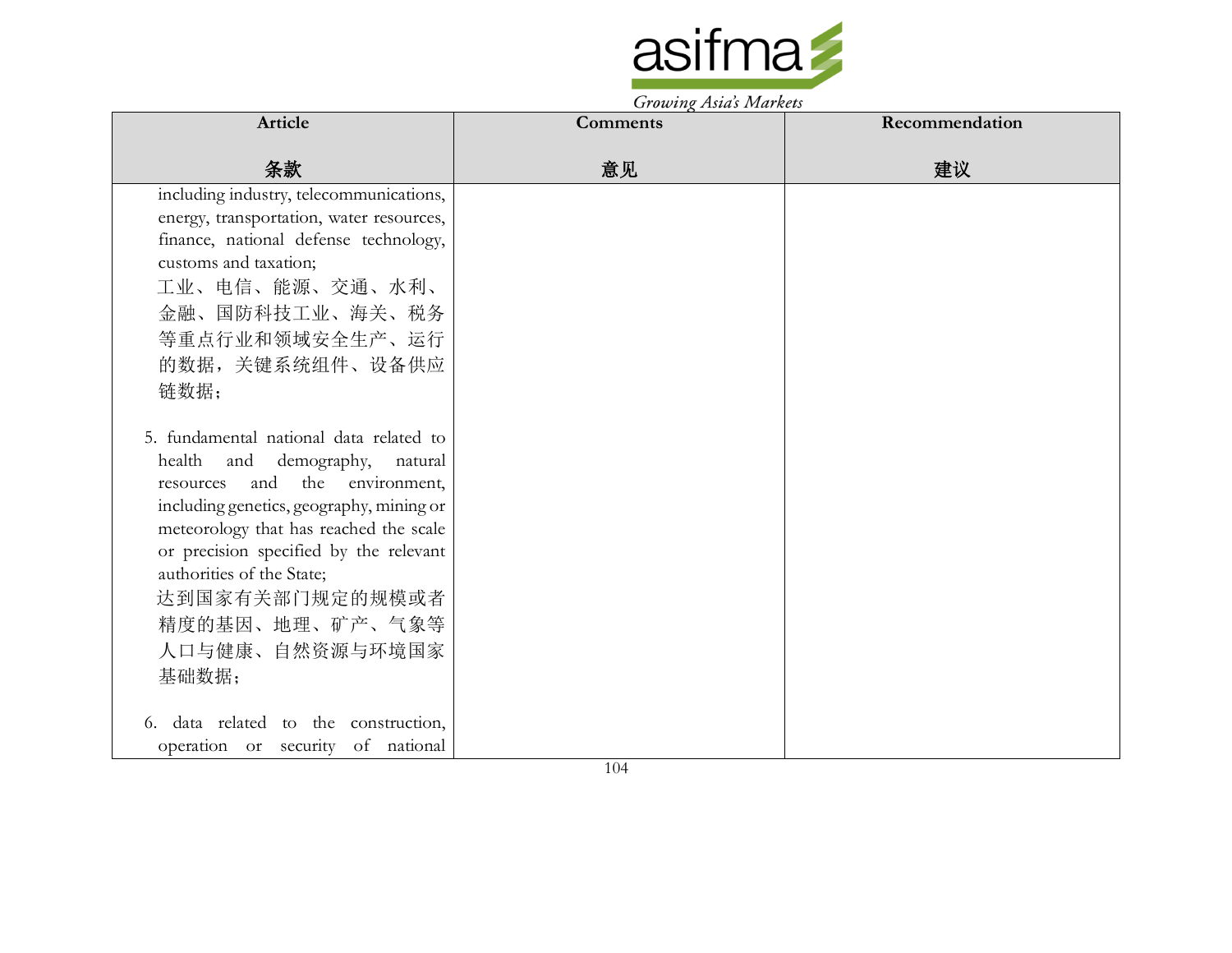

| Article                                  | $370\omega$ ing 1.1910s 1.100 nove<br>Comments | Recommendation |
|------------------------------------------|------------------------------------------------|----------------|
|                                          |                                                |                |
| 条款                                       | 意见                                             | 建议             |
| infrastructure or critical information   |                                                |                |
| infrastructure, and data related to the  |                                                |                |
| geographic location or security of       |                                                |                |
| sensitive key areas, including national  |                                                |                |
| defense facilities, military management  |                                                |                |
| zones, and scientific research or        |                                                |                |
| production units for national defense;   |                                                |                |
| and                                      |                                                |                |
| 国家基础设施、关键信息基础设施                          |                                                |                |
| 建设运行及其安全数据,国防设                           |                                                |                |
| 施、军事管理区、国防科研生产单                          |                                                |                |
| 位等重要敏感区域的地理位置、安                          |                                                |                |
| 保情况等数据;                                  |                                                |                |
|                                          |                                                |                |
| 7. other data that may have an impact on |                                                |                |
| the security of national politics,       |                                                |                |
| homeland, the military, the economy,     |                                                |                |
| culture, society, technology, ecology,   |                                                |                |
| resources, nuclear facilities, overseas  |                                                |                |
| interests, biology, space, polar regions |                                                |                |
| or deep seas.                            |                                                |                |
| 其他可能影响国家政治、国土、军                          |                                                |                |
| 事、经济、文化、社会、科技、生                          |                                                |                |
| 态、资源、核设施、海外利益、生                          |                                                |                |